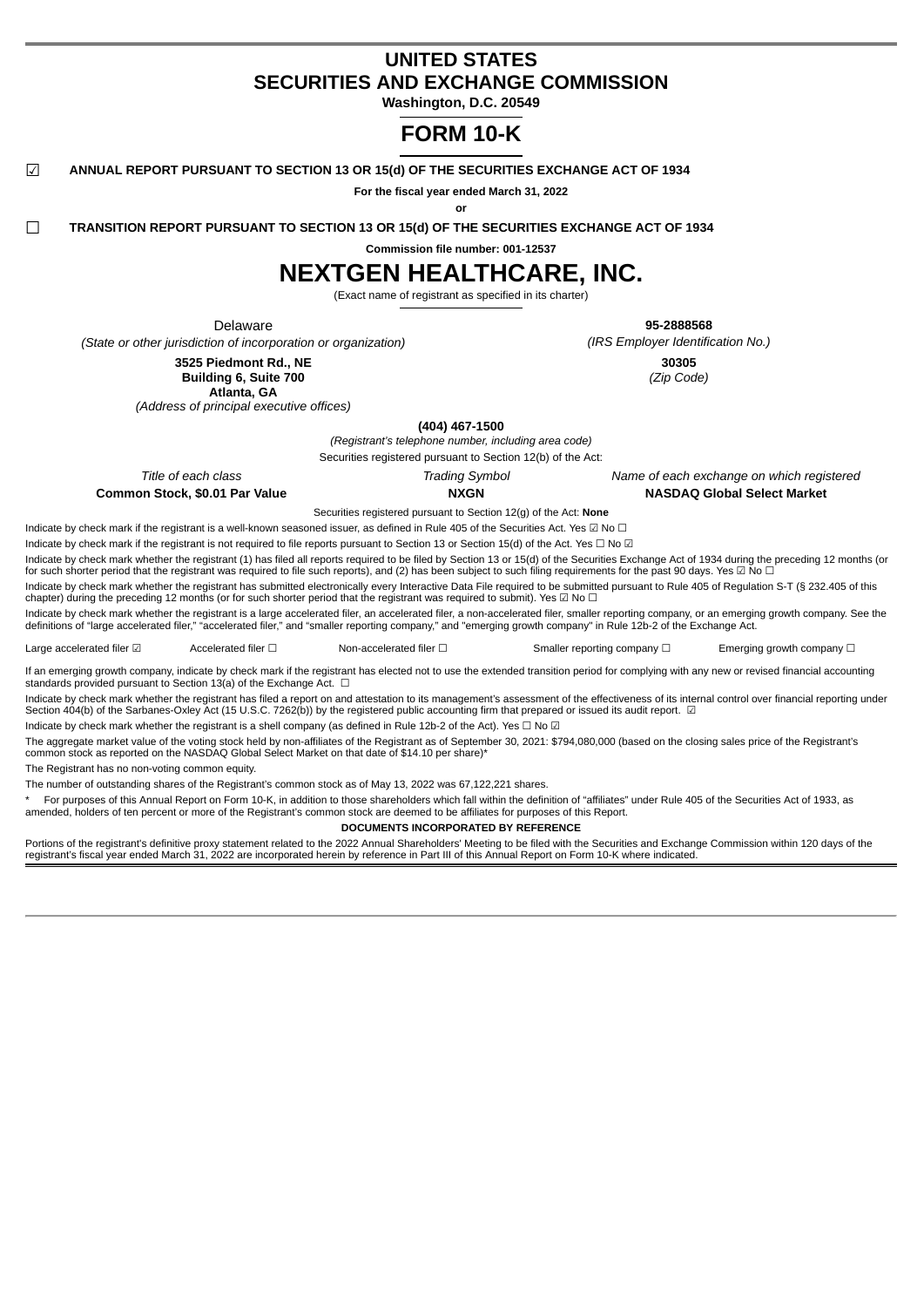# **NEXTGEN HEALTHCARE, INC.**

#### **TABLE OF CONTENTS 2022 ANNUAL REPORT ON FORM 10-K**

<span id="page-1-0"></span>

|                                 | <b>PART I</b>                                                                                                                              |               |
|---------------------------------|--------------------------------------------------------------------------------------------------------------------------------------------|---------------|
| Item 1.<br>Item 1A.<br>Item 1B. | <b>Business</b><br><b>Risk Factors</b><br><b>Unresolved Staff Comments</b>                                                                 | 4<br>15<br>29 |
| Item 2.<br>Item 3.              | <b>Properties</b><br><b>Legal Proceedings</b>                                                                                              | 29<br>29      |
| Item 4.                         | <b>Mine and Safety Disclosures</b>                                                                                                         | 29            |
|                                 | <b>PART II</b>                                                                                                                             |               |
| Item 5.                         | Market for Registrant's Common Equity, Related Stockholder Matters and Issuer Purchases of Equity Securities                               | 30            |
| Item 6.                         | <b>Reserved</b>                                                                                                                            | 31            |
| Item 7.                         | <b>Management's Discussion and Analysis of Financial Condition and Results of Operations</b>                                               | 32            |
| Item 7A.<br>Item 8.             | Quantitative and Qualitative Disclosures about Market Risks                                                                                | 46            |
| Item 9.                         | <b>Financial Statements and Supplementary Data</b><br>Changes in and Disagreements with Accountants on Accounting and Financial Disclosure | 46<br>46      |
| Item 9A.                        | <b>Controls and Procedures</b>                                                                                                             | 47            |
| Item 9B.                        | <b>Other Information</b>                                                                                                                   | 47            |
| Item 9C                         | Disclosure Regarding Foreign Jurisdictions that Prevent Inspections                                                                        | 47            |
|                                 | <b>PART III</b>                                                                                                                            |               |
| Item 10.                        | Directors, Executive Officers and Corporate Governance                                                                                     | 48            |
| Item 11.                        | <b>Executive Compensation</b>                                                                                                              | 48            |
| Item 12.                        | Security Ownership of Certain Beneficial Owners and Management and Related Stockholder Matters                                             | 48            |
| Item 13.                        | Certain Relationships and Related Transactions, and Director Independence                                                                  | 48            |
| Item 14.                        | <b>Principal Accountant Fees and Services</b>                                                                                              | 48            |
|                                 | <b>PART IV</b>                                                                                                                             |               |
| Item 15.                        | <b>Exhibits and Financial Statement Schedules</b>                                                                                          | 49            |
| Item 16.                        | Form 10-K Summary                                                                                                                          | 49            |
|                                 | <b>Signatures</b>                                                                                                                          | 55            |
|                                 |                                                                                                                                            |               |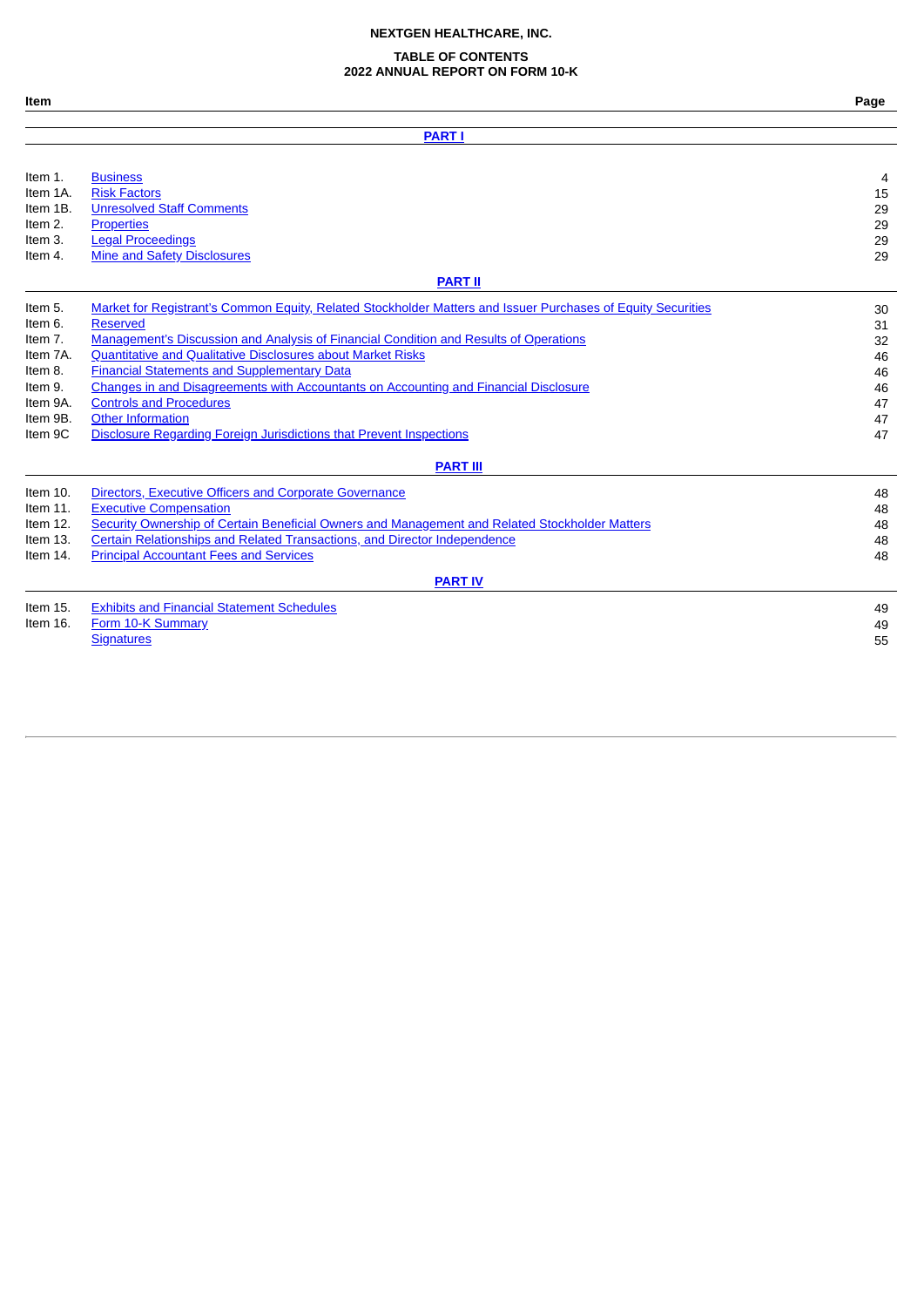# **CAUTIONARY STATEMENT**

This Annual Report on Form 10-K (this "Report") and certain information incorporated herein by reference contain forward-looking statements within the "safe harbor" provisions of the Private Securities Litigation Reform Act of 1995. All statements included or incorporated by reference in this Report, other than statements that are purely historical, are forward-looking statements. Words such as "anticipate," "expect," "intend," "plan," "believe," "seek," "estimate," "will," "should," "would," "could," "may," and similar expressions also identify forward-looking statements. These forward-looking statements include, without limitation, discussions of the impact of the COVID-19 pandemic and measures taken in response thereto, as well as our product development plans, business strategies, future operations, financial condition and prospects, developments in and the impacts of government regulation and legislation, and market factors influencing our results. Our expectations, beliefs, objectives, intentions and strategies regarding our future results are not guarantees of future performance and are subject to risks and uncertainties, both foreseen and unforeseen, that could cause actual results to differ materially from results contemplated in our forward-looking statements. These risks and uncertainties include, but are not limited to, our ability to continue to develop new products and increase systems sales in markets characterized by rapid technological evolution, consolidation, and competition from larger, better-capitalized competitors. Many other economic, competitive, governmental and technological factors could affect our ability to achieve our goals, and interested persons are urged to review the risk factors discussed in "Item 1A. Risk Factors" of this Report, as well as in our other public disclosures and filings with the Securities and Exchange Commission ("SEC"). Because of these risk factors, as well as other variables affecting our financial condition and results of operations, past financial performance may not be a reliable indicator of future performance and historical trends should not be used to anticipate results or trends in future periods. We assume no obligation to update any forward-looking statements. You are cautioned not to place undue reliance on forwardlooking statements, which speak only as of the date of the filing of this Report. Each of the terms "NextGen Healthcare," "NextGen," "we," "us," "our," or the "Company" as used throughout this Report refers collectively to NextGen Healthcare, Inc. and its wholly-owned subsidiaries, unless otherwise indicated.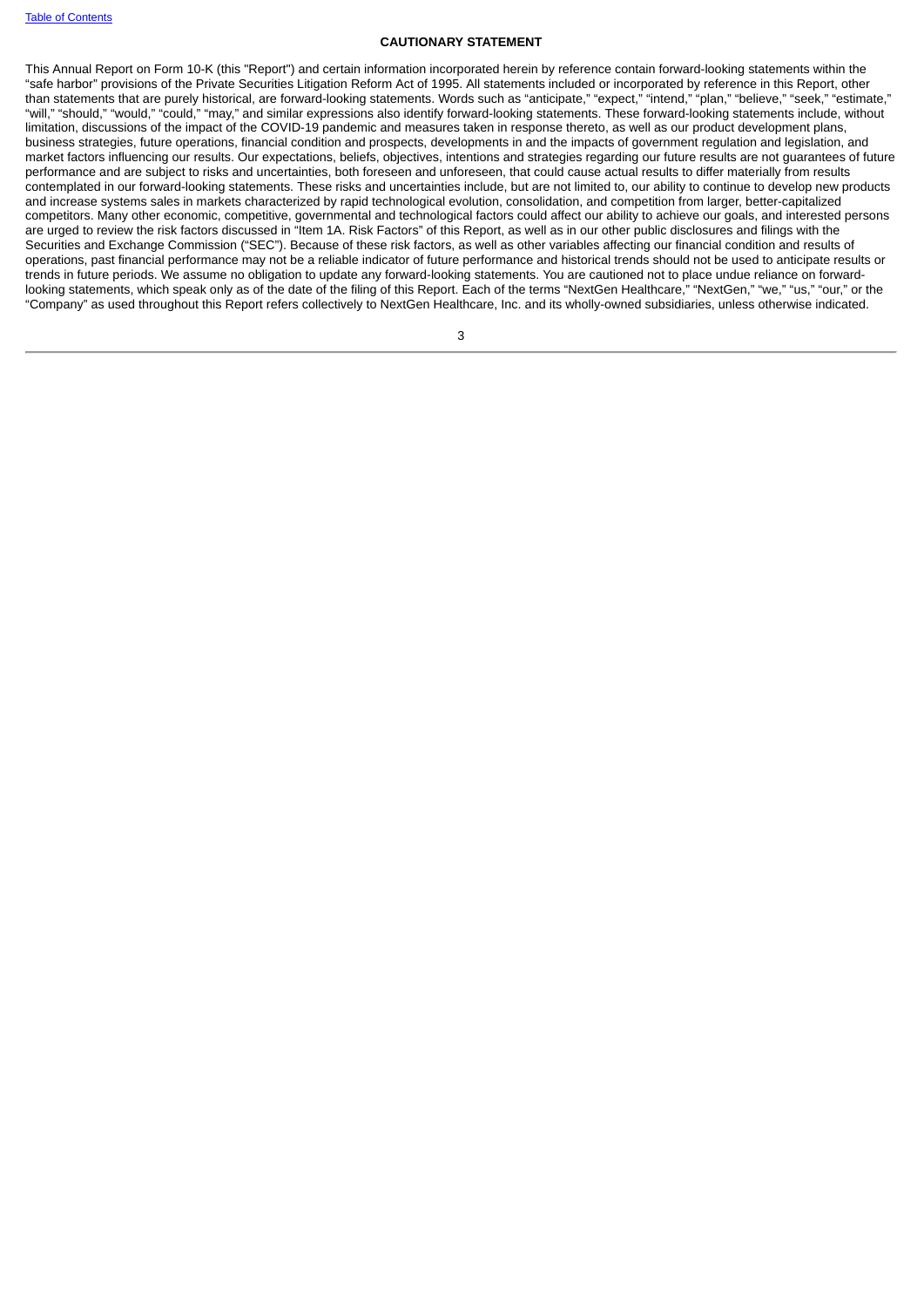# <span id="page-3-0"></span>**ITEM 1. BUSINESS**

# <span id="page-3-1"></span>**Company Overview**

NextGen Healthcare is a leading provider of innovative, cloud-based, healthcare technology solutions that empower healthcare practices to manage the risk and complexity of delivering care in the United States healthcare system. Our combination of technological breadth, depth, and domain expertise makes us a preferred solution provider and trusted advisor for our clients. In addition to highly configurable core clinical and financial capabilities, our portfolio includes tightly integrated solutions that deliver on ambulatory healthcare imperatives, including consumerism, digitization, risk allocation, regulatory influence, and integrated care and health equity.

We serve clients across all 50 states. Over 100,000 providers use NextGen Healthcare solutions to deliver care in nearly every medical specialty in a wide variety of practice models including accountable care organizations ("ACOs"), independent physician associations ("IPAs"), managed service organizations ("MSOs"), Veterans service organizations ("VSOs"), and dental service organizations ("DSOs"). Our clients range from some of the largest and most progressive multi-specialty groups in the country to sole practitioners with a wide variety of business models. With the addition of behavioral health to our medical and oral health capabilities, we continue to extend our share not only in federally qualified health centers ("FQHCs") but also in the growing integrated care market.

Our company was incorporated in California in 1974. Previously named Quality Systems, Inc., we changed our corporate name to NextGen Healthcare, Inc. in September 2018, and in 2021, we changed our state of incorporation to Delaware. Our principal executive offices are located at 3525 Piedmont Rd., NE, Building 6, Suite 700, Atlanta, Georgia. Our principal website is www.nextgen.com. We operate on a fiscal year ending on March 31.

# **Our Vision, Mission and Strategy**

NextGen Healthcare's vision is better healthcare outcomes for all. We strive to achieve this vision by delivering innovative solutions and insights aimed at creating healthier communities. We focus on improving care delivered in ambulatory settings but do so recognizing that the entire healthcare ecosystem needs to work in concert to achieve the quadruple aim… "to improved patient experience, improved provider experience, improve the health of a population, and reduce per capita health care costs."

Our long-term strategy is to position NextGen Healthcare as both the essential, integrated, delivery platform and the most trusted advisor for the ambulatory practices of the future. To that end, we primarily serve organizations that provide or orchestrate care in ambulatory settings and do so across diverse practice sizes, specialties, care modalities, and business models. These customers include conventional practices as well as new market entrants.

We plan to continue investing in our current capabilities as well as building and/or acquiring new capabilities. In October 2019, we acquired Topaz Information Systems, LLC for its behavioral health solutions. In December 2019, we acquired Medfusion, Inc. for its Patient Experience Platform capabilities (i.e., patient portal, self-scheduling, and patient pay) and OTTO Health, LLC for its virtual care solutions, notably telemedicine. The integration of these acquired technologies has made NextGen Healthcare's solutions among the most comprehensive in the market. Further, we are also actively innovating our business models and exploring new high-growth market domains as we extend our position as the essential, integrated, delivery platform and trusted impact partner for the ambulatory practices of the future.

# **Market Opportunity, and Trends**

The scale and scope of the healthcare industry continues to expand. Annual United States healthcare spend today represents nearly \$4.1 trillion and ~20% of GDP. A significant portion of this spend is directed towards the treatment of chronic conditions and administering an increasingly complex system with diverse stakeholders. While there are several convergent market forces reshaping the healthcare industry landscape, we are focused on six trends we believe will materially impact the markets we participate in and our customer value proposition:

1. **Regulatory Influence** – Medicare and Medicaid continue to expand and represent approximately a third of covered lives. Further, the 21st Century Cures Act ("Cures Act") certification requirements and impending changes by Centers for Medicare & Medicaid Services ("CMS") to Medicare reimbursement and shared savings programs parameters (i.e., MIPS, MSSP and telehealth programs) represent continued and escalating regulatory requirements in the healthcare industry broadly and the shape of primary healthcare. Considering these regulatory and market-based changes, many ambulatory practices have come to place a very high value on partnering with vendors that stay ahead of these regulatory and industry changes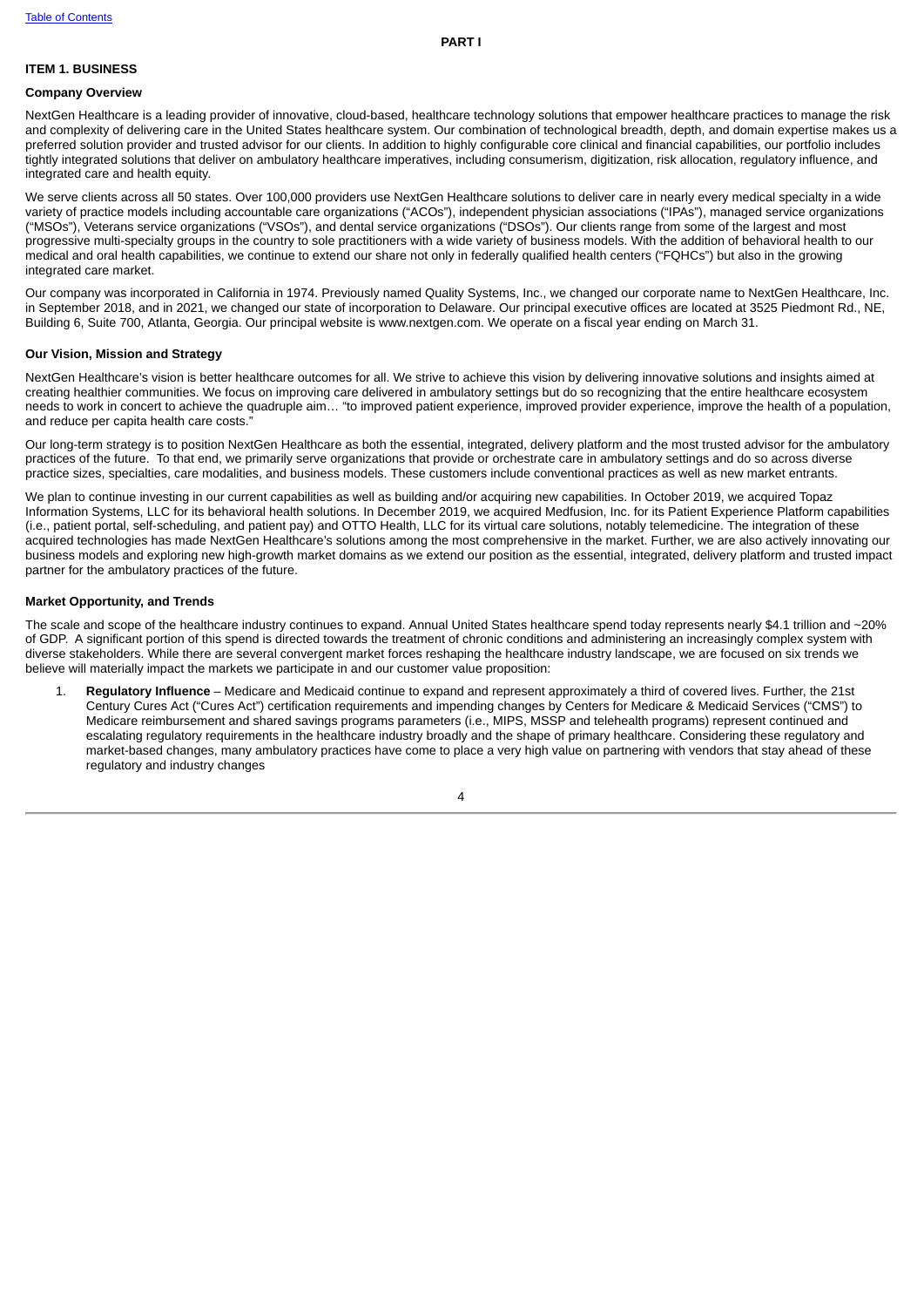- 2. **Risk Reallocation** As healthcare shifts away from defined benefit models towards defined contribution, employers, payors, providers and consumers are increasingly evaluating models to share and reallocate risk. In 2020, nearly 40% of all healthcare payments representing over 75% of all covered lives flowed through an alternative payment model. While Medicare Advantage related payments led the charge with over 55% of payments tied to alternative models, a plurality of commercial payors are also leveraging value-based provider arrangements to incent care quality standards and reduce health disparities. For providers, effective participation in these models requires a full view of the patient population's clinical and cost data and robust financial management solutions and services to navigate multiple contract types.
- 3. **Consumerism** Consumers are increasingly directing their own healthcare and are expecting greater levels of access, convenience, and experience personalization. Beyond tailoring healthcare interactions to their needs and preferences, they also expect much greater transparency about the costs for visits, medications, and procedures. Accompanied by a significant shift of care from inpatient to lower cost outpatient settings and virtual modes, healthcare is poised to becomes increasingly 'retail-like' and will place unique demands on practices and care providers who need comprehensive engagement platforms to attract, retain and engage patients through their complete health journey
- 4. **New Modalities and Coordinated Team Based Care** Untethered from physical clinics and desktops, care is now being delivered in "boundless" venues by multiple, coordinated care providers.
- 5. **Meaningful Interoperability & Digitization** Greater levels of data exchange, automation, Artificial Intelligence (AI) and speech enabled workflows.
- 6. **Integrated Care and Health Equity** Integrated, whole-person health continues to trend strongly as evidenced by FQHCs/CHCs receiving Health Resources and Services Administration ("HRSA") funding to drive integrated medical, behavioral, and oral health. Public sector and private investment in understanding and addressing social determinants of health and improving community health are growing.

NextGen Healthcare is well positioned to play a key role in guiding our clients through short-term and long-term changes that impact healthcare in the United States and is committed to helping them deliver better outcomes.

# **Our Value Proposition**

NextGen Healthcare's value proposition to our clients can be summarized by the four "I's" as follows:

- **Integration** Delivering a broad and highly integrated set of solutions and end-user experiences. NextGen Healthcare, a top KLAS-ranked platform solution provider, is driving greater levels of efficiency and experience for practices. Our clients value the full breadth of our solution offering and seamless integration into their clinical workflows. This integration is an important determinant of our success.
- **Interoperability** Building seamlessly connected data and human networks across ambulatory healthcare. NextGen Healthcare's Interoperability solutions help create a frictionless environment where those that need important healthcare data can rapidly find and utilize it. For example, NextGen Healthcare powers over a third of all United States Health Information Exchanges ("HIE's"), with over 170 million patient records passing over our network of almost 2.8 million directory addresses.
- **Insights** Providing intelligence at the point of care to enable better health and financial decision-making. We are helping our clients move from being data rich to insight rich. By providing intelligence, through innovative solutions that take data out of electronic health records ("EHR"), normalize, cleanse, and present it back as usable data pipelines, NextGen Healthcare can help optimize prescription guidance, care gap reviews, billing quality, practice variance, etc. and insert it directly into clinician's workflows in order to facilitate sound clinical and financial decisions when serving patients.
- **Impact** Delivering and shaping outcomes in all aspects of our solutions and service. NextGen Healthcare is pivoting towards becoming a true performance partner for our clients and is evidenced by proactively helping manage performance and outcomes for our clients.

NextGen Healthcare delivers value to our clients in several ways. Our solutions enable our clients to address current needs while preparing for the needs of the future including expanding access to health services, enhancing the coordination and management of care, and optimizing patient outcomes while also ensuring the sustainability of their practices. Specifically, we offer a range of solutions to allow clinicians to practice anywhere and in new and innovative collaboration models.

NextGen Healthcare provides integrated cloud-based solutions and services that align with our client's strategic imperatives. Ultimately, this value is reflected in the overall insights and impact delivered to the client. The foundation for our integrated ambulatory care platform is a core of our industry-leading EHR and practice management ("PM") systems that support clinical, financial and patient engagement activities.

We optimize the core with an automation and workflow layer that gives our clients control over how platform capabilities are implemented to drive their desired outcomes. The workflow layer includes mobile and voice-enabled capabilities proven to reduce physician burden. Recognizing that engaged patients are key to positive outcomes, our patient experience platform enables our clients to create personalized care experiences that enhance trust and drive patient loyalty. Further, we support the advances in integrated care that focuses on the whole person with solutions supporting behavioral and oral health. Our cloud-based population health and analytics engine allows our clients to improve results in both fee-for-service and fee-for-value environments.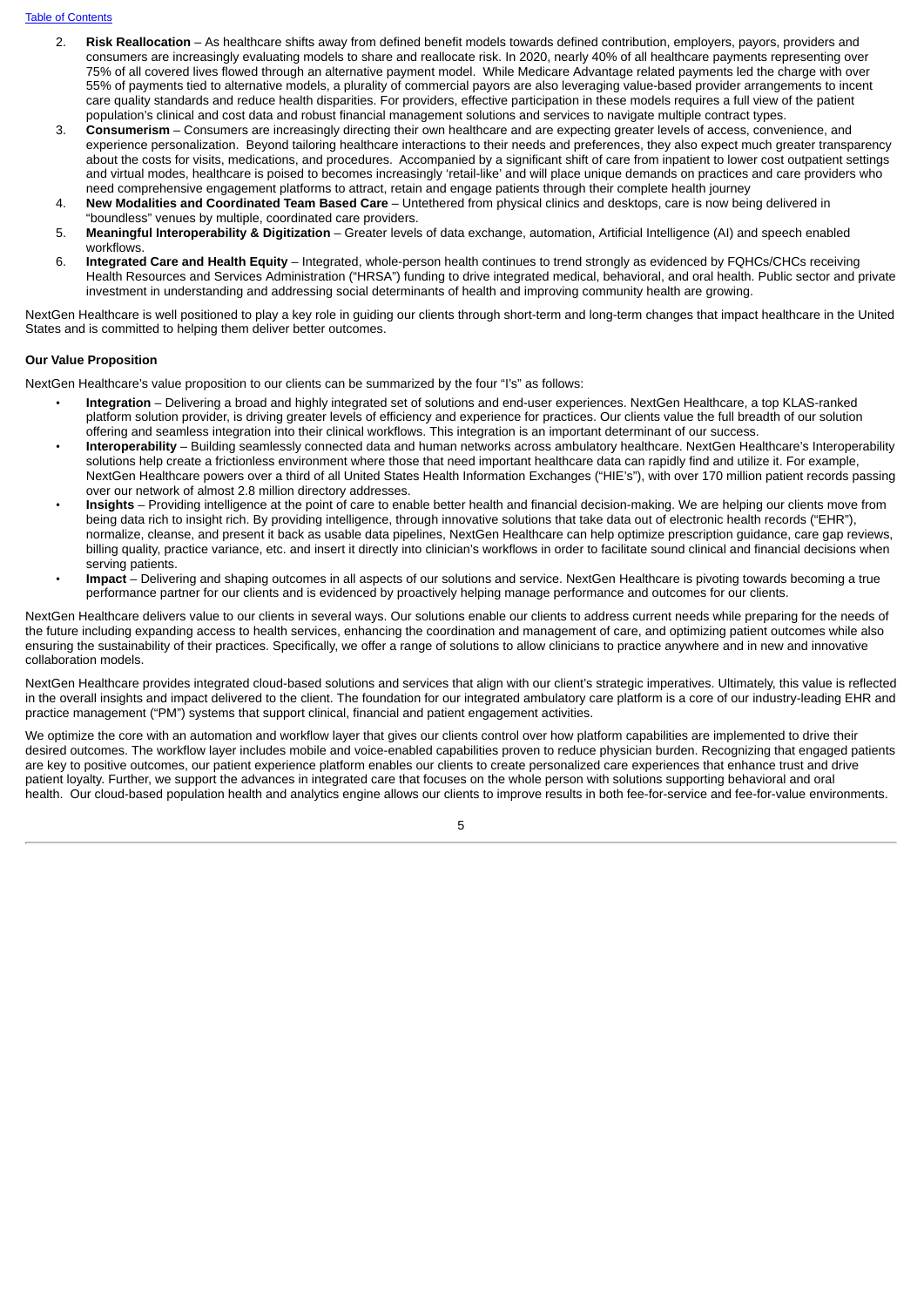In support of extensibility, we surround the core with open, web-based application programming interfaces ("APIs") to drive the secure exchange of health and patient data with connected health solutions. Our commitment to interoperability, defragmenting care and our experience powering many of the nation's HIE's places us in a unique position to enable our clients to leverage this technology to lower the cost of care and improve the patient and provider experience by providing an integrated community patient record.

Finally, to ensure our clients get maximum value from our solutions, we have augmented our technology with key services aligned with their needs, helping to ensure they reach their organizational goals. We partner with our clients to optimize their information technology ("IT") operations, enhance revenue cycle processes across fee-for-service and fee-for-value models, service line expansion and operations, as well as advise on long-term strategy.

**Positioning NextGen Healthcare for Growth.** As NextGen Healthcare applies this value proposition framework across the ambulatory care market, we incorporate some or all our current solution offerings within three broad domains illustrated in Figure 1 below:

- **Enterprise** The Enterprise domain is both the largest and incorporates our broadest portfolio of solutions (e.g., clinical, financial, and patient engagement solution portfolios) provided to ambulatory care practices that incorporate 10 or more healthcare providers. One of these solutions, our practice management offering, NextGen® Enterprise PM, was recognized as the #1 Practice Management Solution (11-75 Physicians) for four consecutive years – 2019, 2020, 2021 and 2022 Best in KLAS Report.
- **Office** The Office domain reflects almost all solutions (software solutions and adjacent services) provided to an ambulatory care practice that incorporates fewer than 10 healthcare providers. Our main offering in this group is a cloud-based, multi-tenant SaaS EHR and PM solution, called NextGen*®* Office, which was recognized as the #1 Small Practice Ambulatory EMR/PM (<10 Physicians) in the 2022 Best in KLAS Report.
- **Insights** The Insights domain incorporates solutions that address interoperability, data and analytics, and value-based care. Previously described as population health and connected health, the Insights solutions portfolio is offered to clients across both our Enterprise and Office domains as well as additional ambulatory healthcare stakeholders addressing connectivity or value-based care needs. NextGen is highlighting this domain as a reflection of its overall importance and high future growth potential.

# **Figure 1: NextGen Healthcare Solutions Domains**

| <b>ENTERPRISE</b><br><b>EEE</b>                                             | <b>OFFICE</b><br>О                                         | <b>INSIGHTS</b>                                                     |  |  |  |  |  |
|-----------------------------------------------------------------------------|------------------------------------------------------------|---------------------------------------------------------------------|--|--|--|--|--|
| Professional Services / Client Experience                                   |                                                            |                                                                     |  |  |  |  |  |
| <b>Clinical Care Solutions</b><br>NextGen <sup>®</sup> Enterprise EHR       | <b>Integrated Clinical Care</b><br>and Financial Solutions | Connectivity<br>Mirth® Connect by NextGen Healthcare                |  |  |  |  |  |
| <b>Financial Solutions</b><br>NextGen <sup>®</sup> Enterprise PM            | NextGen® Office                                            | Analytics<br>NextGen® Health Data Hub                               |  |  |  |  |  |
| <b>Patient Engagement Solutions</b><br>NextGen® Patient Experience Platform |                                                            | <b>Outcomes</b><br>NextGen <sup>®</sup> Population Health Solutions |  |  |  |  |  |

Additional commentary on our collection of solutions within the three broad domains are described in further detail below.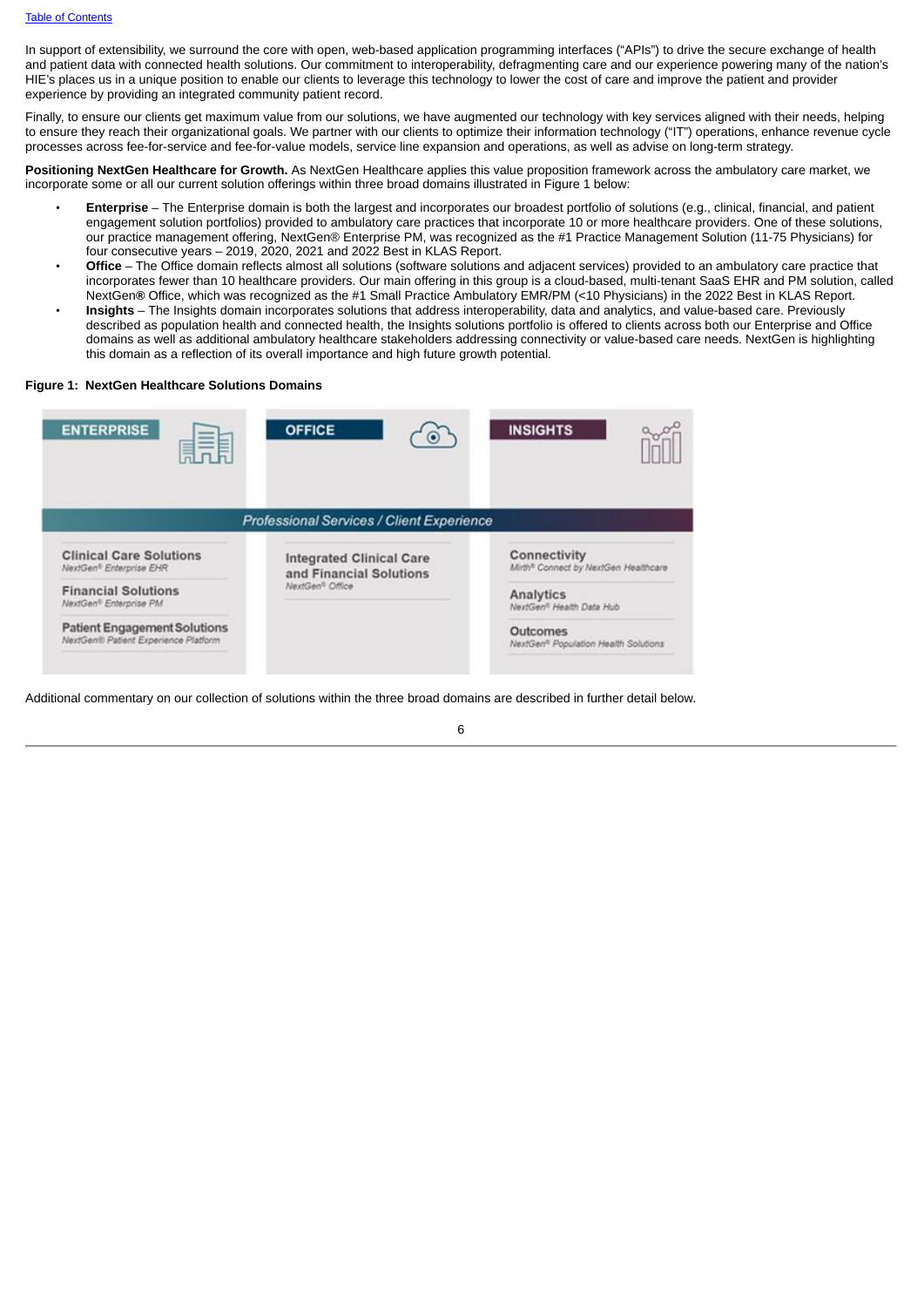# **ENTERPRISE**

**Clinical Care Solutions** improve the quality and efficiency of care delivery as well as the patient and provider experience. They significantly ease the administrative burden and enable the delivery of high quality, personalized care. Providers can automate patient intake, streamline clinical workflows, and leverage vendor-agnostic interoperability to achieve quality measures and qualify for incentives. Examples of our clinical care solutions are:

*NextGen® Enterprise EHR* – Our electronic health records solution stores and maintains clinical patient information and offers a workflow module, prescription management, automatic document and letter generation, patient education, referral tracking, interfaces to billing and lab systems, physician alerts and reminders, and reporting and data analysis tools.

**Financial Solutions** provides key analytics that allow clients to drive healthy, predictable financial outcomes. More than just billing and collection services, financial management involves all functions that effectively capture revenue at the lowest cost, while providing an efficient experience for the patient. Financial management solutions help practices improve performance and correct operational inefficiencies, while enhancing the practice's financial outcomes throughout the revenue cycle. An example of our financial management solutions is:

*NextGen® Enterprise PM* – Our practice management offering is a seamlessly integrated, scalable, multi-module solution that includes a master patient index, enterprise-wide appointment scheduling with referral tracking, and clinical support.

**Patient Engagement Solutions** boost loyalty and improve outcomes by engaging patients in their own care. Our patient engagement tools enable patients to better manage their own health through direct patient-provider messaging, online scheduling, automated reminders, easy payment options, and virtual visits. The ability of patients to handle their own scheduling and billing frees provider staff, restoring valuable time. An example of our patient engagement solutions is:

*NextGen Virtual Visits™* – Delivers a tightly integrated, bi-directional telehealth experience that allows patients to have a virtual visit with their own personal doctor and their own provider's care team. The solution allows for screen-sharing, document passing, in-visit chat, one-touch access to interpretive services, and a "no-login" experience for patients.

# **OFFICE**

**Integrated Clinical Care and Financial Solutions** provide a comprehensive set of software and services specifically targeted to improve the clinical and financial performance of small and independent practices across a broad set of clinical specialties. An example of our solution in this space is:

*NextGen® Office* – A cloud-based EHR and PM solution for physicians and medical billing services designed to meet the specific needs of smaller practices.

# **INSIGHTS**

**Interoperability Solutions (formerly Connected Health Solutions)** enable different information technology systems to communicate and exchange usable data thereby allowing caregivers to more effectively work together within and across care teams and organizational boundaries, and equipping patients to collaborate on their own care. Our integration and interoperability offerings enable providers to leverage their current technology for better outcomes and truly connected patient care. Example of our interoperability solutions are:

*NextGen® Share* – A broad and expanding suite of plug-and-play interoperability solutions which help NextGen® Enterprise EHR users safely and securely exchange clinical content with external providers and organizations. The platform includes support for secure direct messaging with more than 2.8 million providers and organizations, care quality integration to enable automated data exchange of over 250 million records to date.

*Mirth® Connect* – Enables patient data from disparate systems to be easily and securely shared, aggregated, and put to work, regardless of EHR, PM, or other healthcare IT platform or location. This offering optimizes interoperability capabilities with advanced administration tools that help drive affordable and effective health data exchange and supports client's ability to control resources and elevate performance.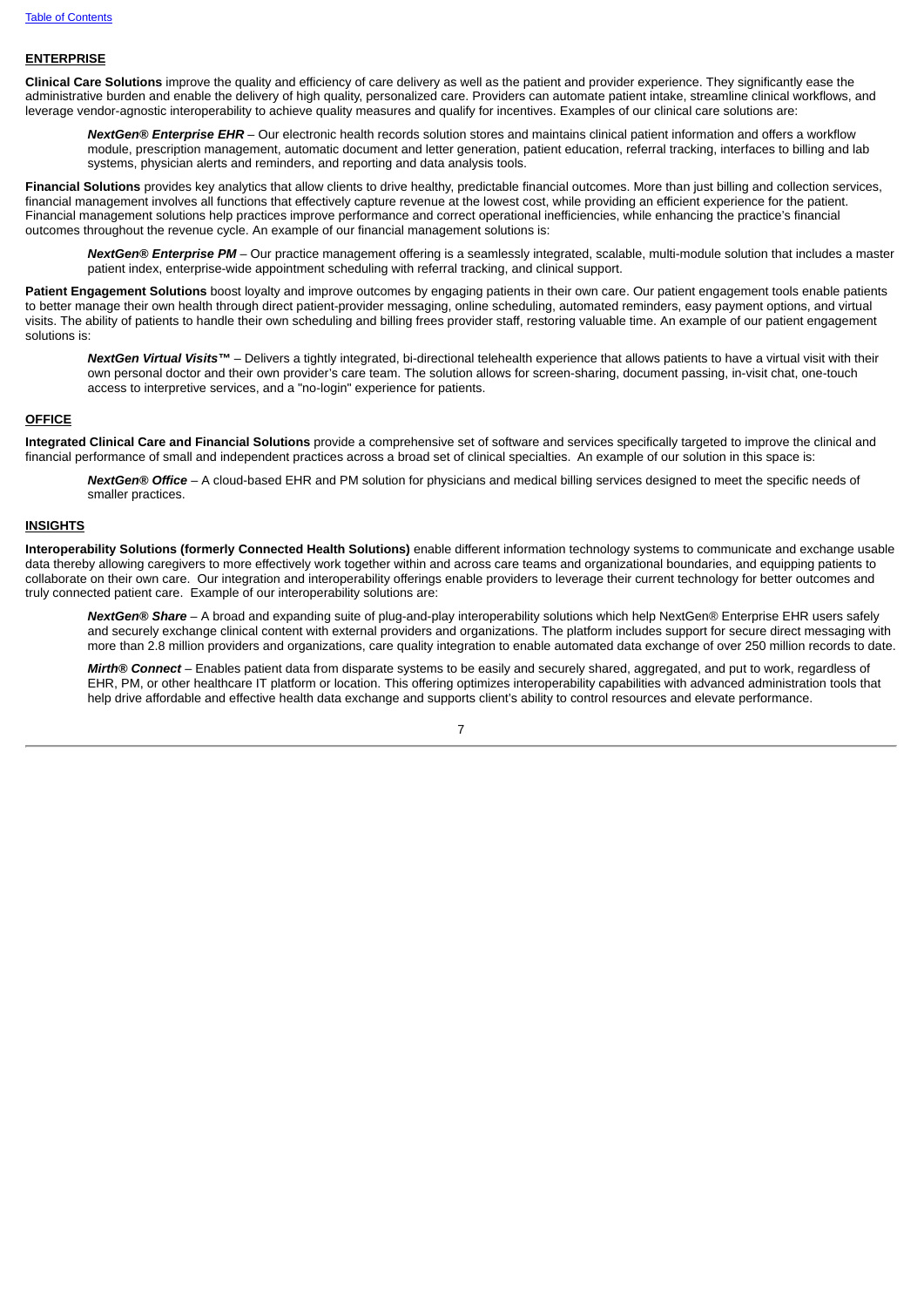**Data and Analytics Solutions** help NextGen Healthcare's customers to unlock the value of their information assets and deliver actionable insight and decision support at the point of care. We do this by aggregating and normalizing data assets across multiple sources of truth, enriching those data sets as needed with proprietary and 3rd party information assets and applying sophisticated analytics to develop a broad set of clinical, operational, financial, and experiential insights. An example of our data and analytics solutions is:

*NextGen® Health Data Hub ("HDH")* – A fully redesigned data aggregation platform to meet the expanding market demand for robust data sharing, aggregation, and community access. HDH was built from the ground-up to provide comprehensive, continuous access to aggregated patient health data on a robust, reliable, platform that will enable system-wide connectivity, and support the growing enterprise data management needs for HIEs, hospitals and large ambulatory practices.

**Value Based Care Solutions (formerly Population Health Solutions)** provide our customers the ability to enhance care quality and optimize the total cost of delivering care to patient populations across risk strata. As the incidence of chronic conditions rises across patient populations, providers are increasingly seeking turnkey chronic condition management, remote patient monitoring and care program adherence solutions that can improve clinical outcomes. Our solutions also give practices the ability to share risk with payors under alternative payment models and sustainably navigate the transition from fee-forservice to fee-for-value. An example of our value based care solutions is:

*NextGen® Population Health Solutions* – Delivers robust capabilities for core population health insights using integrated clinical and claims data to support both broad and deep analysis for populations of interest (attribute visualization, risk stratification, gaps in care, etc.).

#### **SERVICES**

Applicable across all three domains, NextGen Healthcare provides additional value to clients in the form of services that help clients achieve their strategic objectives. Through these services, we enable clients to effectively address core operational and financial needs so they can focus on their primary mission of providing efficient and high-quality patient care. Our three categories of services include:

*Managed Services* include our scalable, cloud hosting services reduce the burden of information technology expertise from our clients and speed implementations, simplify upgrades, cut technology costs significantly and provide 24/7 monitoring and support by a broad team of technical experts. In addition, we offer Revenue Cycle Management ("RCM") Services that includes billing and collections, electronic claims submission and denials management, electronic remittance and payment posting and accounts receivable follow-up. Our dedicated account management model helps make NextGen Healthcare a top-performing provider of RCMS as reported in the 2020 KLAS Ambulatory RCM Services Report.

*Professional Services* include training, project management, installation services, and application managed services. Our consulting services, which include physician, professional, and technical consulting, assisting clients to optimize their staffing and software solutions, enhance financial and clinical outcomes, achieve regulatory requirements in the drive to value-based care, and meet the evolving requirements of healthcare reform.

*Client Service and Support* in which our technical services staff provides support for the dependable and timely resolution of technical inquiries from clients. Such inquiries are made via telephone, email and the internet. We offer several levels of support, with the most comprehensive service covering 24 hours a day, seven days a week.

# **Competition**

The markets for healthcare information systems and services are intensely competitive and highly fragmented. Our traditional full-suite competitors in the healthcare information systems and services market include: Allscripts Healthcare Solutions, Inc., athenahealth, Inc., Cerner Corporation, eClinicalWorks, Epic Systems Corporation, Greenway Health, LLC, and Modernizing Medicine, Inc. Emerging smaller competitors also bring competition in specific sectors of the market. Additionally, we face competition from technology vendors who offer verticalized data management and analytics solutions and services-only competitors like business process outsourcers, hosting providers and transcription companies.

The EHR, PM, interoperability, and connectivity markets are subject to rapid changes in technology. We expect that competition in these market segments could increase as new competitors enter the market. We believe our principal competitive advantages are our ambulatory-only focus, the essential nature of the EHR and PM clinical platforms to care delivery, our comprehensive and fully-integrated solution, and our deep domain expertise, which enables our subject matter experts to serve as trusted advisors to our clients.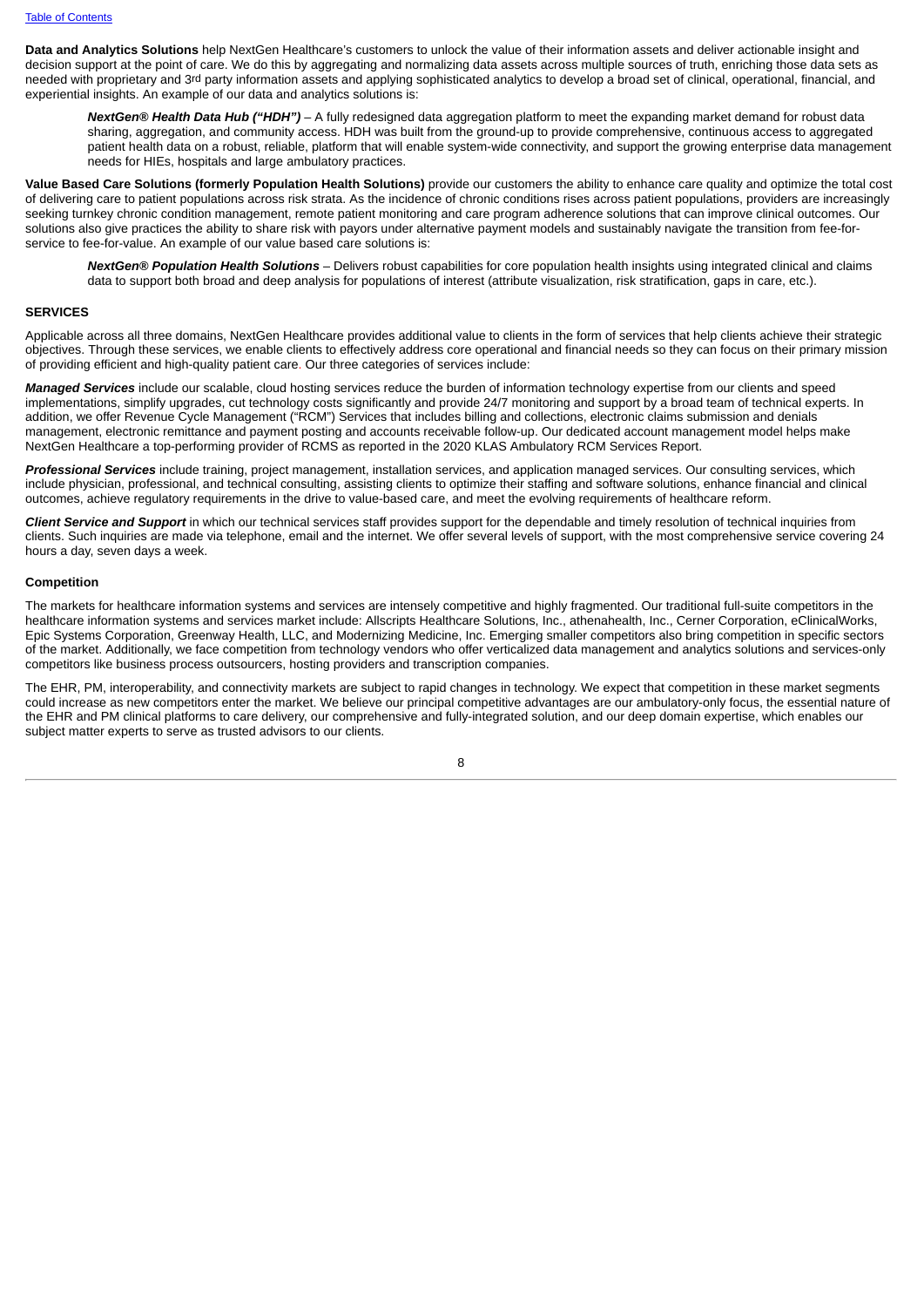# **Regulatory Environment**

As a participant in the healthcare industry, our business, and that of our clients, is subject to a wide array of complex and rapidly changing federal and state laws, regulations, and industry initiatives, in the areas of information sharing, electronic health record and interoperability standards, e-prescribing, claims processing and transmission, security and privacy of patient data, and healthcare fraud. The impact of such laws and regulations on us is direct, to the extent we are subject to these laws and regulations, and is also indirect, in terms of government program requirements applicable to our clients for the use of our solutions or that impact payment models. The complexity and rapidly changing nature of these laws and regulations have created both challenges as well as significant opportunities for our business. New laws and regulations have targeted the adoption of EHRs, health data exchange and interoperability, valuebased payment, care coordination, utilization of telehealth services, migration of inpatient to outpatient care, and expansion of behavioral health services. Many of these changes have spanned multiple Congresses and Presidential Administrations and taken years to fully implement (e.g., The Medicare Access and CHIP Reauthorization Act of 2015 ("MACRA") and Cures Act):

- **Cures Act** The Cures Act, which was passed in 2016 and laid the groundwork for a nationwide trusted health information exchange, includes provisions that directly call for, or describe roles for the use of, health information technology to help providers comply with new federal requirements under Medicare and state Medicaid programs. Sections of the law addressing interoperability also codified the concept of information blocking, requiring a new regulatory structure to respond to concerns that actors in the healthcare industry intentionally block the exchange of information between various stakeholders. In 2020, the Health and Human Services ("HHS") Office of the National Coordinator for Health Information Technology ("ONC") released a final regulation which, among other things, calls on developers of certified EHRs to adopt standardized APIs and to meet a list of other new certification requirements to retain approved federal government certification status. In 2022, we announced that our NextGen® Enterprise EHR achieved the ONC-Health IT 2015 Edition Cures Update Health IT certification.
- **MACRA** The Medicare Access and CHIP Reauthorization Act of 2015 ("MACRA"), which reformed how physicians are paid under Medicare and established Merit-based Incentive Payment Systems ("MIPS"), also includes provisions that directly call for or describe roles for the use of health information technology to help providers comply with new federal requirements under Medicare and state Medicaid programs. In 2023, healthcare providers will have to utilize EHR software that meets these requirements to successfully participate in the MACRA Quality Payment Program ("QPP") and other federal programs that require the use of certified EHRs.
- **HITECH** Various U.S. federal, state and non-government agencies continue to generate requirements for the use of certified health information technology and interoperability standards. These requirements are expansions of the statutory ARRA Health Information Technology for Economic and Clinical Health Act ("HITECH") program that began providing incentive payments in 2011 to eligible providers and hospitals for the "meaningful use of certified electronic health record technology ("CEHRT")." Although those incentive programs have expired, CEHRT continues to be a requirement of participation in federal healthcare programs to receive reimbursement for health items and services provided by our clients to Medicare and Medicaid beneficiaries.

Through annual payment policy rules from the CMS and other targeted rulemakings from the United States Department of Health and Human Services ("HHS"), the federal government continues to implement and/or update different aspects of these laws every year, for example:

- **2020** The HHS Office of the National Coordinator for Health Information Technology ("ONC") released a final regulation which implements the key interoperability provisions included in the Cures Act. The rule calls on developers of certified EHRs to adopt standardized application programming interfaces ("APIs") and to meet a list of other new certification and maintenance of certification requirements in order to retain approved federal government certification status.
- **2022** NextGen Healthcare announced that its NextGen® Enterprise EHR achieved the Office of the National Coordinator for Health Information Technology (ONC-Health IT) 2015 Edition Cures Update Health IT certification via an Authorized Certification Body ("ACB"). This made NextGen Healthcare the first EHR developer to certify a complete EHR solution to the 2015 Edition Cures Update criteria. In 2023, healthcare providers will have to utilize EHR software that meets these requirements to successfully participate in the MACRA law's Quality Payment Program ("QPP") and other federal programs that require the use of certified EHRs.

In addition, reform of payment policies for Medicare and Medicaid continues to evolve. For example:

• **PPACA** – The Patient Protection and Affordable Care Act ("PPACA") is a comprehensive healthcare reform legislation that became law in 2010 and introduced value-based principles into federal health insurance payments systems and sought to improve healthcare quality and expanded access to affordable health insurance. MACRA built upon the value-based policies introduced by the ACA. Notably, in the last several years, participation in Medicare's "alternative payment models" to replace traditional "fee for service" payments with quality and risk-sharing payment models has been conditioned on the adoption of CEHRT.

Refer also to the discussion of regulatory risks within "Item 1A. Risk Factors" for governmental regulations and policies that may affect our business.

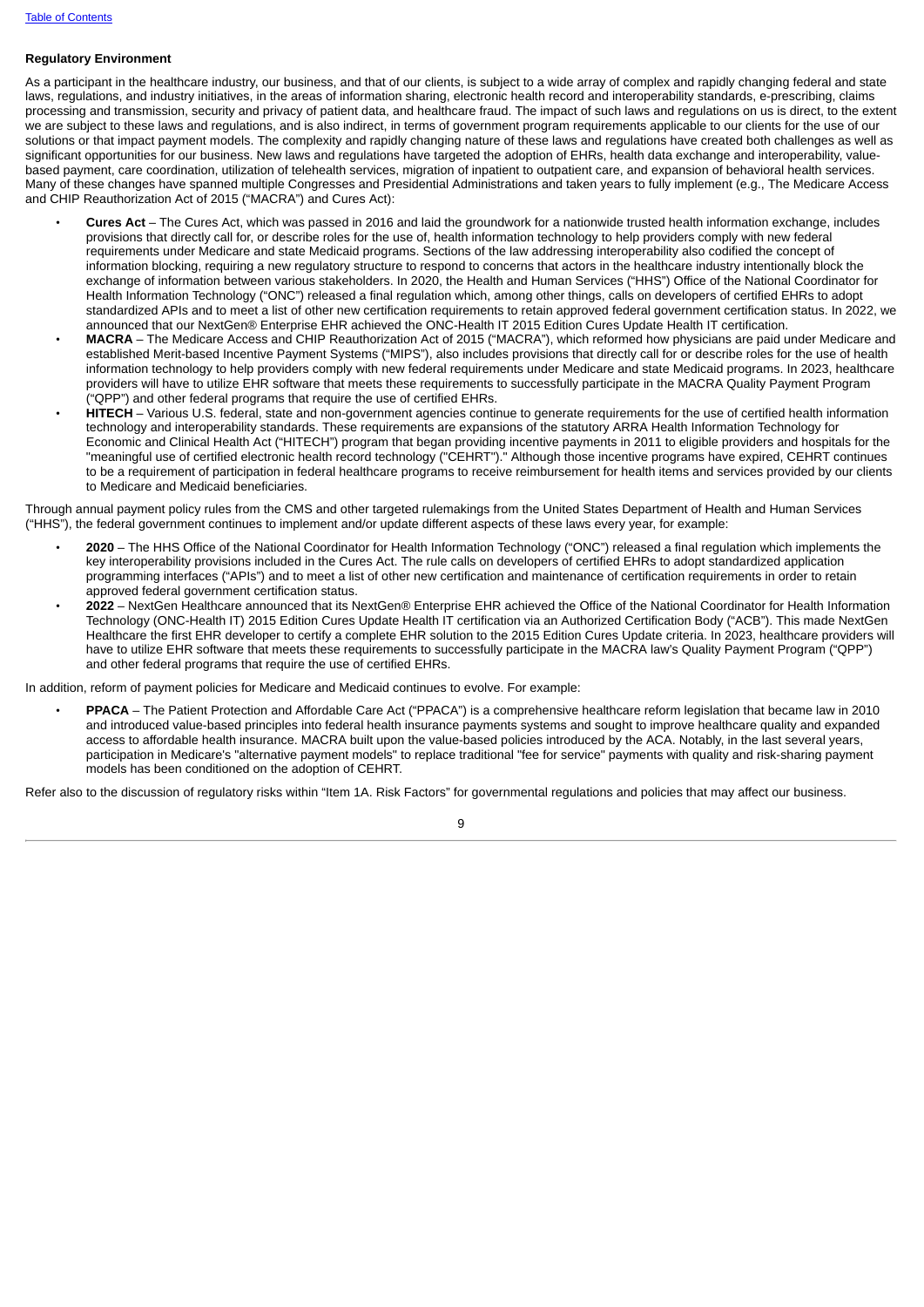# **COVID-19**

In January 2020, HHS officially declared that a public health emergency ("PHE") existed as a result of the pandemic. Soon after, HHS issued a series of rules and orders to offer healthcare providers flexibility or waivers from certain regulatory requirements during the PHE that are still in effect today. For example, changes were made through waivers and other regulatory authority to increase access to telehealth services by, among other things, increasing reimbursement, permitting the enrollment of out of state providers and eliminating prior authorization requirements. It is uncertain how long these COVID-19 related regulatory changes will remain in effect and whether they will continue beyond the PHE period. These laws include the \$2.2 trillion Coronavirus Aid, Relief, and Economic Security Act ("CARES Act") and the \$1.9 trillion American Rescue Plan Act, both of which included record federal investments in FQHCs and behavioral health service providers.

Additional regulations that directly and/or indirectly impact our business include:

**Privacy and Security Laws.** There are numerous United States federal and state laws and regulations as well as foreign legislation which govern the confidentiality of personal information, how that information may be used, and the circumstances under which such information may be released. These regulations govern both the disclosure and use of confidential personal and patient medical record information and require the users of such information to implement specified security and privacy measures.

- **HIPAA** Health Insurance Portability and Accountability Act ("HIPAA") and its implementing regulations contain substantial restrictions and requirements with respect to the use and disclosure of individual's protected health information ("PHI") and require the implementation of administrative, physical, and technical safeguards to ensure the confidentiality, integrity, and availability of individually identifiable health information in electronic form. The principal effects of HIPAA are, first, to require that our systems be capable of being operated by us and our clients in a manner that is compliant with the Transaction, Security and Privacy Standards mandated by HIPAA, and second, to comply with HIPAA when it directly applies to us.
- **Patient Information, Privacy and Security** Our business is subject to rules, particularly HIPAA and HITECH, and contractual obligations relating to the privacy and security of PHI that we and our subcontractors may have access to as part of the operation of our business. These rules and obligations have increased the cost of compliance and could subject us to additional enforcement actions and contractual liability, which could further increase our costs and adversely affect the way in which we do business.

**Fraud and Abuse Laws.** The healthcare industry is subject to laws and regulations on fraud and abuse that, among other things, prohibit the direct or indirect payment or receipt of any remuneration for patient referrals, or for the purchase or order, or arranging for or recommending referrals or purchases, of any item or service paid for in whole or in part by these federal or state healthcare programs. Federal enforcement personnel have substantial funding, powers and remedies to pursue suspected or perceived fraud and abuse. Moreover, both federal and state laws forbid bribery and similar behavior.

- **Anti-Kickback Laws** prohibit giving anything of value to induce referrals of patients or healthcare products and services that are paid by federal healthcare programs.
- **False Claims Act** prohibit knowingly or intentionally including false information on a claim for payment submitted to a government payer or being deliberately ignorant to the fact that the information is false.

Healthcare fraud and abuse laws and regulations can vary significantly from jurisdiction to jurisdiction, and the state and federal interpretation of existing laws and regulations, and their enforcement, may change from time to time. We may also be subject to future legislation and regulations concerning the development and marketing of healthcare software systems or requirements related to product functionality.

# **Research and Development**

The healthcare information systems and services industry is characterized by rapid technological change, requiring us to engage in continuing investments in our research and development to update, enhance and improve our systems. These efforts include developing new solutions as well as new features and enhancements to our existing solutions, which we believe will create additional opportunities to connect our systems to the healthcare community.

# **Sales and Marketing**

We sell and market our products primarily through a direct sales force and to a significantly lesser extent, through a reseller channel. NextGen Healthcare also provides solutions to networks of practices such as MSOs, IPAs, ACOs, ambulatory care centers ("ACCs"), and community health centers ("CHCs"). Our direct sales force is comprised of sales executives and account executives, who seek to understand the client strategy and identify the opportunities in their practice and build both a multistage roadmap to reach the desired end state. For large clients, we use both inside and outside sales where efforts are a mix of on-site as well as web based. For smaller clients, efforts are all inside sales via web and phone, all of whom deliver presentations to potential clients by demonstrating our systems and capabilities either on prospective client's premises or through video meeting and web-based presentations. Our sales and marketing employees identify prospective clients through a variety of means, including a healthcare data and analytics platform, search engine optimization and value exchange content on nextgen.com; digital advertising; direct mail and email campaigns; referrals from existing clients and industry consultants; contacts at professional society meetings and trade shows (online and in person); webinars; public relations and social media

 $1<sub>0</sub>$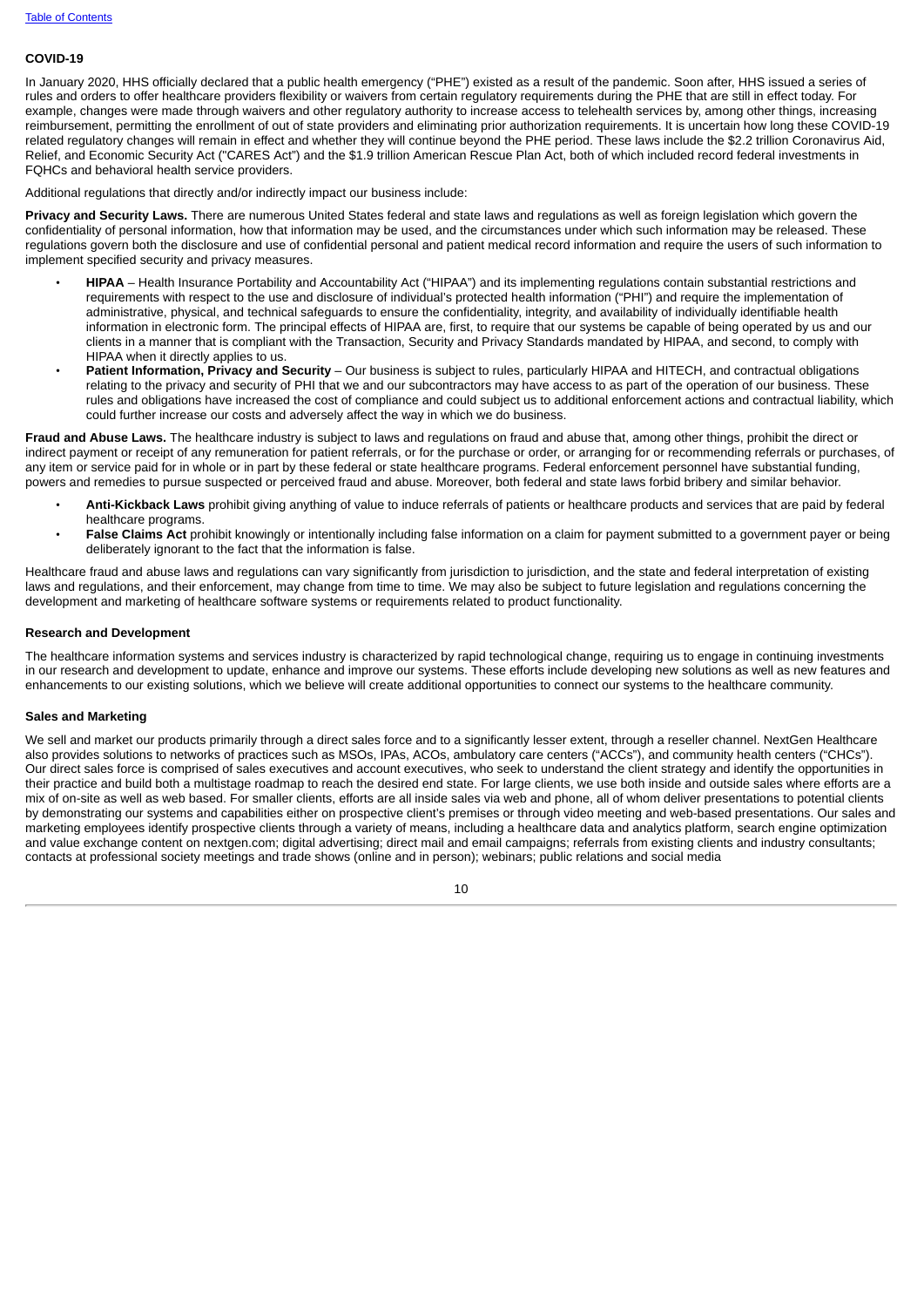campaigns; and telemarketing. Our sales cycle can vary significantly and typically ranges from six to 18 months from initial contact to contract execution. Smaller practices on NextGen Office tend to have significantly shorter sales cycles ranging in weeks. Moving forward, we expect more of our transactions to move to subscriptions. Clients have the option to purchase hosting and maintenance services, which are invoiced on a monthly, quarterly or annual basis. Subscriptions are delivered electronically after the agreement is signed. They generally include implementation and are typically billed monthly after implementation or based on volume or throughput. We continue to concentrate our direct sales and marketing efforts on the ambulatory market from large multi-specialty organizations to small-single specialty practices in high-opportunity specialty segments.

We have numerous clients and do not believe that the loss of any single client would adversely affect us. No client accounted for 10% or more of our net revenue during each of the years ended March 31, 2022, 2021 and 2020. In addition, software license sales to resellers represented less than 10% of total revenue for each of the years ended March 31, 2022, 2021 and 2020. Substantially all our clients are located in the United States.

# **Proprietary Rights**

We rely on a combination of patents, copyrights, trademarks, service marks, trade secrets, and contractual restrictions to establish and protect proprietary rights in our products and services. To protect our proprietary rights, we enter into confidentiality agreements and invention assignment agreements with our employees with whom such controls are relevant. In addition, we include intellectual property protective provisions in our client and other third-party contracts and control access to software, documentation and other proprietary information. However, because the software industry is characterized by rapid technological change, we believe such factors as the technological and creative skills of our personnel, new product developments, frequent product enhancements, name recognition, and reliable product maintenance are more important to establishing and maintaining a technology leadership position than the various legal protections of our technology.

We rely on intellectual property obtained from third parties for certain components of our products and services. These components enhance our products and services and help meet evolving client needs. The failure to license any necessary technology, or to maintain our existing licenses, could result in reduced functionality of or reduced demand for our products.

Although we believe our products and services, and other proprietary rights, do not infringe upon the proprietary rights of third parties, third parties may assert intellectual property infringement claims against us in the future. Any such claims may result in costly, time-consuming litigation and may require us to enter into royalty or cross-license arrangements.

#### **Privacy and Security**

Our business operations involve hosting, storing, processing, and transmitting confidential information, including personally identifiable information, protected health information ("PHI") and payment card information. We have implemented physical, technical, and administrative safeguards designed to help protect our systems in the event of a system interruption, security incident, or breach of information. Additionally, our comprehensive Information Security Management Program ("ISMP") is designed to help safeguard the confidentiality, integrity and availability of our clients' data through use of testing for assurances and outlining processes for appropriate response and reporting of security incidents.

### Physical Safeguards

We utilize the industry's most well-respected certifications starting with Health Information Trust Alliance ("HITRUST") Common Security Framework ("CSF"), which provides a process to standardize requirements of Health Insurance Portability and Accountability Act ("HIPAA") and coordinate it with other national and international data security frameworks and many state laws.

We maintain Payment Card Industry Data Security Standard ("PCI-DSS") Level 1 Service Provider, which allows us to minimize our clients' PCI scope. In addition, we are a DirectTrust Health Information Service Provider ("HISP"), helping to maintain compliance with Security Organization Control 2, or SOC 2 Type II, across the domains of privacy, security, confidentiality, and availability.

These certifications and pertinent audits help with our client's third-party assurance programs to ensure we are meeting or exceeding HIPAA and other regulatory requirements.

#### Technical Safeguards

We operate both single-tenant environments and unified multi-tenant platforms that offer reliability, scalability, performance, security and privacy for our clients and the customers and patients they serve. To create geographical redundancy, our infrastructure resides in several geographically diverse regions across the United States.

Additionally, we have systems in place to monitor the security and confidentiality of PHI, and procedures designed to promptly initiated investigations and mitigation efforts upon notification or identification of a security incident.

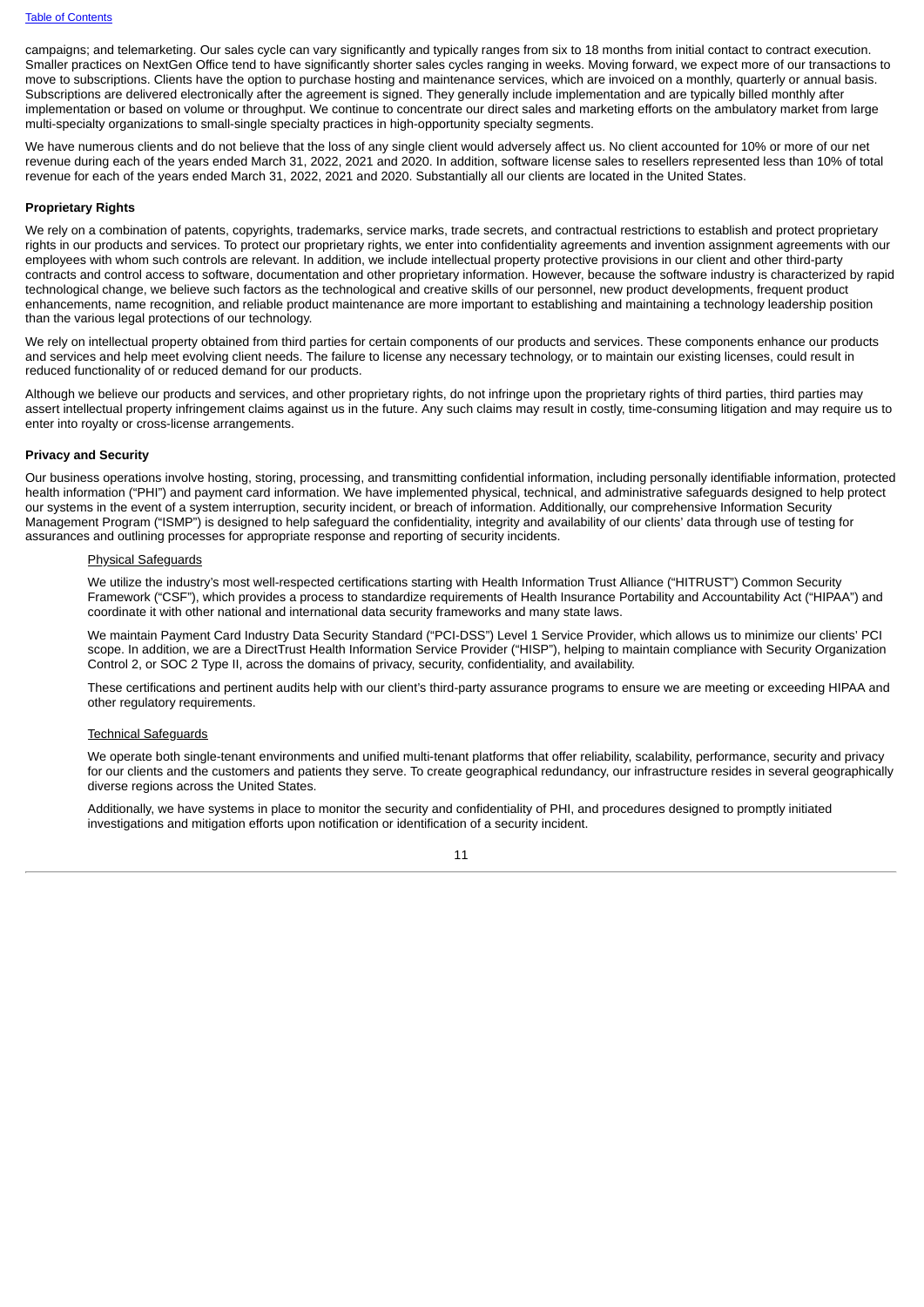# Administrative Safeguards

We have a comprehensive training and awareness program which includes on-going awareness simulations, required training, supplemental training, and cross-functional incident response testing. All employees are required to complete each cybersecurity training, HIPAA training, and PCI DSS training annually. These training modules are reviewed annually to ensure compliance with the latest regulatory guidelines, laws, and industry best practices, and include information on how our employees' can ensure they are meeting our security requirements while working in a remote environment.

All policies and procedures are made available to all employees through our organization's intranet, and acknowledgement of these is required at time of hire. Our Privacy Policy, which outlines how we collect and utilize personal data, is made available on our public facing website.

We recognize that these safeguards may not always prevent future cybersecurity incidents or breaches, especially in the current landscape of increasing cybersecurity risks from, among other areas, the prevalence of remote work, the ability of cyber-criminals to monetize cybersecurity incidents (ransomware, dark web, etc.), growth in digital payments, and cloud computing technology. We also recognize that regulatory scrutiny of privacy, data collection, use and sharing of data is increasing on a global basis, and we are uncertain how current and future data privacy laws may impact our business practices and privacy policies.

# **Managing Cybersecurity Risks**

We conduct regular risk assessments, which are one component of our internal control environment that brings together key stakeholders to identify and evaluate threats and critical risks (both internal and external) that may impact our overall mission and objectives of the organization. The risk assessment process assigns certain risks identified through process to key stakeholders to monitor, manage and implement appropriate measures.

To mitigate the increasing risk of cybersecurity incidents, we review and evaluate our cybersecurity insurance coverage on an annual basis. Our evaluation is based on industry standard, and specific needs of the organization which are identified through business and privacy impact assessments.

We use a third-party vendor to conduct, perform and validate a bona fide annual risk assessment required by the HIPAA Security Rule. The third‐party vendor conducts interviews with key stakeholders and performs penetration testing, evidence collection and on-site analysis. Formal rating systems determine what, if any, remediation strategies are warranted, and are then incorporated into a remediation plan. The vendor provides a report that is reviewed and approved by the Chief Information Security Office ("CISO") and reported to appropriate members of executive management and Board of **Directors** 

The information systems team conducts weekly meetings to review and identify risks through the change management process. Meetings are held to ensure that projects, risks, compliance, federal regulations, and personnel are in line with the organizational goals regarding security and compliance. Continuity and resiliency planning are based on National Institute of Standards and Technology ("NIST") cybersecurity best practices and are tested no less than annually.

A comprehensive assurance program is maintained with oversight by our CISO, which is included with the organization procurement gating process. Administrative and technical assessments are conducted prior to contract signing with any third-party. Our control consciousness is influenced significantly by our Board of Directors and Audit Committee. While the management of our business is delegated to the management team, the Board of Directors oversees management's execution of the organization's business activities.

# **Human Capital**

# *Workforce Statistics*

As of March 31, 2022, NextGen Healthcare had approximately 2,655 full-time employees, approximately 758 of whom were based in Bangalore, India with the remainder located in the United States. None of our employees are covered by a collective bargaining agreement or are represented by a labor union.

#### *Talent Recruitment*

We recognize and value our employees as unique contributors through their entire journey at NextGen Healthcare. As such, we have a thoughtful and tailored approach to attracting, developing and retaining talent. We seek highly qualified applicants from a variety of sources with an increased focus on recruiting diverse talent. To ensure transparency and with a desire to mitigate bias, we conduct panel and round robin interviews for hiring and promotion. Discover NextGen, our adventure-based onboarding experience, provides a deep and broad picture of the organization with recognition that employees' first few weeks on the job potentially cement their commitment to the company and culture.

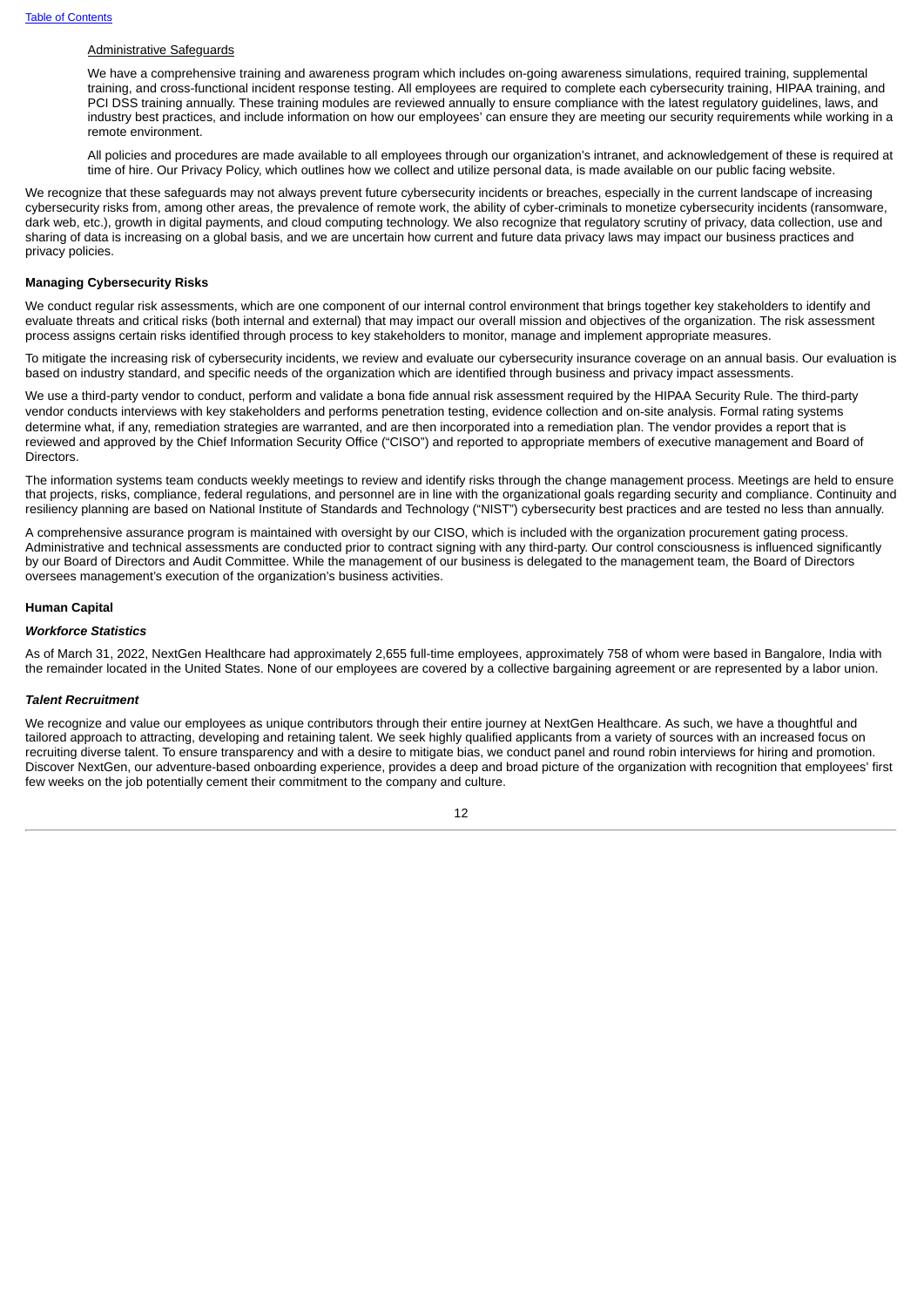# *Talent Retention and Development*

We provide a career framework for our employees enabling their career development either within a single career track or through the ability to traverse multiple career ladders as they refine or optimize their development. Our Talent Community connects interested employees with internal functional subject matter experts to share job information including knowledge and skills required for advancement. We are committed to developing our employees through a culture of learning. We maintain an organizational development group focused on all aspects of employee development, including management and leadership through our LEAD framework and skill building. We also sponsor 24/7 on-demand training for employee certifications and relevant career-based skillsets and provide education reimbursement for continued education.

# *Diversity*

We recognize our responsibility and strategic opportunity to champion varied viewpoints, culture and expertise. Our Diversity, Equity, Inclusion & Belonging ("DEIB") strategy includes goals around recruiting, retaining and developing diverse employees and leaders in the Company. Our Employee Resource Groups ("ERGs") focus their efforts on career, culture, market and community. These ERGs include: AAPI (Asian American Pacific Islander), ABLED (Awareness Benefiting Leadership & Employees About Disabilities), beiNG (Black Equity and Inclusion at NextGen), NextGen United, Generational and Allies, LatinX. LGBTQ+, Military/Veterans and Allies, Remote Engagement, Working Parents, and Women-In-Tech. Our ERGs communicate directly with senior leadership through Listening Sessions with our Chief Executive Officer and other C-level executives. Our BELONG (Bringing Employees to Leadership Opportunities at NextGen) sponsorship program pairs a senior member of our organization (the sponsor) with a more junior member (the protégé) with the goal of career clarity and potential advancement. We also provide and promote employee training on harassment prevention, cultivating a respectful workplace and elimination of unconscious bias. Beyond the fundamental conversation about DEIB, we regularly engage with outside experts on training and facilitated conversations about topics including cultural competency and humility and career progression through a non-dominant culture lens. To measure the impact of the above activities, we survey our employees annually through a specific DEIB survey. We regularly engage with our Board of Directors on strategies, participation, and impact of these initiatives.

# *Employee Compensation*

In recognition of the competitive talent landscape, we align our Total Rewards with the hiring landscape. Our comprehensive approach to compensation includes performance-based merit and bonus rewards. Additionally, long term incentives, 401(k) plan and match, and the Employee Stock Purchase Plan round out our reward strategy. To ensure we support pay equity, we conduct compensation analyses semi-annually in alignment with pay equity training for managers.

# *Culture and Engagement*

NextGen Healthcare understands the vital importance of engaged employees to create a high potential community. We closely track our engagement and culture scores through an annual VOTE (Voice of The Employee) survey and on a monthly basis through our Employee Experience Monitor. We provide our team members with safe and confidential channels to voice concerns and receive a response and ensure they have access to members of our executive leadership team. Employees receive training on ethics and our code of conduct, including how to make reports on our ethics hotline. Our regularly scheduled Town Halls with all employees have become a vital part of our culture of community building. Our Board of Directors receive regular updates on employee engagement and satisfaction issues.

We believe that supporting community and volunteer service among our employees builds a strong culture and caring leaders. Each year, we sponsor NextGen Days of Caring during which our employees can volunteer for external charitable organizations. Our NextGen Cares program also allows employees to donate vacation time to help colleagues who have experienced natural disaster or tragedy. We also encourage our employees to participate in volunteer activities by providing the benefit of paid time off to volunteer through our Volunteer Time Off program.

Our Bangalore development center in India, under the leadership of its Corporate Social Responsibility Committee, conducts community relations activities every quarter to advance and support women's empowerment, improve health, support education and help fight poverty.

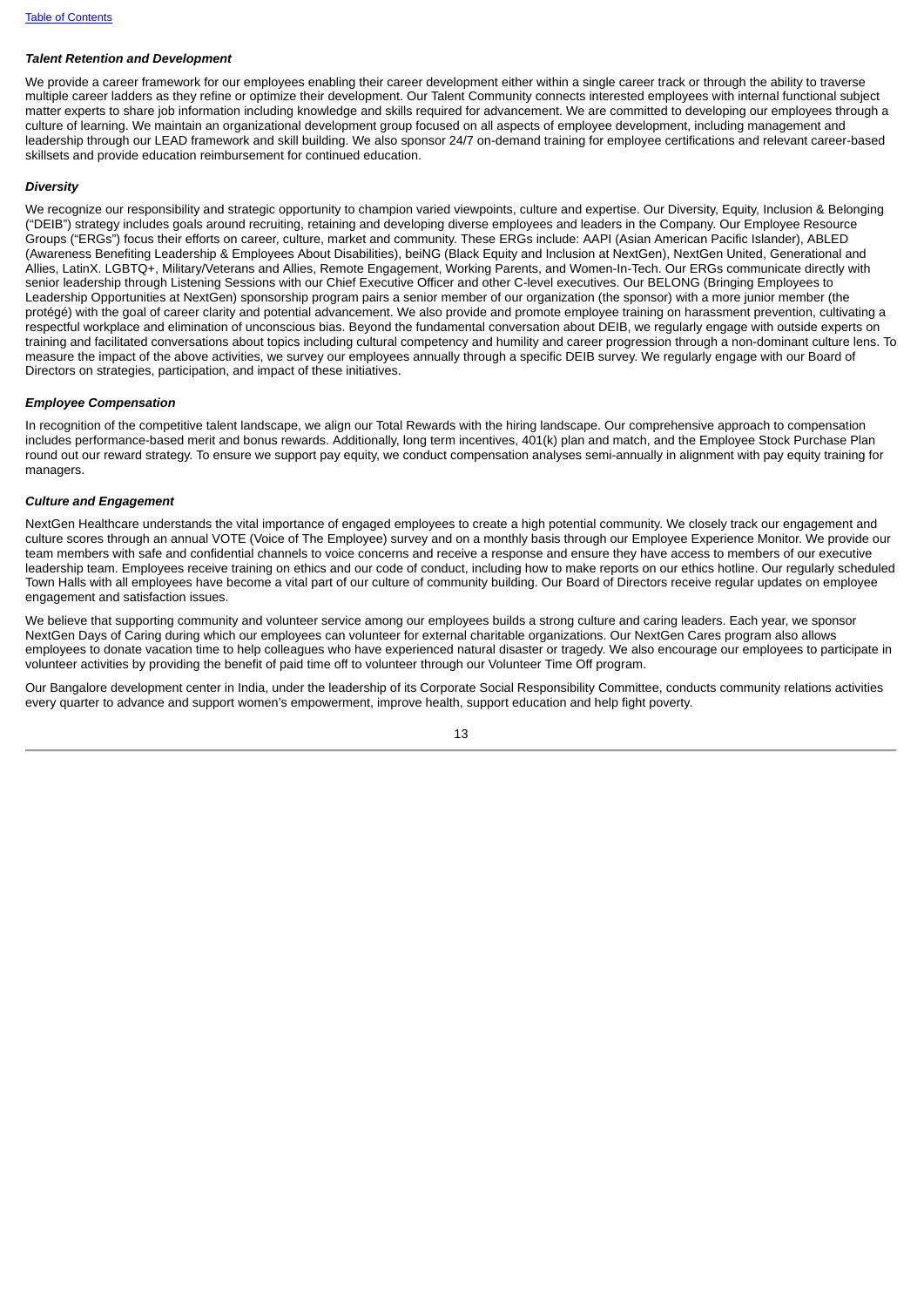# *Health & Safety*

Our health and welfare plans reflect our desire to support our employees in a holistic way. Our healthcare plans are the cornerstone of the program, supplemented with additional insurance, mental health services for all employees, an Employee Assistance Program, and time off plans including vacation, sick leave and parental leave. We also support our employees' well-being through an integrated online platform that offers a variety of 'campuses' such as Family Care, Financial, New Hire, Wellness and Life Events. The campuses provide resources and access to certain programs/benefits relating to childcare, children of aging parents, gym membership, health coaching and more.

# *COVID-19/Transition to Remote Workforce*

Our immediate and most pressing concern regarding the COVID-19 pandemic was and continues to be the safety and well-being of our employees and their families. Commencing in March 2020, we implemented immediate safety measures to protect our employees, including transitioning most of our employees to remote work and implementing policies and procedures to protect the health and safety of our employees who have continued on-site work. As the severity of the pandemic waned and in response to the overwhelming preference of our employees, we implemented remote work as our standard. Our Human Resources, Organizational Development and Information Security teams keep our employees engaged with resources to work remotely, remain productive and avoid burnout. Our business continuity health and safety team continue to share information and guidance on all pandemic updates through our internal health and safety communication channel.

# **Available Information**

Our principal website is www.nextgen.com. We make our periodic and current reports, together with amendments to these reports, filed or furnished pursuant to Section 13(a) or 15(d) of the Securities Exchange Act of 1934, as amended, available on our website, free of charge, as soon as reasonably practicable after such material is electronically filed with, or furnished to, the SEC. You may access such filings through our Investor Relations website at http://investor.nextgen.com. The SEC maintains an internet site at www.sec.gov that contains the reports, proxy statements and other information that we file electronically with the SEC. Our website and the information contained therein or connected thereto is not intended to be incorporated into this Report or any other report or information we file with the SEC. We also use the following social media channels as a means of disclosing information about the company, our platform, our planned financial and other announcements and attendance at upcoming investor and industry conferences:

- NextGen Healthcare Twitter Account (https://twitter.com/NextGen?s=20)
- NextGen Healthcare Company Blog (https://www.nextgen.com/blog)
- NextGen Healthcare Facebook Page (https://www.facebook.com/NextGenHealthcare)
- NextGen Healthcare LinkedIn Page (https://www.linkedin.com/company/nextgenhealthcareinc/)
- NextGen Healthcare Instagram Page (https://www.instagram.com/nextgenhealthcare/)
- NextGen Healthcare YouTube Page (https://www.youtube.com/user/nghisinc)

We encourage our investors and others to review the information we make public in these locations as such information could be deemed to be material information. Please note that this list may be updated from time to time.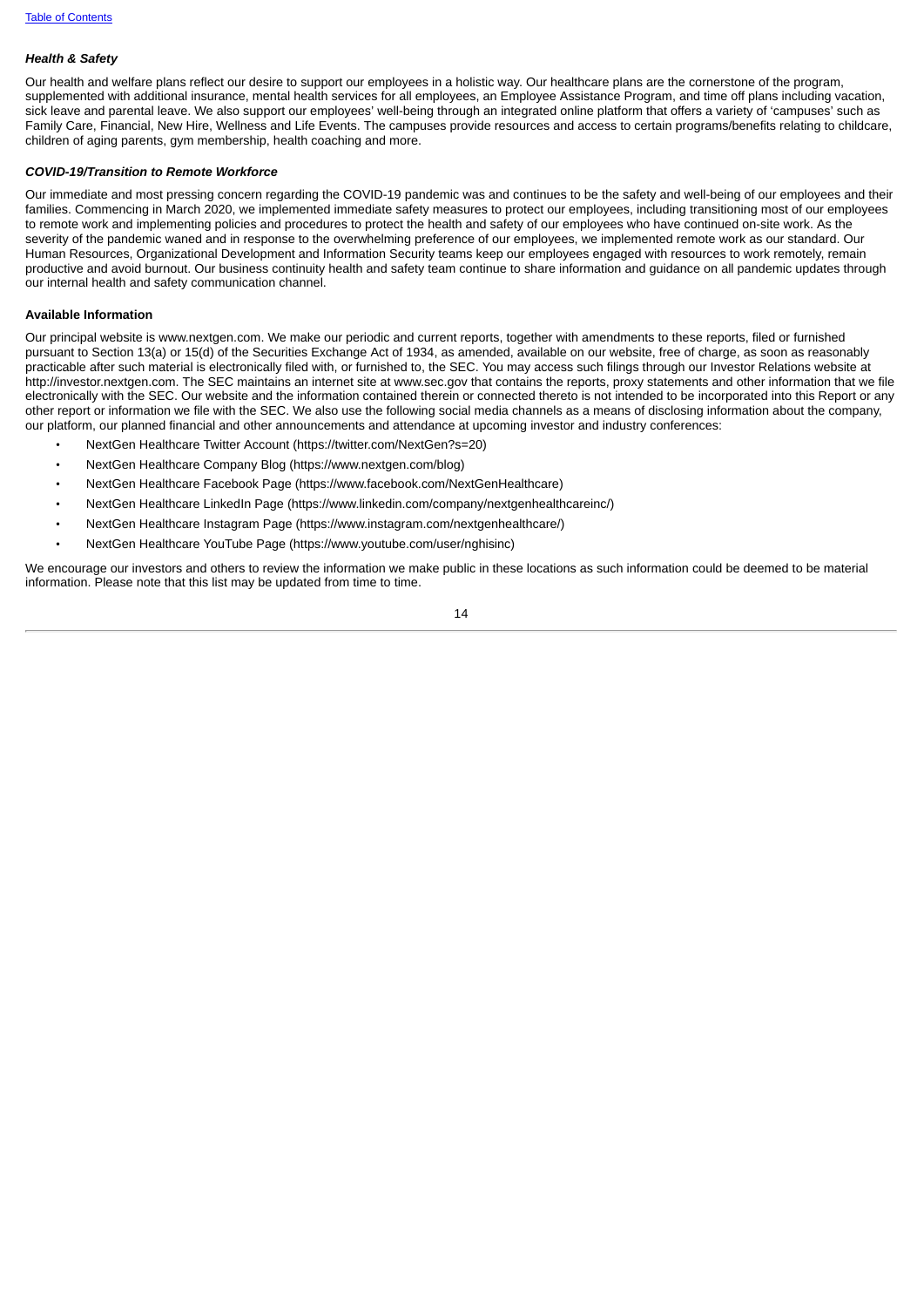# <span id="page-14-0"></span>**ITEM 1A. RISK FACTORS**

You should carefully consider the risks described below, as well as the other cautionary statements and risks described elsewhere, and the other information contained in this Report and in our other filings with the SEC, including subsequent Quarterly Reports on Form 10-Q and Current Reports on Form 8-K. We operate in a rapidly changing environment that involves a number of risks. The risks and uncertainties described below are not the only ones we face. Additional risks and uncertainties not presently known to us or that we currently deem immaterial may also affect our business operations. If any of these known or unknown risks actually occur, our business, financial condition or results of operations could be materially and adversely affected, in which case the trading price of our common stock may decline, and you may lose all or part of your investment. The following information should be read in conjunction with Part II, Item 7, "Management's Discussion and Analysis of Financial Condition and Results of Operations" and the consolidated financial statements and related notes in Part II, Item 8, "Financial Statements and Supplementary Data" of this Form 10-K.

# **Risks Related to COVID-19**

*The COVID-19 pandemic has adversely affected, and could in the future, adversely affect our business and the business of our customers and* suppliers. The COVID-19 pandemic and continuing efforts to control its spread or the resurgence thereof has had a significant, ongoing impact on our operations (including in India) and the operations of our healthcare clients. For example, declines in patient volumes at the onset of the pandemic negatively impacted our revenue in the fourth quarter of fiscal 2020, most notably for purchases of software and hardware. The impact of the disruption also impacted the first half of fiscal 2021, primarily in managed services and EDI, which are volume driven.

We may experience further negative financial impact due to a number of factors, including without limitation:

- Social, economic, and labor instability in India which continues to experience a severe COVID-19 resurgence and where we have operations;
- A general decline in business activity including the impact of our clients' office closures;
- A disproportionate impact on the healthcare groups and other healthcare professionals with whom we contract;
- Financial pressures on our clients, which may in turn result in their deferment of purchase decisions, or a delay in collections or non-payment;
- Declines in new business bookings as our clients reduce or delay purchasing decisions;
- Extensions of the length of sales and implementation cycles;
- Disruptions to our supply chains and our third-party vendors, partners, and suppliers; and
- The potential negative impact on the health or productivity of employees, especially if a significant number of them are impacted.

The magnitude and duration of the disruption and resulting decline in business activity will largely depend on future developments which are highly uncertain and cannot be predicted, including but not limited to the duration and severity of the pandemic, resurgences or additional "waves" of outbreaks of the virus in various jurisdictions (including new strains or mutations of the virus), the impact of the pandemic on economic activity, the actions taken by health authorities and policy makers to contain its impacts on public health and the global economy, and the effectiveness of vaccines. Even after the COVID-19 pandemic has subsided, we may experience material adverse impacts to our business because of the global or U.S. economic impact and any recession that has occurred or may occur in the future. Additionally, concerns over the economic impact of the COVID-19 pandemic have caused extreme volatility in financial and capital markets which has and may continue to adversely impact our stock price and may adversely impact our ability to access capital markets. The COVID-19 pandemic may also have the effect of heightening many of the other risks described below.

#### **Risks Related to Our Business**

*We face significant, evolving competition which, if we fail to properly address, could adversely affect our business, results of operations, financial condition, and price of our stock.* The markets for healthcare information systems are intensely competitive and subject to evolving technology, solution standards and user needs. We face significant competition from various sources and several of our competitors have substantially greater name recognition and financial, technical, product development and marketing resources than we do. Some of our larger competitors, who have greater scale than we do, have, and may continue to become more active in our markets both through internal development and acquisitions. Moreover, we expect that competition will continue to increase because of government programs and consolidation in both the IT and healthcare industries. There can be no assurance that we will be able to compete successfully against current and future competitors or that the competitive pressures that we face will not materially and adversely impact our business, financial condition, and operating results. Transaction induced and other competitive pressures and factors, such as new product introductions by us or our competitors, may result in price or market share erosion that could adversely affect our business, results of operations and financial condition.

*We may not be able to develop and market new products to respond to technological changes or evolving industry standards and our clients may not accept our products or services.* There can be no assurance that we will be successful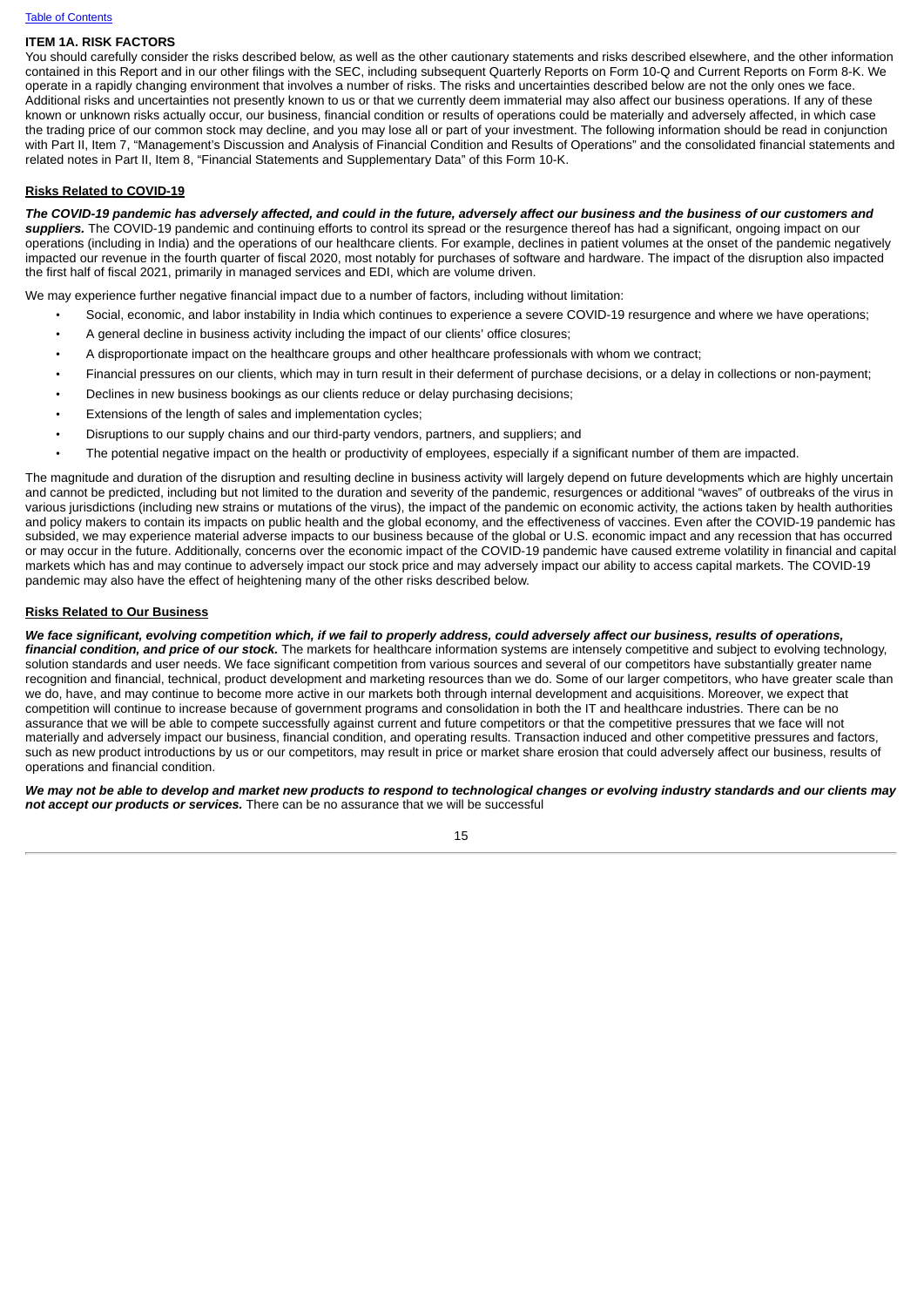in developing and marketing new products that respond to technological changes or evolving industry standards. If we are unable, for technological or other reasons, to develop and introduce new products in a timely manner in response to user needs, changing market conditions or client requirements, our business, results of operations and financial condition may be adversely affected. Also, there can be no assurance that our applications will achieve broad market acceptance or will successfully compete with other available software products. If we fail to distinguish our offerings from other options available to healthcare providers, the demand for and market share of our offerings may decrease. In response to increasing market demand, we are currently developing new generations of targeted software products. There can be no assurance that we will successfully develop these new software products or that these products will operate successfully, or that any such development, even if successful, will be completed concurrently with or prior to introduction of competing products. Any such failure or delay could adversely affect our competitive position or could make our current products obsolete.

*Saturation or consolidation in the healthcare industry could result in the loss of existing clients, a reduction in our potential client base and downward pressure on the prices for our products and services.* As the healthcare information systems market continues to evolve, saturation of this market with our products or our competitors' products could limit our revenues and opportunities for growth. There has also been increasing consolidation amongst healthcare industry participants in recent years, creating integrated healthcare delivery systems with greater market power. As provider networks and managed care organizations consolidate, the number of market participants decreases, the importance of establishing and maintaining relationships with key industry participants increases, and competition to provide products and services like ours will become more intense. Consolidation of management and billing services may lead integrated delivery systems to require newly acquired physician practices to replace their products with that already in use in the larger enterprise. Our inability to make initial sales of our systems to, or maintain relationships with, newly formed groups and/or healthcare providers that are replacing or substantially modifying their healthcare information systems, or, if we were forced to reduce our prices, could adversely affect our business, results of operations and financial condition.

*Our relationships with strategic partners may fail to benefit us as expected. We face risk and/or the possibility of claims from activities related to strategic partners, which could be expensive and time-consuming, divert personnel and other resources from our business and result in adverse publicity that could harm our business*. We rely on third parties to provide certain services for our business. These third parties could raise their prices and/or be acquired by our competitors, which could potentially create short and long-term disruptions to our business, negatively impacting our revenue, profit and/or stock price. We also have relationships with certain third parties where these third parties serve as sales channels through which we generate a portion of our revenue. Due to these third-party relationships, we could be subject to claims as a result of the activities, products, or services of these thirdparty service providers even though we were not directly involved in the circumstances leading to those claims. Even if these claims do not result in liability to us, defending and investigating these claims could be expensive and time-consuming, divert personnel and other resources from our business and result in adverse publicity that could harm our business. In addition, our strategic partners may compete with us in some or all of the markets in which we operate. If we lose any of these third-party relationships or fail to establish additional relationships, or if our relationships fail to benefit us as expected, this could materially and adversely impact our business, financial condition and operating results.

*We are dependent on our license rights and other services from third parties, which may cause us to discontinue, delay or reduce product* shipments. We depend upon licenses for some of the technology used in our products as well as other services from third parties. Our remote hosting and cloud services businesses also rely on a limited number of software and services suppliers for certain functions of these businesses. Most of these arrangements can be continued/renewed only by mutual consent and may be terminated for any number of reasons. We may not be able to continue using the products or services made available to us under these arrangements on commercially reasonable terms or at all. As a result, we may have to discontinue, delay or reduce product development or services provided until we can obtain equivalent technology or services. Most of our third-party licenses are non-exclusive. Our competitors may obtain the right to use any of the business elements covered by these arrangements and use these elements to compete directly with us. Our use of third-party technologies exposes us to increased risks, including, but not limited to, risks associated with the integration of new technology into our solutions, the diversion of our resources from development of our own proprietary technology and our inability to generate revenue from licensed technology sufficient to offset associated acquisition and maintenance costs. In addition, if our vendors choose to discontinue providing their technology or services in the future or are unsuccessful in their continued research and development efforts, we may not be able to modify or adapt our own products.

*We have acquired companies, and may engage in future acquisitions, which may be expensive, time consuming, subject to inherent risks and from which we may not realize anticipated benefits.* Historically, we have acquired numerous businesses, technologies, and products. We may acquire additional businesses, technologies and products if we determine that these additional businesses, technologies and products are likely to serve our strategic goals. Acquisitions have inherent risks, which may have a material adverse effect on our business, financial condition, operating results or prospects, including, but not limited to the following: (i) failure to achieve projected synergies and performance targets; (ii) potentially dilutive issuances of our securities, the incurrence of debt and contingent liabilities and amortization expenses related to intangible assets with indefinite useful lives; (iii) using cash as acquisition currency may adversely affect interest or investment income, which may in turn adversely affect our earnings and /or earnings per share; (iv) unanticipated expenses or difficulty in fully or effectively integrating or retaining the acquired technologies, software products, services, business practices, management teams or personnel, which would prevent us from realizing the intended benefits of the acquisition; (v) failure to maintain uniform standard controls, policies and procedures across acquired businesses; (vi) difficulty in predicting and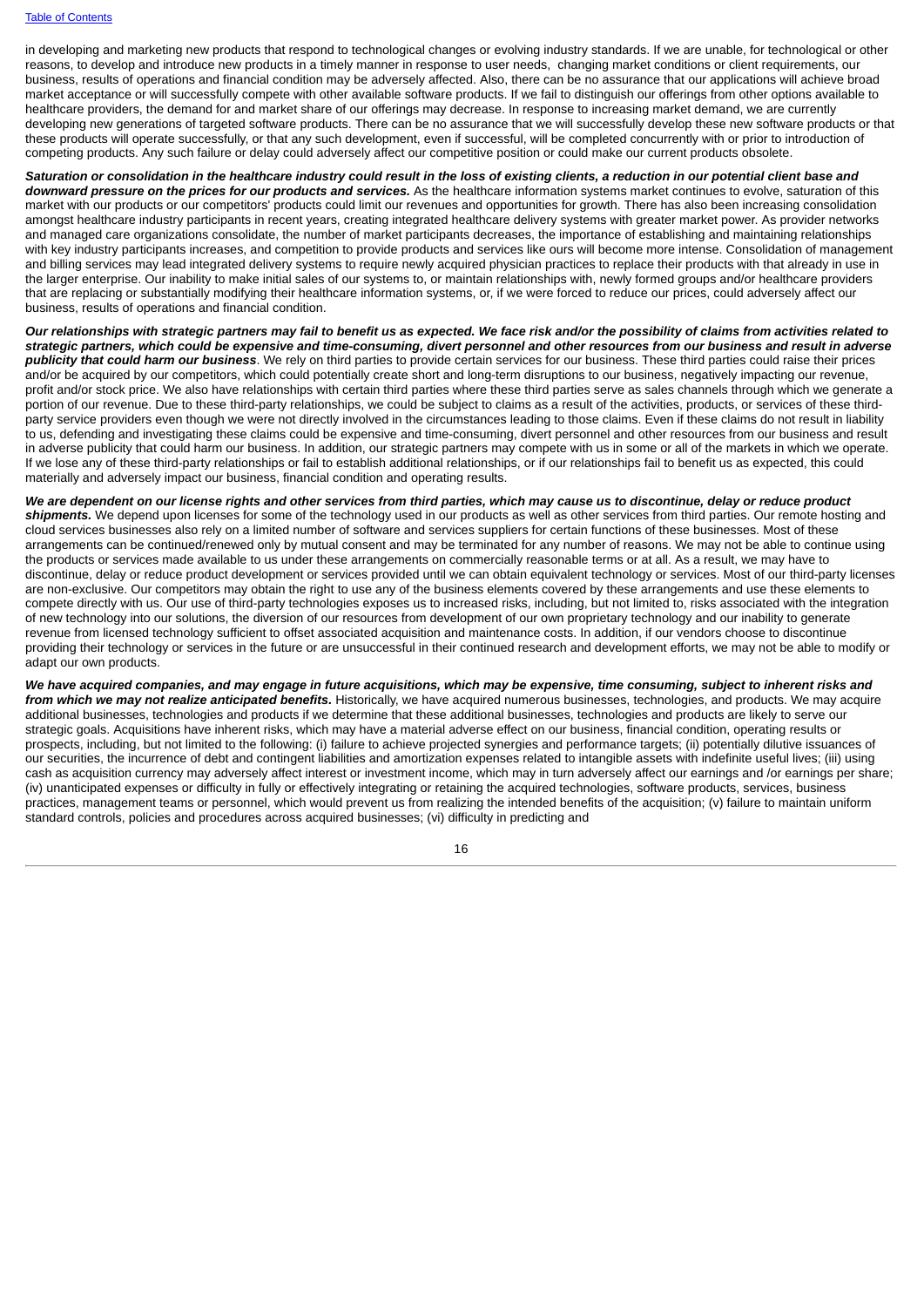responding to issues related to product transition such as development, distribution and client support; (vii) the assumption of known and unknown liabilities; (viii) the possibility that the due diligence process in any such acquisition may not completely identify material issues associated with product quality, product architecture, product development, intellectual property issues, regulatory risks, compliance risks, key personnel issues or legal and financial contingencies, including any deficiencies in internal controls and procedures and the costs associated with remedying such deficiencies; and (ix) the possibility that acquired assets become impaired, or that acquired assets lead us to determine that existing assets become impaired, requiring us to take a charge to earnings which could be significant. A failure to successfully integrate acquired businesses or technology could, for any of these reasons, have an adverse effect on our financial condition and results of operations.

*Our operations are dependent upon attracting and retaining key personnel. If such personnel were to leave unexpectedly, we may not be able to execute our business plan.* Our future performance depends in significant part upon the continued service of our key development, client service and senior management personnel and successful recruitment of new talent. These personnel have specialized knowledge and skills with respect to our business and our industry. The industry in which we operate is characterized by a high level of employee mobility and aggressive recruiting of skilled personnel. There can be no assurance that our current employees will continue to work for us. Loss of services of key employees could have an adverse effect on our business, results of operations and financial condition. Furthermore, we may need to grant additional equity incentives to key employees and provide other forms of incentive compensation to attract and retain such key personnel. Equity incentives may be dilutive to our per share financial performance. Failure to provide such types of incentive compensation could jeopardize our recruitment and retention capabilities.

*If we are unable to manage our growth, including in the new markets we may enter, our business and financial results could suffer.* We have in the past experienced periods of growth which have placed, and may continue to place, a significant strain on our non-cash resources. We have also expanded our overall software development, marketing, sales, client management and implementation and training capacity, and may do so in the future. In the event we are unable to identify, hire, train and retain qualified individuals in such capacities within a reasonable timeframe, such failure could have an adverse effect on the operation of our business. In addition, our future financial results will depend in part on our ability to profitably manage our business in new markets that we may enter. We are engaging in the strategic identification of, and competition for, growth and expansion opportunities in new markets or offerings, including but not limited to the areas of interoperability, patient engagements, data analytics and population health. We may also expand our global sales efforts. In addition, as clients move from fee-for-service to fee-for-value reimbursement strategies in conjunction with the adoption of population health business models, we may not make appropriate and timely changes to our service offerings consistent with shifts in market demands and expectations. In order to successfully execute on our growth initiatives, we will need to, among other things, manage changing business conditions, anticipate and react to changes in the regulatory environment, and develop expertise in areas outside of our business's traditional core competencies. Difficulties in managing future growth, including in new markets, could have a significant negative impact on our business, financial condition and results of operations.

*We may not be successful in developing or launching our new software products and services, which could have a negative impact on our financial condition and results of operations.* We invest significant resources in the research and development of new and enhanced software products and services. Over the last few years, we have incurred, and will continue to incur, significant internal research and development expenses, a portion of which have been and may continue to be recorded as capitalized software costs. We cannot provide assurances that we will be successful in our efforts to plan, develop, sell or implement new software products that meet client expectations, which could result in an impairment of the value of the related capitalized software costs, an adverse effect on our financial condition and operating results and a negative impact the future of our business. Additionally, we cannot be assured that we will continue to capitalize software development costs to the same extent as we have done to date, as the result of changes in development methodologies and other factors. To the extent that we capitalize a lower percentage of total software development costs, our earnings could be reduced.

*We have substantial development and other operations in India, and we use offshore third-party partners located in India and other countries, that subject us to regulatory, economic, social and political uncertainties and to laws applicable to U.S. companies operating overseas and other risks of global operations.* We are subject to several risks associated with having a portion of our assets and operations located in India and by using third party service providers in India and other countries. Many U.S. companies have benefited from many policies of the Government of India and the Indian state governments in the states in which we operate, which are designed to promote foreign investment generally and the business process services industry in particular, including significant tax incentives, relaxation of regulatory restrictions, liberalized import and export duties and preferential rules on foreign investment and repatriation. There is no assurance that such policies will continue. Various factors, such as changes in the current Government of India, could trigger significant changes in India's economic liberalization and deregulation policies and disrupt business and economic conditions in India generally and our business in particular. In addition, our financial performance and the market price of our common stock may be adversely affected by general economic conditions and economic and fiscal policy in India, including changes in exchange rates and controls, interest rates and taxation policies, as well as social stability and political, economic or diplomatic developments affecting India in the future. In particular, India has experienced significant economic growth over the last several years, but faces major challenges in sustaining that growth in the years ahead. These challenges include the need for substantial infrastructure development and improving access to healthcare and education. Our ability to recruit, train and retain qualified employees, develop and operate our captive facility could be adversely affected if India does not successfully meet these challenges. In addition, U.S. governing authorities may pressure us to perform work domestically rather than using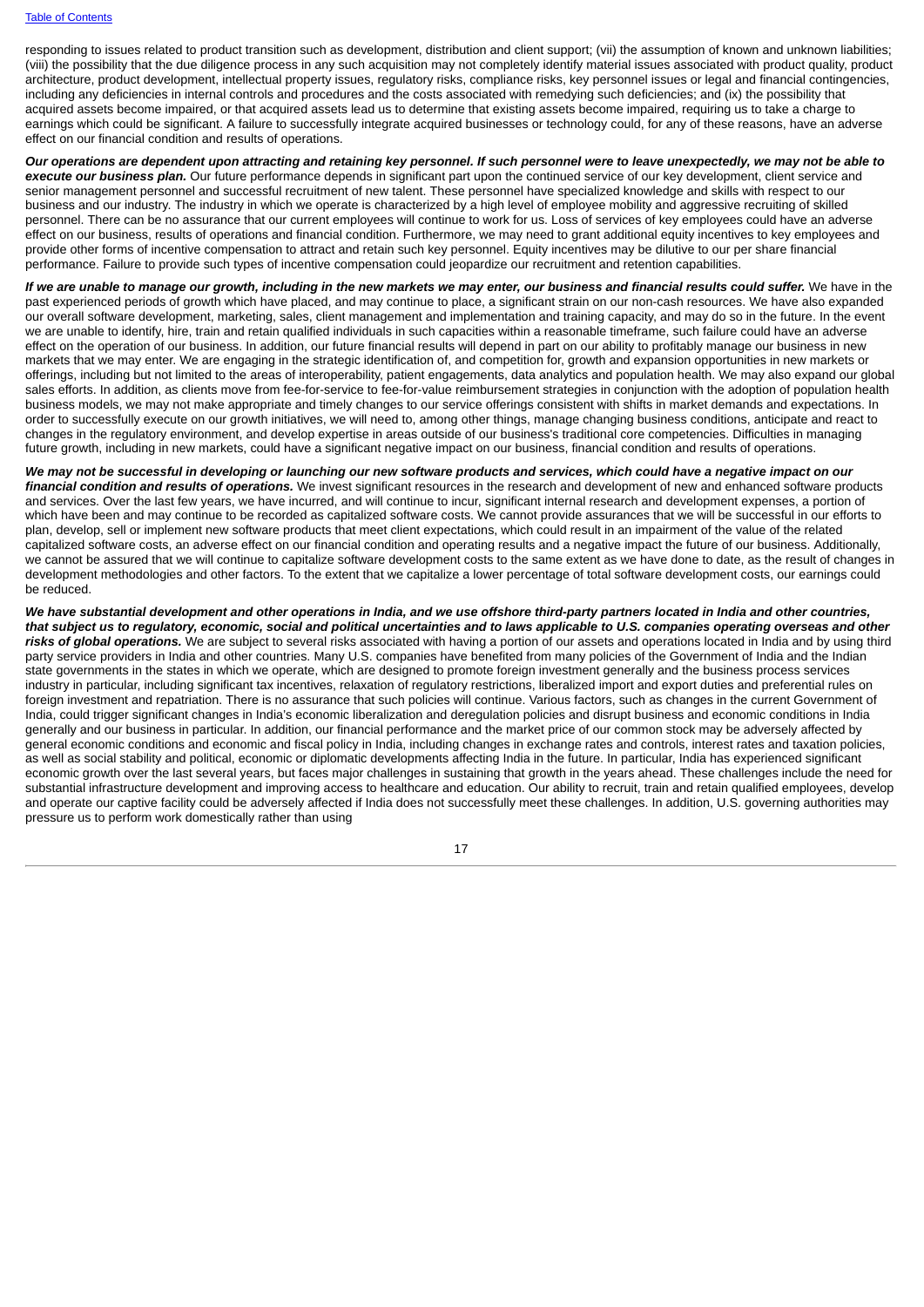offshore resources. Furthermore, local laws and customs in India may differ from those in the U.S. For example, it may be a local custom for businesses to engage in practices that are prohibited by our internal policies and procedures or U.S. laws and regulations applicable to us, such as the Foreign Corrupt Practices Act ("FCPA"). The FCPA generally prohibits U.S. companies from giving or offering money, gifts, or anything of value to a foreign official to obtain or retain business and requires businesses to make and keep accurate books and records and a system of internal accounting controls. We cannot guarantee that our employees, contractors, and agents will comply with all of our FCPA compliance policies and procedures. If we or our employees, contractors, or agents fail to comply with the requirements of the FCPA or similar legislation, government authorities in the U.S. and elsewhere could seek to impose civil or criminal fines and penalties which could have a material adverse effect on our business, operating results, and financial condition.

*We face the risks and uncertainties that are associated with litigation and investigations, which may adversely impact our marketing, distract management and have a negative impact upon our business, results of operations and financial condition.* We face the risks associated with litigation and investigations concerning the operation of our business, including claims by clients regarding product and contract disputes, by other third parties asserting infringement of intellectual property rights, by current and former employees regarding certain employment matters, by certain shareholders, and by governmental and regulatory bodies for failures to comply with applicable laws. The uncertainty associated with substantial unresolved disputes may have an adverse effect on our business. In particular, such disputes could impair our relationships with existing clients and our ability to obtain new clients. Defending litigation and investigative matters may require substantial cost and may result in a diversion of management's time and attention away from business operations, which could have an adverse effect on our business, results of operations and financial condition.

Commencing in April 2017, we have received requests for documents and information from the United States Attorney's Office for the District of Vermont and other government agencies in connection with an investigation concerning the certification we obtained for our software under the United States Department of Health and Human Services' Electronic Health Record (EHR) Incentive Program. The requests for information relate to, among other things: (a) data used to determine objectives and measures under the Meaningful Use (MU) and the Physician Quality Reporting System (PQRS) programs, (b) our EHR product and its performance, including defects that relate to patient safety or meaningful use certifications, (c) the software code used in certifying our EHR software and information, and (d) marketing programs and payments provided for the referral of EHR business. We continue to respond to the government's request. Requests and investigations of this nature may lead to future requests for information and ultimately the assertion of claims or the commencement of legal proceedings against us, which themselves may lead to material fines, penalties or other liabilities. In addition, our responses to these and any future requests require time and effort, which can result in additional cost to us. At this time, we are unable to estimate the probability of the outcome of this matter or the range of reasonably possible loss, if any. However, the unfavorable resolution of this matter could have a material adverse effect on our business, results of operations, financial condition or cash flow.

Requests and investigations of this nature may lead to future requests for information and ultimately the assertion of claims or the commencement of legal proceedings against us, which themselves may lead to material fines, penalties or other material liabilities. In addition, our responses to these and any future requests require time and effort, which can result in additional cost to us. Given the highly-regulated nature of our industry, we may, from time to time, be subject to subpoenas, requests for information, or investigations from various government agencies. It is our practice to respond to such matters in a cooperative, thorough and timely manner. There can be no assurance that such litigation and investigations will not result in liability in excess of our insurance coverage, that our insurance will cover such claims or that appropriate insurance will continue to be available to us in the future at commercially reasonable rates. In addition, any enforcement action by a government agency may result in fines, damage awards, regulatory consequences or other sanctions which could have a material adverse effect, individually or collectively, on the Company's liquidity, financial condition or results of operations.

*We face risks related to litigation advanced by a former director and shareholder of ours.* On October 7, 2013, a complaint was filed against our Company and certain of our officers and directors in the Superior Court of the State of California for the County of Orange, captioned Ahmed D. Hussein v. Sheldon Razin, Steven Plochocki, Quality Systems, Inc. and Does 1-10, inclusive, No. 30-2013-00679600-CU-NP-CJC, by Ahmed Hussein, a former director and significant shareholder of our Company. The amended complaint generally alleges fraud and deceit, constructive fraud, negligent misrepresentation and breach of fiduciary duty in connection with statements made to our shareholders regarding our financial condition and projected future performance. The amended complaint seeks actual damages, exemplary and punitive damages and costs. Trial commenced on July 6, 2021. On July 29, 2021, a jury rendered a verdict in favor of the Company and Messrs. Razin and Plochocki on all counts. See Note 22, "Contingencies," to our consolidated financial statements included in Part II, Item 8, "Financial Statements and Supplementary Data" of this Form 10-K for additional information. The plaintiff could appeal the verdict. Although we believe the claim to be without merit, the unfavorable resolution of this matter could have a material adverse effect on our business, results of operations, financial condition or cash flow.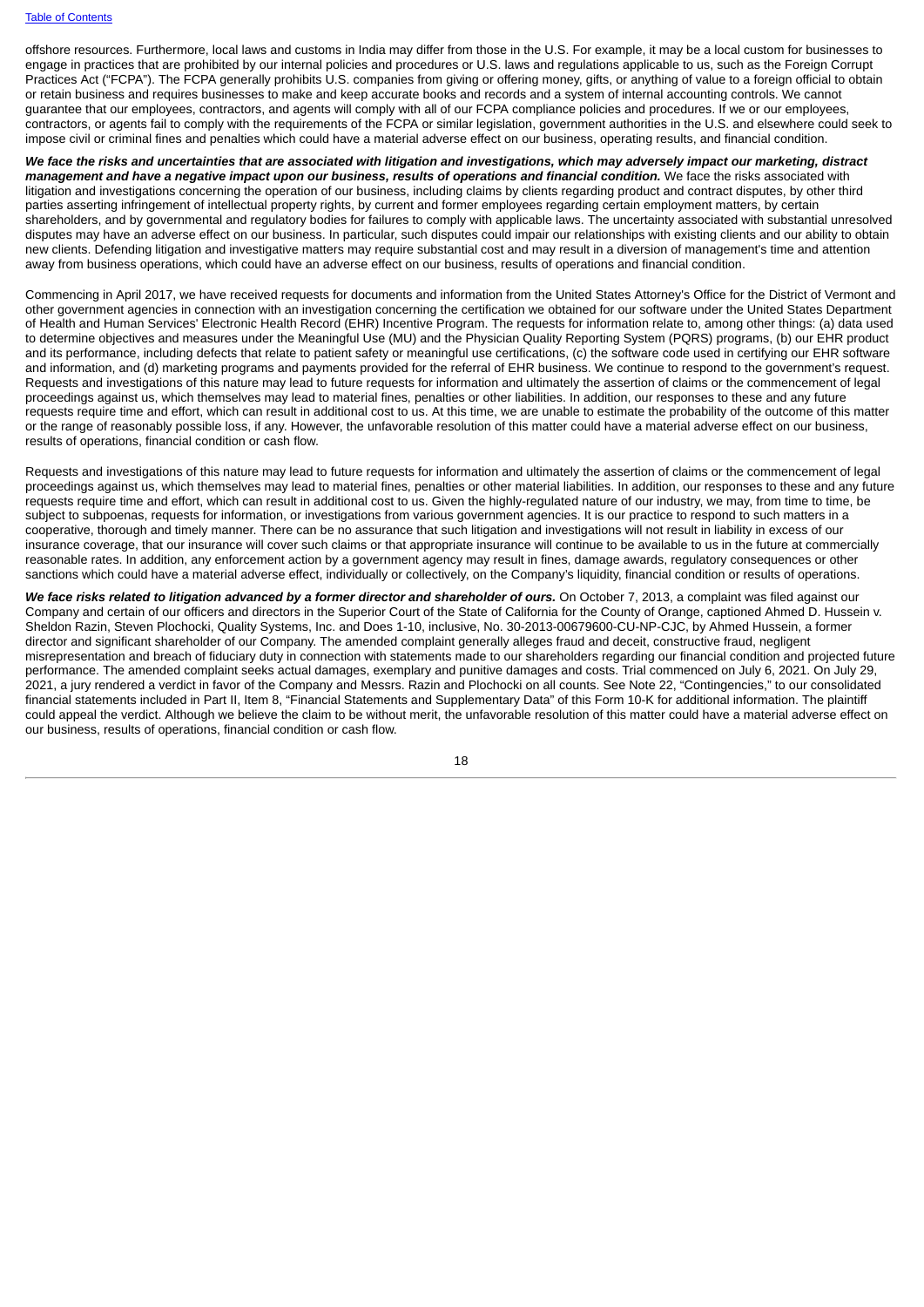# **Risks Related to Our Operations, Products and Services**

*We could fail to maintain and expand our business with our existing clients or effectively transition our clients to newer products.* We believe that a primary factor in the market acceptance of our systems has been our ability to meet the needs of users of healthcare information systems. Our future financial performance will depend in large part on our ability to continue to meet the increasingly sophisticated needs of our clients through the timely development and successful introduction of new and enhanced versions of our systems and other complementary products, as well as our ability to provide high quality implementation, training and support services for our products. We have historically expended a significant percentage of our net revenue on product development and believe that significant continuing product development efforts will be required to retain our existing clients and sustain our growth. Continued investment in our sales staff and our client implementation, training and support staffs will also be required to retain and grow our client base. There can be no assurance that we will be successful in our client satisfaction or product development efforts, that the market will continue to accept our existing products and services, or that new products or product enhancements will be developed and implemented in a timely manner, meet the requirements of healthcare providers, or achieve market acceptance.

*We may be subject to claims for system errors and warranties or incur substantial costs related to product and service-related liabilities.* Our

products and services, or the third-party software products or services incorporated therein, may contain defects or errors, including errors in the design, coding, implementation or configuration, which could create vulnerabilities and affect the ability of our products and services to properly function, integrate or operate with other offerings, or achieve market acceptance. If we detect errors before we introduce new products or services or enhancements to existing products or services, we may have to delay deployment for an extended period while we address the problem. If we do not discover errors until after product deployment, we may need to provide enhancements to correct such errors. Remediating product defects and errors could consume our development and management resources. In addition, any failure or perceived failure to maintain high-quality and highly-responsive client support could harm our reputation. Quality or performance issues with our products and services may result in product-related liabilities, unexpected expenses and diversion of resources to remedy errors, harm to our reputation, lost sales, delays in commercial releases, delays in or loss of market acceptance of our solutions, license termination or renegotiations, and privacy or security vulnerabilities. Any of the foregoing could materially and adversely impact our reputation as well as our business, financial condition, and operating results. In addition, our clients may use our products or services together with products or services from other companies or those that they have developed internally. As a result, when problems occur, it may be difficult to identify the source of the problem.

*We may be liable for use of content we provide*. We provide content for use by healthcare providers in treating patients. Certain of the content is provided by third-party content suppliers. In addition, certain of our solutions provide applications that relate to patient clinical information. If this content is incorrect or incomplete, adverse consequences may occur and give rise to third party claims based on the nature and content of information supplied on our website by us or third parties, including content providers or users. We could also be subject to liability for content that may be accessible through our website or thirdparty websites linked from our website or through content and information that may be posted by users in chat rooms, bulletin boards or on websites created by professionals using our applications. Even if these claims do not result in liability to us, investigating and defending against these claims could be expensive and time consuming and could divert management's attention away from our operations.

*We may be subject to claims for system errors, warranties, or product liability, which could have an adverse effect on our business, results of operations and financial condition.* Our software solutions and services are very complex and may contain design, coding or other errors which could affect their ability to properly function, integrate or operate with other offerings, create vulnerabilities, and adversely affect market acceptance. This includes third-party software products or services incorporated into our own solutions and services. Our software solutions are intended for use in collecting, storing and displaying clinical and healthcare-related information used in the diagnosis and treatment of patients and in related healthcare settings such as admissions and billing. Therefore, users of our software solutions have a greater sensitivity to errors than the market for software products generally. Any failure by our products to provide accurate and timely information concerning patients, their medication, treatment and health status, generally, could result in claims against us which could materially and adversely impact our financial performance, industry reputation and ability to market new system sales. In addition, a court or government agency may take the position that our delivery of health information directly, including through licensed practitioners, or delivery of information by a third-party site that a consumer accesses through our websites, exposes us to assertions of malpractice, other personal injury liability, or other liability for wrongful delivery/handling of healthcare services or erroneous health information. We maintain insurance to protect against claims associated with the use of our products as well as liability limitation language in our end-user agreements, but there can be no assurance that our insurance coverage or contractual language would adequately cover any claim asserted against us. A successful claim or series of claims brought against us in excess of or outside of our insurance coverage could have an adverse effect on our business, results of operations and financial condition. Even unsuccessful claims could result in our expenditure of funds for litigation and management time and resources.

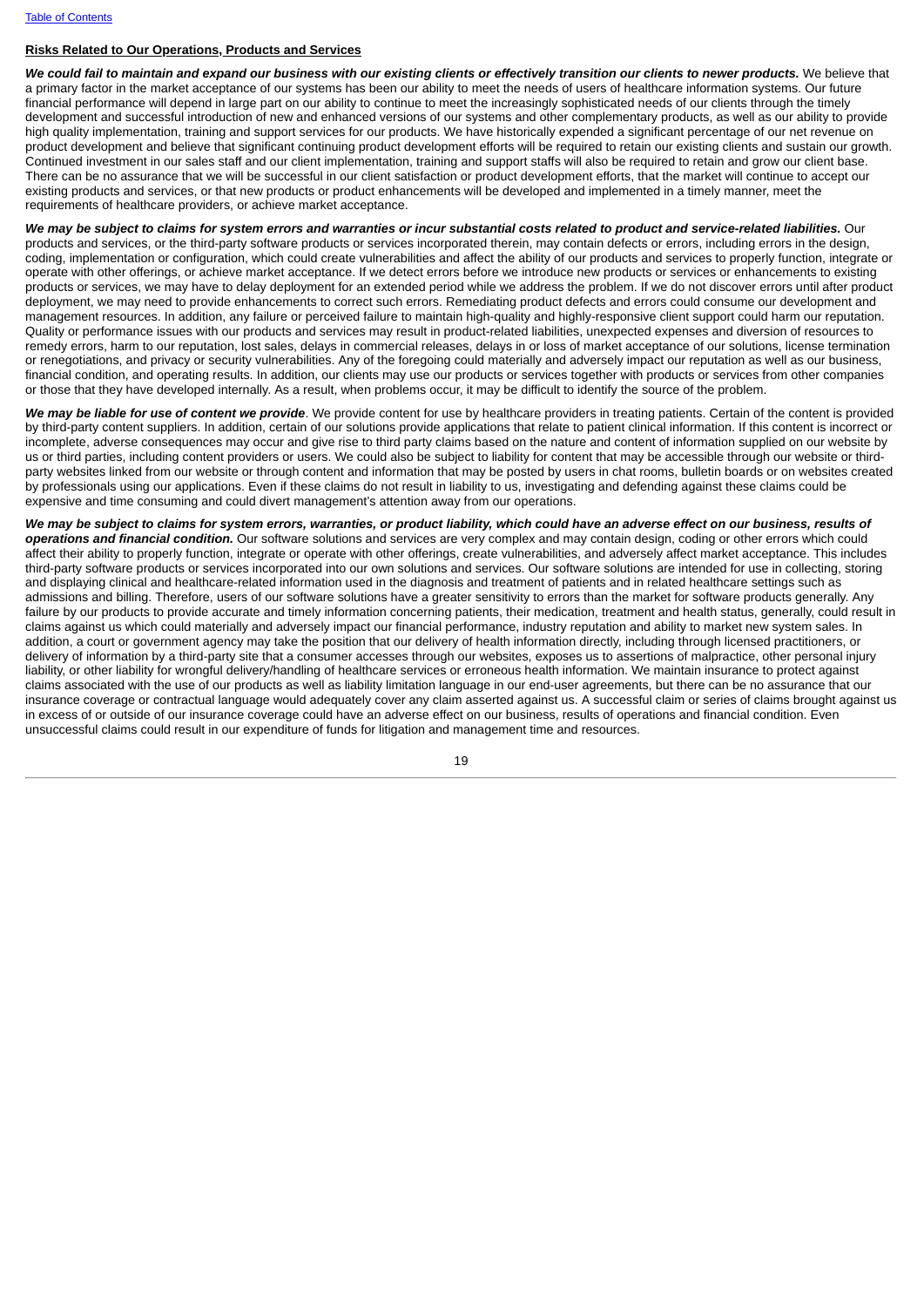Certain healthcare professionals who use our SaaS products will directly enter health information about their patients including information that constitutes a record under applicable law that we may store on our computer systems. Numerous federal and state laws and regulations, the common law and contractual obligations, govern collection, dissemination, use and confidentiality of patient-identifiable health information, including: (i) state and federal privacy and confidentiality laws; (ii) our contracts with clients and partners; (iii) state laws regulating healthcare professionals; (iv) Medicaid laws; (v) HIPAA and related rules proposed by CMS; (vi) CMS standards for internet transmission of health data and (vii); and The 21st Century Cures Act.

HIPAA establishes elements including, but not limited to, federal privacy and security standards for the use and protection of Protected Health Information. Any failure by us or by our personnel or partners to comply with applicable requirements may result in a material liability to us.

*We face risks related to the periodic maintenance and upgrades that need to be made to our products.* As we continue to develop and improve upon our technology and offerings, we need to periodically upgrade and maintain the products deployed to our clients. This process can require a significant amount of our internal time and resources and can be complicated and time consuming for our clients. Certain upgrades may also pose the risk of system delays or failure. If our periodic upgrades and maintenance cause disruptions to our clients, we may lose revenue-generating transactions, our clients may elect to use other solutions and we may also be the subject of negative publicity that may adversely affect our business and reputation.

*We are subject to the effect of payer and provider conduct which we cannot control and accordingly, there is no assurance that revenue for our services will continue at historic levels*. We offer certain electronic claims submission products and services as part of our product line. In addition, we offer revenue cycle management services that includes manual and electronic processing and submission of medical claims by physicians to patients' payers for approval and reimbursement. While we have implemented policies, procedures and certain product features designed to maximize the accuracy and completeness of claims submissions provided that the information given to us by our clients is also accurate and complete, these policies, procedures and features may not be sufficient to prevent inaccurate claims data from being submitted to payers by our system or through our services. Should inaccurate claims data be submitted to payers, we may be subject to liability claims.

Electronic data transmission services are offered by certain payers to healthcare providers that establish a direct link between the provider and payer. This process reduces revenue to third party electronic data interchange ("EDI") service providers such as us. As a result of this, and other market factors, we are unable to ensure that we will continue to generate revenue at or in excess of prior levels for such services. A significant increase in the utilization of direct links between healthcare providers and payers could adversely affect our transaction volume and financial results. In addition, we cannot provide assurance that we will be able to maintain our existing links to payers or develop new connections on terms that are economically satisfactory to us, if at all.

*We may experience interruption at our data centers or client support facilities.* We perform data center and/or hosting services for certain clients, including the storage of critical patient and administrative data at company-owned facilities and through third party hosting arrangements. In addition, we provide support services to our clients through various client support facilities. We have invested in reliability features such as multiple power feeds, multiple backup generators and redundant telecommunications lines, as well as technical (such as multiple overlapping security applications, access control and other countermeasures) and physical security safeguards and structured our operations to reduce the likelihood of disruptions. However, complete failure of all local public power and backup generators, impairment of all telecommunications lines, a concerted denial of service cyber-attack, a significant data breach, damage, injury or impairment (environmental, accidental, intentional or pandemic) to the buildings, the equipment inside the buildings housing our data centers, the personnel operating such facilities or the client data contained therein, or errors by the personnel trained to operate such facilities could cause a disruption in operations and negatively impact clients who depend on us for data center and system support services. Likewise, our use of a single cloud vendor could increase our exposure to interruptions if the vendor were to experience a catastrophic event impacting its service offering. Any interruption in operations at our data centers and/or client support facilities could damage our reputation, cause us to lose existing clients, hurt our ability to obtain new clients, result in significant revenue loss, create potential liabilities for our clients and us and increase insurance and other operating costs.

*If our security measures are breached or fail and unauthorized access is obtained to a client's data, our services may be perceived as not being secure, clients may curtail or stop using our services, and we may incur significant liabilities.* Our services involve the storage, transmission and processing of clients' proprietary information and protected health information of patients. Because of the sensitivity of this information, security features of our software are very important. If our security measures are breached or fail as a result of third-party action, employee error, malfeasance, insufficiency, defective design, or otherwise, someone may be able to obtain unauthorized access to client or patient data. As a result, our reputation could be damaged, our business may suffer, and we could face damages for contract breach, penalties for violation of applicable laws or regulations and significant costs for remediation and remediation efforts to prevent future occurrences. We rely upon our clients as users of our system for key activities to promote security of the system and the data within it, such as administration of client-side access credentialing and control of client-side display of data. On occasion, our clients have failed to perform these activities. Failure of clients to perform these activities may result in claims against us that this reliance was misplaced, which could expose us to significant expense and harm to our reputation even though our policy is to enter into business associate agreements with our clients. Although we train and monitor our employees, it is possible

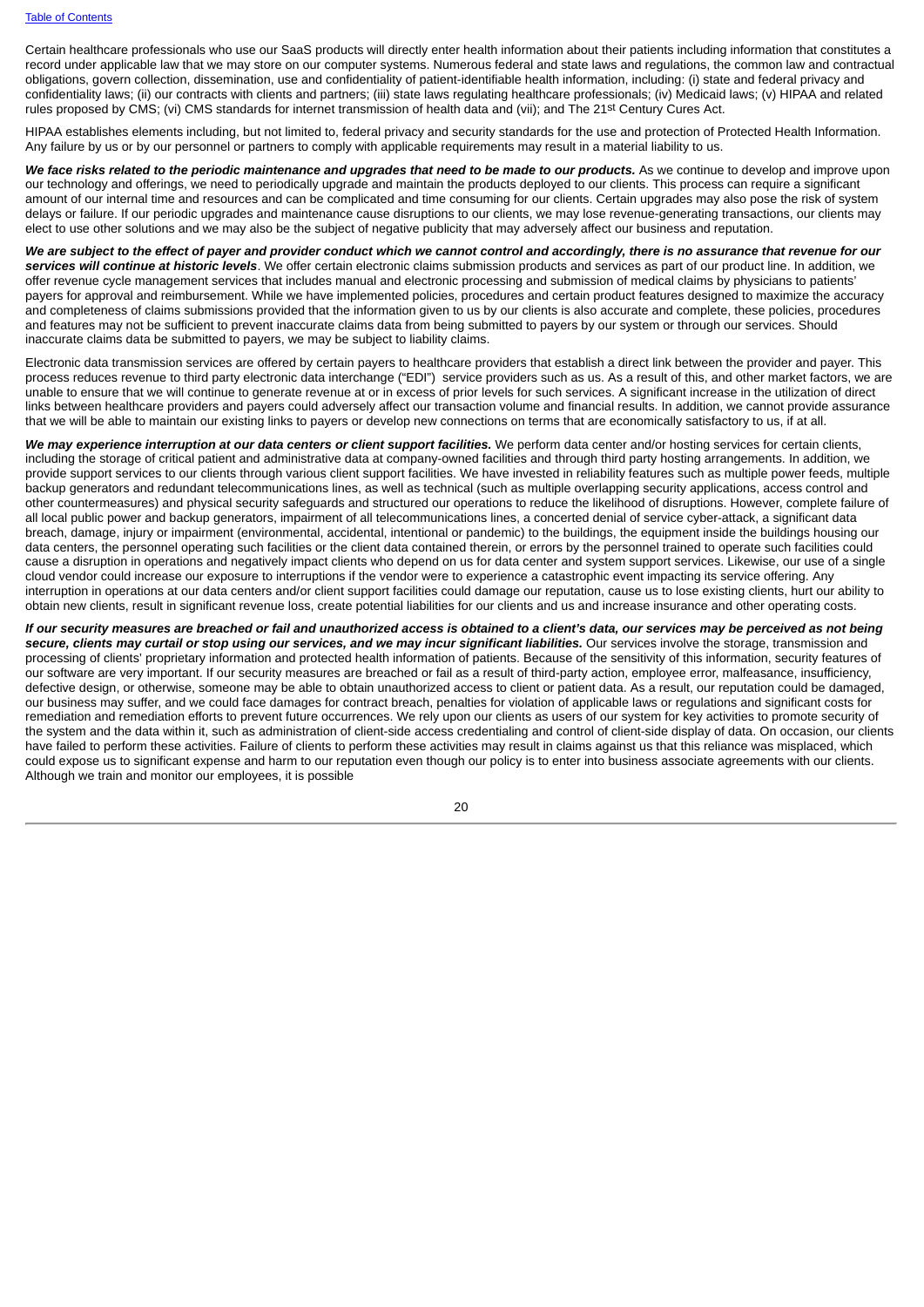that our employees may, intentionally or unintentionally, breach security measures. Moreover, third parties with whom we do not have business associate agreements may breach the privacy and security of patient information, potentially causing us reputational damage and exposing us to liability. Because techniques used to obtain unauthorized access or to sabotage systems change frequently and generally are not recognized until launched against a target, we may be unable to anticipate these techniques or to implement adequate preventive measures. If an actual or perceived breach of our security occurs, the market perception of the effectiveness of our security measures could be harmed and we could lose sales and clients. In addition, our clients may authorize or enable third parties to access their client data or the data of their patients on our systems. Because we do not control such access, we cannot ensure the complete propriety of that access or integrity or security of such data in our systems.

*Violations of state or federal privacy laws may result in claims against us or may limit or prevent our use of data, which could harm our business.* Certain health privacy laws, data breach notification laws and consumer protection laws may apply directly to our business and/or those of our collaborators and may impose restrictions on our collection, use and dissemination of individuals' health information. Patients about whom we obtain health information, as well as the healthcare services clients who share this information with us, may have statutory or contractual rights that limit our ability to use and disclose the information. We may be required to expend significant capital and other resources to ensure ongoing compliance with applicable privacy and data security laws. Claims that we have violated individuals' privacy rights, violated applicable privacy laws and regulations or breached our contractual obligations, even if we are not found liable, could be expensive and time-consuming to defend and could result in adverse publicity that could harm our business. This could impair our functions, processes and databases that reflect, contain, or are based upon such data and may prevent use of such data. In addition, this could interfere with or prevent creation or use of rules and analyses or limit other data-driven activities that are beneficial to our business. Moreover, we may be subject to claims or liability for use or disclosure of information by reason of lack of valid notice, permission or waiver. These claims or liabilities could subject us to unexpected costs and adversely affect our operating results.

We face the possibility of damages resulting from internal and external security breaches. In the course of our business operations, we store, process, compile and transmit confidential information, including patient health information, financial information and other sensitive information. We also use third-party contractors to provide certain of these services, such as the service provides that host our technology platform. Although we train and monitor our employees and have systems in place that we believe are reasonably designed to prevent and detect security breaches, we have no guarantee that these programs and controls will be adequate to prevent all possible security threats. it is possible that our own employees, or that of our clients and vendors, may engage in conduct that compromises security or privacy. Unauthorized access to our computer systems or data, or to the computer systems or data of our contractors, could result in the misappropriation or loss of assets or the disclosure of sensitive information, the corruption of data, disruption of our business operations, damage our reputation, reduce demand for our services, require us to devote financial and other resources to mitigate these breaches, subject us to litigation from our clients or shareholders, as well as actions by regulatory agencies, and result in damages being assessed against us. In addition, the other systems with which we may interface, such as the internet and related systems may be vulnerable to security breaches, viruses, malware, programming errors, or similar disruptive problems. The effect of these security breaches and related issues could also disrupt our ability to perform certain key business functions and could potentially reduce demand for our services. Accordingly, we have expended significant resources toward establishing and enhancing the security of our related infrastructures, although no assurance can be given that they will be entirely free from potential breach. Maintaining and enhancing our infrastructure security may require us to expend significant capital in the future.

The success of our strategy to offer our EDI services and SaaS solutions depends on the confidence of our clients in our ability to securely transmit confidential information. Our EDI services and SaaS solutions rely on encryption, authentication and other security technology licensed from third parties to achieve secure transmission of confidential information. We may not be able to stop unauthorized attempts to gain access to or disrupt the transmission of communications by our clients. Anyone who is able to circumvent our security measures could misappropriate confidential user information or interrupt our, or our clients', operations. In addition, our EDI and SaaS solutions may be vulnerable to viruses, malware, physical or electronic break-ins and similar disruptions.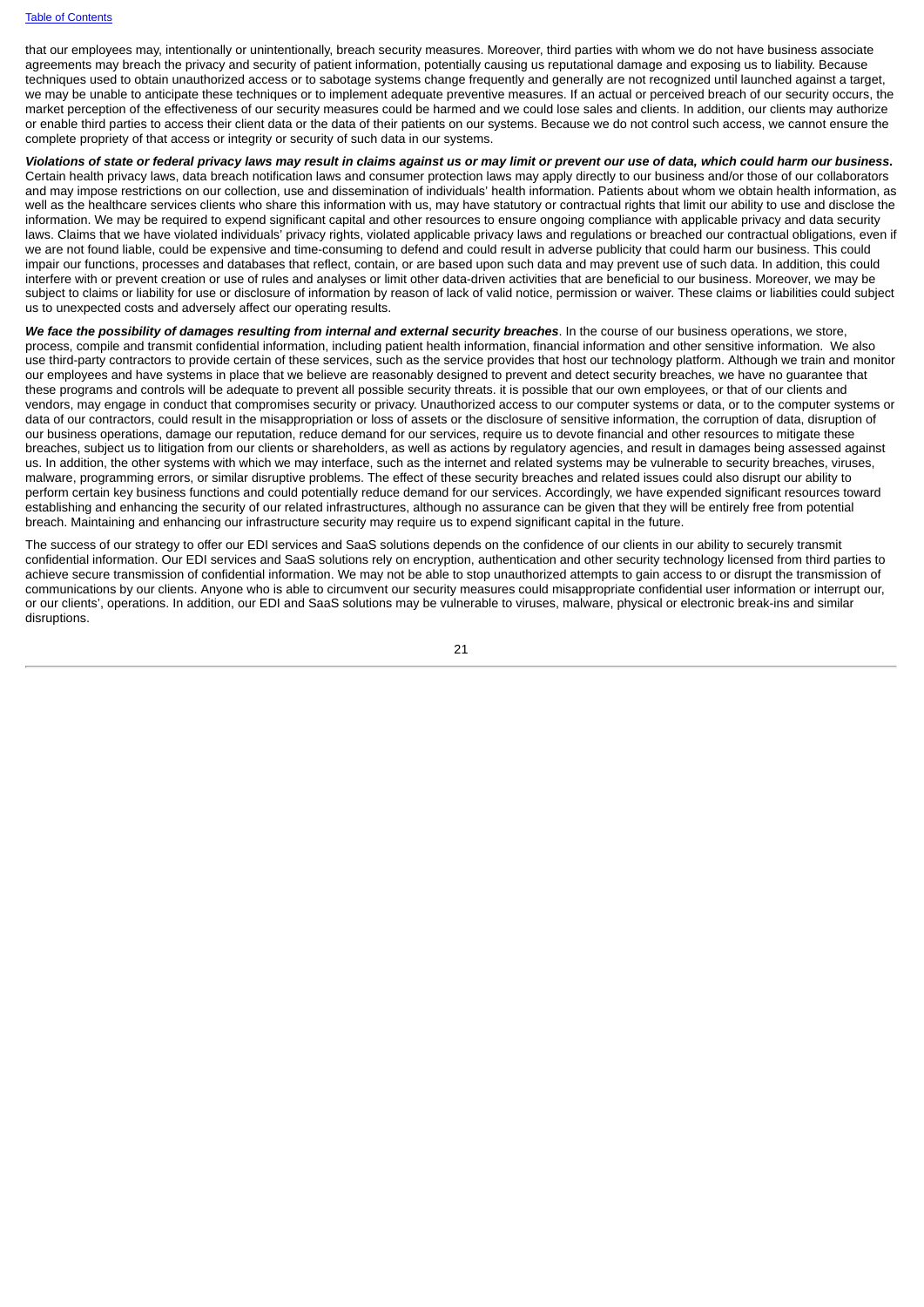High-profile security breaches at other companies have increased in recent years, and security industry experts and government officials have warned about the risks of hackers and cyber-attacks targeting information technology products and businesses. Although this is an industry-wide problem that affects other software and hardware companies, we may be targeted by computer hackers because we are a prominent healthcare information technology company and have high profile clients. These risks will increase as we continue to grow our cloud offerings, store and process increasingly large amounts of our clients' confidential data, including personal health information, and host or manage parts of our clients' businesses in cloud-based/multi-tenant information technology environments. We use third party cloud providers in connection with our cloud-based offerings or third-party providers to host our own data, in which case we may have to rely on the processes, controls and security such third parties have in place to protect the infrastructure. Moreover, unauthorized access, use or disclosure of such sensitive information, including any resulting from the incidents described above, could result in civil or criminal liability or regulatory action, including potential fines and penalties. The costs we would incur to address any security incidents would increase our expenses, and our efforts to resolve these problems may not be successful and could result in interruptions, delays, cessation of service and loss of existing or potential clients that may impede our sales, development of solutions, provision of services, or other critical functions. If a cyberattack or other security incident were to allow unauthorized access to or modification of our clients' or suppliers' data, our own data, or our information technology systems, or if our products or services are perceived as having security vulnerabilities, we could suffer significant damage to our brand and reputation. This could lead to fewer clients using our products or services and make it more difficult for us to obtain new clients, resulting in reduced revenue and earnings. These types of security incidents could also lead to lawsuits, regulatory investigations and claims, and increased legal liability.

*Our business depends on continued and unimpeded access to the internet and we rely on bandwidth providers, data center providers, and other third parties over which we exercise limited control.* We deliver products and services that are dependent on the development and maintenance of the infrastructure of the internet and other telecommunications services by third parties. Any failure or interruption in the services provided by these third parties or our own systems, or any failure of or by third-party providers' systems or our own systems to handle current or higher volume of use, could significantly harm our business. We exercise limited control over our third-party suppliers, which increases our vulnerability to problems with services they provide. In the event of any difficulties, outages and delays by internet service providers, we may be impeded from providing services, which could result in substantial costs to remedy those problems or negatively impact our relationship with our clients, our business, results of operations and financial condition.

#### **Risks Related to Regulation**

# *There is significant uncertainty in the healthcare industry in which we operate, and the current governmental laws and regulations as well as any future modifications to the regulatory environment, may adversely impact our business, financial condition and results of operations.*

The healthcare industry is subject to changing political, economic, legal, and regulatory influences that may affect our business, the procurement processes and operation of healthcare facilities and our costs to deliver products and services that enable our clients to meet their compliance requirements. As a participant in the healthcare industry, our business, and that of our clients, is subject to a wide array of complex and rapidly changing federal and state laws, regulations, and industry initiatives, including in the areas of information sharing, electronic health record and interoperability standards, e-prescribing, claims processing and transmission, security and privacy of patient data, and healthcare fraud, including laws prohibiting the submission of false or fraudulent claims which apply to healthcare providers and others that make, offer, seek or receive referrals or payments for products or services that may be paid for through any federal or state healthcare program and, in some instances, any private program. These laws are complex and their application to our specific services and relationships may not be clear and may be applied to our business in ways that we do not anticipate. Federal and state regulatory and law enforcement authorities have recently increased enforcement activities with respect to Medicare and Medicaid fraud and abuse regulations and other healthcare reimbursement laws and rules.

During the past several years, the healthcare industry has also been subject to an increase in governmental regulation of, among other things, reimbursement rates and certain capital expenditures.

HIPAA continues to have a direct impact on the health care industry by requiring national provider identifiers and standardized transactions/code sets, operating rules and necessary security and privacy measures in order to ensure the appropriate level of privacy of protected health information. These regulatory factors affect the purchasing practices and operation of health care organizations.

The PPACA included provisions to control health care costs, improve health care quality, and expand access to affordable health insurance. MACRA, which became law in 2015, repealed the sustainable growth rate formula and created two new value-based payment systems for Medicare physicians. Together with ongoing statutory and budgetary policy developments at a federal level, these health care reform laws include changes in Medicare and Medicaid payment policies and other health care delivery administrative reforms that could potentially negatively impact our business and the business of our clients. Because of a factitious legislative environment at the federal level, and because of ongoing federal fiscal budgetary pressures yet to be resolved for federal health programs, the full impact of the health care reform legislation and of further statutory actions to reform healthcare payment on our business is unknown, and there can be no assurances that health care reform legislation will not adversely impact either our operational results or the way we operate our business. Healthcare industry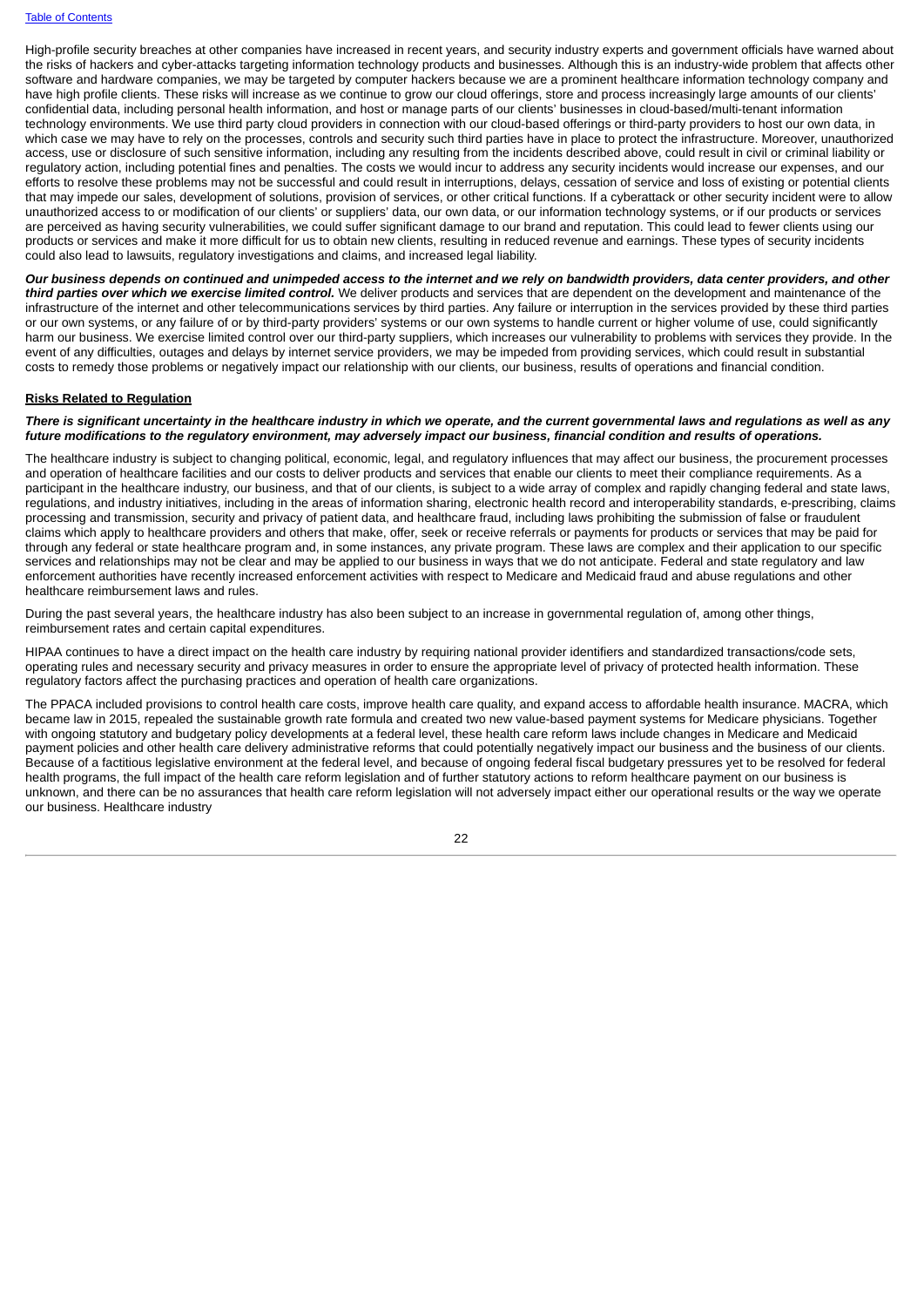participants may respond by reducing their investments or postponing investment decisions, including investments in our solutions and services.

Regulations around electronic prescribing impose certain requirements which can be burdensome and evolve regularly and may adversely affect our business model.

In March 2020, the U.S. Congress passed several laws in response to the coronavirus pandemic. Included in these laws are a series of rules and orders to offer healthcare providers flexibility or waivers from certain regulatory requirements during the PHE that are still in effect today. For example, changes were made through waivers and other regulatory authority to increase access to telehealth services by, among other things, increasing reimbursement, permitting the enrollment of out of state providers and eliminating prior authorization requirements. It is uncertain how long these COVID-19 related regulatory changes will remain in effect and whether they will continue beyond the PHE period.

Healthcare providers may react to these laws and any future proposals, and the uncertainty surrounding such proposals, by curtailing or deferring investments, including those for our products and services. Cost-containment measures instituted by healthcare providers because of regulatory reform or otherwise could result in a reduction in the allocation of capital funds. Such a reduction could have an adverse effect on our ability to sell our solutions and services. On the other hand, changes in the regulatory environment have increased and may continue to increase the needs of healthcare organizations for cost-effective data management and thereby enhance the overall market for healthcare management information systems. We cannot predict what effect, if any, such proposals or healthcare reforms might have on our business, financial condition and results of operations.

As existing regulations mature and become better defined, we anticipate that these regulations will continue to directly affect certain of our products and services, but we cannot fully predict the effect at this time. We have taken steps to modify our products, services and internal practices as necessary to facilitate our compliance with the regulations, but there can be no assurance that we will be able to do so in a timely or complete manner. Achieving compliance with these regulations could be costly and distract management's attention and divert other company resources, and any noncompliance by us could result in civil and criminal penalties.

*Health Reform.* The health reform laws discussed above and that may be enacted in the future contain and may contain various provisions which may impact us and our clients. Some of these provisions may have a positive impact, by expanding the use of electronic health records and other health information technology solutions in certain federal programs, for example, while others, such as reductions in reimbursement for certain types of providers, may have a negative impact due to fewer available resources. Increases in fraud and abuse penalties may also adversely affect participants in the health care sector, including us.

Developments of additional federal and state regulations and policies have the potential to positively or negatively affect our business.

Other specific risks include, but are not limited to, risks relating to:

**Privacy and Security of Patient Information.** As part of the operation of our business, we and our third-party service providers collect, process and store significant amounts of sensitive, confidential and proprietary information, including personally identifiable information, such as payment data and protected health information. U.S. federal, state and local laws and foreign legislation govern the confidentiality of personal information, how that information may be used, and the circumstances under which such information may be released. These regulations govern both the disclosure and use of confidential personal and patient medical record information and require the users of such information to implement specified security and privacy measures.

HIPAA regulations apply national standards for some types of electronic health information transactions and the data elements used in those transactions to ensure the integrity, security and confidentiality of health information and standards to protect the privacy of individually identifiable health information and require us to enter into business associate agreements with our clients and vendors. Failure by us to enter into adequate business associate agreements with any client or vendor would place us in violation of applicable standards and requirements and could expose us to liability. We and our clients are also subject to evolving state laws regarding the privacy and security of healthcare information and personal information generally. These rules, and any future changes to privacy and security rules, may increase the cost of compliance and could subject us to additional enforcement actions, which could further increase our costs and adversely affect the way in which we do business.

Data protection regulations impact how businesses, including both us and our clients, can collect and process the personal data of individuals. The costs of compliance with, and other burdens imposed by, such laws, regulations and policies, or modifications thereto, that are applicable to us may limit the use and adoption of our products and services and could have a material adverse impact on our business, results of operations and financial condition. Furthermore, we incur development, resource, and capital costs in delivering, updating, and supporting products and services to enable our clients to comply with these varying and evolving standards. U.S. federal, state, and non-U.S. governmental enforcement personnel have substantial powers and remedies, particularly in the EU, to pursue suspected or perceived violations. If we fail to comply with any applicable laws or regulations, we could be subject to civil penalties, sanctions and contract liability and could otherwise damage our reputation. Enforcement investigations, even if meritless, could have a negative impact on our reputation, cause us to lose existing clients or limit our ability to attract new clients.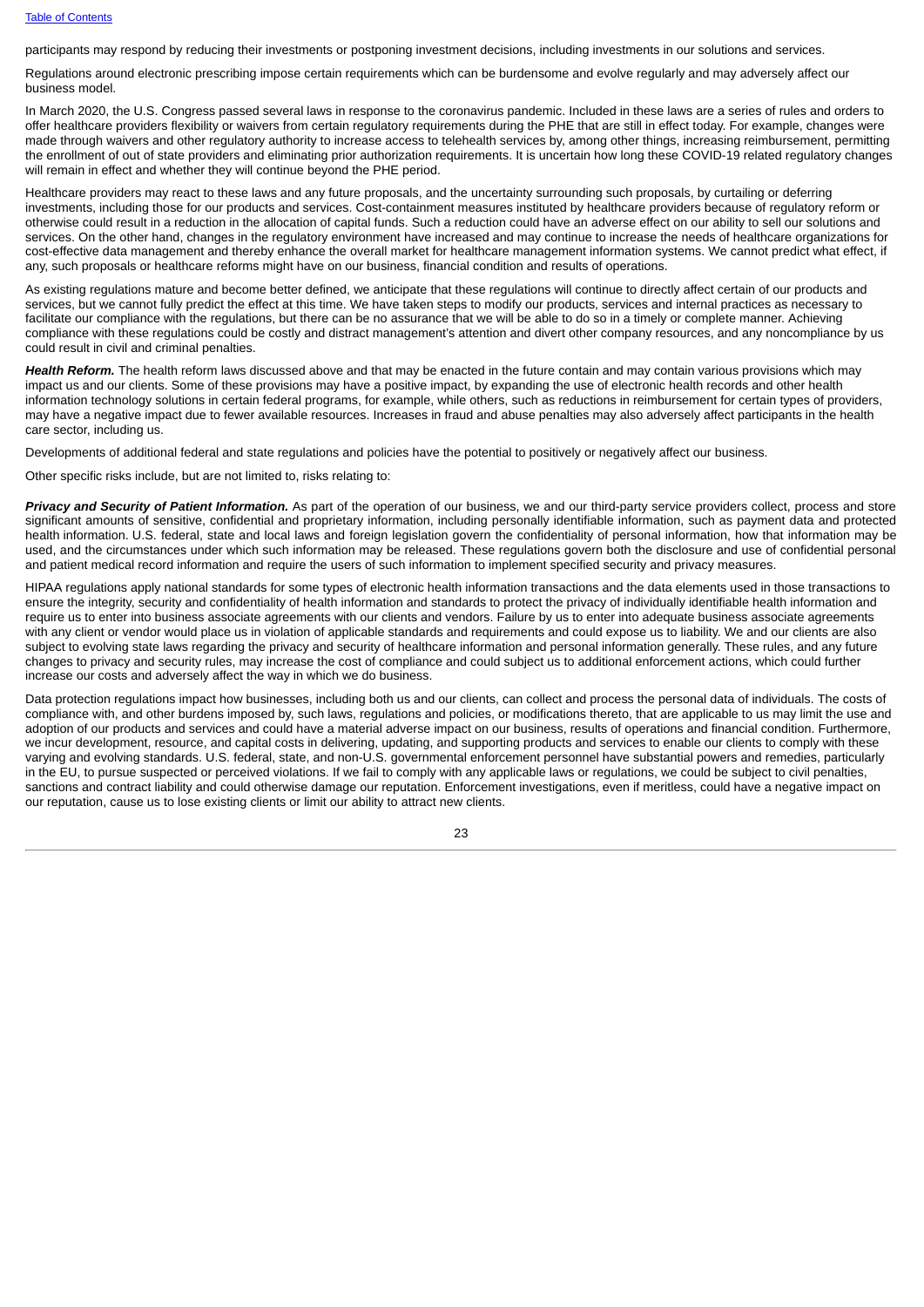*Interoperability and Other Regulatory Standards.* Our clients are concerned with and often require that our software solutions and health care devices be interoperable with other third-party health care information technology suppliers. With the passing of the MACRA in 2015, the U.S. Congress declared it a national objective to achieve widespread exchange of health information through interoperable certified EHR technology nationwide by December 31, 2018. The Cures Act includes numerous provisions intended to encourage this nationwide interoperability. In March 2020, the ONC finalized additional regulations under the Cures Act to enforce the Act's policy directives relating to data sharing and interoperability. Specifically, it calls on developers of certified EHRs and health IT products to adopt standardized application programming interfaces ("APIs"), which will help allow individuals to securely and easily access structured and unstructured EHI formats using smartphones and other mobile devices. This provision and others included in the rule create a lengthy list of new certification and maintenance of certification requirements that developers of EHRs and other health IT products must meet in order to maintain approved federal government certification status. Meeting and maintaining this certification status will require additional development costs.

The ONC rule also implements the information blocking provisions of the Cures Act, including identifying reasonable and necessary activities that do not constitute information blocking. Under the Cures Act, the HHS has the regulatory authority to investigate and assess civil monetary penalties of up to \$1,000,000 against certified health IT developers found to be in violation of "information blocking" prohibitions. This new oversight and authority to investigate claims of information blocking creates significant risks for us and our clients and could potentially create substantial new compliance costs.

Other regulatory provisions included in the Cures Act could create compliance costs and/or regulatory risks for the company. Because these regulations are subject to future changes and/or significant enforcement discretion by federal agencies, the ultimate impact of these regulations is unknown. Market forces or governmental authorities could continue to create software interoperability or other regulatory standards that could apply to our solutions, and if our applicable products or services are not consistent with those standards, we could be forced to incur substantial additional development costs. If our applicable products or services are not consistent with these varying and evolving standards or do not support our clients in their efforts to meet new certification requirements, our market position and sales could be adversely affected, which could materially and adversely impact our financial condition and operating results.

Federal Requirements for the Use of Interoperable and Certified Health Information Technology. Various federal and state laws governing the use and content of EHRs may affect the design of such technology. As such, our systems and services must be designed in a manner that facilitates our clients' compliance with these laws. In 2009, the United States federal government enacted the HITECH Act, which authorized the ONC to establish the functionality that EHR products must meet for our technologies to be considered certified. Although the incentive programs available to healthcare providers who implemented EHRs and demonstrated meaningful use has since expired, the requirements associated with certification and privacy remain in effect. In the last several years, participation in Medicare's "alternative payment models" to replace traditional "fee for service" payments with quality and risk-sharing payment models has been conditioned on the adoption of certified electronic health record technology ("CEHRT"). The Cures Act has tied CEHRT to certain of its policy goals, and participation in Medicare's alternative payment models has also been conditioned on the adoption of CEHRT. Along with recent CMS actions taken for Medicare and Medicaid, these regulations will also mandate adoption of updated and expanded certified capabilities of CEHRT that our clients must adopt to remain able to participate in the federal programs mentioned earlier. In addition, the ONC has increased its surveillance activities concerning vendor compliance relative to CEHRT.

Where clients have relied on our software as being certified according to applicable HITECH Act technical standards, we may face liability related to any incentive that the physicians received in reliance upon such certification if this certification were to be challenged. Failure to maintain this certification under the HITECH Act could also jeopardize our relationships with customers who are relying upon us to provide certified software and will make our products and services less attractive to customers than the offerings of other EHR vendors who maintain certification of their products. If our clients do not receive or lose expected payments from other incentive pay for value programs this could harm or delay their willingness to purchase future products or upgrades. We also cannot predict the speed at which healthcare providers will participate in the relevant programs or whether healthcare providers will select our products and services at all.

It is also possible that additional regulations or government programs related to electronic health records, amendment or repeal of current healthcare laws and regulations or the delay in regulatory implementation could require us to undertake additional efforts to meet expanded CEHRT standards, materially impact our ability to compete in the evolving healthcare IT market, materially impact healthcare providers' decisions to implement electronic health records systems or have other impacts that would be unfavorable to our business. The costs of achieving and maintaining CEHRT are also significant and because the definition of CEHRT and its use requirements for clients are subject to regulatory changes. We cannot predict the content or effect of possible changes to these laws or new federal and state laws that might govern these systems and services. Our inability to design our systems and services in a manner that facilitates our clients' compliance with these laws could result in a material adverse impact on our financial position or results of operations.

*We may be subject to false or fraudulent claim laws.* There are numerous federal and state laws that forbid submission of false information or the failure to disclose information in connection with submission and payment of physician claims for reimbursement. In some cases, these laws also forbid abuse of existing systems for such submission and payment. Any failure of our revenue cycle management services to comply with these laws and regulations could result in substantial liability including, but not limited to, criminal liability, could adversely affect demand for our services and could force us to expend significant capital, research and development and other resources to address the failure. Errors by us or our systems with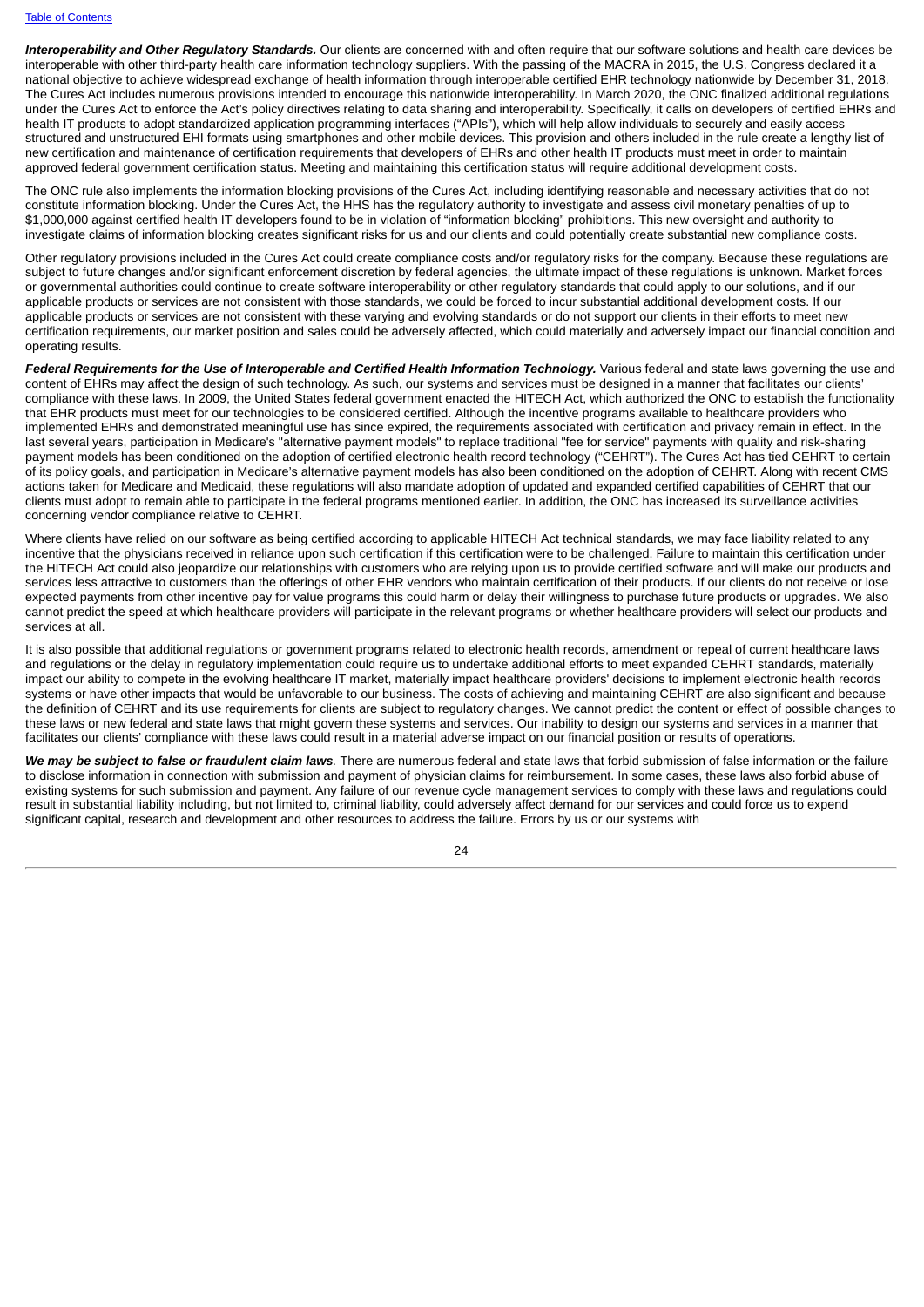respect to entry, formatting, preparation or transmission of claim information may be determined or alleged to be in violation of these laws and regulations. Determination by a court or regulatory agency that our services violate these laws could subject us to civil or criminal penalties, invalidate all or portions of some of our client contracts, require us to change or terminate some portions of our business, require us to refund portions of our services fees, cause us to be disqualified from serving clients doing business with government payers and have an adverse effect on our business. Determination by a court that we have violated the FCA may subject us to treble damages, plus mandatory civil penalties for each separate false claim. Even if these matters are not resolved against us, the uncertainty and expense associated with unresolved legal proceedings could harm our business and reputation. It is possible that resolution of one or any combination of more than one legal matter could result in a material adverse impact on our financial position or results of operations.

In most cases where we are permitted to do so, we calculate charges for our revenue cycle management services based on a percentage of the collections that our clients receive as a result of our services. To the extent that violations or liability for violations of these laws and regulations require intent, it may be alleged that this percentage calculation provides us or our employees with incentive to commit or overlook fraud or abuse in connection with submission and payment of reimbursement claims. CMS has stated that it is concerned that percentage-based billing services may encourage billing companies to commit or to overlook fraudulent or abusive practices.

A portion of our business involves billing of Medicare claims on behalf of its clients. In an effort to combat fraudulent Medicare claims, the federal government offers rewards for reporting of Medicare fraud which could encourage others to subject us to a charge of fraudulent claims, including charges that are ultimately proven to be without merit.

Additionally, under the FCA, the federal government allows private individuals to file a complaint or otherwise report actions alleging the defrauding of the federal government by an entity. These suits, known as qui tam actions or "whistleblower" suits may be brought by, with only a few exceptions, any private citizen who believes that he has material information of a false claim that has not been previously disclosed. If the federal government intervenes, the individual that filed the initial complaint may share in any settlement or judgment. If the federal government does not intervene in the action, the whistleblower plaintiff may pursue its allegation independently. Some states have adopted similar state whistleblower and false claims provisions. Qui tam actions under the FCA and similar state laws may lead to significant fines, penalties, settlements or other sanctions, including exclusion from Medicare or other federal or state healthcare programs, which could result in a material adverse impact on our financial position or results of operations

*We are susceptible to evolving government and industry standards and regulations.* United States healthcare system reform at both the federal and state level could increase government involvement in healthcare, reconfigure reimbursement rates and otherwise change the business environment of our clients and the other entities with which we have a business relationship. We cannot predict whether or when future healthcare reform initiatives at the federal or state level or other initiatives affecting our business will be proposed, enacted or implemented or what impact those initiatives may have on our business, financial condition or operating results. Our clients and the other entities with which we have a business relationship could react to these initiatives and the uncertainty surrounding these proposals by curtailing or deferring investments, including those for our products and services.

*We may experience reduced revenues and/or be forced to reduce our prices in response to changes to the healthcare regulatory landscape*. We may be subject to pricing pressures with respect to our future sales arising from various sources, including among other things, government action affecting reimbursement levels. Our clients and the other entities with which we have business relationships are affected by changes in statutes, regulations, and limitations on government spending for Medicare, Medicaid, and other programs. Recent government actions and future legislative and administrative changes could limit government spending for Medicare and Medicaid programs, limit payments to healthcare providers, increase emphasis on competition, impose price controls, initiate new and expanded value-based reimbursement programs and create other programs that potentially could have an adverse effect on our business. If we experience significant downward pricing pressure, our revenues may decline along with our ability to absorb overhead costs, which may leave our business less profitable.

*FDA Regulation of Software as a Medical Device.* The U.S. Food and Drug Administration ("FDA") may in the future determine that our technology solutions are subject to the Federal Food, Drug, and Cosmetic Act. The December 2016 Cures Act clarified the definition of a medical device to exclude certain health information technology such as EHRs; however, the legislation did leave the opportunity for that designation to be revisited if determined to be necessary by changing industry and technological dynamics. As a result, our software may potentially be subject to regulation by the FDA as a medical device. Such regulation could require the registration of the applicable manufacturing facility and software and hardware products, application of detailed record-keeping and manufacturing standards, application of the medical device excise tax, and FDA approval or clearance prior to marketing. An approval or clearance requirement could create delays in marketing, and the FDA could require supplemental filings or object to certain of these applications, the result of which could adversely affect our business, financial condition and results of operations.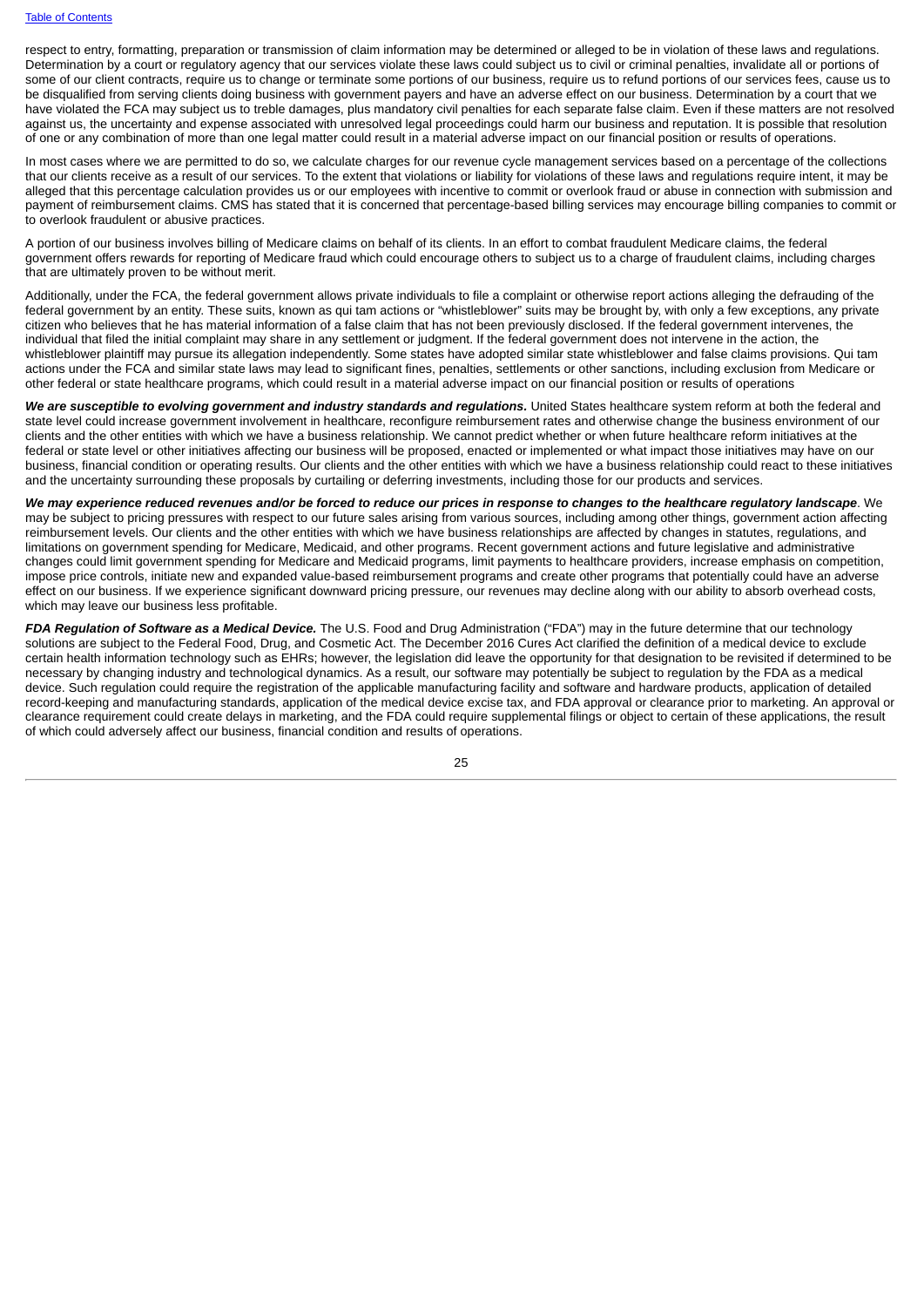# **Capital and Credit Risks**

*Our credit agreement contains restrictive and financial covenants that may limit our operational flexibility. If we fail to meet our obligations under the credit agreement, our operations may be interrupted, and our business and financial results could be adversely affected.* On March 12, 2021, we entered into a revolving credit agreement with various lenders, secured by substantially all of our and our material domestic subsidiaries' existing and future property. The credit agreement and potential subsequent amendments may include certain customary covenants that impose restrictions on our business and financing activities that could limit our operations or flexibility to take certain actions. The credit agreement also contains certain customary affirmative covenants requiring us to maintain specified levels of financial performance. Our ability to comply with these covenants may be affected by events that could be beyond our control. A breach of these covenants could result in an event of default under the credit agreement which, if not cured or waived, could result in the indebtedness becoming immediately due and payable, which in turn could result in material adverse consequences that negatively impact our business, the market price for our common stock, and our ability to obtain financing in the future. In addition, our credit agreement's covenants, consent requirements, and other provisions may limit our flexibility to pursue or fund strategic initiatives or acquisitions that might be in the long-term interests of our Company and shareholders.

*Uncertainty in global economic and political conditions may negatively impact our business, operating results or financial condition*. Global economic and political uncertainty have caused in the past, and may cause in the future, unfavorable business conditions such as a general tightening in the credit markets, lower levels of liquidity, increases in the rates of default and bankruptcy and extreme volatility in credit, equity and fixed income markets. These macroeconomic conditions could negatively affect our business, operating results or financial condition in a number of ways. Instability can make it difficult for our clients, our vendors, and us to accurately forecast and plan future business activities and could cause constrained spending on our products and services, delays and a lengthening of our sales cycles and/or difficulty in collection of our accounts receivable. Current or potential clients may be unable to fund software purchases, which could cause them to delay, decrease or cancel purchases of our products and services or to not pay us or to delay paying us for previously purchased products and services. Our clients may cease business operations or conduct business on a greatly reduced basis. Bankruptcies or similar insolvency events affecting our clients may cause us to incur bad debt expense at levels higher than historically anticipated. Further, economic instability could limit our ability to access the capital markets at a time when we would like, or need, to raise capital, which could have an impact on our ability to react to changing business conditions or new opportunities. Finally, our investment portfolio is generally subject to general credit, liquidity, counterparty, market and interest rate risks that may be exacerbated by these and global financial conditions and other geopolitical factors, including as a result of the Russian invasion of Ukraine and continuing uncertainty surrounding the effects of Covid-19. If the banking system or the fixed income, credit or equity markets deteriorate or remain volatile, our investment portfolio may be impacted and the values and liquidity of our investments could be adversely affected as well. In addition, our compliance with complex foreign and United States laws and regulations that apply to our global operations and sales efforts increases our cost of doing business.

# **Tax, Finance and Accounting Related Risks**

*We are subject to changes in and interpretations of financial accounting matters that govern the measurement of our performance, one or more of which could adversely affect our business, financial condition, cash flows, revenue, results of operations, and debt covenant compliance*. Based on our reading and interpretations of relevant guidance, principles or concepts issued by, among other authorities, the American Institute of Certified Public Accountants, the Financial Accounting Standards Board and the Commission, we believe our current business arrangements, transactions, and related estimates and disclosures have been properly reported. However, there continue to be issued interpretations and guidance for applying the relevant standards to a wide range of sales and licensing contract terms and business arrangements that are prevalent in the software industry. Future interpretations or changes by the regulators of existing accounting standards or changes in our business practices could result in changes in our revenue recognition and/or other accounting policies and practices that could adversely affect our business, financial condition, cash flows, revenue and results of operations. In addition, changes in accounting rules could alter the application of certain terms in our credit agreement, thereby impacting our ability to comply with our debt covenants.

*Failure to maintain effective internal controls in accordance with Section 404 of the Sarbanes-Oxley Act of 2002 could have an adverse effect on our business, and our per share price may be adversely affected.* Pursuant to Section 404 of the Sarbanes-Oxley Act of 2002 ("Section 404") and the rules and regulations promulgated by the SEC to implement Section 404, we are required to include in our Form 10-K a report by our management regarding the effectiveness of our internal control over financial reporting. The report includes, among other things, an assessment of the effectiveness of our internal control over financial reporting. The assessment must include disclosure of any material weakness in our internal control over financial reporting identified by management.

As part of the evaluation undertaken by management and our independent registered public accountants pursuant to Section 404, our internal control over financial reporting was effective as of our most recent fiscal year end. However, if we fail to maintain an effective system of disclosure controls or internal controls over financial reporting, we may discover material weaknesses that we would then be required to disclose. Any material weaknesses identified in our internal controls could have an adverse effect on our business. We may not be able to accurately or timely report on our financial results, and we might be subject to investigation by regulatory authorities. This could result in a loss of investor confidence in the accuracy and completeness of our financial reports, which may have an adverse effect on our stock price.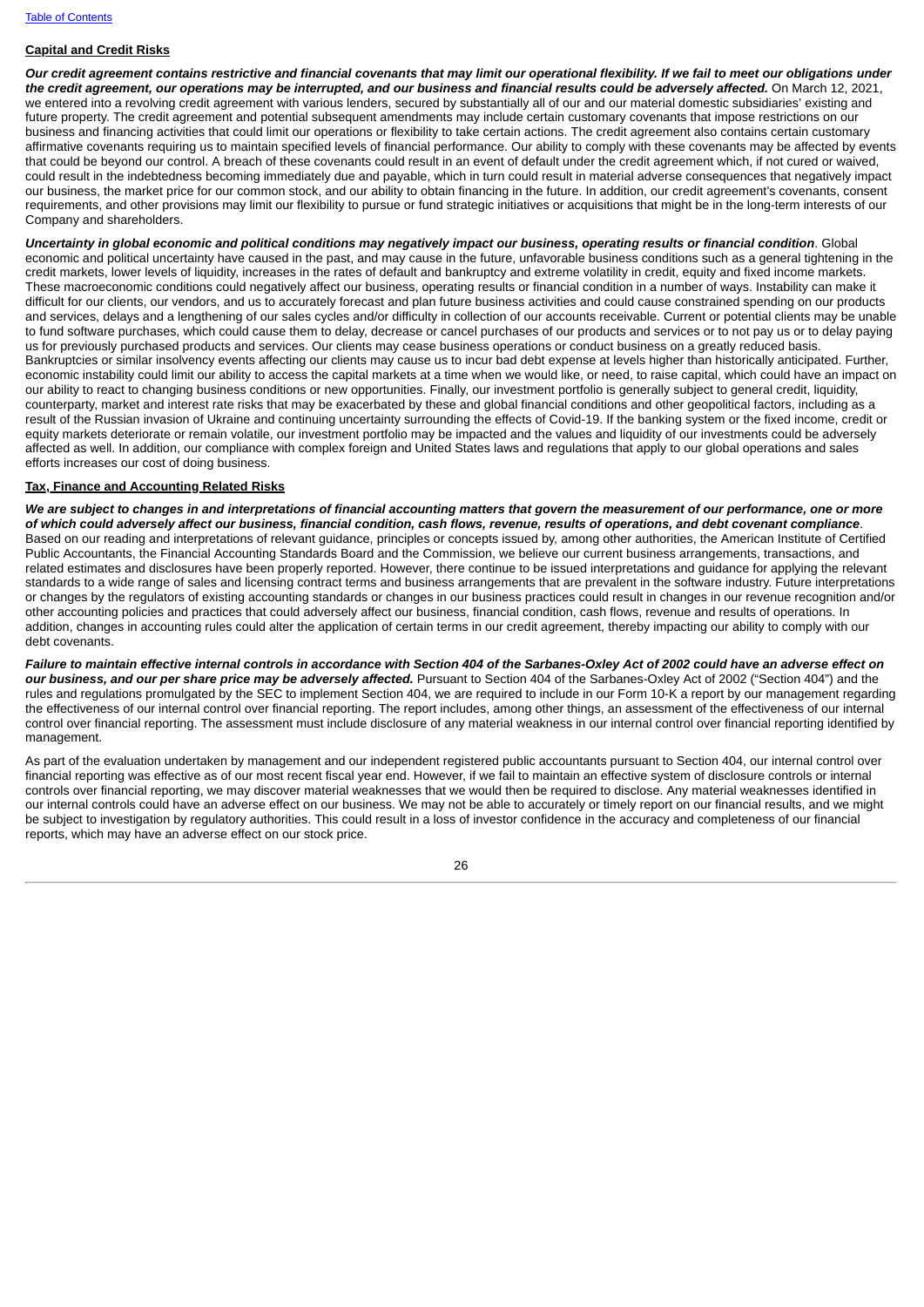No evaluation process can provide complete assurance that our internal controls will detect and correct all failures within our company to disclose material information otherwise required to be reported. The effectiveness of our controls and procedures could also be limited by simple errors or faulty judgments. In addition, if we continue to expand, through either organic growth or through acquisitions (or both), the challenges involved in implementing appropriate controls will increase and may require that we evolve some or all of our internal control processes.

It is also possible that the overall scope of Section 404 may be revised in the future, thereby causing ourselves to review, revise or reevaluate our internal control processes which may result in the expenditure of additional human and financial resources.

Our software products are generally shipped as orders are received and accordingly, we have historically operated with a minimal backlog of license fees. As a result, a portion of our revenue in any quarter is dependent on orders booked and shipped in that quarter and is not predictable with any degree of certainty. Furthermore, our systems can be relatively large and expensive, and individual systems sales can represent a significant portion of our revenue and profits for a quarter such that the loss or deferral of even one such sale can adversely affect our quarterly revenue and profitability. Clients often defer systems purchases until our quarter end, so quarterly revenue from system sales generally cannot be predicted and frequently are not known until after the quarter has concluded. Our sales are dependent upon clients' initial decisions to replace or substantially modify their existing information systems, and subsequently, their decision concerning which products and services to purchase. These are major decisions for healthcare providers and, accordingly, the sales cycle for our systems can vary significantly and typically ranges from six to twenty-four months from initial contact to contract execution/shipment. Because a significant percentage of our expenses are relatively fixed, a variation in the timing of systems sales, implementations and installations can cause significant variations in operating results from quarter to quarter. As a result, we believe that interim period-to-period comparisons of our results of operations are not necessarily meaningful and should not be relied upon as indications of future performance. Further, our historical operating results are not necessarily indicative of future performance for any particular period. We currently recognize revenue in accordance with the applicable accounting guidance as defined by the FASB. There can be no assurance that application and subsequent interpretations of these pronouncements will not further modify our revenue recognition policies, or that such modifications would not adversely affect our operating results reported in any particular quarter or year. Due to all of the foregoing factors, it is possible that our operating results may be below the expectations of public market analysts and investors. In such event, the price of our common stock would likely be adversely affected.

# **General Risk Factors**

#### *The unpredictability of our quarterly operating results may cause the price of our common stock to fluctuate or decline.* Our revenue may fluctuate in the future from quarter to quarter and period to period, as a result of a number of factors including, without limitation:

- the size and timing of orders from clients;
- the specific mix of software, hardware and services in client orders;
- the length of sales cycles and installation processes;
- the ability of our clients to obtain financing for the purchase of our products;
- changes in pricing policies or price reductions by us or our competitors;
- the timing of new product announcements and product introductions by us or our competitors;
- changes in revenue recognition or other accounting guidelines employed by us and/or established by the Financial Accounting Standards Board ("FASB") or other rule-making bodies;
- changes in government healthcare policies and regulations, such as the shift from fee-for-service reimbursement to value-based reimbursement;
- accounting policies concerning the timing of the recognition of revenue;
- the availability and cost of system components;
- the financial stability of clients;
- market acceptance of new products, applications and product enhancements;
- our ability to develop, introduce and market new products, applications and product enhancements;
- our success in expanding our sales and marketing programs;
- deferrals of client orders in anticipation of new products, applications, product enhancements, or public/private sector initiatives;
- execution of or changes to our strategy;
- personnel changes; and
- general market/economic factors.

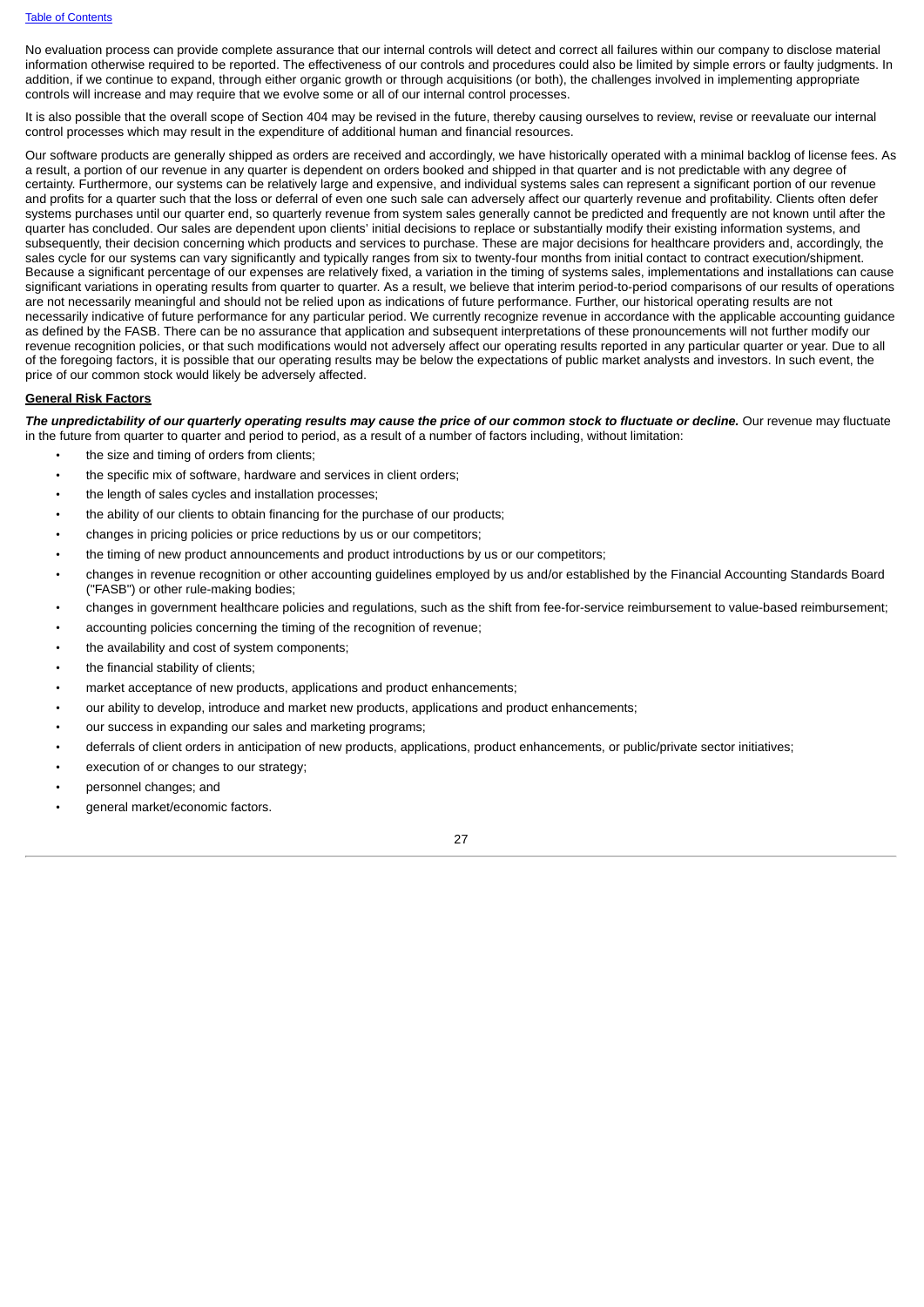*Our common stock price has been volatile, which could result in substantial losses for investors purchasing shares of our common stock and in litigation against us.* Volatility may be caused by several factors including but not limited to:

- actual or anticipated quarterly variations in operating results;
- rumors about our performance, software solutions, or merger and acquisition activity;
- changes in expectations of future financial performance or changes in estimates of securities analysts;
- governmental regulatory action;
- health care reform measures;
- client relationship developments;
- purchases or sales of company stock;
- activities by one or more of our major shareholders concerning our policies and operations;
- changes occurring in the markets in general;
- macroeconomic conditions, both nationally and internationally; and
- other factors, many of which are beyond our control.

Furthermore, the stock market in general, and the market for software, healthcare and high technology companies in particular, has experienced extreme volatility that often has been unrelated to the operating performance of particular companies. These broad market and industry fluctuations may adversely affect the trading price of our common stock, regardless of actual operating performance.

Moreover, in the past, securities class action litigation has often been brought against a company following periods of volatility in the market price of its securities. We may in the future be the target of similar litigation. Securities litigation could result in substantial costs and divert management's attention and resources.

*Our intellectual property rights may be infringed or misappropriated by others and our proprietary technology may be subject to claims for infringement or misappropriation of intellectual property rights of others.* We rely upon a combination of confidentiality practices and policies, contractual terms and technical security measures to maintain the confidentiality and trade secrecy of our proprietary information. We also rely on trademark, copyright, and patent laws to protect our intellectual property rights. Despite these efforts, we may not be able to adequately protect against theft, copying, reverse engineering, misappropriation, infringement or unauthorized use or disclosure of our intellectual property, which could have an adverse effect on our competitive position. In addition, we are occasionally involved in intellectual property infringement or misappropriation claims. These claims, even if unmeritorious, are expensive to defend and are often incapable of prompt resolution. If we are unsuccessful in defending these claims, we could be required to pay a substantial damage award, develop alternative technology, obtain a license or cease using, selling, offering for sale, licensing, implementing, or supporting the applicable technology. In addition, claims may be brought against third parties from which we purchase software, and such claims could adversely affect our ability to access third party software for our systems. Further, the laws of some foreign countries do not protect our proprietary rights to as great an extent as do the laws of the United States and are often not enforced as vigorously as those in the United States.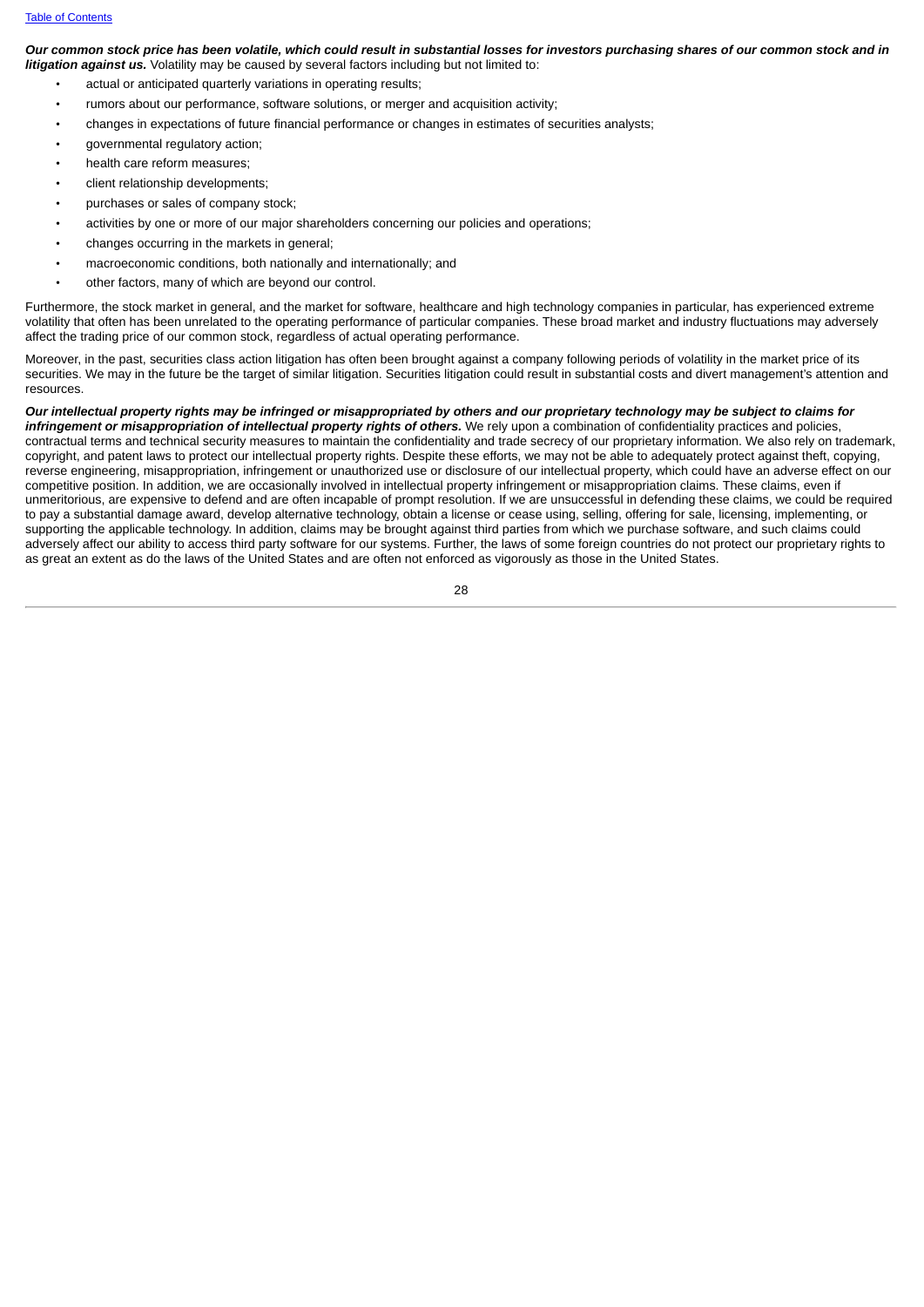#### Table of [Contents](#page-1-0)

# <span id="page-28-0"></span>**ITEM 1B. UNRESOLVED STAFF COMMENTS**

None.

# <span id="page-28-1"></span>**ITEM 2. PROPERTIES**

Our corporate headquarters is located in Atlanta, Georgia. We believe that our existing facilities are in good condition and adequate for our current business requirements. Should we continue to grow, we may be required to lease or acquire additional space. We believe that suitable additional space is available, if needed, at commercially reasonable market rates and terms.

As of March 31, 2022, we leased an aggregate of approximately 460,900 square feet of space with lease agreements expiring at various dates, of which approximately 172,900 square feet of space are utilized for continuing operations and 288,000 square feet of space are being subleased or have been vacated as part of our reorganization efforts, as described further in Note 6, "Leases" of our notes to consolidated financial statements included elsewhere in this Report:

|                                          | <b>Square Feet</b> |
|------------------------------------------|--------------------|
| <b>Primary Operating Locations</b>       |                    |
| Bangalore, India                         | 105,600            |
| Irvine, California                       | 23,900             |
| St. Louis, Missouri                      | 21,000             |
| Hunt Valley, Maryland                    | 17,200             |
| Atlanta, Georgia (1)                     | 2,800              |
| Boulder, Colorado                        | 1,600              |
| Horsham, Pennsylvania                    | 800                |
| <b>Total Primary Operating Locations</b> | 172,900            |
|                                          |                    |

# **Vacated or Subleased Locations, or Portions Thereof**

| Horsham, Pennsylvania                       | 109,200 |
|---------------------------------------------|---------|
| Atlanta, Georgia                            | 32,700  |
| Bangalore, India                            | 32,100  |
| St. Louis, Missouri                         | 29,900  |
| North Canton, Ohio                          | 22,100  |
| Cary, North Carolina                        | 19,400  |
| Hunt Valley, Maryland                       | 16,800  |
| Fairport, New York                          | 15,300  |
| Brentwood, Tennessee                        | 10,500  |
| <b>Total Vacated or Subleased Locations</b> | 288,000 |
|                                             |         |
| <b>Total Leased Properties</b>              | 460.900 |

(1)Location of our principal executive offices

# <span id="page-28-2"></span>**ITEM 3. LEGAL PROCEEDINGS**

The information required by Item 3 is incorporated herein by reference from Note 15, "Commitments, Guarantees and Contingencies" of our notes to consolidated financial statements in this Report.

# <span id="page-28-3"></span>**ITEM 4. MINE AND SAFETY DISCLOSURES**

Not applicable.

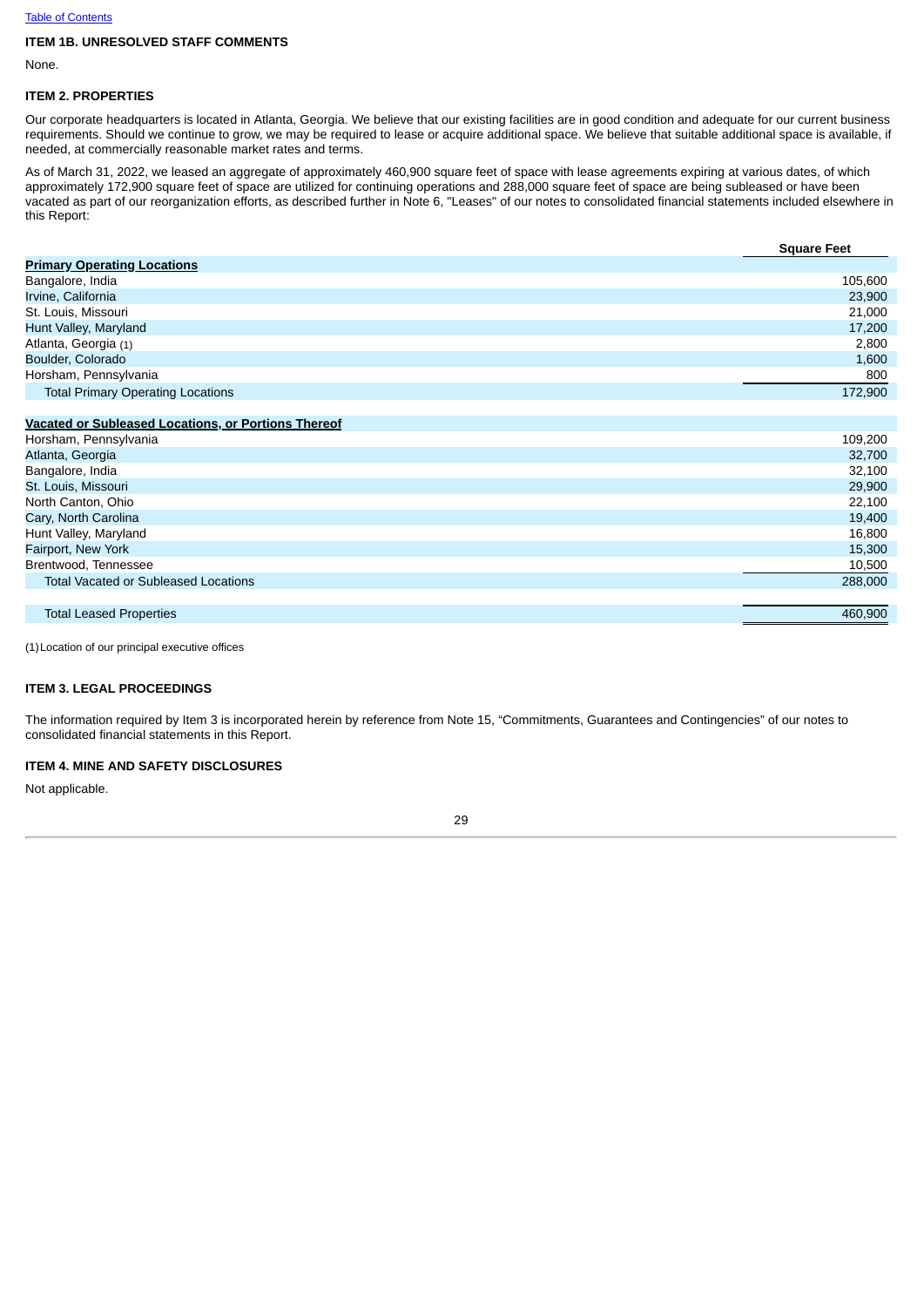# **PART II**

# <span id="page-29-1"></span><span id="page-29-0"></span>**ITEM 5. MARKET FOR REGISTRANT'S COMMON EQUITY, RELATED STOCKHOLDER MATTERS AND ISSUER PURCHASES OF EQUITY SECURITIES**

# **Market Price and Holders**

Our common stock is traded under the symbol "NXGN" on the NASDAQ Global Select Market. At May 13, 2022, there were approximately 613 holders of record of our common stock.

# **Issuer Purchases of Equity Securities**

The following is a summary of our repurchases for the three months ended March 31, 2022 (in thousands, except shares and per share data):

| Month           | <b>Total Number of Shares</b><br>Purchased (1) | Average Price Paid per<br><b>Share</b> |  | <b>Total Number of</b><br><b>Shares Purchased</b><br>as Part of Publicly<br>Announced<br>Programs (1) | <b>Approximate Dollar</b><br><b>Value of Shares that</b><br>May Yet Be Purchased<br><b>Under the Program</b> |        |
|-----------------|------------------------------------------------|----------------------------------------|--|-------------------------------------------------------------------------------------------------------|--------------------------------------------------------------------------------------------------------------|--------|
| January 1 - 31  |                                                | £.                                     |  |                                                                                                       |                                                                                                              | 24.126 |
| February 1 - 28 |                                                | \$                                     |  |                                                                                                       |                                                                                                              | 24.126 |
| March 1 - 31    |                                                | \$                                     |  |                                                                                                       |                                                                                                              | 24.126 |
| Total           |                                                |                                        |  |                                                                                                       |                                                                                                              |        |

(1) On October 28, 2021, our Board of Directors authorized a share repurchase program under which we may repurchase up to \$60.0 million of outstanding shares of our common stock through March 2023.

# **Securities Authorized for Issuance Under Equity Compensation Plans**

The information included under Item 12 of this Report, "Security Ownership of Certain Beneficial Owners and Management and Related Stockholder Matters," is incorporated herein by reference.

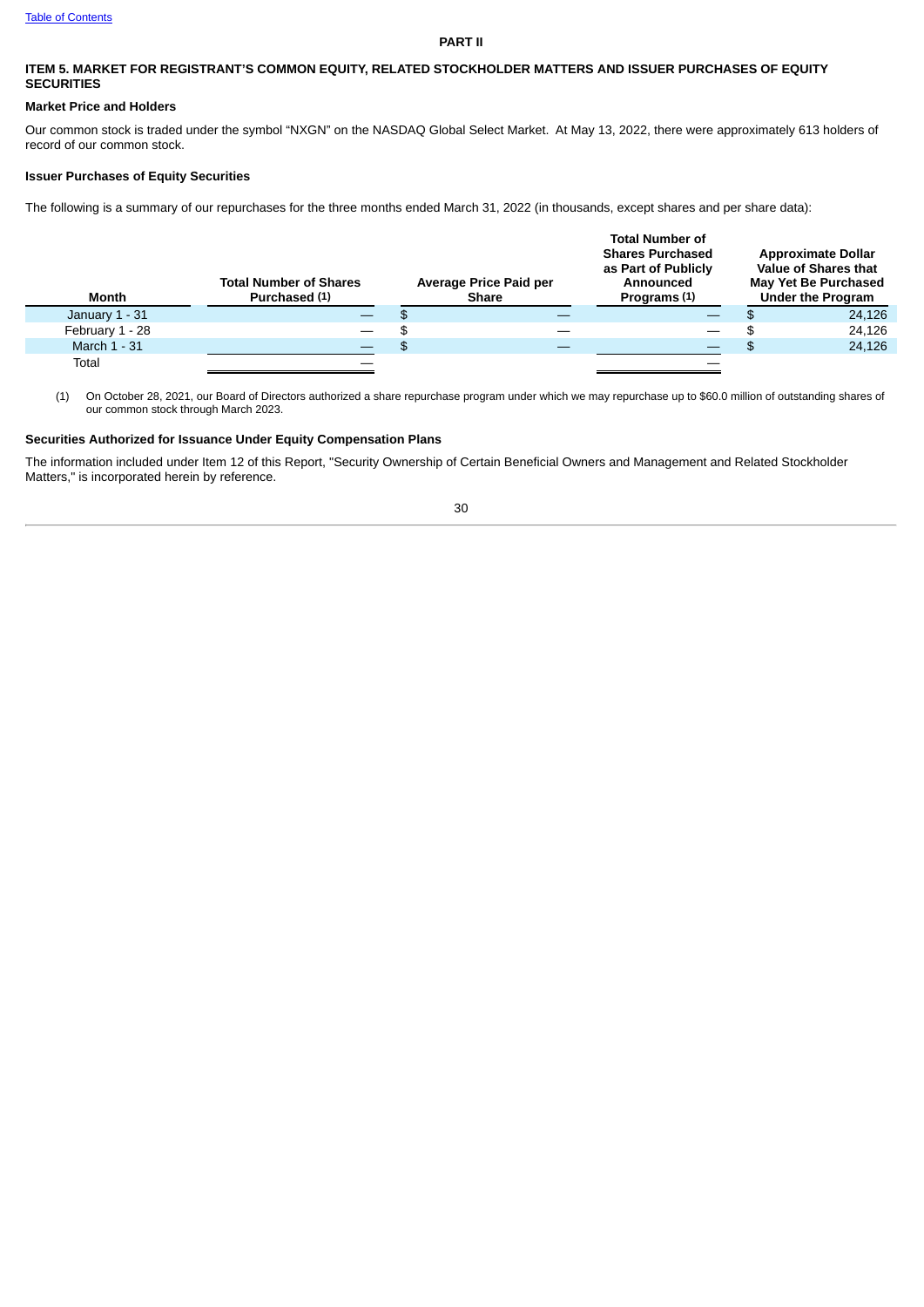# **Performance Graph**

The following graph compares the cumulative total returns of our common stock, the NASDAQ Composite Index and the NASDAQ Computer & Data Processing Services Stock Index over the five-year period ended March 31, 2022 assuming \$100 was invested on March 31, 2017 with all dividends, if any, reinvested. The returns shown are based on historical results and are not intended to be indicative of future stock prices or future performance. This performance graph shall not be deemed to be "soliciting material" or "filed" for purposes of Section 18 of the Securities Exchange Act of 1934, as amended (the "Exchange Act") or otherwise subject to the liabilities under that Section and shall not be deemed to be incorporated by reference into any filing of the Company under the Securities Act of 1933, as amended or the Exchange Act.

# **COMPARISON OF 5 YEAR CUMULATIVE TOTAL RETURN\***

Among NextGen Healthcare, Inc., The NASDAQ Composite Index And The NASDAQ Computer & Data Processing Index



\* \$100 invested on March 31, 2017 in stock or index, including reinvestment of dividends. Fiscal year ended March 31.

<span id="page-30-0"></span>**ITEM 6. RESERVED**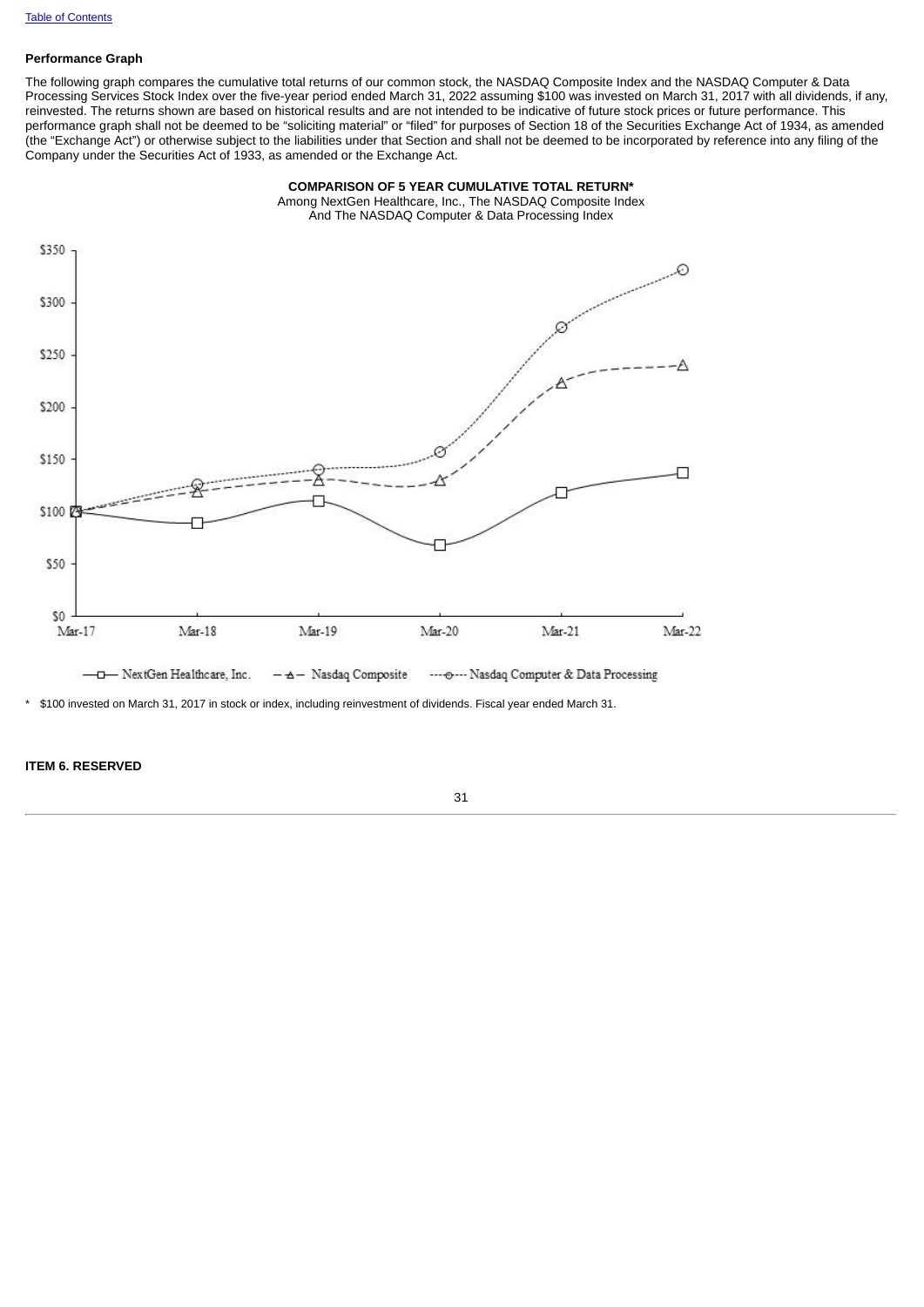#### Table of [Contents](#page-1-0)

# <span id="page-31-0"></span>**ITEM 7. MANAGEMENT'S DISCUSSION AND ANALYSIS OF FINANCIAL CONDITION AND RESULTS OF OPERATIONS**

Except for the historical information contained herein, the matters discussed in this management's discussion and analysis of financial condition and results of operations ("MD&A"), including discussions of our product development plans, business strategies, future operations, financial condition and prospects, share repurchases, developments in and the impacts of government regulation and legislation, and market factors influencing our results, may include forward-looking statements that involve certain risks and uncertainties. Actual results may differ from those anticipated by us as a result of various factors, both foreseen and unforeseen, including, but not limited to, the impact of the COVID-19 pandemic and measures taken in response thereto, as well as our ability to continue to develop new products and increase systems sales in markets characterized by rapid technological evolution, consolidation and competition from larger, better-capitalized competitors. Many other economic, competitive, governmental and technological factors could affect our ability to achieve our goals, and interested persons are urged to review the risk factors discussed in "Item 1A. Risk Factors" as set forth herein, as well as in our other public disclosures and filings with the Securities and Exchange Commission ("SEC").

This MD&A is provided as a supplement to the consolidated financial statements and notes thereto included elsewhere in this Annual Report on Form 10-K ("Report") in order to enhance your understanding of our results of operations and financial condition and should be read in conjunction with, and is qualified in its entirety by, the consolidated financial statements and related notes thereto included elsewhere in this Report. Historical results of operations, percentage margin fluctuations and any trends that may be inferred from the discussion below are not necessarily indicative of the operating results for any future period. For information regarding the year ended March 31, 2020, including a year-to-year comparison of our financial condition and results of operations for the years ended March 31, 2021 and March 31, 2020, refer to Item 7, "Management's Discussion and Analysis of Financial Condition and Results of Operations" of our Annual Report on Form 10-K for the year ended March 31, 2021, filed with the SEC on May 27, 2021.

#### **Company Overview**

NextGen Healthcare is a leading provider of innovative, cloud-based, healthcare technology solutions that empower healthcare practices to manage the risk and complexity of delivering care in the United States healthcare system. Our combination of technological breadth, depth, and domain expertise makes us a preferred solution provider and trusted advisor for our clients. In addition to highly configurable core clinical and financial capabilities, our portfolio includes tightly integrated solutions that deliver on ambulatory healthcare imperatives, including consumerism, digitization, risk allocation, regulatory influence, and integrated care and health equity.

We serve clients across all 50 states. Over 100,000 providers use NextGen Healthcare solutions to deliver care in nearly every medical specialty in a wide variety of practice models including accountable care organizations ("ACOs"), independent physician associations ("IPAs"), managed service organizations ("MSOs"), Veterans service organizations ("VSOs"), and dental service organizations ("DSOs"). Our clients range from some of the largest and most progressive multi-specialty groups in the country to sole practitioners with a wide variety of business models. With the addition of behavioral health to our medical and oral health capabilities, we continue to extend our share not only in federally qualified health centers ("FQHCs") but also in the growing integrated care market.

Our company was incorporated in California in 1974. Previously named Quality Systems, Inc., we changed our corporate name to NextGen Healthcare, Inc. in September 2018, and in 2021, we changed our state of incorporation to Delaware. Our principal executive offices are located at 3525 Piedmont Rd., NE, Building 6, Suite 700, Atlanta, Georgia. Our principal website is www.nextgen.com. We operate on a fiscal year ending on March 31.

# **Our Vision, Mission and Strategy**

NextGen Healthcare's vision is better healthcare outcomes for all. We strive to achieve this vision by delivering innovative solutions and insights aimed at creating healthier communities. We focus on improving care delivered in ambulatory settings but do so recognizing that the entire healthcare ecosystem needs to work in concert to achieve the quadruple aim… "to improved patient experience, improved provider experience, improve the health of a population, and reduce per capita health care costs."

Our long-term strategy is to position NextGen Healthcare as both the essential, integrated, delivery platform and the most trusted advisor for the ambulatory practices of the future. To that end, we primarily serve organizations that provide or orchestrate care in ambulatory settings and do so across diverse practice sizes, specialties, care modalities, and business models. These customers include conventional practices as well as new market entrants.

We plan to continue investing in our current capabilities as well as building and/or acquiring new capabilities. In October 2019, we acquired Topaz Information Systems, LLC for its behavioral health solutions. In December 2019, we acquired Medfusion, Inc. for its Patient Experience Platform capabilities (i.e., patient portal, self-scheduling, and patient pay) and OTTO Health, LLC for its virtual care solutions, notably telemedicine. The integration of these acquired technologies has made NextGen Healthcare's solutions among the most comprehensive in the market. Further, we are also actively innovating our business models and exploring new high-growth market domains as we extend our position as the essential, integrated, delivery platform and trusted impact partner for the ambulatory practices of the future.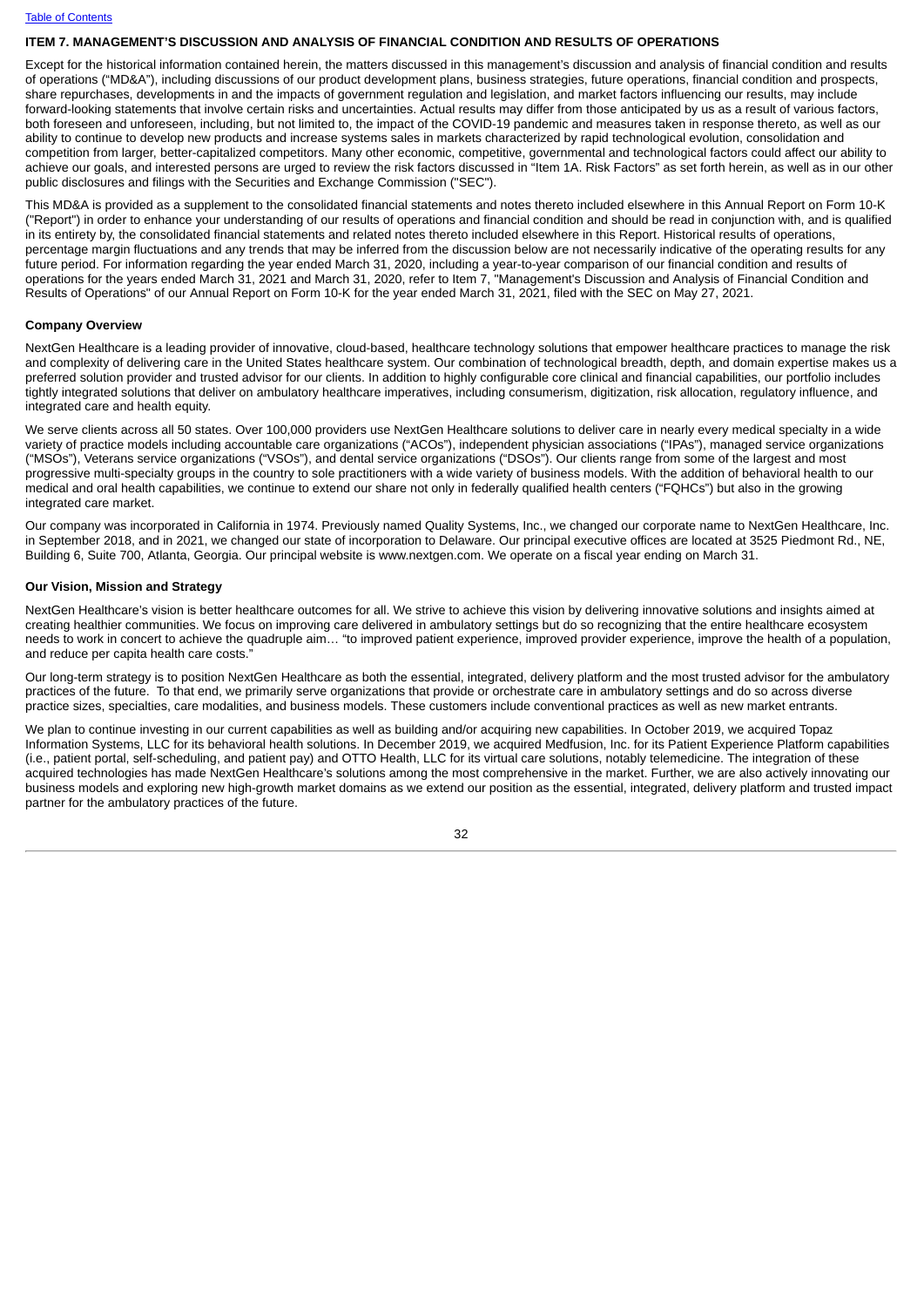# **Market Opportunity, and Trends**

The scale and scope of the healthcare industry continues to expand. Annual United States healthcare spend today represents nearly \$4.1 trillion and ~20% of GDP. A significant portion of this spend is directed towards the treatment of chronic conditions and administering an increasingly complex system with diverse stakeholders. While there are several convergent market forces reshaping the healthcare industry landscape, we are focused on six trends we believe will materially impact the markets we participate in and our customer value proposition:

- 1. **Regulatory Influence** Medicare and Medicaid continue to expand and represent approximately a third of covered lives. Further, the 21st Century Cures Act ("Cures Act") certification requirements and impending changes by Centers for Medicare & Medicaid Services ("CMS") to Medicare reimbursement and shared savings programs parameters (i.e., MIPS, MSSP and telehealth programs) represent continued and escalating regulatory requirements in the healthcare industry broadly and the shape of primary healthcare. Considering these regulatory and market-based changes, many ambulatory practices have come to place a very high value on partnering with vendors that stay ahead of these regulatory and industry changes
- 2. **Risk Reallocation** As healthcare shifts away from defined benefit models towards defined contribution, employers, payors, providers and consumers are increasingly evaluating models to share and reallocate risk. In 2020, nearly 40% of all healthcare payments representing over 75% of all covered lives flowed through an alternative payment model. While Medicare Advantage related payments led the charge with over 55% of payments tied to alternative models, a plurality of commercial payors are also leveraging value-based provider arrangements to incent care quality standards and reduce health disparities. For providers, effective participation in these models requires a full view of the patient population's clinical and cost data and robust financial management solutions and services to navigate multiple contract types.
- 3. **Consumerism** Consumers are increasingly directing their own healthcare and are expecting greater levels of access, convenience, and experience personalization. Beyond tailoring healthcare interactions to their needs and preferences, they also expect much greater transparency about the costs for visits, medications, and procedures. Accompanied by a significant shift of care from inpatient to lower cost outpatient settings and virtual modes, healthcare is poised to becomes increasingly 'retail-like' and will place unique demands on practices and care providers who need comprehensive engagement platforms to attract, retain and engage patients through their complete health journey
- 4. **New Modalities and Coordinated Team Based Care** Untethered from physical clinics and desktops, care is now being delivered in "boundless" venues by multiple, coordinated care providers.
- 5. **Meaningful Interoperability & Digitization** Greater levels of data exchange, automation, Artificial Intelligence (AI) and speech enabled workflows
- 6. **Integrated Care and Health Equity** Integrated, whole-person health continues to trend strongly as evidenced by FQHCs/CHCs receiving Health Resources and Services Administration ("HRSA") funding to drive integrated medical, behavioral, and oral health. Public sector and private investment in understanding and addressing social determinants of health and improving community health are growing.

NextGen Healthcare is well positioned to play a key role in guiding our clients through short-term and long-term changes that impact healthcare in the United States and is committed to helping them deliver better outcomes.

# **Our Value Proposition**

NextGen Healthcare's value proposition to our clients can be summarized by the four "I's" as follows:

- **Integration** Delivering a broad and highly integrated set of solutions and end-user experiences. NextGen Healthcare, a top KLAS-ranked platform solution provider, is driving greater levels of efficiency and experience for practices. Our clients value the full breadth of our solution offering and seamless integration into their clinical workflows. This integration is an important determinant of our success.
- **Interoperability** Building seamlessly connected data and human networks across ambulatory healthcare. NextGen Healthcare's Interoperability solutions help create a frictionless environment where those that need important healthcare data can rapidly find and utilize it. For example, NextGen Healthcare powers over a third of all United States Health Information Exchanges ("HIE's"), with over 170 million patient records passing over our network of almost 2.8 million directory addresses.
- **Insights** Providing intelligence at the point of care to enable better health and financial decision-making. We are helping our clients move from being data rich to insight rich. By providing intelligence, through innovative solutions that take data out of electronic health records ("EHR"), normalize, cleanse, and present it back as usable data pipelines, NextGen Healthcare can help optimize prescription guidance, care gap reviews, billing quality, practice variance, etc. and insert it directly into clinician's workflows in order to facilitate sound clinical and financial decisions when serving patients.
- **Impact** Delivering and shaping outcomes in all aspects of our solutions and service. NextGen Healthcare is pivoting towards becoming a true performance partner for our clients and is evidenced by proactively helping manage performance and outcomes for our clients.

NextGen Healthcare delivers value to our clients in several ways. Our solutions enable our clients to address current needs while preparing for the needs of the future including expanding access to health services, enhancing the coordination and

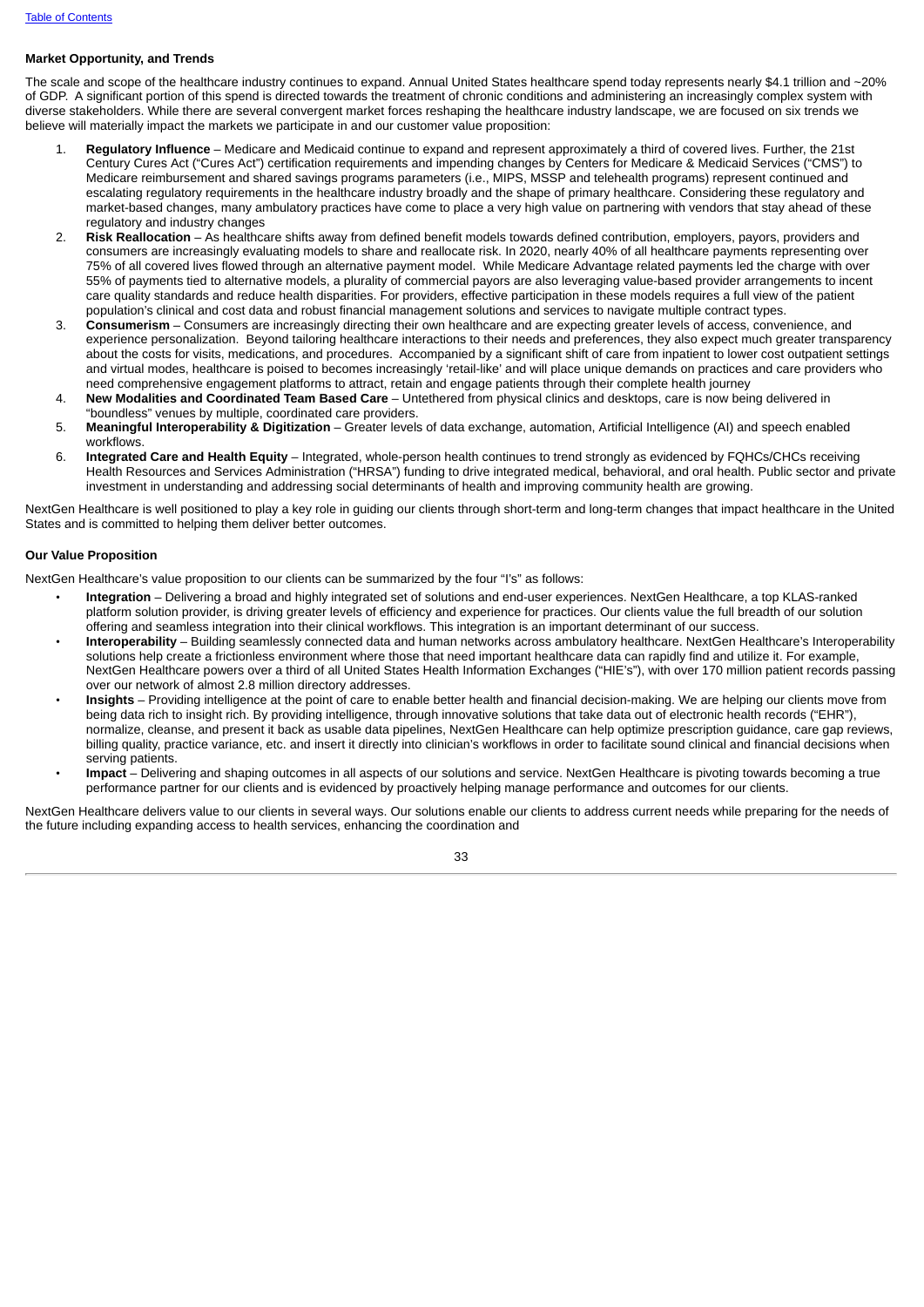management of care, and optimizing patient outcomes while also ensuring the sustainability of their practices. Specifically, we offer a range of solutions to allow clinicians to practice anywhere and in new and innovative collaboration models.

NextGen Healthcare provides integrated cloud-based solutions and services that align with our client's strategic imperatives. Ultimately, this value is reflected in the overall insights and impact delivered to the client. The foundation for our integrated ambulatory care platform is a core of our industry-leading EHR and practice management ("PM") systems that support clinical, financial and patient engagement activities.

We optimize the core with an automation and workflow layer that gives our clients control over how platform capabilities are implemented to drive their desired outcomes. The workflow layer includes mobile and voice-enabled capabilities proven to reduce physician burden. Recognizing that engaged patients are key to positive outcomes, our patient experience platform enables our clients to create personalized care experiences that enhance trust and drive patient loyalty. Further, we support the advances in integrated care that focuses on the whole person with solutions supporting behavioral and oral health. Our cloud-based population health and analytics engine allows our clients to improve results in both fee-for-service and fee-for-value environments.

In support of extensibility, we surround the core with open, web-based application programming interfaces ("APIs") to drive the secure exchange of health and patient data with connected health solutions. Our commitment to interoperability, defragmenting care and our experience powering many of the nation's HIE's places us in a unique position to enable our clients to leverage this technology to lower the cost of care and improve the patient and provider experience by providing an integrated community patient record.

Finally, to ensure our clients get maximum value from our solutions, we have augmented our technology with key services aligned with their needs, helping to ensure they reach their organizational goals. We partner with our clients to optimize their information technology ("IT") operations, enhance revenue cycle processes across fee-for-service and fee-for-value models, service line expansion and operations, as well as advise on long-term strategy.

**Positioning NextGen Healthcare for Growth.** As NextGen Healthcare applies this value proposition framework across the ambulatory care market, we incorporate some or all our current solution offerings within three broad domains illustrated in Figure 1 below:

- **Enterprise** The Enterprise domain is both the largest and incorporates our broadest portfolio of solutions (e.g., clinical, financial, and patient engagement solution portfolios) provided to ambulatory care practices that incorporate 10 or more healthcare providers. One of these solutions, our practice management offering, NextGen® Enterprise PM, was recognized as the #1 Practice Management Solution (11-75 Physicians) for four consecutive years – 2019, 2020, 2021 and 2022 Best in KLAS Report.
- **Office** The Office domain reflects almost all solutions (software solutions and adjacent services) provided to an ambulatory care practice that incorporates fewer than 10 healthcare providers. Our main offering in this group is a cloud-based, multi-tenant SaaS EHR and PM solution, called NextGen*®* Office, which was recognized as the #1 Small Practice Ambulatory EMR/PM (<10 Physicians) in the 2022 Best in KLAS Report.
- **Insights** The Insights domain incorporates solutions that address interoperability, data and analytics, and value-based care. Previously described as population health and connected health, the Insights solutions portfolio is offered to clients across both our Enterprise and Office domains as well as additional ambulatory healthcare stakeholders addressing connectivity or value-based care needs. NextGen is highlighting this domain as a reflection of its overall importance and high future growth potential.

# **Figure 1: NextGen Healthcare Solutions Domains**

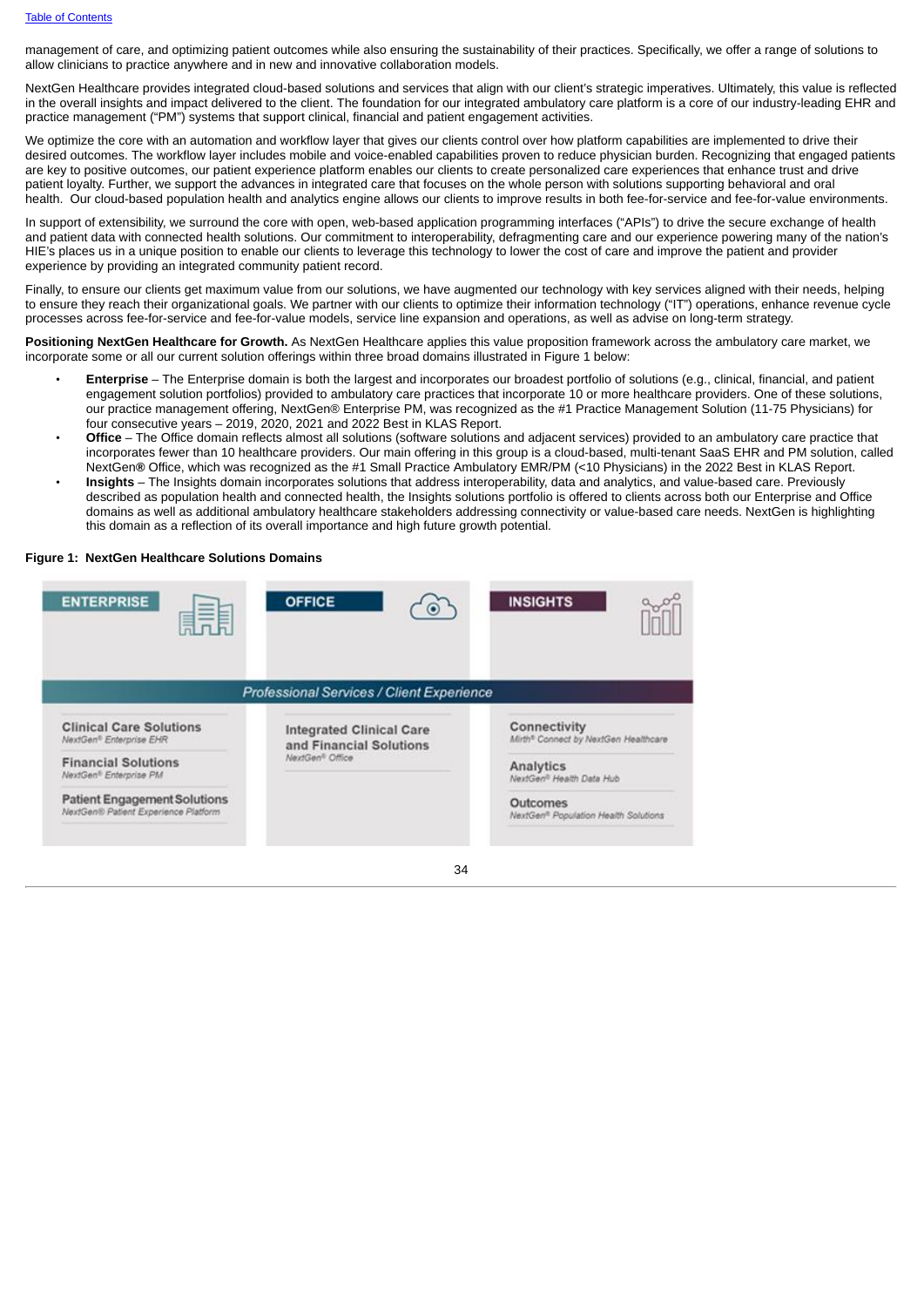# **Results of Operations**

The following table sets forth the percentage of revenue represented by each item in our consolidated statements of net income and comprehensive income for the years ended March 31, 2022 and 2021 (certain percentages below may not sum due to rounding):

|                                                                           | Fiscal Year Ended March 31, |       |
|---------------------------------------------------------------------------|-----------------------------|-------|
|                                                                           | 2022                        | 2021  |
| Revenues:                                                                 |                             |       |
| Recurring                                                                 | 90.5%                       | 90.3% |
| Software, hardware, and other non-recurring                               | 9.5                         | 9.7   |
| Total revenues                                                            | 100.0                       | 100.0 |
| Cost of revenue:                                                          |                             |       |
| Recurring                                                                 | 39.0                        | 38.1  |
| Software, hardware, and other non-recurring                               | 5.2                         | 4.8   |
| Amortization of capitalized software costs and acquired intangible assets | 5.3                         | 6.6   |
| Total cost of revenue                                                     | 49.5                        | 49.5  |
| Gross profit                                                              | 50.5                        | 50.5  |
| Operating expenses:                                                       |                             |       |
| Selling, general and administrative                                       | 35.2                        | 32.4  |
| Research and development costs, net                                       | 12.9                        | 13.6  |
| Amortization of acquired intangible assets                                | 0.6                         | 0.8   |
| Impairment of assets                                                      | 0.7                         | 1.0   |
| Restructuring costs                                                       | 0.1                         | 0.5   |
| Total operating expenses                                                  | 49.3                        | 48.2  |
| Income from operations                                                    | 1.1                         | 2.3   |
| Interest income                                                           | 0.0                         | 0.0   |
| Interest expense                                                          | (0.3)                       | (0.6) |
| Other expense, net                                                        | 0.0                         | 0.0   |
| Income before provision for (benefit of) income taxes                     | 0.9                         | 1.7   |
| Provision for (benefit of) income taxes                                   | 0.6                         | 0.0   |
| Net income                                                                | 0.3%                        | 1.7%  |

# **Revenues**

The following table presents our consolidated revenues for the years ended March 31, 2022 and 2021 (in thousands):

|                                                           | Fiscal Year Ended March 31, |         |    |         |
|-----------------------------------------------------------|-----------------------------|---------|----|---------|
|                                                           |                             | 2022    |    | 2021    |
| Recurring revenues:                                       |                             |         |    |         |
| Subscription services                                     | \$                          | 162,636 | \$ | 148,403 |
| Support and maintenance                                   |                             | 155,623 |    | 152,956 |
| Managed services                                          |                             | 116,722 |    | 103,138 |
| Electronic data interchange and data services             |                             | 104,732 |    | 98,322  |
| Total recurring revenues                                  |                             | 539,713 |    | 502,819 |
|                                                           |                             |         |    |         |
| Software, hardware, and other non-recurring revenues:     |                             |         |    |         |
| Software license and hardware                             |                             | 31,347  |    | 28,825  |
| Other non-recurring services                              |                             | 25,290  |    | 25,177  |
| Total software, hardware and other non-recurring revenues |                             | 56,637  |    | 54,002  |
|                                                           |                             |         |    |         |
| <b>Total revenues</b>                                     |                             | 596,350 |    | 556,821 |
|                                                           |                             |         |    |         |
| Recurring revenues as a percentage of total revenues      |                             | 90.5%   |    | 90.3%   |

We generate revenue from sales of licensing rights and subscriptions to our software solutions, hardware and third-party software products, support and maintenance, managed services, electronic data interchange ("EDI") and data services, and other non-recurring services, including implementation, training, and consulting services performed for clients who use our products.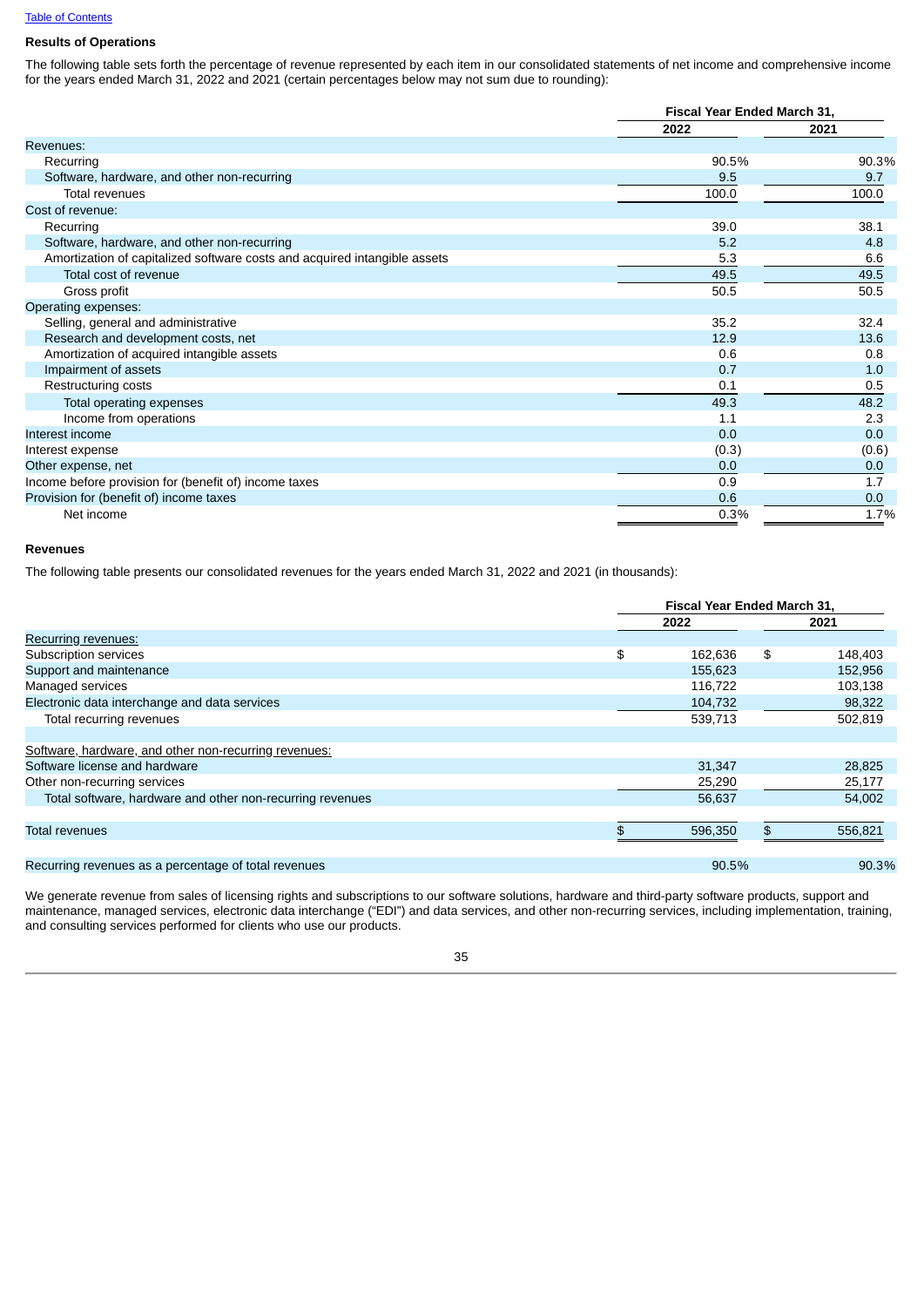Consolidated revenue for the year ended March 31, 2022 increased \$39.5 million compared to the prior year, comprised of a \$36.9 million increase in recurring revenues and a \$2.6 million increase in software, hardware and other non-recurring revenues. The increase in recurring revenues was due to \$14.2 million higher subscription services, \$13.6 million higher managed services revenue, \$6.4 million increase in EDI and data services, and a \$2.7 million increase in support and maintenance revenue. The increase in our subscription services revenue was primarily due to increases in subscriptions of our mobile platform, growth in subscriptions associated with our virtual visits platforms driven by the COVID-19 pandemic, as well as higher revenues from our NextGen Office, financial analytics, and data interoperability and analytics solutions. The increase in managed services revenue was primarily due to an increase in RCM revenues from higher patient volumes and billings compared to the prior year, which was negatively impacted by the COVID-19 pandemic, and higher hosting services revenue due to higher recent bookings. EDI and data services increased due to higher patient and transaction volumes compared to the prior year, which was negatively impacted by the COVID-19 pandemic. Support and maintenance revenue increased due to higher maintenance related to higher software bookings, our annual CPI increase, and lower sales credits.

Bookings reflect the estimated annual value of our executed contracts and are believed to provide a broad indicator of the general direction and progress of the business. Total bookings were \$152.5 million for the year ended March 31, 2022 compared to \$129.4 million in the prior year, primarily reflecting higher bookings of software and other non-recurring services, maintenance, and managed cloud services, partially offset by lower bookings associated with our virtual visits solutions.

# **Cost of Revenue and Gross Profit**

The following table presents our consolidated cost of revenue and gross profit for the years ended March 31, 2022 and 2021 (in thousands):

|                                                                           | Fiscal Year Ended March 31, |         |    |         |  |
|---------------------------------------------------------------------------|-----------------------------|---------|----|---------|--|
|                                                                           |                             | 2022    |    | 2021    |  |
| Cost of revenue:                                                          |                             |         |    |         |  |
| Recurring                                                                 |                             | 232.481 | \$ | 212,199 |  |
| Software, hardware, and other non-recurring                               |                             | 31,034  |    | 26,457  |  |
| Amortization of capitalized software costs and acquired intangible assets |                             | 31,889  |    | 36,768  |  |
| Total cost of revenue                                                     |                             | 295.404 |    | 275,424 |  |
| Gross profit                                                              |                             | 300.946 | \$ | 281,397 |  |
| Gross margin %                                                            |                             | 50.5%   |    | 50.5%   |  |

Cost of revenue consists primarily of compensation expense, including share-based compensation, for personnel that deliver our products and services. Cost of revenue also includes amortization of capitalized software costs and acquired technology, third party consultant and outsourcing costs, costs associated with our EDI business partners and clearinghouses, hosting service costs, third party software costs and royalties, and other costs directly associated with delivering our products and services. Refer to Note 8, "Intangible Assets" and Note 9, "Capitalized Software Costs" of our notes to consolidated financial statements included elsewhere in this Report for additional information on current period amortization of capitalized software costs and acquired technology and an estimate of future expected amortization.

Share-based compensation expense included in cost of revenue was \$2.2 million and \$2.0 million for the years ended March 31, 2022 and 2021, respectively.

Gross profit for the year ended March 31, 2022 increased \$19.5 million compared to the prior year while our gross margin percentage remained consistent at 50.5% for the year ended March 31, 2022 compared to the prior year period.

The increase in cost of revenue for the year ended March 31, 2022 compared to the prior year period was primarily due to higher costs of subscription services, managed services and EDI and data services. The increase in subscription services costs was due to higher salaries and benefits from increased employee headcount and higher third-party costs and hosting costs associated with delivering our software solutions. The increase in managed services costs was due to higher hosting costs directly associated with increased bookings of managed cloud services, higher employee benefit costs, and higher outsourced labor costs. EDI costs also increased due to processing higher transaction volumes as the prior year was negatively impacted by the COVID-19 pandemic. These increases in cost of revenue were partially offset by lower amortization of capitalized software costs and acquired intangible assets.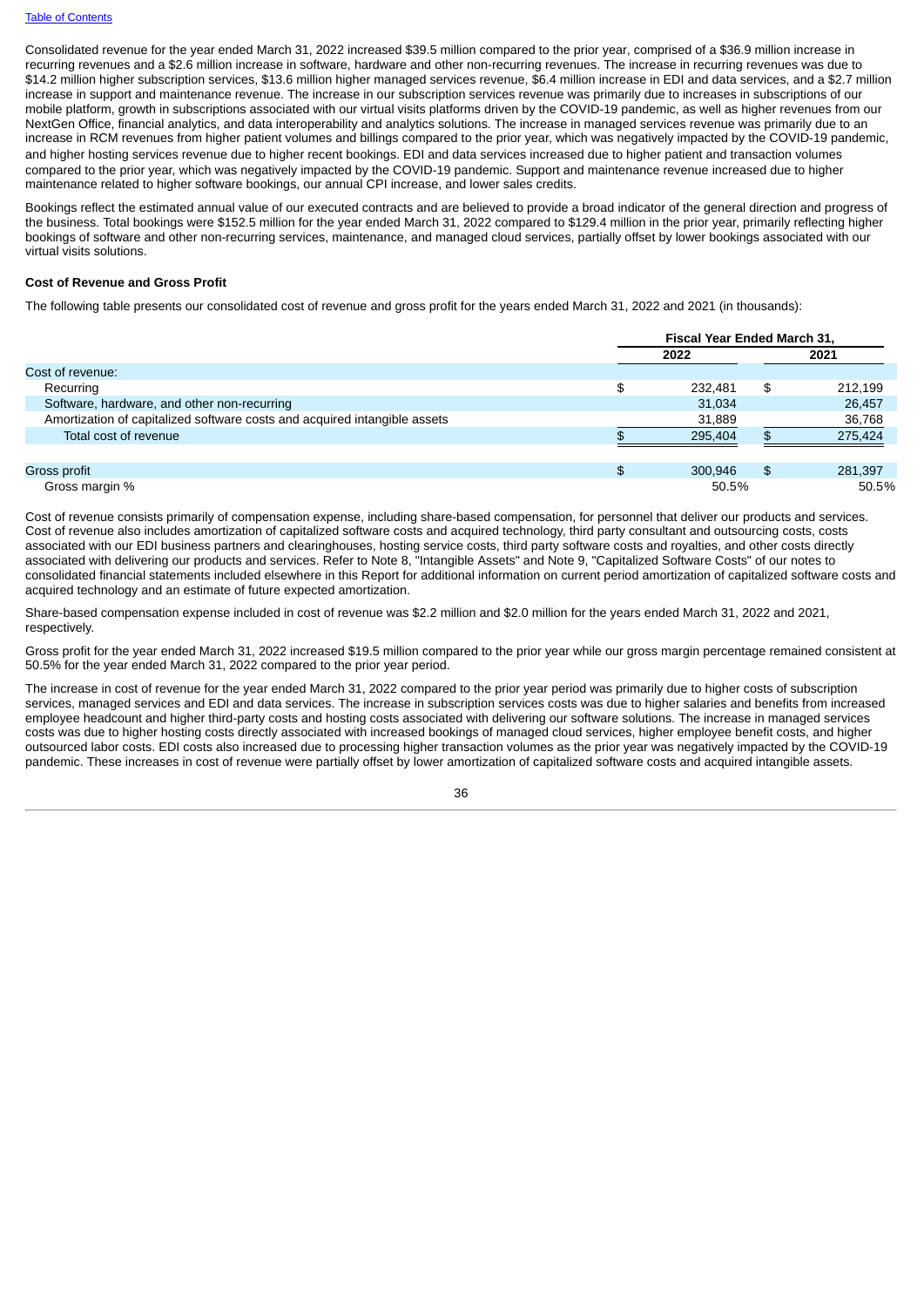# **Selling, General and Administrative Expense**

The following table presents our consolidated selling, general and administrative expense for the years ended March 31, 2022 and 2021 (in thousands):

|                                                                 |  | Fiscal Year Ended March 31. |         |  |
|-----------------------------------------------------------------|--|-----------------------------|---------|--|
|                                                                 |  | 2022                        | 2021    |  |
| Selling, general and administrative                             |  | 209.661                     | 180.529 |  |
| Selling, general and administrative, as a percentage of revenue |  | 35.2%                       | 32.4%   |  |

Selling, general and administrative expense consists of compensation expense, including share-based compensation, for management and administrative personnel, selling and marketing expense, facilities costs, depreciation, professional service fees, including legal and accounting services, legal settlements, acquisition and transaction-related costs, and other general corporate and administrative expenses.

Share-based compensation expense included in selling, general and administrative expenses was \$19.9 million and \$16.7 million for the years ended March 31, 2022 and 2021, respectively. The increase in share-based compensation expense is due to increased utilization of share-based awards to incentivize our executives and employees. Refer to Note 14, "Stockholders' Equity" of our notes to consolidated financial statements included elsewhere in this Report for additional information on our share-based awards and related incentive plans.

Selling, general and administrative expenses increased \$29.1 million for the year ended March 31, 2022 compared to the prior year primarily due to increases in salaries and benefits from higher headcount, annual bonus expense, employee insurance and employer 401(k) match, incremental legal fees associated with our shareholder disputes and related matters, including an \$11.4 million payment related to the indemnification of certain expenses related to the Hussein Litigation matter, approximately \$9.3 million of incremental proxy contest expenses associated with our annual shareholders' meeting, and higher consulting and marketing costs. These increases were partially offset by decreased facilities and depreciation costs.

# **Research and Development Costs, net**

The following table presents our consolidated net research and development costs, capitalized software costs, and gross expenditures prior to capitalization, for the years ended March 31, 2022 and 2021 (in thousands):

|                                                                  | Fiscal Year Ended March 31, |    |           |  |
|------------------------------------------------------------------|-----------------------------|----|-----------|--|
|                                                                  | 2022                        |    | 2021      |  |
| Gross expenditures                                               | 102.157                     | æ. | 100.079   |  |
| Capitalized software costs                                       | (25.500)                    |    | (24, 578) |  |
| Research and development costs, net                              | 76.657                      |    | 75.501    |  |
|                                                                  |                             |    |           |  |
| Research and development costs, as a percentage of revenue       | 12.9%                       |    | 13.6%     |  |
| Capitalized software costs as a percentage of gross expenditures | 25.0%                       |    | 24.6%     |  |

Gross research and development expenditures, including costs expensed and costs capitalized, consist of compensation expense, including share-based compensation for research and development personnel, certain third-party consultant fees, software maintenance costs, and other costs related to new product development and enhancement to our existing products.

The healthcare information systems and services industry is characterized by rapid technological change, requiring us to engage in continuing investments in our research and development to update, enhance and improve our systems. This includes expansion of our software and service offerings that support pay-for-performance initiatives around accountable care organizations, bringing greater ease of use and intuitiveness to our software products, enhancing our managed cloud and hosting services to lower our clients' total cost of ownership, expanding our interoperability and enterprise analytics capabilities, and furthering development and enhancements of our portfolio of specialty-focused templates within our electronic health records software.

The capitalization of software development costs results in a reduction to our reported net research and development costs. Our software capitalization rate, or capitalized software costs as a percentage of gross expenditures, has varied historically and may continue to vary based on the nature and status of specific projects and initiatives in progress. Although changes in software capitalization rates have no impact on our overall cash flows, it results in fluctuations in the amount of software development costs that may be capitalized or expensed up front and the amount of net research and development costs reported in our consolidated statements of net income and comprehensive income, and ultimately also affects the future amortization of our previously capitalized software development costs. Refer to Note 9, "Capitalized Software Costs" of our notes to financial statements included elsewhere in this Report for additional information on current period amortization of capitalized software costs and an estimate of future expected amortization.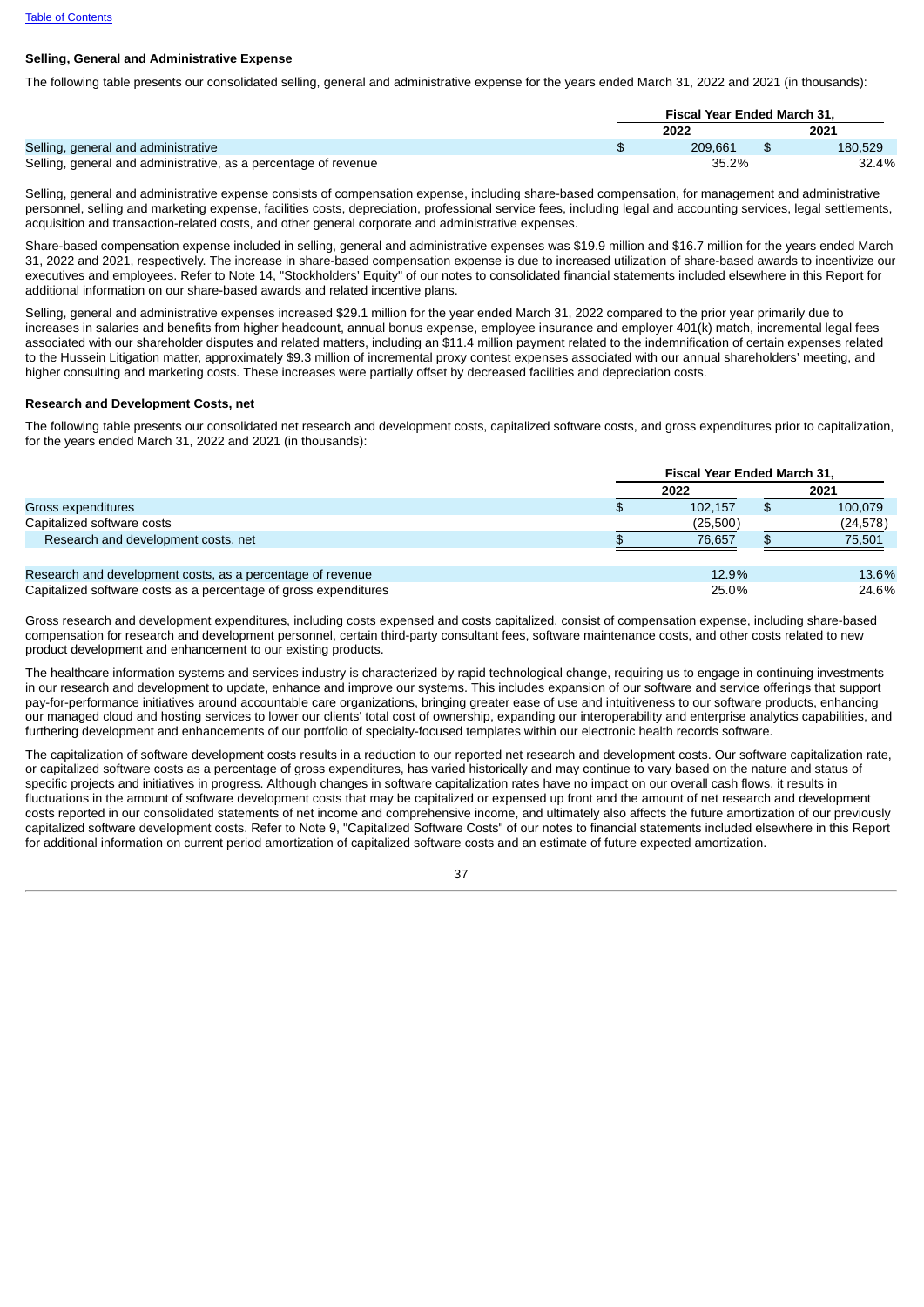Share-based compensation expense included in research and development costs was \$4.5 million and \$4.0 million for the years ended March 31, 2022 and 2021, respectively.

Net research and development costs for the year ended March 31, 2022 increased \$1.2 million compared to the prior year due to \$2.1 million increase in our gross expenditures and \$0.9 million higher capitalization of software costs. Our software capitalization rate fluctuates due to differences in the nature and status of our projects and initiatives during a given year, which affects the amount of development costs that may be capitalized. The increase in gross expenditures was primarily driven by higher consulting costs and an increase in annual bonus expense, partially offset by lower salaries and benefits associated with lower headcount, and a decrease in discretionary bonus expense.

## **Amortization of Acquired Intangible Assets**

The following table presents our amortization of acquired intangible assets for the years ended March 31, 2022 and 2021 (in thousands):

|                                            | Fiscal Year Ended March 31. |      |
|--------------------------------------------|-----------------------------|------|
|                                            | 2022                        | 2021 |
| Amortization of acquired intangible assets | 3.525                       | .449 |

Amortization of acquired intangible assets included in operating expense consists of the amortization related to our customer relationships and trade names intangible assets acquired as part of our business combinations. Refer to Note 8, "Intangible Assets" of our notes to consolidated financial statements included elsewhere in this Report for an estimate of future expected amortization.

Amortization of acquired intangible assets for the year ended March 31, 2022 decreased \$0.9 million, compared to the prior year period due to lower amortization of the customer relationships intangible assets associated with Medfusion and HealthFusion as these assets are amortized under the accelerated method of amortization.

#### **Restructuring Costs and Impairment of Assets**

During the year ended March 31, 2022, we recorded \$0.5 million of restructuring costs, consisting of payroll-related costs, such as severance, outplacement costs, and continuing healthcare coverage, associated with the involuntary separation of employees pursuant to a one-time benefit arrangement, within operating expenses in our consolidated statements of net income and comprehensive income.

During the year ended March 31, 2021, we recorded \$2.6 million of restructuring costs, consisting of payroll-related costs, such as severance, outplacement costs, and continuing healthcare coverage, associated with the involuntary separation of employees pursuant to a one-time benefit arrangement within operating expenses in our consolidated statements of net income and comprehensive income, which was related to our decision to execute a reduction in our workforce of less than 3% and other temporary cost reductions in response to the COVID-19 pandemic that we announced in May 2020.

During the year ended March 31, 2022, we vacated portions of certain leased locations and recorded impairments of \$3.9 million to our right-of-use assets and certain related fixed assets associated with the vacated locations, or portions thereof, in Irvine, Horsham, Atlanta, Fairport, Hunt Valley, Bangalore, and St. Louis based on projected sublease rental income and estimated sublease commencement dates.

During the year ended March 31, 2021, as part of our response to the COVID-19 pandemic and ongoing cost reduction efforts, we vacated our Cary office, portions of our Irvine and Horsham offices, and the remainder of our San Diego office. We recorded impairments of \$5.5 million to our operating right-of-use assets and certain related fixed assets associated with the vacated locations based on projected sublease rental income and estimated sublease commencement dates and the remeasurement of our operating lease liabilities associated with the modification of certain lease expiration dates.

The impairment analyses noted above were performed by operating right-of-use asset and the impairment charges were estimated by comparing the fair value of each operating right-of-use asset based on the expected cash flows to its respective book value. We determined the discount rate for each lease based on the approximate interest rate on a collateralized basis with similar remaining terms and payments as of the impairment date. Significant judgment was required to estimate the fair value of each operating right-of-use asset and actual results could vary from the estimates, resulting in potential future adjustments to amounts previously recorded.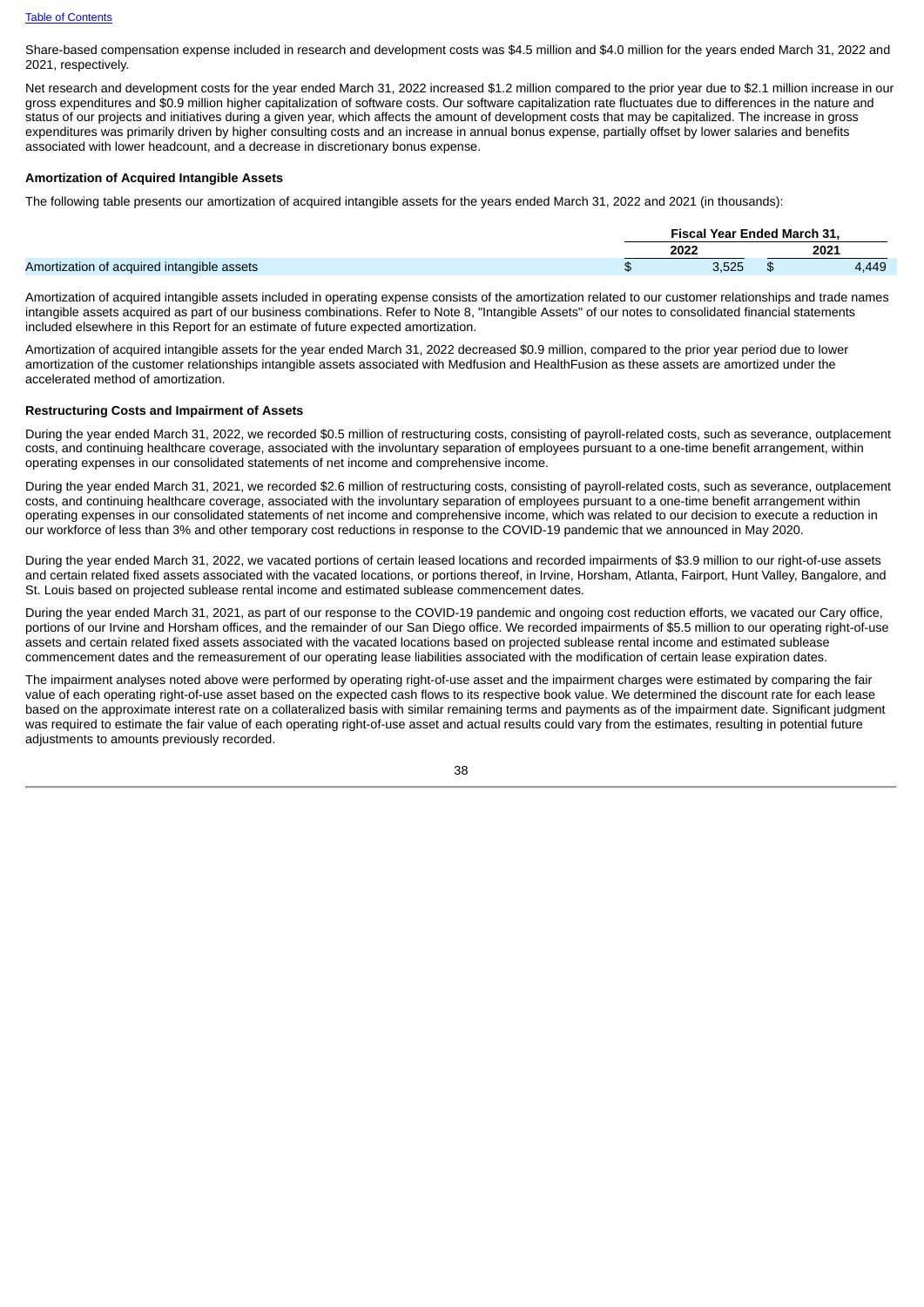# **Interest and Other Income and Expense**

The following table presents our interest expense for the years ended March 31, 2022 and 2021 (in thousands):

|                    |      | Fiscal Year Ended March 31, |  |         |  |
|--------------------|------|-----------------------------|--|---------|--|
|                    | 2022 |                             |  | 2021    |  |
| Interest income    | Ф    | 101                         |  | 38      |  |
| Interest expense   |      | (1,499)                     |  | (3,516) |  |
| Other expense, net |      | (64)                        |  | (64)    |  |

Interest expense relates to our revolving credit agreement and the related amortization of deferred debt issuance costs. Refer to Note 10, "Line of Credit" of our notes to consolidated financial statements included elsewhere in this Report for additional information.

Interest expense for the year ended March 31, 2022 decreased \$2.0 million compared to the prior year. The change in interest expense is primarily caused by fluctuations in the outstanding balances under our revolving credit agreement and the related amortization of debt issuance costs. We had no additional borrowings under our revolving credit agreement during the year ended March 31, 2022. In comparison, we had \$129.0 million in outstanding borrowings at the beginning of the prior year plus additional borrowings of \$50.0 million during the prior year period, all of which was subsequently repaid. As of March 31, 2022 and 2021, we had no outstanding loans under the revolving credit agreement.

Other expense for the years ended March 31, 2022 and 2021 were both \$0.1 million, which was primarily associated with fluctuations in the India foreign exchange rates.

# **Provision for (Benefit of) Income Taxes**

The following table presents our provision for (benefit of) income taxes for the years ended March 31, 2022 and 2021 (in thousands):

|                                         | Fiscal Year Ended March 31, |       |      |          |  |
|-----------------------------------------|-----------------------------|-------|------|----------|--|
|                                         | 2022                        |       | 2021 |          |  |
| Provision for (benefit of) income taxes |                             | 3.578 |      | (240)    |  |
| Effective tax rate                      |                             | 68.9% |      | $-2.6\%$ |  |

The change in the effective tax rate for the year ended March 31, 2022 compared to the prior year was driven primarily by a net decrease of the foreign rate differential benefit, decrease of the research and development credit, and higher nondeductible executive and stock compensation, partially offset with a decrease in valuation allowance.

## **Liquidity and Capital Resources**

The following table presents selected financial statistics and information for the years ended March 31, 2022 and 2021 (in thousands):

|                                                  | Fiscal Year Ended March 31, |                |         |  |
|--------------------------------------------------|-----------------------------|----------------|---------|--|
|                                                  | 2022                        |                | 2021    |  |
| Cash and cash equivalents                        | 59.829                      | $\mathfrak{F}$ | 73.295  |  |
| Unused portion of revolving credit agreement (1) | 300,000                     |                | 300,000 |  |
| <b>Total liquidity</b>                           | \$<br>359,829               | \$             | 373,295 |  |
|                                                  |                             |                |         |  |
| Net income                                       | \$<br>1.618                 | \$             | 9,515   |  |
| Net cash provided by operating activities        | \$<br>53.545                | \$             | 98,518  |  |

(1) We had no outstanding borrowings under our \$300.0 million revolving credit agreement as of March 31, 2022 and 2021.

Our principal sources of liquidity are our cash generated from operations, driven mostly by our net income and working capital management, our cash and cash equivalents, and our revolving credit agreement.

We believe that our cash and cash equivalents on hand at March 31, 2022, together with our cash flows from operating activities and liquidity provided by our revolving credit agreement, will be sufficient to meet our working capital and capital expenditure requirements for the next twelve months. We intend to expend some of our available funds for the development and/or acquisition of products complementary to our existing product line as well as new versions of certain of our products. These developments are intended to take advantage of more powerful technologies and to increase the integration of our products. Our investment policy is determined by our Board of Directors. Excess cash, if any, may be invested in very liquid short term assets including tax exempt and taxable money market funds, certificates of deposit and short-term municipal bonds with average maturities of 365 days or less at the time of purchase. Our Board of Directors continues to review alternate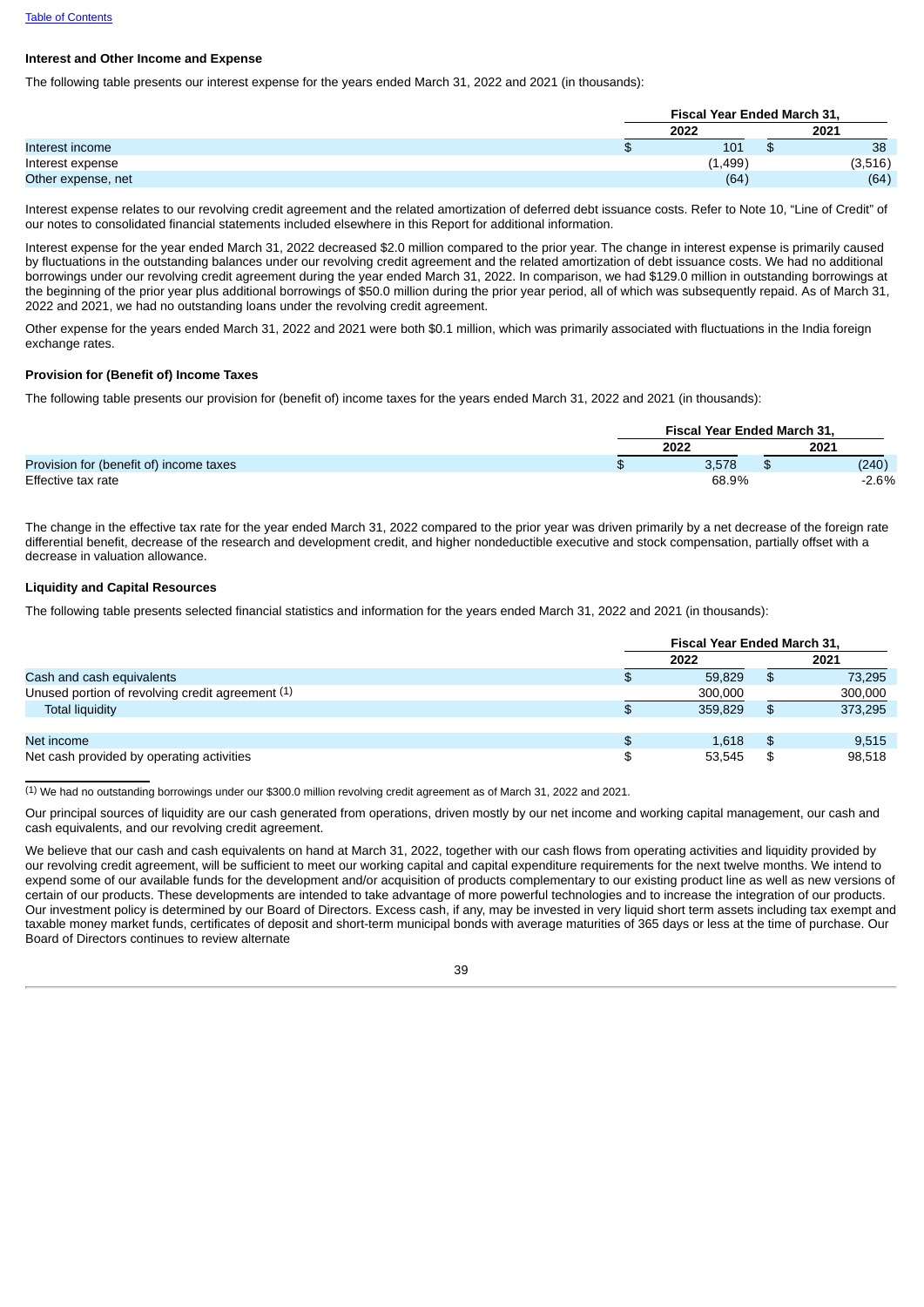uses for our cash including an expansion of our investment policy and other items. Any or all of these programs could significantly impact our investment income in future periods.

For the period beyond the next twelve months, we believe that we will be able to meet our working capital and capital expenditure needs from our existing cash and cash equivalents, cash flows generated from our operating activities, and, if necessary, proceeds from our revolving credit agreement. Our assessments of the period of time through which our existing liquidity and capital resources will be adequate to support our ongoing operations and our expected sources of capital for the future operations of our business after such period of time are forward-looking statements and involve risks and uncertainties. Our actual results could vary as a result of, and our near- and long-term future capital requirements will depend on, many factors, including our growth rate, the timing and extent of spending to support our infrastructure and research and development efforts, the expansion of sales and marketing activities, the timing of new product development and enhancements, and the impact of the ongoing COVID-19 pandemic to our customers, suppliers and partners.

We may, from time to time, enter into arrangements to acquire or invest in complementary businesses, services and technologies, including intellectual property rights, and such acquisitions and investments could increase our need for additional capital. We may be required to seek additional financing from time to time in the future. In the event that additional financing is required from outside sources, we may not be able to raise it on terms acceptable to us or at all.

#### *Cash Flows from Operating Activities*

The following table summarizes our consolidated statements of cash flows for the years ended March 31, 2022 and 2021 (in thousands):

|                                                | <b>Fiscal Year Ended March 31.</b> |    |         |  |
|------------------------------------------------|------------------------------------|----|---------|--|
|                                                | 2022                               |    | 2021    |  |
| Net income                                     | 1.618                              | £. | 9.515   |  |
| Non-cash expenses                              | 81,890                             |    | 78,698  |  |
| Cash from net income, as adjusted              | 83.508                             | \$ | 88.213  |  |
| Change in contract assets and liabilities, net | 2.807                              |    | (9,844) |  |
| Change in accounts receivable                  | (431)                              |    | (369)   |  |
| Change in all other assets and liabilities     | (32,339)                           |    | 20,518  |  |
| Net cash provided by operating activities      | 53,545                             |    | 98,518  |  |

For the year ended March 31, 2022, cash provided by operating activities decreased \$45.0 million compared to the prior year, consisting of \$52.9 million decrease from net changes in other assets and liabilities and \$4.7 million decrease from lower net income, as adjusted for non-cash expenses, partially offset by \$12.6 million increase from net changes in accounts receivable and contract balances. The decrease in cash from net changes in other assets and liabilities is primarily due to higher payments of cash incentive bonuses compared to the prior year due to a higher rate of bonus achievement, payments of legal fees associated with our shareholder litigation matter, payments of our deferred payroll taxes associated with the CARES Act, payment of the 401(k) employer match that was temporarily suspended in the prior year, payments of prior year accrued discretionary bonuses and commissions, and an increase in income tax receivable, partially offset by current year bonus accruals and lower payments of our lease liabilities. The increase in cash associated with net changes in contract assets and liabilities is primarily due to higher contract liabilities from higher bookings and our annual CPI increase. Non-cash expenses increased \$3.2 million primarily due to changes in our deferred income taxes and higher share-based compensation expense, partially offset by lower amortization of other intangibles.

### *Cash Flows from Investing Activities*

Net cash used in investing activities for the years ended March 31, 2022 and 2021 was \$28.1 million and \$28.5 million, respectively. The \$0.4 million net decrease in cash used in investing activities compared to the prior year is primarily due to lower additions to equipment and improvements and a decrease in payments of acquisition related working capital adjustments, partially offset by higher additions to capitalized software.

# *Cash Flows from Financing Activities*

Net cash used for financing activities in the year ended March 31, 2022 was \$37.3 million compared to net cash used for financing activities of \$131.7 million in the prior year. The decrease in cash used for financing activities is primarily due to net principal repayments of \$129.0 million on our revolving credit agreement in the prior year period, payment of debt issuance costs related to the second amendment of our revolving line of credit in the prior year period, and higher proceeds from the issuance of shares under our employee equity plans in the current year, partially offset by \$35.9 million in share repurchases in the current period, higher payments for taxes related to net share settlement of equity awards, and payment of the contingent consideration related to our acquisition of Topaz in the current year period.

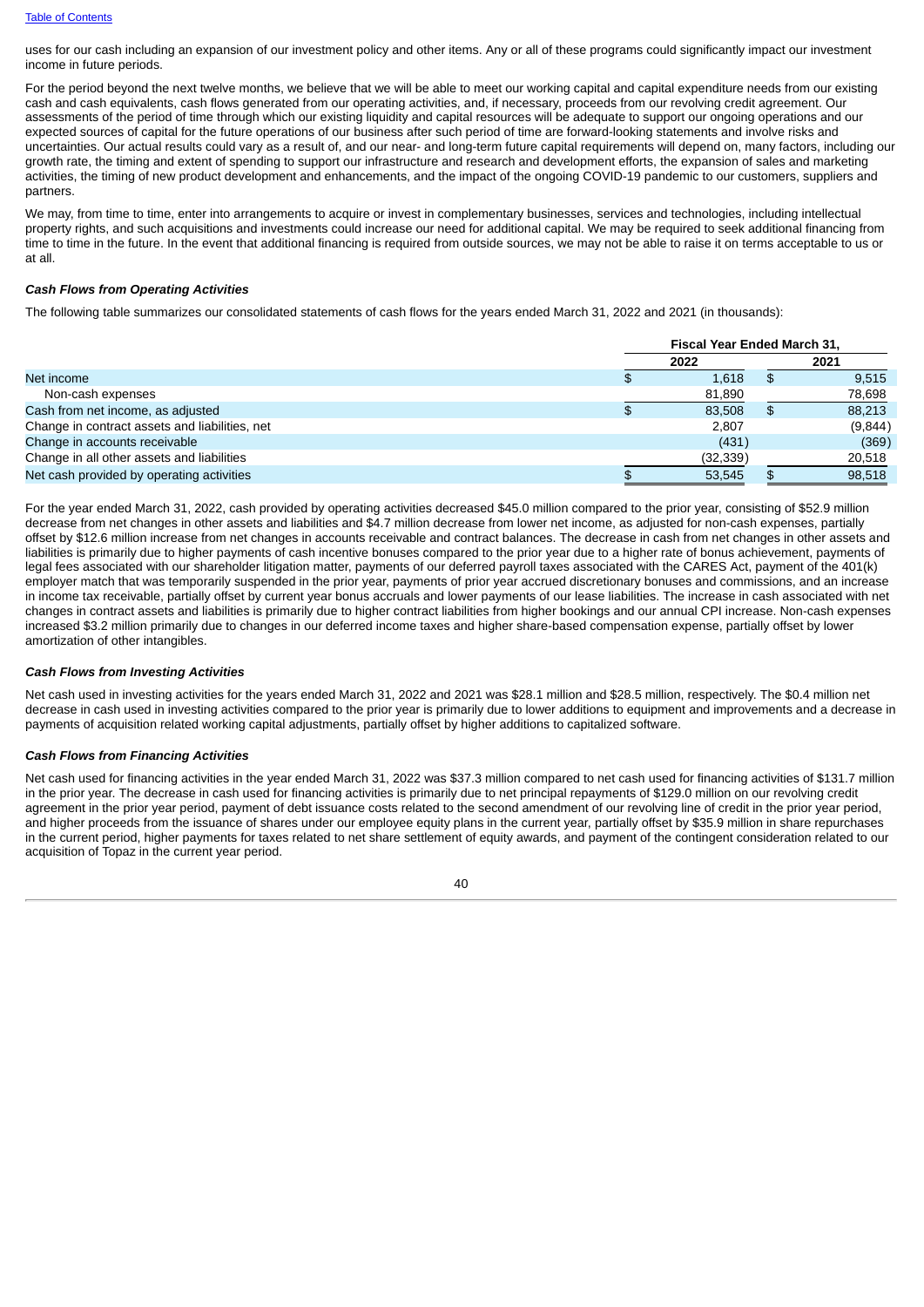## *Contractual Obligations and Commitments*

#### *Debt*

On March 12, 2021, we entered into a \$300 million second amended and restated revolving credit agreement (the "Credit Agreement"). The Credit Agreement matures on March 12, 2026 and the full balance of the revolving loans and all other obligations under the Credit Agreement must be paid at that time. In addition, we are required to prepay the revolving loan balance if at any time the aggregate principal amount outstanding under the Credit Agreement exceeds the aggregate commitments thereunder.

As of March 31, 2022, we had no outstanding borrowings under the Credit Agreement. Refer to Note 10, "Line of Credit" of our notes to consolidated financial statements included elsewhere in this Report for additional information.

#### *Non-cancelable Operating Leases*

As of March 31, 2022, the total amount of future lease payments under operating leases was \$21.3 million, of which \$8.8 million is short-term. Our operating leases have a weighted average remaining lease term of 2.7 years. Included in our total future lease payments are \$11.7 million of remaining lease obligations for vacated properties, of which \$5.6 million is short-term. Remaining lease obligations for vacated properties relates to certain locations, including Cary, Brentwood, North Canton, Fairport and portions of Atlanta, Horsham, St. Louis, Hunt Valley, and Bangalore that we have vacated as part of our reorganization efforts and are actively marketing for sublease. Refer to Note 6, "Leases" and Note 16, "Restructuring Plan" of our notes to consolidated financial statements included elsewhere in this Report for additional information. The remaining obligations have not been reduced by projected sublease rentals or by minimum sublease rentals of \$2.4 million due in future periods under non-cancelable subleases.

#### *Purchase Obligations*

As of March 31, 2022, we had minimum purchase commitments of \$29.3 million related to payments due under certain non-cancelable agreements to purchase goods and services, of which \$12.7 million is due within the next 12 months.

#### *Share Repurchase Program*

In October 2021, the Board authorized a share repurchase program under which we may repurchase up to \$60.0 million of our outstanding shares of common stock through March 2023. The timing and amount of any share repurchases under the share repurchase program will be determined by our management at its discretion based on ongoing assessments of the capital needs of the business, the market price of our common stock and general market conditions. The program does not obligate the Company to acquire any particular amount of our common stock, and the share repurchase program may be suspended or discontinued at any time at our discretion.

During the year ended March 31, 2022, we repurchased 2.2 million shares of common stock for a total of \$35.9 million at a weighted-average share repurchase price of approximately \$16.53. As of March 31, 2022, \$24.1 million remained available for share repurchases pursuant to the Company's share repurchase program.

### *Deferred Compensation*

Deferred compensation liability was \$7.2 million, for which timing of future benefit payments to employees is not determinable. To offset this liability, we have purchased life insurance policies on some of the participants. The Company is the owner and beneficiary of the policies and the cash values are intended to produce cash needed to help make the benefit payments to employees when they retire or otherwise leave the Company. The cash surrender value of the life insurance policies for deferred compensation was \$8.1 million.

## *Income Taxes*

We have an uncertain tax position liability of \$6.1 million as of March 31, 2022, for which timing of expected payments is not determinable.

### *Off-Balance Sheet Arrangements*

During the year ended March 31, 2022, we did not have any relationships with unconsolidated organizations, financial partnerships, or special purpose entities that would have been established for the purpose of facilitating off-balance sheet arrangements or other limited purposes.

#### **Recent Accounting Pronouncements**

Refer to Note 2, "Summary of Significant Accounting Policies" of our notes to consolidated financial statements included elsewhere in this Report for a discussion of recently issued accounting pronouncements.

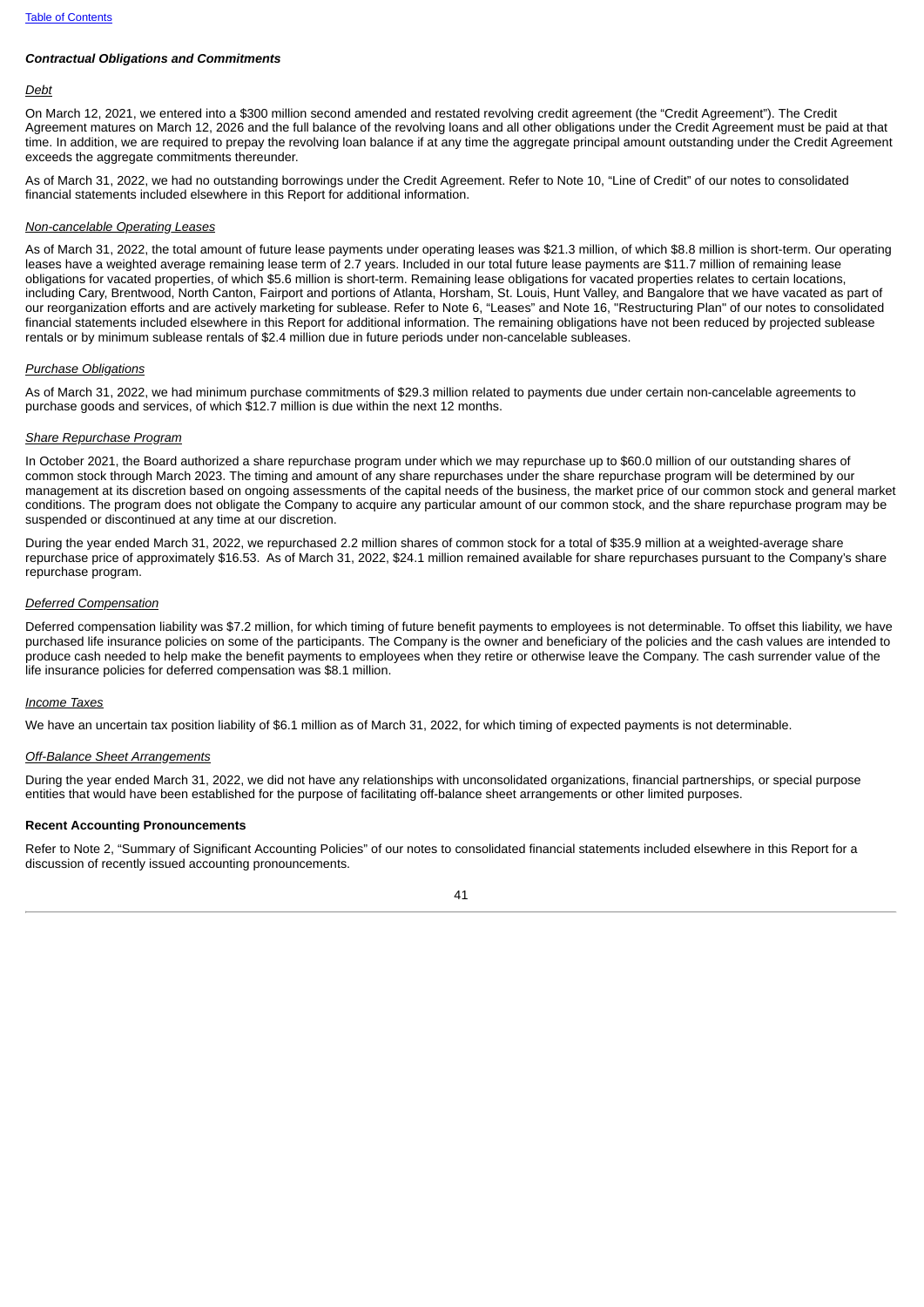# **Critical Accounting Policies and Estimates**

The discussion and analysis of our consolidated financial statements and results of operations is based upon our consolidated financial statements, which have been prepared in accordance with accounting principles generally accepted in the United States of America ("GAAP"). The preparation of these consolidated financial statements requires us to make estimates and judgments that affect our reported amounts of assets, liabilities, revenue and expenses, and related disclosures. We base our assumptions, estimates and judgments on historical experience, current trends, and other factors we believe to be reasonable under the circumstances, and we evaluate these estimates on an ongoing basis. On a regular basis, we review the accounting policies and update our assumptions, estimates, and judgments, as needed, to ensure that our consolidated financial statements are presented fairly and in accordance with GAAP. Actual results could differ materially from our estimates under different assumptions or conditions. To the extent that there are material differences between our estimates and actual results, our financial condition or results of operations will be affected.

Our significant accounting policies, as described in Note 2, "Summary of Significant Accounting Policies" of our notes to consolidated financial statements included elsewhere in this Report, should be read in conjunction with management's discussion and analysis of financial condition and results of operations. We believe that the following accounting policies are the most critical to aid in fully understanding and evaluating our reported financial results because application of such policies require significant judgment regarding the effects of matters that are inherently uncertain and that affect our consolidated financial statements.

#### *Revenue Recognition*

Application of the revenue recognition guidance requires a significant amount of judgments and estimates, which may impact the amount and timing of revenue recognition and related disclosures. Refer to Note 3, "Revenue from Contracts with Customers" of our notes to consolidated financial statements included elsewhere in this Report for additional information regarding our revenue recognition policies, significant judgements, and estimates.

#### *Software Development Costs*

Software development costs, consisting primarily of employee salaries and benefits and certain third party costs, incurred in the development of new software solutions and enhancements to existing software solutions for external sale are expensed as incurred, and reported as net research and development costs in the consolidated statements of net income and comprehensive income, until technological feasibility has been established. After technological feasibility is established, the incremental software development costs are capitalized until general release occurs. Amortization of capitalized software begins upon general release and is recorded on a straight-line basis over the estimated economic life of the related product, which is typically three years. The total of capitalized software costs incurred in the development of products for external sale are reported as capitalized software costs within our consolidated balance sheets.

We also incur costs related to the development of software applications for our internal-use and for the development of software-as-a-service ("SaaS") based solutions sold to our clients. The development costs of our SaaS-based solutions are considered internal-use for accounting purposes. Our internal-use capitalized development costs are stated at cost and amortized on a straight-line basis over the estimated useful lives of the assets, which is typically three years. Application development stage costs generally include costs associated with internal-use software configuration, coding, installation and testing. Costs related to the preliminary project stage and post-implementation activities are expensed as incurred. Costs of significant upgrades and enhancements that result in additional functionality are also capitalized, whereas costs incurred for maintenance and minor upgrades and enhancements are expensed as incurred. Capitalized software costs for the development of SaaS-based solutions are reported as capitalized software costs within our consolidated balance sheets and capitalized software costs for the development of our internal-use software applications are reported as equipment and improvements within our consolidated balance sheets.

We periodically reassess the estimated economic life and the recoverability of our capitalized software costs. If we determine that capitalized amounts are not recoverable based on the expected net cash flows to be generated from sales of the applicable software solutions, the amount by which the unamortized capitalized costs exceed the net realizable value is written off as a charge to earnings. The net realizable value is estimated as the expected future gross revenues from that product reduced by the estimated future costs of completing and disposing of that product, including the costs of performing maintenance and client support required to satisfy our responsibility at the time of sale. In addition to the assessment of net realizable value, we review and adjust the remaining estimated lives of our capitalized software costs, if necessary. We also perform a periodic review of our software solutions and dispose of fully amortized capitalized software costs after such products are determined to no longer be used by our clients.

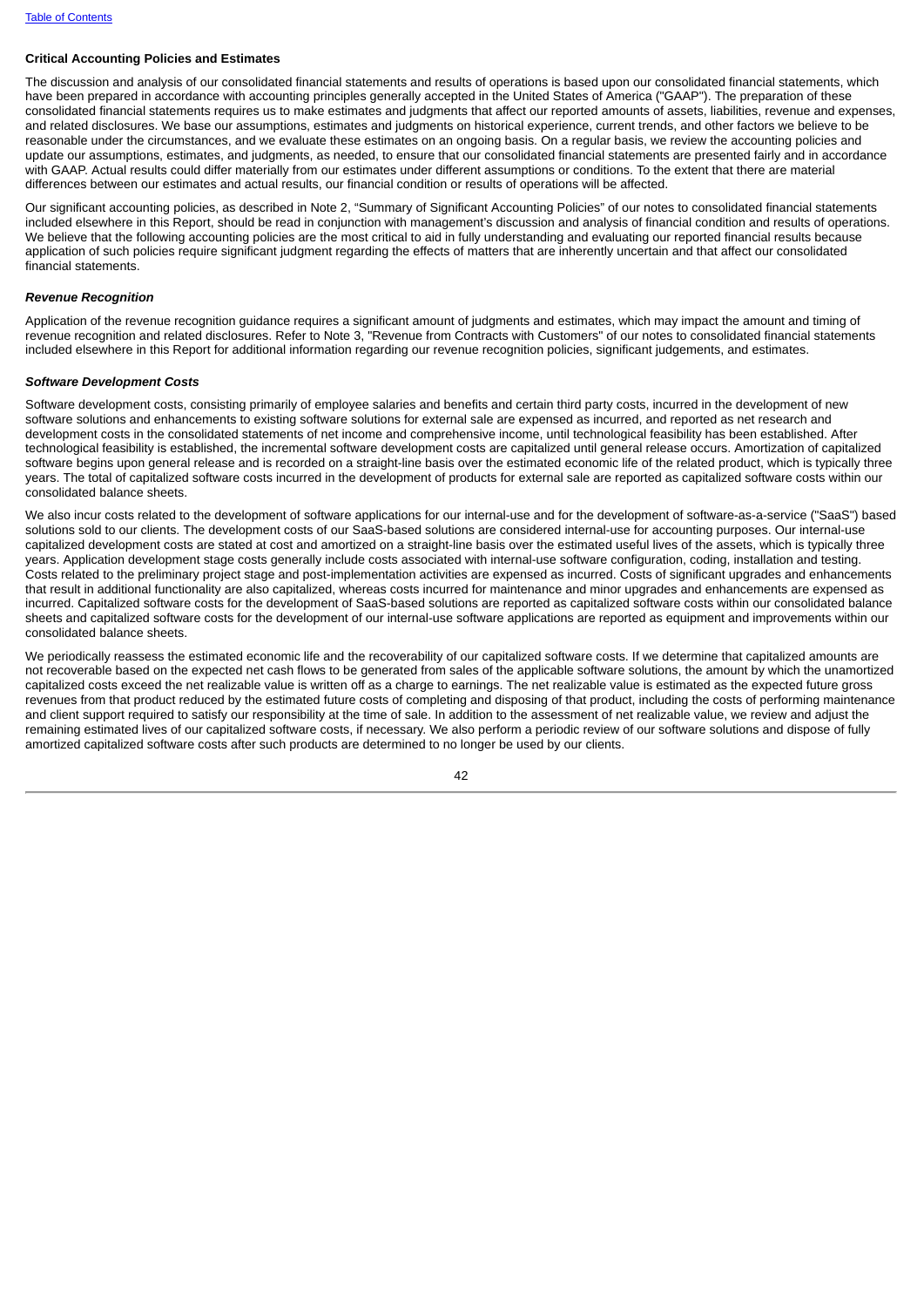Although we currently believe that our approach to estimates and judgments as described herein is reasonable, actual results could differ and we may be exposed to increases or decreases in revenue that could be material.

### *Business Combinations*

In accordance with the accounting for business combinations, we allocate the purchase price of the acquired business to the tangible and intangible assets acquired and liabilities assumed based on their estimated fair values as of the acquisition date. The fair values of acquired assets and liabilities assumed represent our best estimate of fair value. The estimated fair value of the acquired tangible and intangible assets and liabilities assumed were determined using multiple valuation approaches depending on the type and nature of tangible or intangible asset acquired, including but not limited to the income approach, the excess earnings method and the relief from royalty method approach. The purchase price allocation methodology contains uncertainties as it requires us make assumptions and to apply judgment to estimate the fair value of acquired assets and liabilities, including, but not limited to, intangible assets, goodwill, deferred revenue, and contingent consideration liabilities. We estimate the fair value of the contingent consideration liabilities based on our projection of expected results, as needed. Unanticipated events or circumstances may occur which could affect the accuracy of our fair value estimates, including assumptions regarding industry economic factors and business strategies. We expect to finalize the purchase price allocation as soon as practicable within the measurement period, but not later than one year following the acquisition date. Any adjustments to fair value subsequent to the measurement period are reflected in the consolidated statements of net income and comprehensive income.

#### *Goodwill*

Goodwill acquired in a business combination is measured as the excess of the purchase price, or consideration transferred, over the net acquisition date fair values of the assets acquired and the liabilities assumed. Goodwill is not amortized as it has been determined to have an indefinite useful life.

We test goodwill for impairment annually during our first fiscal quarter, referred to as the annual test date. We will also test for impairment between annual test dates if an event occurs or circumstances change that would indicate the carrying amount may be impaired. Impairment testing for goodwill is performed at a reporting-unit level, which is defined as an operating segment or one level below an operating segment (referred to as a component). We operate as one segment and have a single reporting unit. The measures evaluated by our chief operating decision maker ("CODM"), consisting of our Chief Executive Officer, to assess company performance and make decisions about the allocation of resources include consolidated revenue and consolidated operating results.

As part of our annual goodwill impairment test, we may elect to first assess qualitative factors to determine whether it is more likely than not that the fair value of our single reporting unit is less than its carrying amount. We assess events or changes in circumstances in totality, including macroeconomic and industry conditions, market and competitive environment, changes in customers or customer mix, cost factors, loss of key personnel, significant changes in legislative environment or other legal factors, changes in the use of our acquired assets, changes in our strategic direction, significant changes in projected future results of operations, changes in the composition or carrying amount of our net assets, and changes in our stock price. Based on our assessment, if we conclude that it is more likely than not that the fair value of the reporting unit is less than its carrying amount, then additional impairment testing is not required. Otherwise, if we determine that a quantitative impairment test should be performed, we then evaluate goodwill for impairment by comparing the estimated fair value of the reporting unit with its book value, including goodwill. If the estimated fair value exceeds book value, goodwill is considered not to be impaired and no additional steps are necessary. If, however, the fair value of the reporting unit is less than book value, then an impairment charge is recorded for the difference between the reporting unit's fair value and carrying amount, not to exceed the carrying amount of the goodwill.

During the quarter ended June 30, 2021, we performed a qualitative assessment, which indicated that it was more likely than not that the fair value of goodwill exceeded its net carrying value and, therefore, additional impairment testing was not deemed necessary. We also did not identify any events or circumstances that would require an interim goodwill impairment test.

Application of the goodwill impairment test required significant judgment, including the identification of reporting units and determination of the fair value of the reporting unit. We determined the fair value of our reporting unit utilizing the average of two valuation methods, consisting of the income approach (based upon estimates of future discounted cash flows for the reporting unit) and a market comparable approach (based upon valuation multiples of companies that operate in similar industries with similar operating characteristics). The cash flows used to determine fair value under the income approach required significant judgments and represent Management's best estimates of projected operating results, terminal and long-term growth rates of our business, useful life over which cash flows will occur, and our weighted average cost of capital, that are dependent on a number of significant assumptions based on historical experience, expectations of future performance, and the expected macroeconomic environment, which are subject to change given the inherent uncertainty in predicting future results. We also considered our stock price and market capitalization as a corroborative step in assessing the reasonableness of the fair values estimated for the reporting unit as part of the goodwill impairment assessment.

The estimates used to calculate the fair value of a reporting unit changes from year to year based on operating results, market conditions, and other factors. Changes in these estimates and assumptions could materially affect the determination of fair value and goodwill impairment for the reporting unit. We currently also do not believe there is a reasonable likelihood that

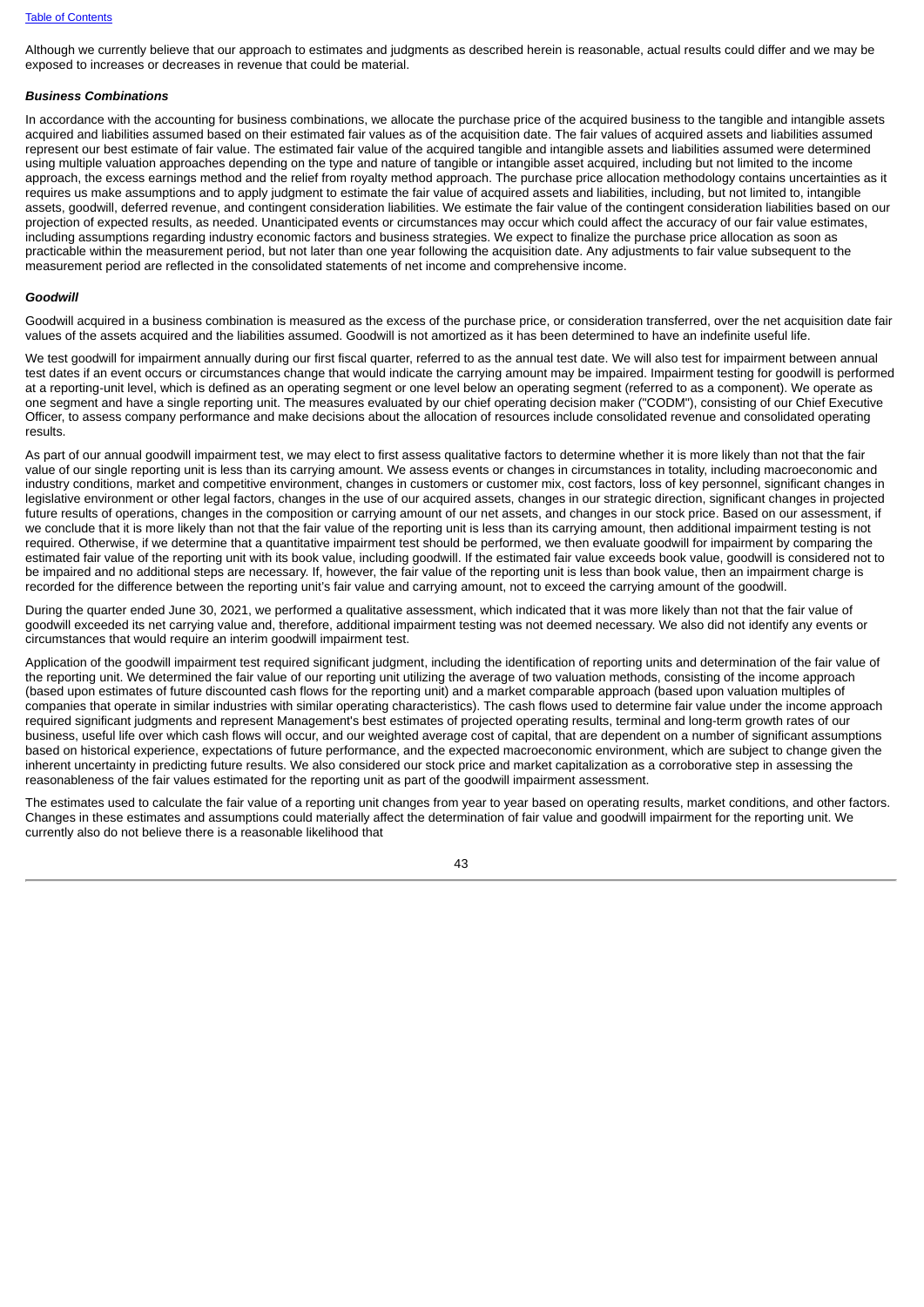there will be a material change in the future estimates or assumptions we used to test for impairment losses on goodwill. However, if actual results are not consistent with our estimates or assumptions, we may be exposed to future impairment charges that could be material.

Refer to Note 7, "Goodwill" of our notes to consolidated financial statements included elsewhere in this Report for additional information regarding our goodwill policies, significant judgements, and estimates.

#### *Intangible Assets*

Intangible assets consist of trade names, customer relationships, and software technology, all of which are associated with our prior acquisitions.

The intangible assets are recorded at fair value and are reported net of accumulated amortization. We currently amortize the intangible assets over periods ranging from 5 to 10 years using a method that reflects the pattern in which the economic benefits of the intangible asset are consumed. We assess the recoverability of intangible assets at least annually or whenever adverse events or changes in circumstances indicate that impairment may have occurred. Impairment is deemed to have occurred if the future undiscounted cash flows expected to result from the use of the related assets are less than the carrying value of such assets, and a loss is recognized to reduce the carrying value of the intangible assets to fair value, which is determined by discounting estimated future cash flows. In addition to the impairment assessment, we routinely review the remaining estimated lives of our intangible assets and record adjustments, if deemed necessary.

Although currently we believe that our approach to estimates and judgments as described herein is reasonable, actual results could differ and we may be exposed to decreases in the fair value of our intangible assets, resulting in impairment charges that could be material. We test intangible assets for impairment if we believe indicators of impairment exist.

#### *Share-Based Compensation*

We record share-based compensation related to share-based awards granted under equity incentive plans.

Share-based compensation expense associated with restricted stock awards is estimated using the closing share price of the common stock on the date of grant. Share-based compensation expense associated with performance stock awards that contain market conditions is based on the grant date fair value estimated using a Monte Carlo-based valuation model. Share-based compensation expense associated with performance stock awards that contain performance conditions are estimated using a probability-adjusted achievement rate combined with the closing share price of the common stock on the date of grant.

Share-based compensation expense is recognized as expense over the requisite service period in our consolidated statements of net income and comprehensive income.

We currently do not believe there is a reasonable likelihood there will be a material change in the future estimates or assumptions we use to determine share-based compensation expense. However, if actual results are not consistent with our estimates or assumptions, we may be exposed to changes in share-based compensation expense that could be material.

See Note 14, "Share-Based Awards," of our notes to consolidated financial statements included elsewhere in this Report for a complete discussion of our stock-based compensation plans and our accounting policies, significant judgements, and estimates.

#### *Reserves on Accounts Receivable*

We maintain reserves for estimated potential sales returns and allowances for credit losses on our accounts receivable. Accounts receivable are reported net of an allowance for credit losses on our consolidated balance sheets.

Our standard contracts generally do not contain provisions for clients to return products or services. However, we historically have accepted sales returns under limited circumstances. We estimate expected sales returns and other forms of variable consideration considering our customary business practice and contract-specific facts and circumstances, and we consider such estimated potential returns as variable consideration when allocating the transaction price to the extent it is probable that there will not be a significant reversal of cumulative revenue recognized.

Allowance for credit losses are reserves related to estimated losses resulting from our clients' inability to make required payments are established based on our assessment of the collectability of client accounts, including review of our historical experience of bad debt expense and the aging of our accounts receivable balances, net of specifically reserved accounts and amounts billed prior to revenue recognition. Specific reserves are based on our estimate of the probability of collection for certain accounts. As part of our assessment of the adequacy of the allowance for credit losses, we consider a number of factors including, but not limited to, historical credit loss experience and adjustments for certain asset-specific risk characteristics, such as bankruptcy filings, internal assessments of client credit quality, age of the client receivable balances, review of major third-party credit-rating agencies, and evaluation of external factors such as economic conditions, including the potential impacts of the COVID-19 pandemic, that may affect a client's ability to pay, or other client-specific factors. Accounts are written off as uncollectible only after we have expended extensive collection efforts.

If a major client's creditworthiness or financial condition were to deteriorate, if actual defaults are higher than our historical experience, or if other circumstances arise, our estimates of the recoverability of amounts due to us could be overstated, and

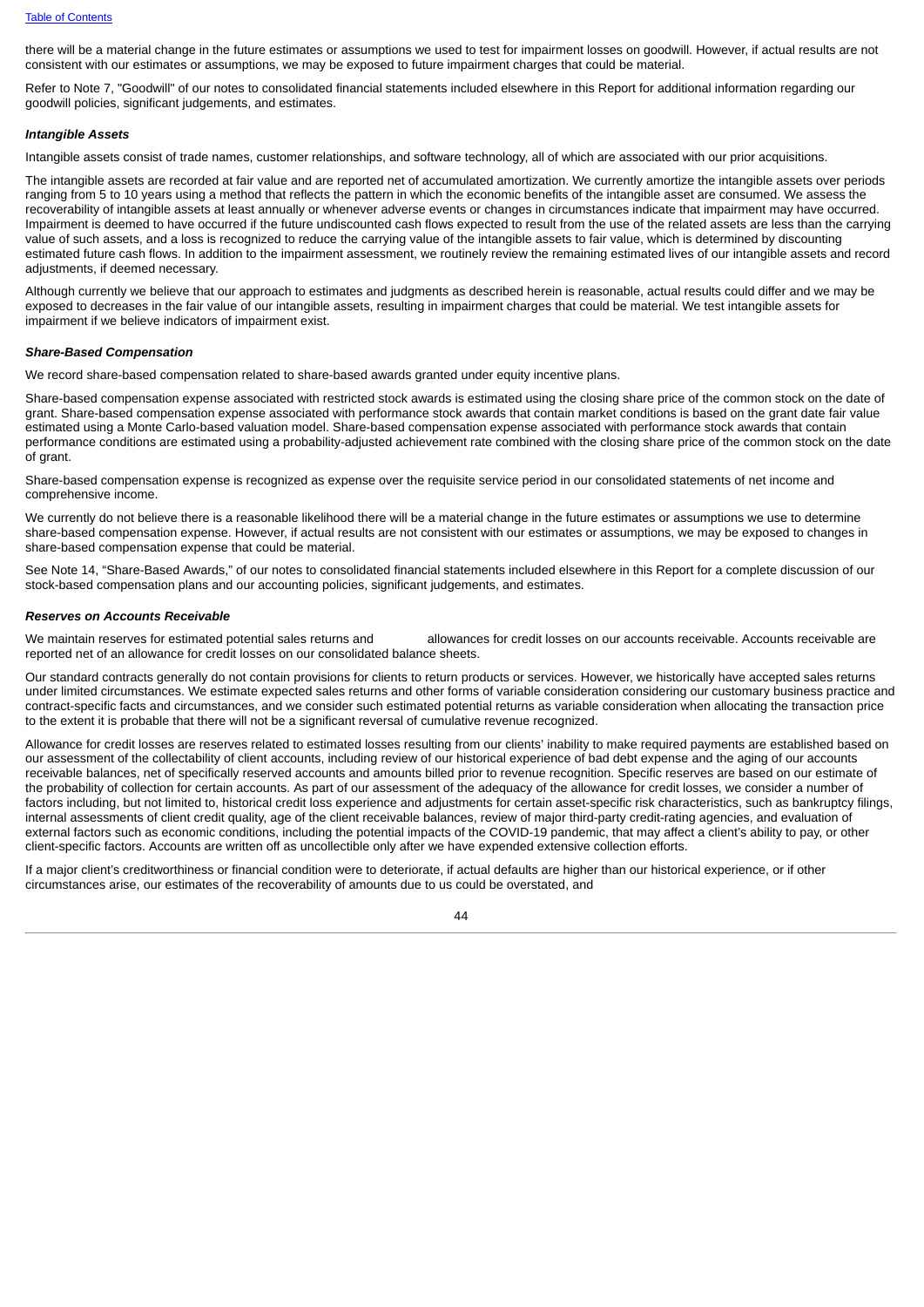additional reserves or allowances could be required, which could have an adverse impact on our operating results. Although we currently believe that our approach to estimates and judgments as described herein is reasonable, actual results could differ and we may be exposed to increases or decreases in required reserves that could be material.

See Note 4, "Accounts Receivable," of our notes to consolidated financial statements included elsewhere in this Report for additional information.

#### *Leases*

Our leasing arrangements are reflected on the balance sheet as right-of-use assets and liabilities pertaining to the rights and obligations created by the leased assets. We determine whether an arrangement is a lease at inception and classify it as finance or operating. All of our existing material leases are classified as operating leases. Our leases do not contain any residual value guarantees.

Right-of-use lease assets and corresponding lease liabilities are recognized at commencement date based on the present value of lease payments over the expected lease term. Since the interest rate implicit in our lease arrangements is not readily determinable, we determine an incremental borrowing rate for each lease based on the approximate interest rate on a collateralized basis with similar remaining terms and payments as of the lease commencement date to determine the present value of future lease payments. Our lease terms may include options to extend or terminate the lease. Currently, it is not reasonably certain that we will exercise those options and therefore, we utilize the initial, noncancelable, lease term to calculate the lease assets and corresponding liabilities for all our leases. We have certain insignificant short-term leases with an initial term of twelve months or less that are not recorded in our consolidated balance sheets. Operating right-of-use lease assets are classified as operating lease assets on our consolidated balance sheets.

Our lease agreements generally contain lease and non-lease components. Non-lease components primarily include payments for maintenance and utilities. We have applied the practical expedient to combine fixed payments for non-lease components with our lease payments for all of our leases and account for them together as a single lease component, which increases the amount of our lease assets and corresponding liabilities. Payments under our lease arrangements are primarily fixed, however, certain lease agreements contain variable payments, which are expensed as incurred and not included in the operating lease assets and liabilities.

Operating lease costs are recognized on a straight-line basis over the lease term and included as a selling, general and administrative expense in the consolidated statements of net income and comprehensive income.

Refer to Note 6, "Leases" of our notes to consolidated financial statements included elsewhere in this Report for additional information.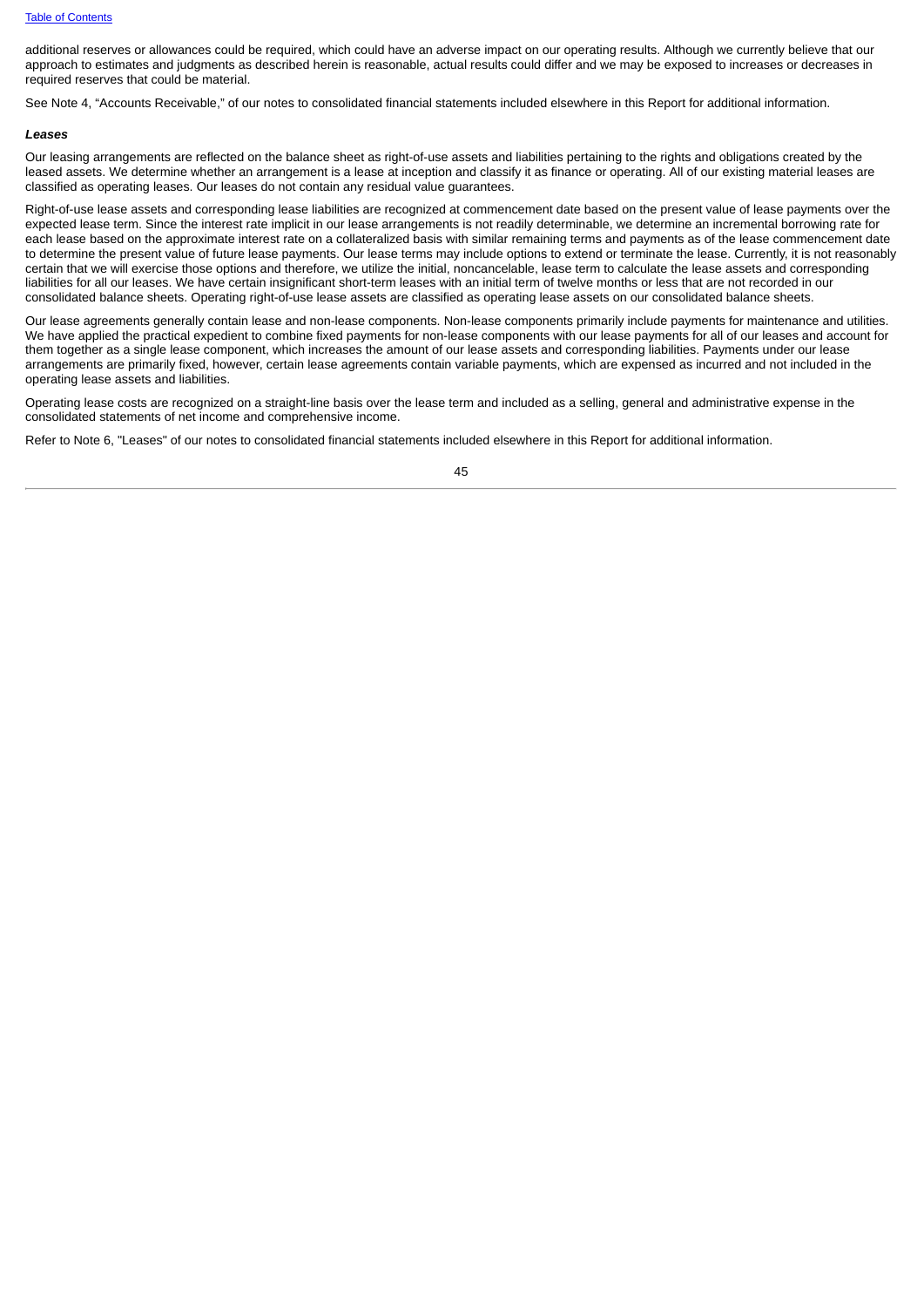## **ITEM 7A. QUANTITATIVE AND QUALITATIVE DISCLOSURES ABOUT MARKET RISK**

As of March 31, 2022 and March 31, 2021, we were subject to minimal market risk on our cash and cash equivalents as we maintained our balances in very liquid funds with maturities of 90 days or less at the time of purchase.

As of March 31, 2022 and March 31, 2021, we had no outstanding borrowings under our second amended and restated revolving credit agreement ("the Credit Agreement"). The revolving loans under the Credit Agreement bear interest at either, at our option of either, (a) for base rate loans, a base rate based on the highest of (i) 1%, (ii) the "prime rate" quoted in the Wall Street Journal for the United States of America, (iii) the overnight bank funding rate (not to be less than zero) as determined by the Federal Reserve Bank of New York plus 0.50% or (iv) the LIBOR-based rate for one month Eurodollar deposits plus 1%, and (b) for Eurodollar loans, the LIBOR-based rate for one, two, three or six months (as selected by the Company) Eurodollar deposits plus, in each case, an applicable margin based on our net leverage ratio from time to time, ranging from 0.50% to 1.75% for base rate loans, and from 1.50% to 2.75% for Eurodollar loans. Accordingly, we are exposed to interest rate risk, primarily changes in LIBOR (including the transition away from LIBOR), due to our loans under the revolving credit agreement. Refer to Note 10, "Line of Credit" of our notes to consolidated financial statements included elsewhere in this Report for additional information.

As of March 31, 2022 and March 31, 2021, we had international operations that exposed us to the risk of fluctuations in foreign currency exchange rates against the United States dollar. However, the impact of foreign currency fluctuations has not been material to our financial position or operating results.

# **ITEM 8. FINANCIAL STATEMENTS AND SUPPLEMENTARY DATA**

See our consolidated financial statements identified in the Index to Financial Statements appearing under "Item 15. Exhibits and Financial Statement Schedules" of this Report.

46

# **ITEM 9. CHANGES IN AND DISAGREEMENTS WITH ACCOUNTANTS ON ACCOUNTING AND FINANCIAL DISCLOSURE**

None.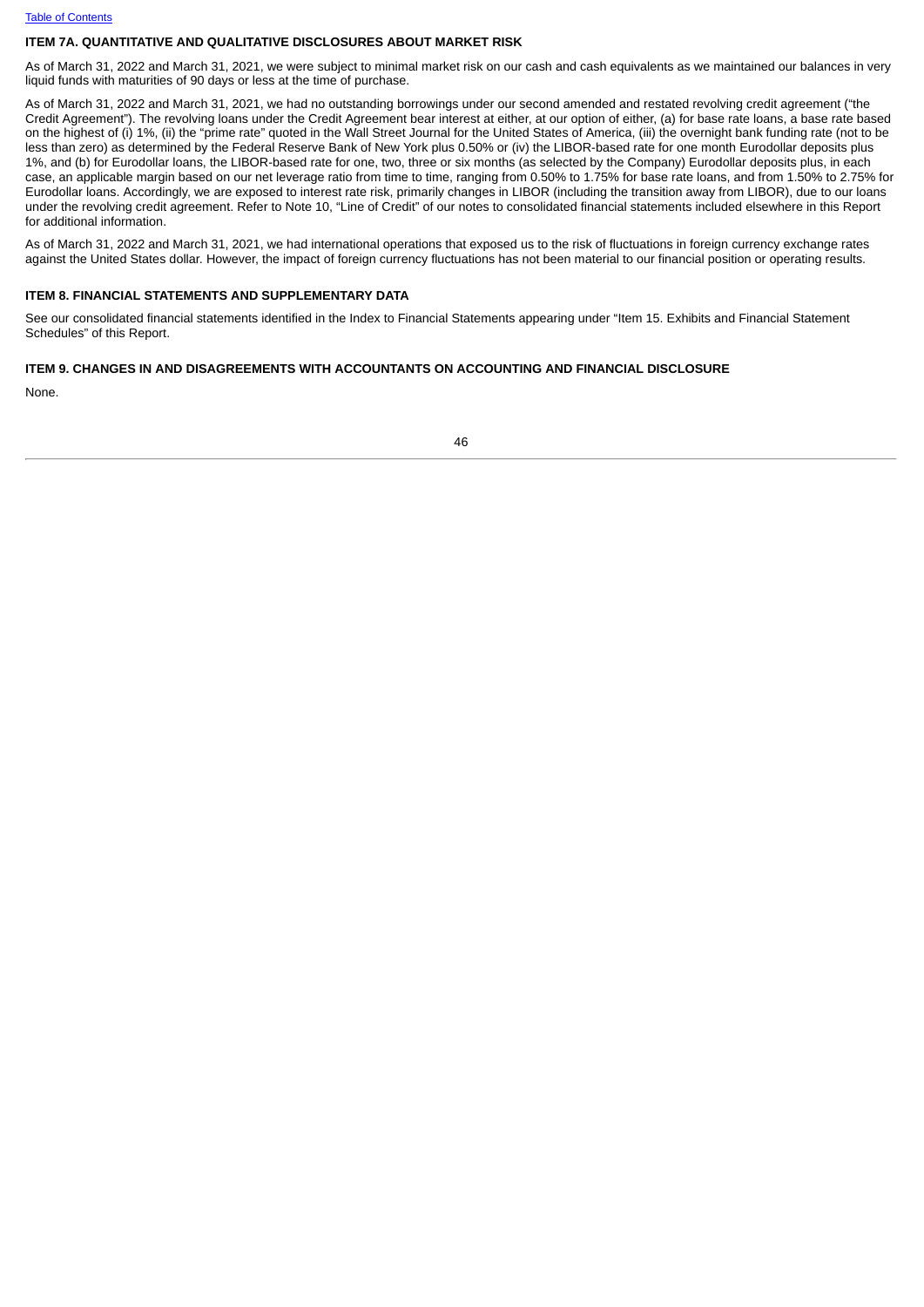# **ITEM 9A. CONTROLS AND PROCEDURES**

## **Evaluation of Disclosure Controls and Procedures**

Our Chief Executive Officer (principal executive officer) and Chief Financial Officer (principal financial officer) have evaluated the effectiveness of our disclosure controls and procedures (as defined in Rules 13a-15(e) and 15d-15(e) under the Security Exchange Act of 1934, as amended, the "Exchange Act") as of March 31, 2022, the end of the period covered by this Report (the "Evaluation Date"). They have concluded that, as of the Evaluation Date, these disclosure controls and procedures were effective to ensure that material information relating to the Company and its consolidated subsidiaries would be made known to them by others within those entities and would be disclosed on a timely basis. The Chief Executive Officer and Chief Financial Officer have concluded that our disclosure controls and procedures are designed, and are effective, to give reasonable assurance that the information required to be disclosed by us in reports that we file under the Exchange Act is recorded, processed, summarized and reported within the time period specified in the rules and forms of the Securities and Exchange Commission. They have also concluded that our disclosure controls and procedures are effective to ensure that information required to be disclosed in the reports that are filed or submitted under the Exchange Act are accumulated and communicated to our management, including the Chief Executive Officer and Chief Financial Officer, to allow timely decisions regarding required disclosure.

#### **Management's Report on Internal Control over Financial Reporting**

Our management is responsible for establishing and maintaining adequate internal control over financial reporting as defined in Rule 13a-15(f) under the Exchange Act. Internal control over financial reporting is a process designed by, or under the supervision and with the participation of our management, including our principal executive officer, principal financial officer and principal accounting officer, to provide reasonable assurance regarding the reliability of financial reporting and the preparation of financial statements for external purposes in accordance with generally accepted accounting principles.

Our internal control over financial reporting is supported by written policies and procedures, that:

- (1) pertain to the maintenance of records that, in reasonable detail, accurately and fairly reflect the transactions and dispositions of our assets;
- (2) provide reasonable assurance that transactions are recorded as necessary to permit preparation of financial statements in accordance with generally accepted accounting principles, and that receipts and expenditures of our company are being made only in accordance with authorizations of our management and directors; and
- (3) provide reasonable assurance regarding prevention or timely detection of unauthorized acquisition, use or disposition of our assets that could have a material effect on our financial statements.

Because of its inherent limitations, internal control over financial reporting may not prevent or detect misstatements. Also, projections of any evaluation of effectiveness to future periods are subject to the risks that controls may become inadequate because of changes in conditions or that the degree of compliance with the policies or procedures may deteriorate.

Management of the Company has assessed the effectiveness of the Company's internal control over financial reporting as of March 31, 2022. In making our assessment of internal control over financial reporting, management used the criteria set forth in *Internal Control — Integrated Framework (2013)* issued by the Committee of Sponsoring Organizations of the Treadway Commission. Based on our evaluation, our management concluded that our internal control over financial reporting was effective as of March 31, 2022.

The effectiveness of the Company's internal control over financial reporting as of March 31, 2022 has been audited by PricewaterhouseCoopers LLP, an independent registered public accounting firm, as stated in their report contained in Item 15(a)(1) of Part IV of this Report, "Exhibits and Financial Statement Schedules."

### **Changes in Internal Control over Financial Reporting**

During the quarter ended March 31, 2022, there were no changes in our "internal control over financial reporting" (as defined in Rule 13a-15(f) under the Exchange Act) that have materially affected, or are reasonably likely to materially affect, our internal control over financial reporting.

## **ITEM 9B. OTHER INFORMATION**

None.

#### **ITEM 9C. DISCLOSURE REGARDING FOREIGN JURISDICTIONS THAT PREVENT INSPECTIONS**

None.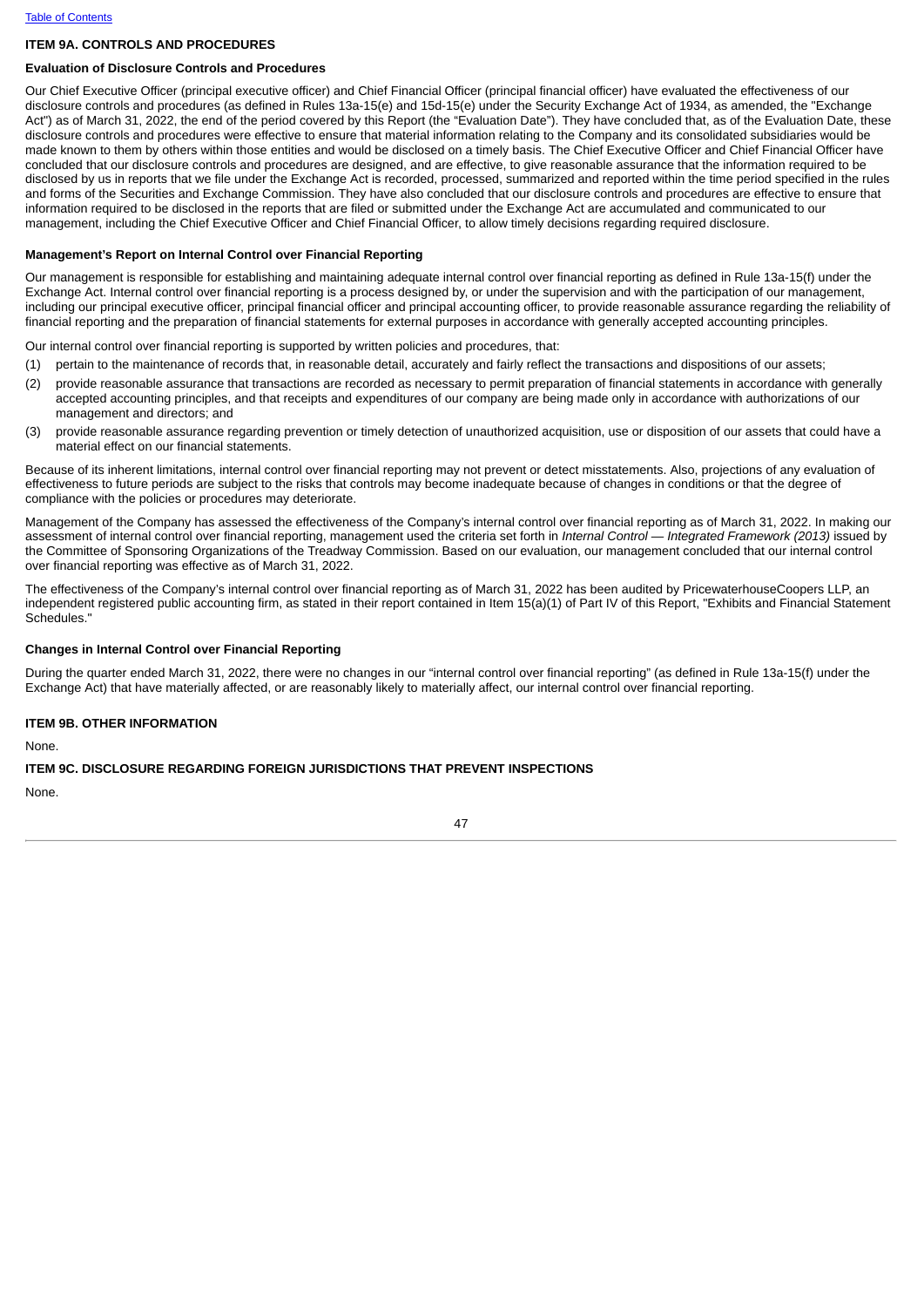## **PART III**

## **ITEM 10. DIRECTORS, EXECUTIVE OFFICERS AND CORPORATE GOVERNANCE**

The information required by Item 10 is incorporated herein by reference from our definitive proxy statement for our 2022 Annual Shareholders' Meeting to be filed with the Securities and Exchange Commission.

#### **ITEM 11. EXECUTIVE COMPENSATION**

The information required by Item 11 is incorporated herein by reference from our definitive proxy statement for our 2022 Annual Shareholders' Meeting to be filed with the Securities and Exchange Commission.

## **ITEM 12. SECURITY OWNERSHIP OF CERTAIN BENEFICIAL OWNERS AND MANAGEMENT AND RELATED STOCKHOLDER MATTERS**

The information required by Item 12 is incorporated herein by reference from our definitive proxy statement for our 2022 Annual Shareholders' Meeting to be filed with the Securities and Exchange Commission.

### **ITEM 13. CERTAIN RELATIONSHIPS AND RELATED TRANSACTIONS, AND DIRECTOR INDEPENDENCE**

The information required by Item 13 is incorporated herein by reference from our definitive proxy statement for our 2022 Annual Shareholders' Meeting to be filed with the Securities and Exchange Commission.

## **ITEM 14. PRINCIPAL ACCOUNTANT FEES AND SERVICES**

The information required by Item 14 is incorporated herein by reference from our definitive proxy statement for our 2022 Annual Shareholders' Meeting to be filed with the Securities and Exchange Commission.

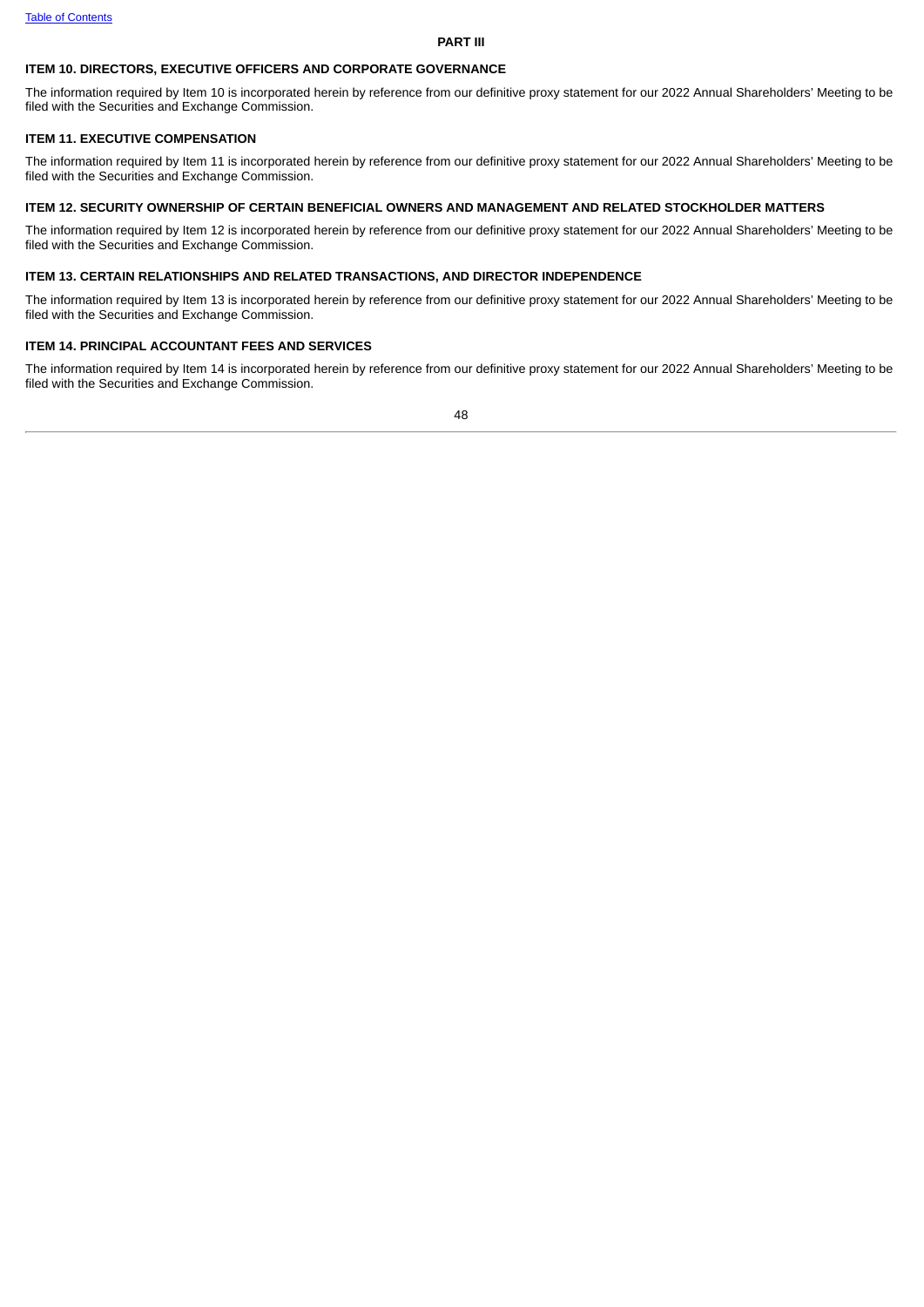**PART IV**

# **ITEM 15. EXHIBITS AND FINANCIAL STATEMENT SCHEDULES**

(a) Documents filed as part of this Annual Report on Form 10-K:

| (1) Index to Financial Statements:                                                                                                                                                                                             | Page |
|--------------------------------------------------------------------------------------------------------------------------------------------------------------------------------------------------------------------------------|------|
| Report of Independent Registered Public Accounting Firm (PCAOB ID 238)                                                                                                                                                         | 57   |
| Consolidated Balance Sheets as of March 31, 2022 and 2021                                                                                                                                                                      | 59   |
| Consolidated Statements of Net Income and Comprehensive Income — Years Ended March 31, 2022, 2021 and 2020                                                                                                                     | 60   |
| Consolidated Statements of Shareholders' Equity — Years Ended March 31, 2022, 2021 and 2020                                                                                                                                    | 61   |
| Consolidated Statements of Cash Flows - Years Ended March 31, 2022, 2021 and 2020                                                                                                                                              | 62   |
| <b>Notes to Consolidated Financial Statements</b>                                                                                                                                                                              | 64   |
| (2) The following supplementary financial statement schedule of NextGen Healthcare, Inc., required to be included in Item 15(a)(2) on<br>Form 10-K is filed as part of this Report.                                            |      |
| Schedule II - Valuation and Qualifying Accounts - Years Ended March 31, 2022, 2021 and 2020                                                                                                                                    | 87   |
| Schedules other than that listed above have been omitted since they are either not required, not applicable, or because the information<br>required is included in the Consolidated Financial Statements or the notes thereto. |      |
| (3) The exhibits listed in the Index to Exhibits hereof are attached hereto or incorporated herein by reference and filed as a part of this Report.                                                                            |      |
| <b>Index to Exhibits</b>                                                                                                                                                                                                       | 50   |
| <b>ITEM 16. FORM 10-K SUMMARY</b>                                                                                                                                                                                              |      |
| None.                                                                                                                                                                                                                          |      |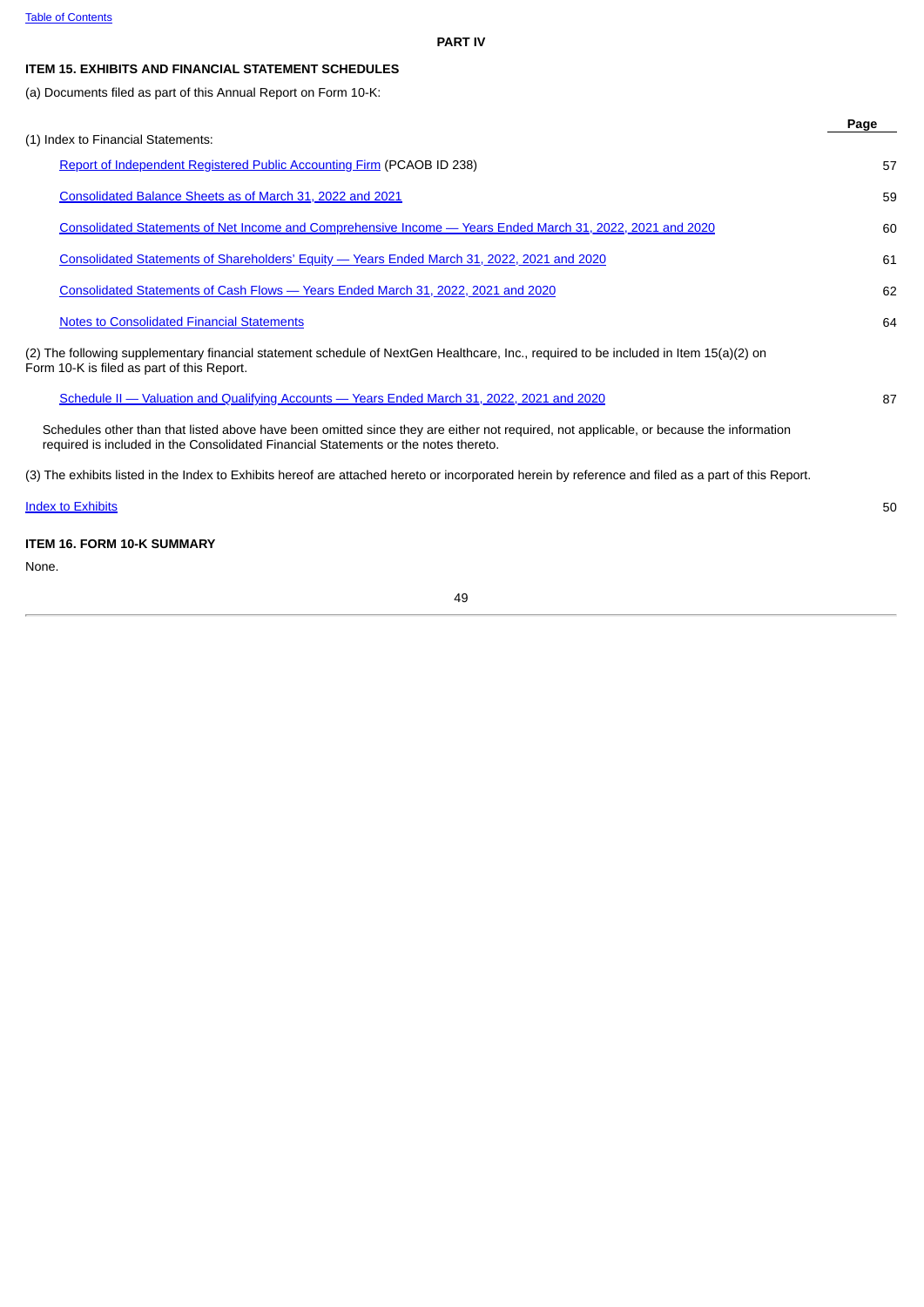# **INDEX TO EXHIBITS**

<span id="page-49-0"></span>

|                                 |                                                                                                                                                                                                                                                         |                                 | <b>Incorporated by Reference</b> |                |                    |  |
|---------------------------------|---------------------------------------------------------------------------------------------------------------------------------------------------------------------------------------------------------------------------------------------------------|---------------------------------|----------------------------------|----------------|--------------------|--|
| <b>Exhibit</b><br><b>Number</b> | <b>Exhibit Description</b>                                                                                                                                                                                                                              | <b>Filed</b><br><b>Herewith</b> | Form                             | <b>Exhibit</b> | <b>Filing Date</b> |  |
| 2.1                             | Agreement and Plan of Merger, dated October 13, 2021, by and between<br>NextGen Healthcare, Inc., a California corporation, and NextGen<br>Healthcare, Inc., a Delaware corporation.                                                                    |                                 | $8-K$                            | 2.1            | 19-Oct-21          |  |
| 3.1                             | Restated Articles of Incorporation of Quality Systems, Inc. filed with the<br>Secretary of State of California on September 8, 1989 (Registration<br>No. 333-00161)                                                                                     |                                 | $S-1$                            | 3.1            | 11-Jan-96          |  |
| 3.2                             | Certificate of Amendment to Articles of Incorporation of Quality Systems,<br>Inc. filed with the Secretary of State of California effective March 4, 2005                                                                                               |                                 | $10-K$                           | 3.1.1          | 14-Jun-05          |  |
| 3.3                             | Certificate of Amendment to Articles of Incorporation of Quality Systems,<br>Inc. filed with the Secretary of State of California effective October 6, 2005                                                                                             |                                 | $8-K$                            | 3.01           | 11-Oct-05          |  |
| 3.4                             | Certificate of Amendment to Articles of Incorporation of Quality Systems,<br>Inc. filed with the Secretary of State of California effective March 3, 2006                                                                                               |                                 | $8-K$                            | 3.1            | 6-Mar-06           |  |
| 3.5                             | Certificate of Amendment to Articles of Incorporation of Quality Systems.<br>Inc. filed with the Secretary of State of California effective October 6, 2011                                                                                             |                                 | $8-K$                            | 3.1            | $6$ -Oct-11        |  |
| 3.6                             | Restated Articles of Incorporation of NextGen Healthcare, Inc., filed with<br>the Secretary of State of California effective September 6, 2018                                                                                                          |                                 | $8-K$                            | 3.1            | 10-Sep-18          |  |
| 3.7                             | Amended and Restated Bylaws of Quality Systems, Inc., effective<br>October 30, 2008                                                                                                                                                                     |                                 | $8-K$                            | 3.1            | 31-Oct-08          |  |
| 3.8                             | Amended and Restated Bylaws of NextGen Healthcare, Inc., effective<br>September 6, 2018                                                                                                                                                                 |                                 | $8-K$                            | 3.2            | 10-Sep-18          |  |
| 3.9                             | Second Amended and Restated Bylaws of NextGen Healthcare, Inc.,<br>effective January 26, 2021                                                                                                                                                           |                                 | $8-K$                            | 3.1            | 27-Jan-21          |  |
| 3.10                            | Third Amended and Restated Bylaws of NextGen Healthcare, Inc.,<br>effective June 18, 2021.                                                                                                                                                              |                                 | $8-K$                            | 3.1            | 21-Jun-21          |  |
| 3.11                            | Certificate of Incorporation of NextGen Healthcare, Inc., a Delaware<br>corporation.                                                                                                                                                                    |                                 | $8-K$                            | 3.1            | 19-Oct-21          |  |
| 3.12                            | Bylaws of NextGen Healthcare, Inc., a Delaware corporation.                                                                                                                                                                                             |                                 | $8-K$                            | 3.2            | 19-Oct-21          |  |
| 4.1                             | Description of the Registrant's Securities Registered Pursuant to Section<br>12 of the Securities Exchange Act of 1934                                                                                                                                  | X                               |                                  |                |                    |  |
| 10.1                            | Agreement and Plan of Merger, dated September 6, 2018, to change the<br>name of Quality Systems, Inc. to NextGen Healthcare, Inc.                                                                                                                       |                                 | $8-K$                            | 2.1            | 10-Sep-18          |  |
| 10.2                            | Agreement and Plan of Merger, dated October 30, 2015, by and among<br>Quality Systems, Inc., Ivory Merger Sub, Inc., HealthFusion Holdings, Inc.<br>and Seth Flam, Sol Lizerbram, and Jonathan Flam, as the Securityholder<br>Representative Committee. |                                 | $8-K$                            | 2.1            | 30-Oct-15          |  |
|                                 | 50                                                                                                                                                                                                                                                      |                                 |                                  |                |                    |  |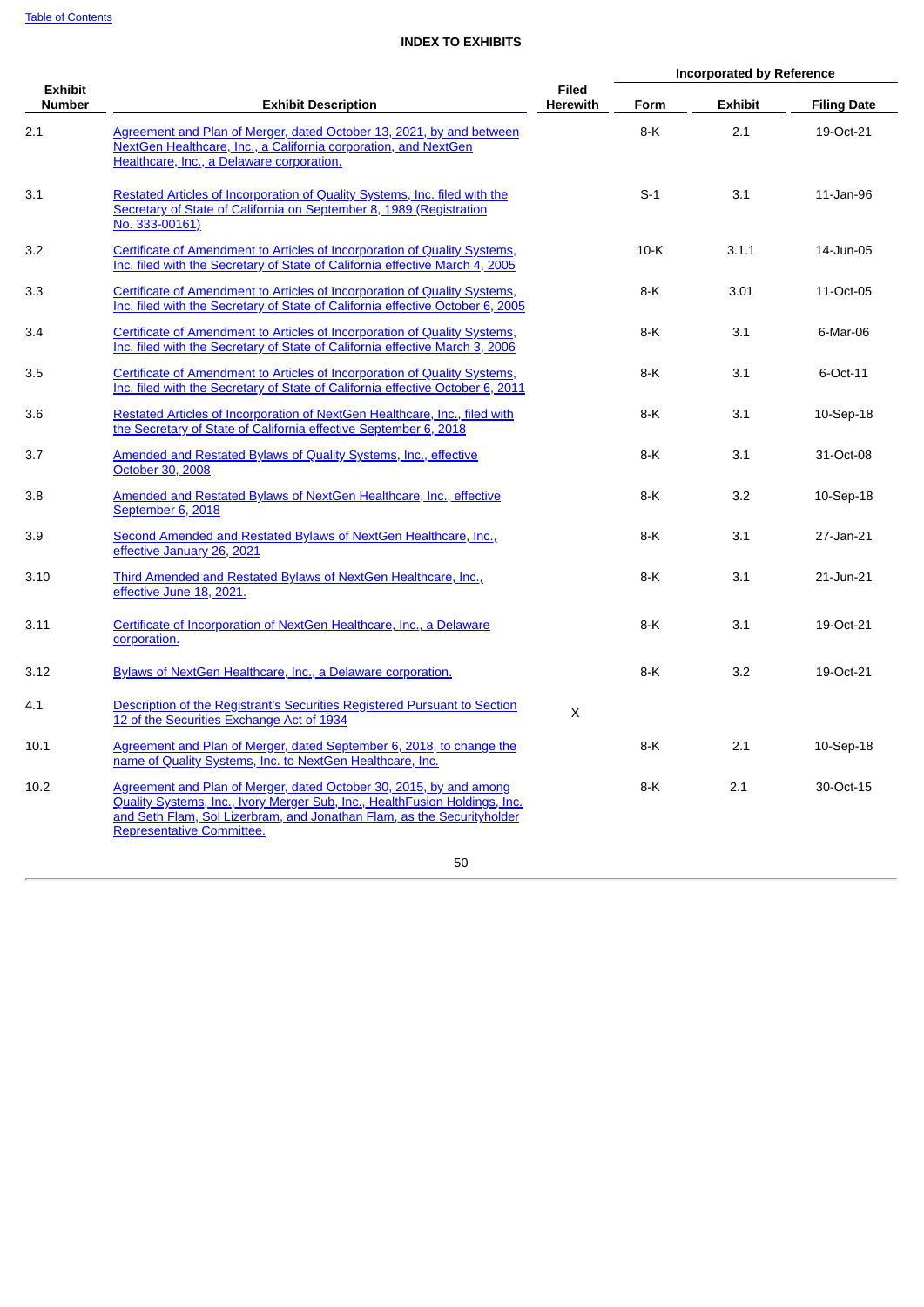Table of [Contents](#page-1-0)

|                                 |                                                                                                                                                                                                                                                                                                                                                        |                          | <b>Incorporated by Reference</b> |                |                    |  |
|---------------------------------|--------------------------------------------------------------------------------------------------------------------------------------------------------------------------------------------------------------------------------------------------------------------------------------------------------------------------------------------------------|--------------------------|----------------------------------|----------------|--------------------|--|
| <b>Exhibit</b><br><b>Number</b> | <b>Exhibit Description</b>                                                                                                                                                                                                                                                                                                                             | <b>Filed</b><br>Herewith | Form                             | <b>Exhibit</b> | <b>Filing Date</b> |  |
| 10.3                            | Agreement and Plan of Merger, dated April 11, 2017, by and among<br>Quality Systems, Inc., Engage Merger Sub, Inc., Entrada, Inc. and FCA<br>Venture Partners V, LP, as the Company Stockholders' Representative                                                                                                                                       |                          | 8-K                              | 2.1            | 12-Apr-17          |  |
| 10.4                            | Agreement and Plan of Merger, dated July 31, 2017, by and among<br>Quality Systems, Inc., Peacock Merger Sub, Inc., EagleDream Health, Inc.<br>and Algimantas K. Chesonis                                                                                                                                                                              |                          | 8-K                              | 2.1            | $1-Auq-17$         |  |
| 10.5                            | Agreement and Plan of Merger, dated November 12, 2019, by and among<br>NextGen Healthcare, Inc., Renegade Merger Sub, Inc., MedFusion, Inc.,<br>and Project Renegade LLC, as the Equityholders Representative                                                                                                                                          |                          | 8-K                              | 2.1            | 18-Nov-19          |  |
| 10.6                            | Credit Agreement, dated as of January 4, 2016, among Quality Systems,<br>Inc., JPMorgan Chase Bank, N.A., as administrative agent, U.S. Bank<br>National Association, as syndication agent, and Bank of the West,<br>KeyBank National Association and Wells Fargo Bank, National<br>Association, as co-documentation agents                            |                          | $10-°$                           | 10.1           | 29-Jan-16          |  |
| 10.7                            | Amended and Restated Credit Agreement, dated as of March 29, 2018.<br>among Quality Systems, Inc., JPMorgan Chase Bank, N.A., as<br>administrative agent, U.S. Bank National Association, as syndication<br>agent, and Bank of the West, KeyBank National Association and Wells<br><b>Fargo Bank, National Association, as co-documentation agents</b> |                          | 8-K                              | 10.1           | 4-Apr-18           |  |
| 10.8                            | Second Amended and Restated Credit Agreement, dated as of March 12,<br>2021, among NextGen, Inc., JPMorgan Chase Bank, N.A., as<br>administrative agent, U.S. Bank National Association and Bank of the<br>West, as co-syndication agents, and certain other agents and lenders                                                                        |                          | 8-K                              | 10.1           | 16-Mar-21          |  |
| $10.9*$                         | Second Amended and Restated 2005 Stock Option and Incentive Plan                                                                                                                                                                                                                                                                                       |                          | DEF14A                           | Appendix I     | $1$ -Jul- $11$     |  |
| $10.10*$                        | Form of Incentive Stock Option Agreement for 2005 Stock Incentive Plan                                                                                                                                                                                                                                                                                 |                          | 8-K                              | 10.3           | 5-Jun-07           |  |
| $10.11*$                        | Form of Nongualified Stock Option Agreement for 2005 Stock Incentive<br>Plan                                                                                                                                                                                                                                                                           |                          | 8-K                              | 10.2           | 5-Jun-07           |  |
| $10.12*$                        | Form of Outside Director's Restricted Stock Unit Agreement under Second<br>Amended and Restated 2005 Stock Option and Incentive Plan                                                                                                                                                                                                                   |                          | 8-K                              | 10.1           | 15-Aug-11          |  |
| $10.13*$                        | Form of Executive Officer Restricted Stock Agreement under Second<br>Amended and Restated 2005 Stock Option and Incentive Plan                                                                                                                                                                                                                         |                          | 8-K                              | 10.2           | 28-May-13          |  |
| $10.14*$                        | Form of Performance-Based Restricted Stock Unit Agreement under<br>Second Amended and Restated 2005 Stock Option and Incentive Plan                                                                                                                                                                                                                    |                          | $10-K$                           | 10.17          | 29-May-14          |  |
| $10.15*$                        | Form of Outside Directors Amended and Restated Restricted Stock<br><b>Agreement under 2010 Outside Director Compensation Program</b>                                                                                                                                                                                                                   |                          | 8-K                              | 10.2           | $2$ -Feb-10        |  |
| $10.16*$                        | Quality Systems, Inc. 2015 Equity Incentive Plan                                                                                                                                                                                                                                                                                                       |                          | 8-K                              | 10.1           | 14-Aug-15          |  |
| $10.17*$                        | Quality Systems, Inc. Amended 2015 Equity Incentive Plan                                                                                                                                                                                                                                                                                               |                          | $8-K$                            | 10.1           | 23-Aug-17          |  |
|                                 |                                                                                                                                                                                                                                                                                                                                                        |                          |                                  |                |                    |  |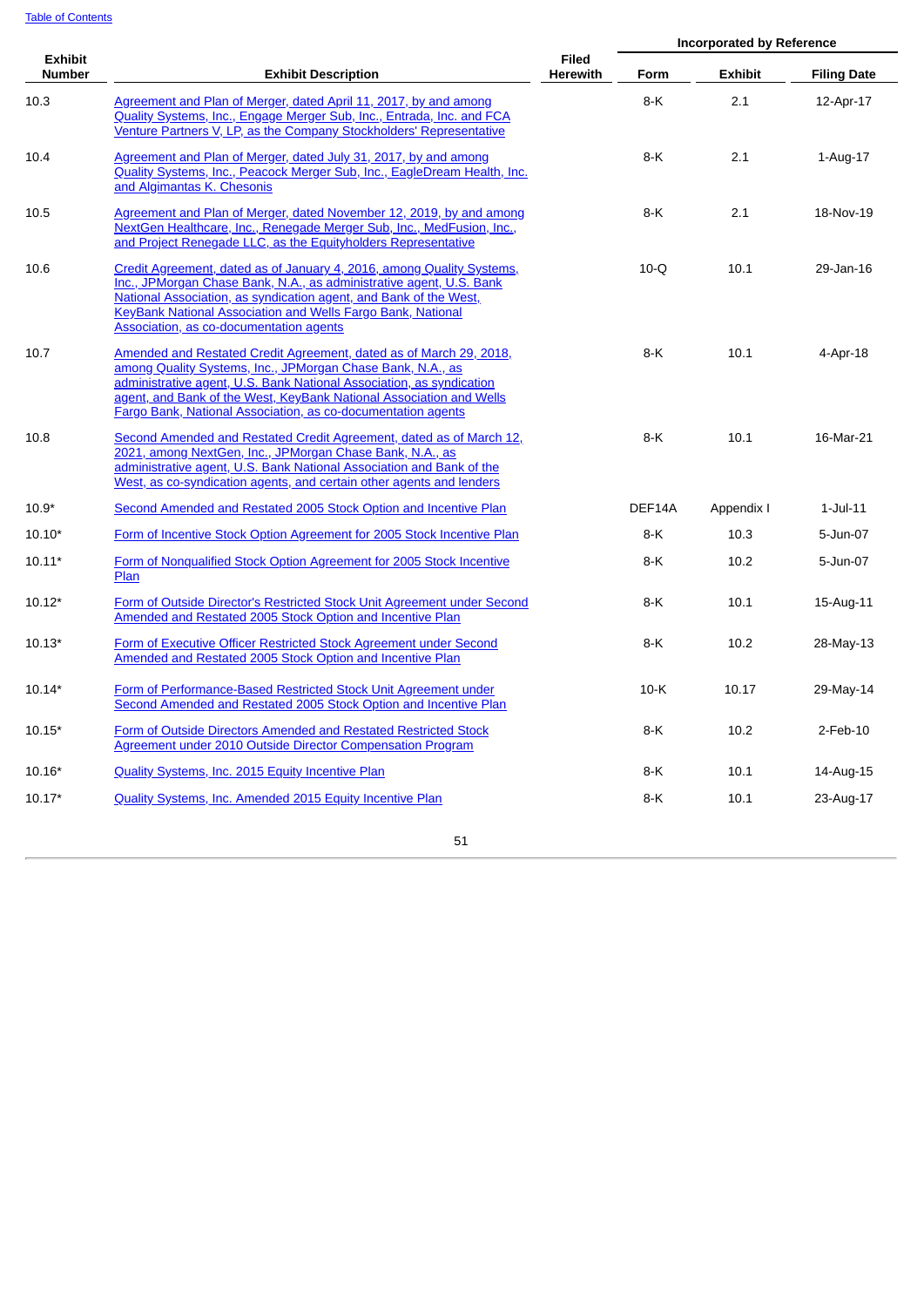|                                 |                                                                                                                                                                                                                              |                          | <b>Incorporated by Reference</b> |                |                    |  |
|---------------------------------|------------------------------------------------------------------------------------------------------------------------------------------------------------------------------------------------------------------------------|--------------------------|----------------------------------|----------------|--------------------|--|
| <b>Exhibit</b><br><b>Number</b> | <b>Exhibit Description</b>                                                                                                                                                                                                   | Filed<br><b>Herewith</b> | Form                             | <b>Exhibit</b> | <b>Filing Date</b> |  |
| $10.18*$                        | NextGen Healthcare, Inc. 2015 Equity Incentive Plan, as amended                                                                                                                                                              |                          | 8-K                              | 10.2           | 16-Aug-19          |  |
| $10.19*$                        | NextGen Healthcare, Inc. Amended and Restated 2015 Equity Incentive<br>Plan.                                                                                                                                                 |                          | $8-K$                            | 10.1           | 19-Oct-21          |  |
| $10.20*$                        | NextGen Healthcare, Inc. 2021 Employment Inducement Equity Incentive<br>Plan                                                                                                                                                 |                          | $S-8$                            | 10.1           | 21-Sep-21          |  |
| $10.21*$                        | Form of Stock Option Grant Notice, Option Agreement and Notice of<br><b>Exercise for 2015 Equity Incentive Plan</b>                                                                                                          |                          | $8-K$                            | 10.4           | 14-Aug-15          |  |
| $10.22*$                        | Form of Employee Restricted Stock Award Grant Notice and Restricted<br>Stock Award Agreement for 2015 Equity Incentive Plan                                                                                                  |                          | $8-K$                            | 10.2           | 14-Aug-15          |  |
| $10.23*$                        | Form of Outside Director Restricted Stock Award Grant Notice and<br>Restricted Stock Award Agreement for 2015 Equity Incentive Plan                                                                                          |                          | $8-K$                            | 10.3           | 14-Aug-15          |  |
| $10.24*$                        | Form of Employee Restricted Stock Award Grant Notice and Restricted<br>Stock Award Agreement for 2015 Equity Incentive Plan, as amended                                                                                      |                          | 8-K                              | 10.3           | 16-Aug-19          |  |
| $10.25*$                        | Form of Outside Director Restricted Stock Award Grant Notice and<br>Restricted Stock Award Agreement for 2015 Equity Incentive Plan, as<br>amended                                                                           |                          | $8-K$                            | 10.4           | 16-Aug-19          |  |
| $10.26*$                        | Form of Stock Option Grant Notice, Option Agreement and Notice of<br><b>Exercise for 2015 Equity Incentive Plan, as amended.</b>                                                                                             |                          | $8-K$                            | 10.5           | 16-Aug-19          |  |
| $10.27*$                        | Form of Performance Stock Award Grant Notice and<br>Performance/Restricted Stock Award Agreement for 2015 Equity Incentive<br>Plan, entered into with the Company's named executive officers effective<br>December 29, 2016. |                          | $8-K$                            | 10.2           | $3-Jan-17$         |  |
| 10.28*                          | Form of Restricted Stock Award Grant Notice and Performance/Restricted<br>Stock Award Agreement for 2015 Equity Incentive Plan, entered into with<br>the Company's named executive officers effective December 29, 2016.     |                          | $8-K$                            | 10.3           | $3-Jan-17$         |  |
| $10.29*$                        | Form of Performance Stock Award Grant Notice and Performance Stock<br>Award Agreement for 2015 Equity Incentive Plan, as amended                                                                                             |                          | 10-K/A                           | 10.38          | 29-Jul-21          |  |
| $10.30*$                        | Form of Restricted Stock Award Grant Notice and Restricted Stock Award<br>Agreement pursuant to the NextGen Healthcare, Inc. 2021 Employment<br><b>Inducement Equity Incentive Plan</b>                                      |                          | $S-8$                            | 10.2           | 21-Sep-21          |  |
| $10.31*$                        | Form of Performance Share Unit Award Grant Notice and Performance<br>Share Unit Award Agreement pursuant to the NextGen Healthcare, Inc.<br>2021 Employment Inducement Equity Incentive Plan                                 |                          | $S-8$                            | 10.3           | 21-Sep-21          |  |
| $10.32*$                        | Quality Systems, Inc. 2014 Employee Share Purchase Plan                                                                                                                                                                      |                          | DEF14A                           | Annex A        | 27-Jun-14          |  |
| $10.33*$                        | Executive Employment Agreement, dated June 3, 2015, between Quality<br>Systems, Inc. and John R. Frantz                                                                                                                      |                          | $8-K$                            | 10.1           | 4-Jun-15           |  |
| $10.34*$                        | Executive Employment Agreement Addendum, dated as of January 22,<br>2019, between NextGen Healthcare, Inc. and John R. Frantz                                                                                                |                          | $8-K$                            | 10.1           | 23-Jan-19          |  |
|                                 |                                                                                                                                                                                                                              |                          |                                  |                |                    |  |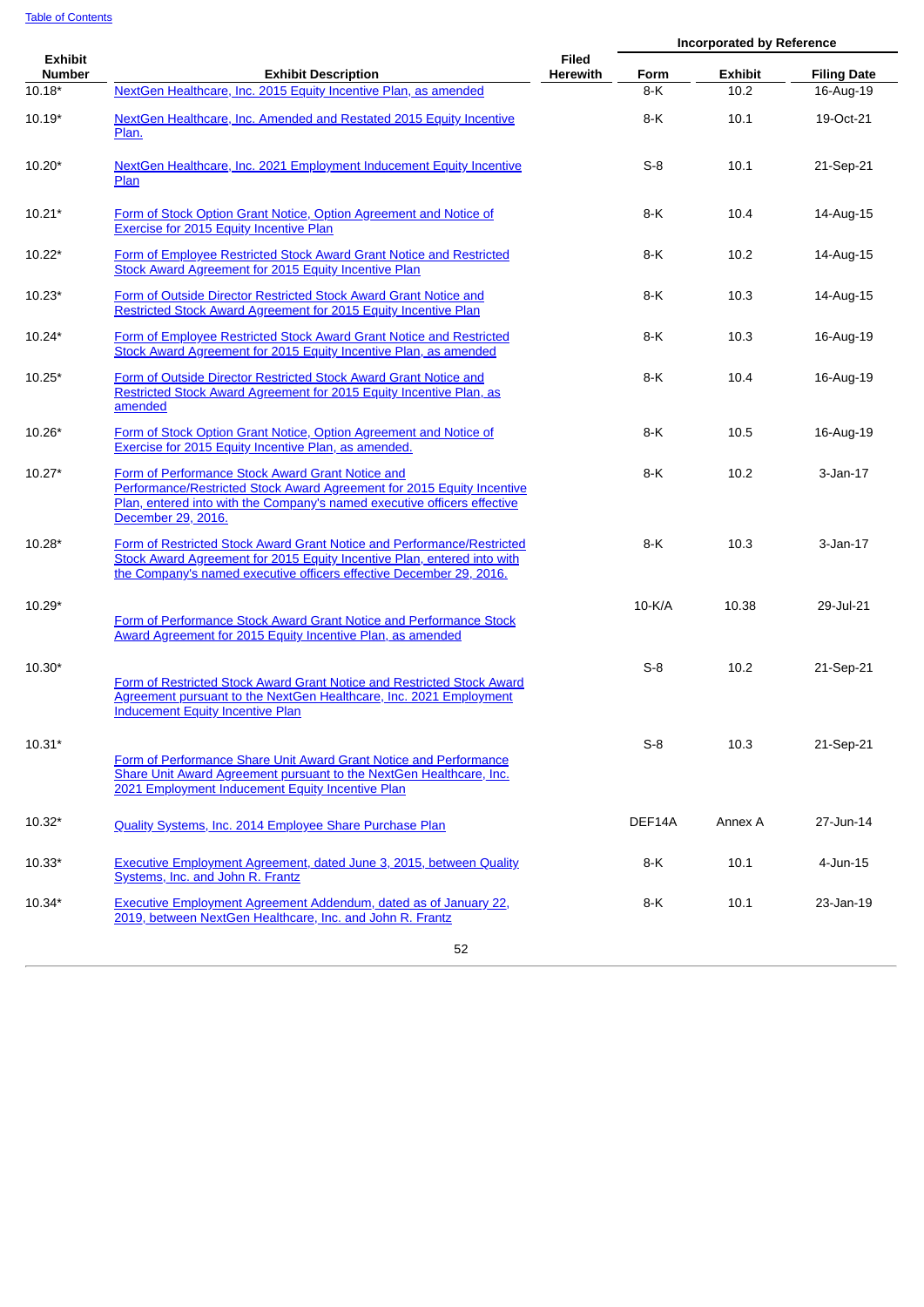|                          |                                                                                                                                                                                                         | <b>Incorporated by Reference</b> |        |                |                    |
|--------------------------|---------------------------------------------------------------------------------------------------------------------------------------------------------------------------------------------------------|----------------------------------|--------|----------------|--------------------|
| <b>Exhibit</b><br>Number | <b>Exhibit Description</b>                                                                                                                                                                              | Filed<br>Herewith                | Form   | <b>Exhibit</b> | <b>Filing Date</b> |
| $10.35*$                 | Separation Agreement, dated as of June 19, 2021, by and between<br>NextGen Healthcare, Inc. and John R. Frantz                                                                                          |                                  | 10-K/A | 10.37          | 29-Jul-21          |
| $10.36*$                 | Employment Offer Letter, dated January 27, 2016, between David<br>Metcalfe and Quality Systems, Inc.                                                                                                    |                                  | 8-K    | 10.1           | 28-Jan-16          |
| $10.37*$                 | <b>Employment Offer Letter, dated February 16, 2016, between James R.</b><br><b>Arnold and Quality Systems, Inc.</b>                                                                                    |                                  | 8-K    | 10.1           | 18-Feb-16          |
| $10.38*$                 | Employment Offer Letter, dated November 27, 2017, between Jeffrey D.<br><b>Linton and Quality Systems, Inc.</b>                                                                                         |                                  | 8-K    | 10.1           | 1-Dec-17           |
| 10.39                    | Employment Agreement, dated as of September 18, 2021, between David<br>Sides and NextGen Healthcare, Inc.                                                                                               |                                  | $10-Q$ | 10.5           | 29-Oct-21          |
| $10.40*$                 | NextGen Healthcare, Inc. FY2021 Director Compensation Plan                                                                                                                                              |                                  | 8-K    | 10.1           | 18-Aug-20          |
| $10.41*$                 | <b>Form of Indemnification Agreement (Directors and Officers)</b>                                                                                                                                       |                                  | 8-K    | 10.1           | 28-Jan-13          |
| $10.42*$                 | 2009 Quality Systems, Inc. Amended and Restated Deferred<br><b>Compensation Plan.</b>                                                                                                                   |                                  | $10-K$ | 10.8           | 30-May-13          |
| 21                       | List of subsidiaries.                                                                                                                                                                                   | X                                |        |                |                    |
| 23.1                     | Consent of Independent Registered Public Accounting Firm -<br>PricewaterhouseCoopers LLP.                                                                                                               | X                                |        |                |                    |
| 31.1                     | Certification of Principal Executive Officer Required by Rule 13a-14(a) of<br>the Securities Exchange Act of 1934, as amended, as Adopted Pursuant<br>to Section 302 of the Sarbanes-Oxley Act of 2002. | X                                |        |                |                    |
| 31.2                     | Certification of Principal Financial Officer Required by Rule 13a-14(a) of<br>the Securities Exchange Act of 1934, as amended, as Adopted Pursuant<br>to Section 302 of the Sarbanes-Oxley Act of 2002. | X                                |        |                |                    |
| 32.1                     | <b>Certification of Chief Executive Officer and Chief Financial Officer</b><br>Pursuant to 18 U.S.C. Section 1350, as Adopted Pursuant to Section 906<br>of the Sarbanes-Oxley Act of 2002.             | X                                |        |                |                    |
| 101.INS**                | Inline XBRL Instance Document – the instance document does not appear<br>in the Interactive Data File because its XBRL tags are embedded within<br>the Inline XBRL document.                            |                                  |        |                |                    |
| 101.SCH**                | Inline XBRL Taxonomy Extension Schema Document                                                                                                                                                          |                                  |        |                |                    |
| 101.CAL**                | Inline XBRL Taxonomy Extension Calculation Linkbase Document                                                                                                                                            |                                  |        |                |                    |
| 101.DEF**                | Inline XBRL Taxonomy Extension Definition Linkbase Document                                                                                                                                             |                                  |        |                |                    |
| 101.LAB**                | Inline XBRL Taxonomy Extension Label Linkbase Document                                                                                                                                                  |                                  |        |                |                    |
| 101.PRE**                | Inline XBRL Taxonomy Extension Presentation Linkbase Document                                                                                                                                           |                                  |        |                |                    |
| 104                      | The cover page from the Company's Annual Report on Form 10-K for the<br>year ended March 31, 2022, has been formatted in Inline XBRL.                                                                   |                                  |        |                |                    |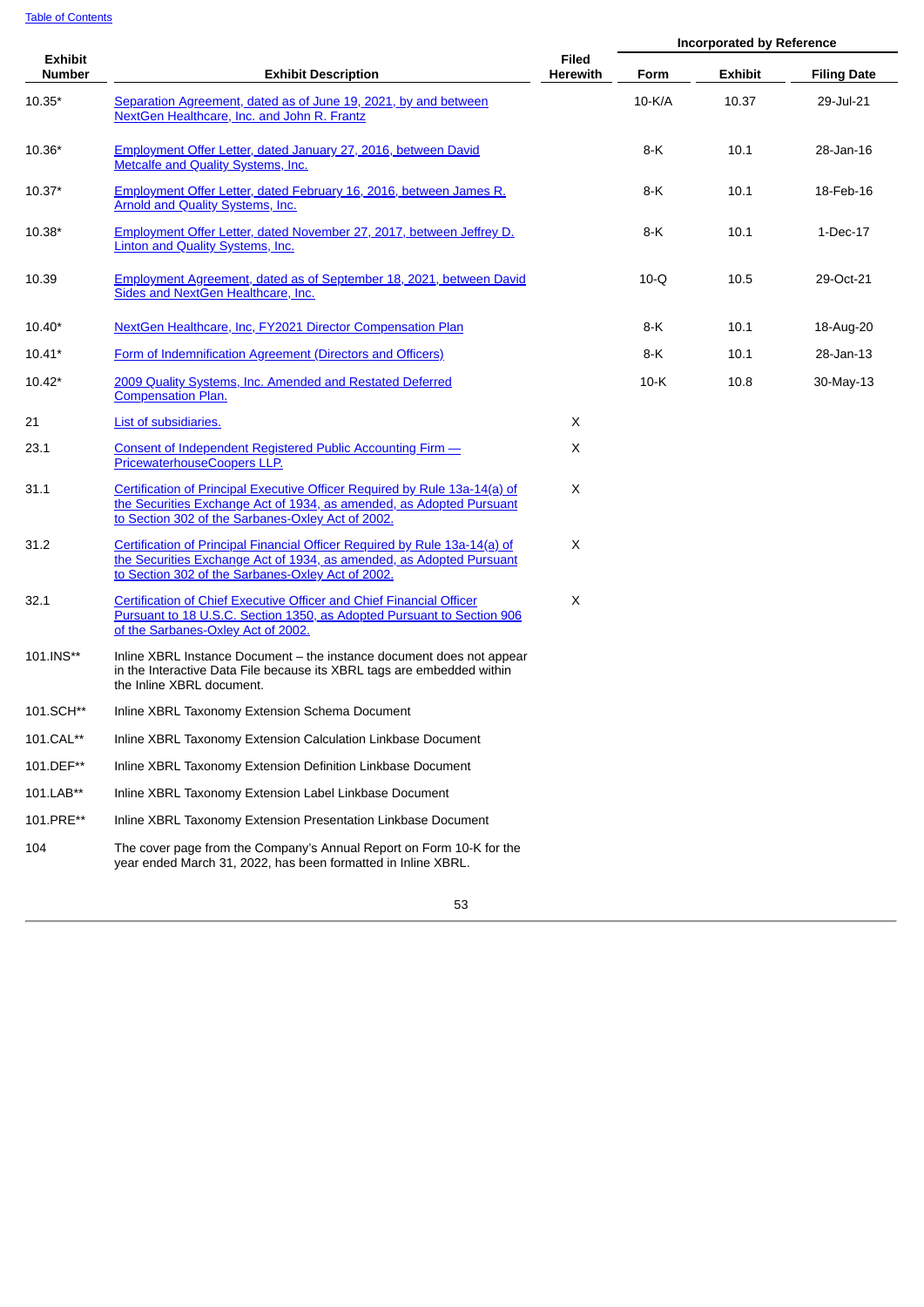- *\* This exhibit is a management contract or a compensatory plan or arrangement.*
- \*\* XBRL information is furnished and not filed or a part of a registration statement or prospectus for purposes of section 11 or 12 of the Securities and Exchange Act of 1933, as amended, is deemed not filed for purposes of section 18 of the Securities and Exchange Act of 1934, as amended, and otherwise is not subject to liability under these sections.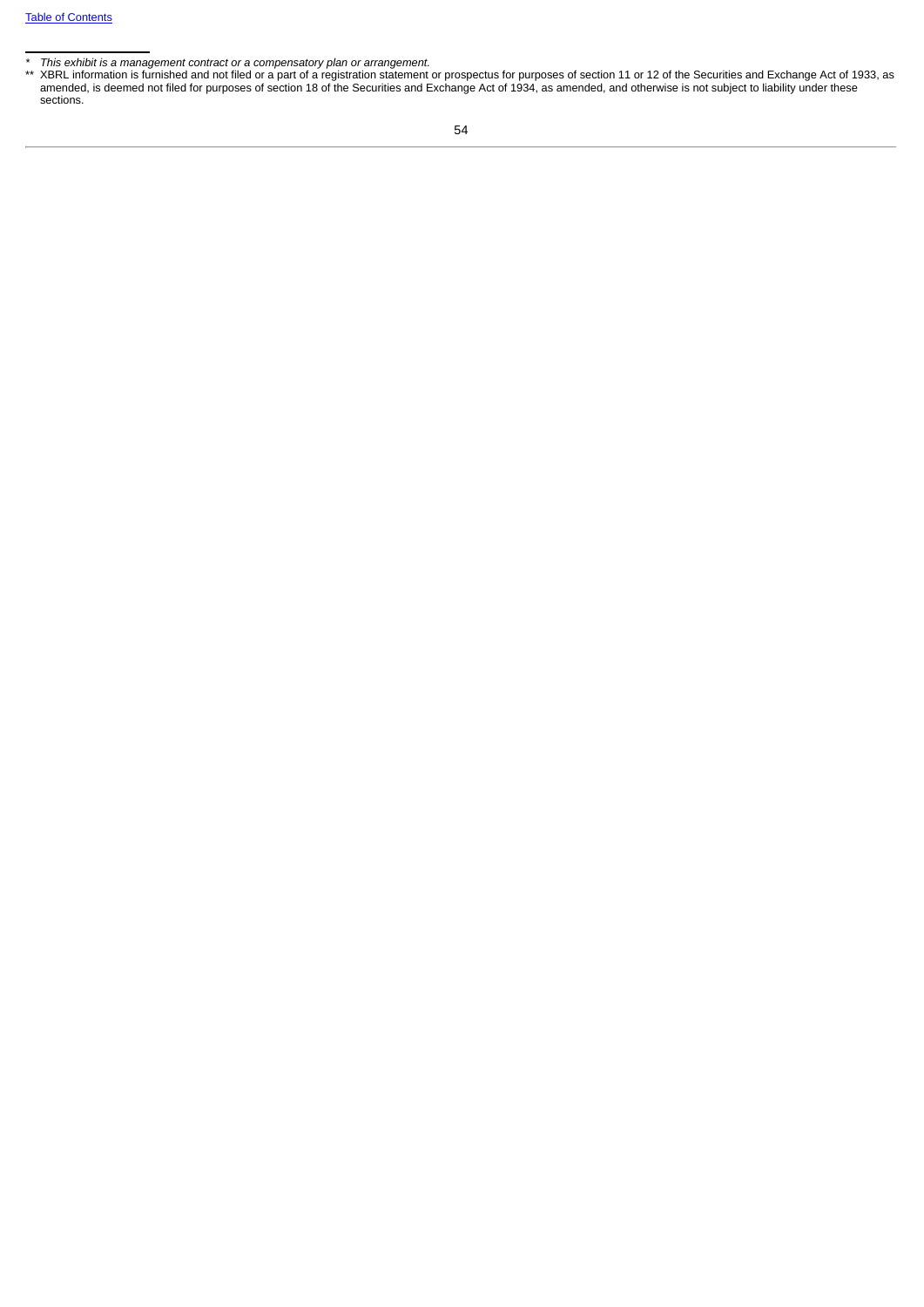# **SIGNATURES**

Pursuant to the requirements of Section 13 or 15(d) of the Securities Exchange Act of 1934, the registrant has duly caused this Report to be signed on its behalf by the undersigned, thereunto duly authorized.

- By: /s/ David Sides David Sides Chief Executive Officer (Principal Executive Officer)
- By: /s/ James R. Arnold, Jr. James R. Arnold, Jr. Chief Financial Officer (Principal Financial Officer)
- By: /s/ David Ahmadzai David Ahmadzai Chief Accounting Officer (Principal Accounting Officer)

Date: May 17, 2022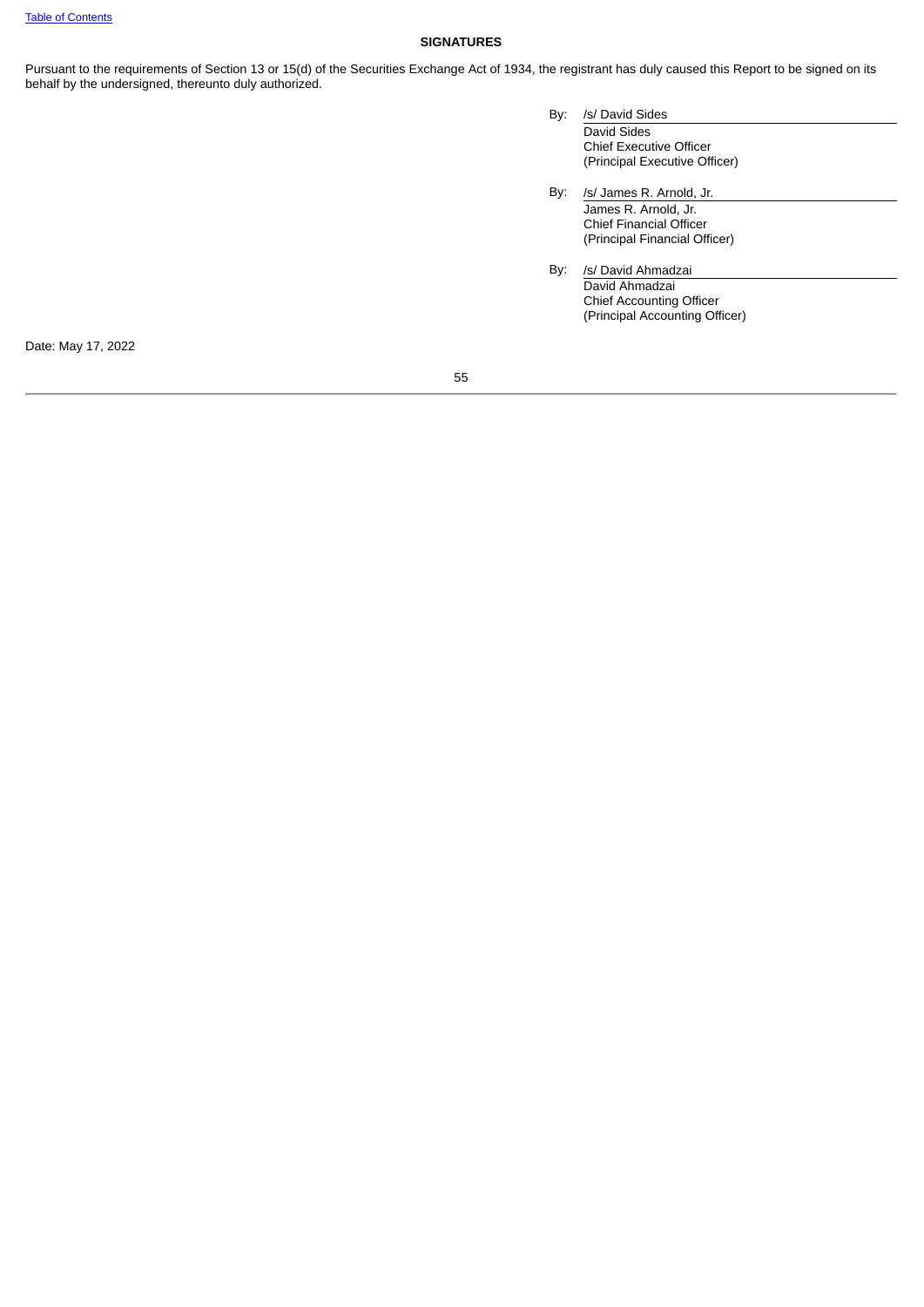#### Table of [Contents](#page-1-0)

KNOW ALL PERSONS BY THESE PRESENTS, that each of the persons whose signature appears below hereby constitutes and appoints David Sides, James R. Arnold, Jr., and David Ahmadzai, each of them acting individually, as his attorney-in-fact, each with the full power of substitution, for him in any and all capacities, to sign any and all amendments to this Annual Report on Form 10-K, and to file the same, with all exhibits thereto and other documents in connection therewith, with the Securities and Exchange Commission, granting unto said attorneys-in-fact, and each of them, full power and authority to do and perform each and every act and thing requisite and necessary to be done in and about the premises as fully to all intents and purposes as he might or could do in person, hereby ratifying and confirming our signatures as they may be signed by our said attorney-in-fact and any and all amendments to this Annual Report on Form 10-K.

Pursuant to the requirement of the Securities Exchange Act of 1934, this Report has been signed by the following persons on our behalf in the capacities and on the dates indicated.

| Signature                | <b>Title</b>                                                       | Date         |
|--------------------------|--------------------------------------------------------------------|--------------|
| /s/ Jeffrey H. Margolis  | Chairman of the Board and Director                                 | May 17, 2022 |
| Jeffrey H. Margolis      |                                                                    |              |
| /s/ Craig A. Barbarosh   | Vice Chairman of the Board and Director                            | May 17, 2022 |
| Craig A. Barbarosh       |                                                                    |              |
| /s/ David Sides          | Chief Executive Officer (Principal Executive Officer) and Director | May 17, 2022 |
| David Sides              |                                                                    |              |
| /s/ James R. Arnold, Jr. | Chief Financial Officer (Principal Financial Officer)              | May 17, 2022 |
| James R. Arnold, Jr.     |                                                                    |              |
| /s/ David Ahmadzai       | Chief Accounting Officer (Principal Accounting Officer)            | May 17, 2022 |
| David Ahmadzai           |                                                                    |              |
| /s/ George H. Bristol    | Director                                                           | May 17, 2022 |
| George H. Bristol        |                                                                    |              |
| /s/ Darnell Dent         | Director                                                           | May 17, 2022 |
| Darnell Dent             |                                                                    |              |
| /s/ Julie D. Klapstein   | Director                                                           | May 17, 2022 |
| Julie D. Klapstein       |                                                                    |              |
| /s/ Geraldine McGinty    | Director                                                           | May 17, 2022 |
| <b>Geraldine McGinty</b> |                                                                    |              |
| /s/ Morris Panner        | <b>Director</b>                                                    | May 17, 2022 |
| Morris Panner            |                                                                    |              |
| /s/ Pamela Puryear       | Director                                                           | May 17, 2022 |
| Pamela Puryear           |                                                                    |              |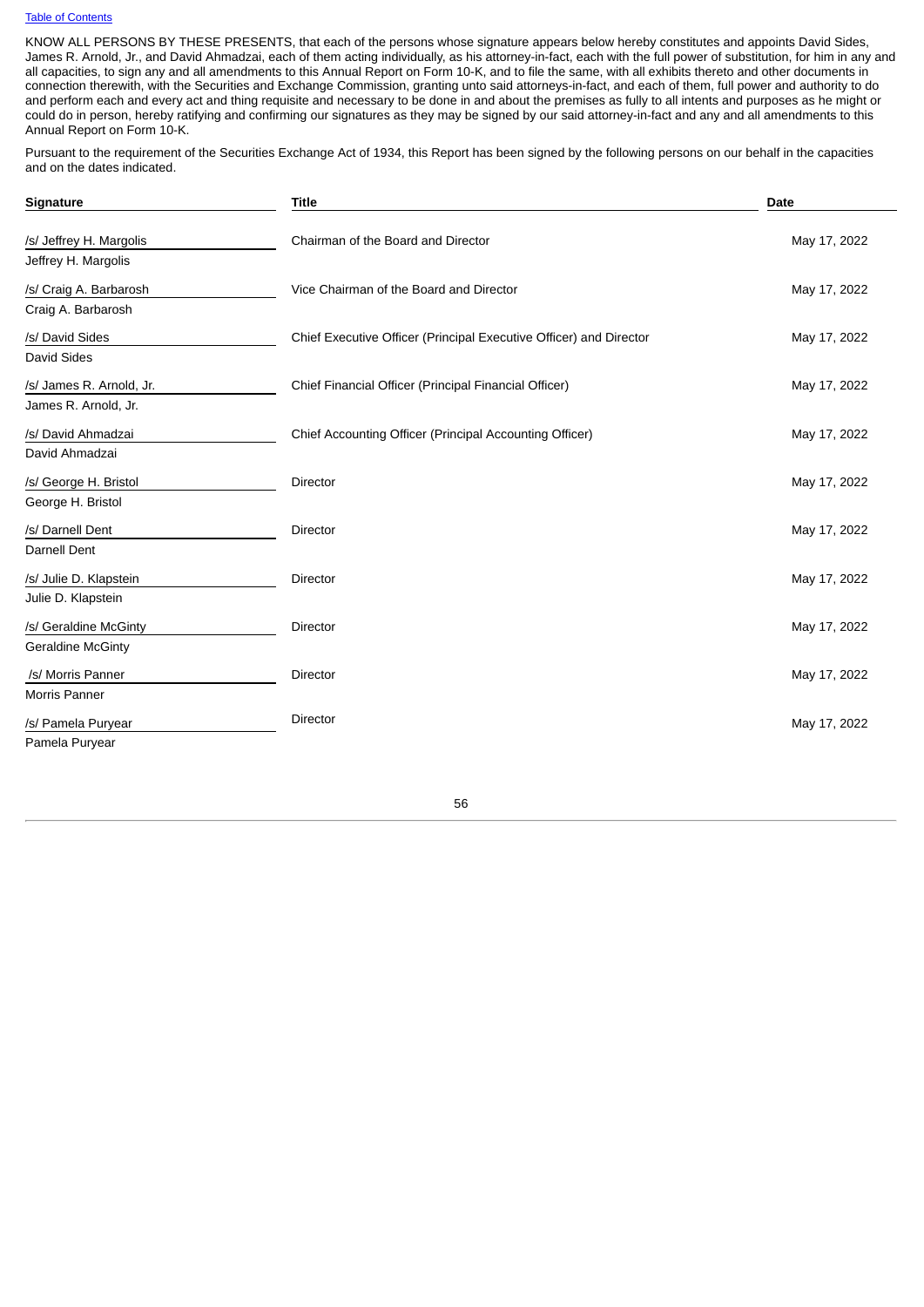## **Report of Independent Registered Public Accounting Firm**

<span id="page-56-0"></span>To the Board of Directors and Shareholders of NextGen Healthcare, Inc.

## *Opinions on the Financial Statements and Internal Control over Financial Reporting*

We have audited the accompanying consolidated balance sheets of NextGen Healthcare, Inc. and its subsidiaries (the "Company") as of March 31, 2022 and 2021, and the related consolidated statements of net income and comprehensive income, of shareholders' equity and of cash flows, for each of the three years in the period ended March 31, 2022, including the related notes and financial statement schedule listed in the index appearing under Item 15(a)(2) (collectively referred to as the "consolidated financial statements"). We also have audited the Company's internal control over financial reporting as of March 31, 2022, based on criteria established in *Internal Control - Integrated Framework* (2013) issued by the Committee of Sponsoring Organizations of the Treadway Commission (COSO).

In our opinion, the consolidated financial statements referred to above present fairly, in all material respects, the financial position of the Company as of March 31, 2022 and 2021, and the results of its operations and its cash flows for each of the three years in the period ended March 31, 2022 in conformity with accounting principles generally accepted in the United States of America. Also in our opinion, the Company maintained, in all material respects, effective internal control over financial reporting as of March 31, 2022, based on criteria established in *Internal Control - Integrated Framework* (2013) issued by the COSO.

## *Basis for Opinions*

The Company's management is responsible for these consolidated financial statements, for maintaining effective internal control over financial reporting, and for its assessment of the effectiveness of internal control over financial reporting, included in Management's Report on Internal Control over Financial Reporting appearing under Item 9A. Our responsibility is to express opinions on the Company's consolidated financial statements and on the Company's internal control over financial reporting based on our audits. We are a public accounting firm registered with the Public Company Accounting Oversight Board (United States) (PCAOB) and are required to be independent with respect to the Company in accordance with the U.S. federal securities laws and the applicable rules and regulations of the Securities and Exchange Commission and the PCAOB.

We conducted our audits in accordance with the standards of the PCAOB. Those standards require that we plan and perform the audits to obtain reasonable assurance about whether the consolidated financial statements are free of material misstatement, whether due to error or fraud, and whether effective internal control over financial reporting was maintained in all material respects.

Our audits of the consolidated financial statements included performing procedures to assess the risks of material misstatement of the consolidated financial statements, whether due to error or fraud, and performing procedures that respond to those risks. Such procedures included examining, on a test basis, evidence regarding the amounts and disclosures in the consolidated financial statements. Our audits also included evaluating the accounting principles used and significant estimates made by management, as well as evaluating the overall presentation of the consolidated financial statements. Our audit of internal control over financial reporting included obtaining an understanding of internal control over financial reporting, assessing the risk that a material weakness exists, and testing and evaluating the design and operating effectiveness of internal control based on the assessed risk. Our audits also included performing such other procedures as we considered necessary in the circumstances. We believe that our audits provide a reasonable basis for our opinions.

#### *Definition and Limitations of Internal Control over Financial Reporting*

A company's internal control over financial reporting is a process designed to provide reasonable assurance regarding the reliability of financial reporting and the preparation of financial statements for external purposes in accordance with generally accepted accounting principles. A company's internal control over financial reporting includes those policies and procedures that (i) pertain to the maintenance of records that, in reasonable detail, accurately and fairly reflect the transactions and dispositions of the assets of the company; (ii) provide reasonable assurance that transactions are recorded as necessary to permit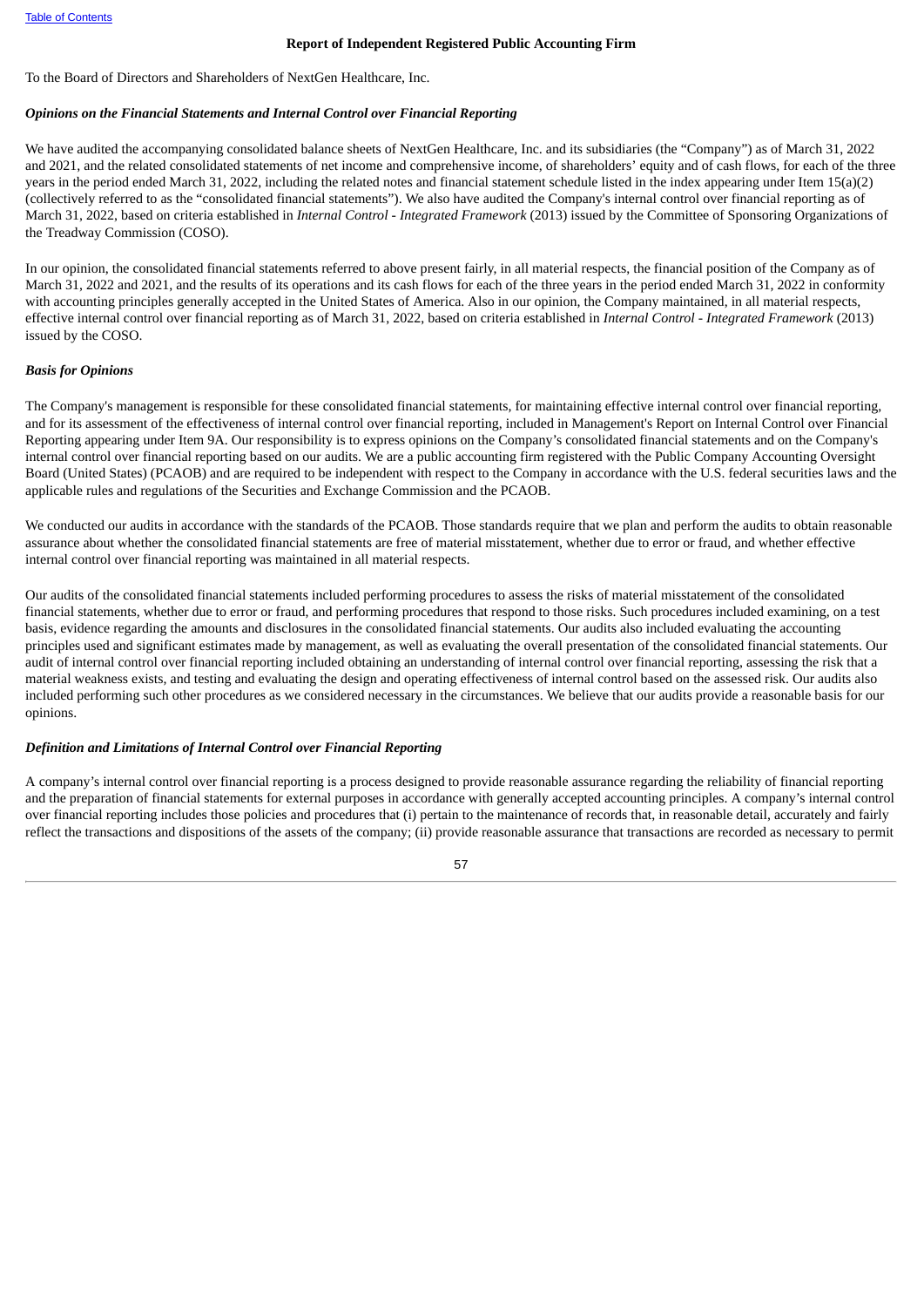#### Table of [Contents](#page-1-0)

preparation of financial statements in accordance with generally accepted accounting principles, and that receipts and expenditures of the company are being made only in accordance with authorizations of management and directors of the company; and (iii) provide reasonable assurance regarding prevention or timely detection of unauthorized acquisition, use, or disposition of the company's assets that could have a material effect on the financial statements.

Because of its inherent limitations, internal control over financial reporting may not prevent or detect misstatements. Also, projections of any evaluation of effectiveness to future periods are subject to the risk that controls may become inadequate because of changes in conditions, or that the degree of compliance with the policies or procedures may deteriorate.

## *Critical Audit Matters*

The critical audit matter communicated below is a matter arising from the current period audit of the consolidated financial statements that was communicated or required to be communicated to the audit committee and that (i) relates to accounts or disclosures that are material to the consolidated financial statements and (ii) involved our especially challenging, subjective, or complex judgments. The communication of critical audit matters does not alter in any way our opinion on the consolidated financial statements, taken as a whole, and we are not, by communicating the critical audit matter below, providing a separate opinion on the critical audit matter or on the accounts or disclosures to which it relates.

## *Revenue Recognition - Customer Contracts with Multiple Performance Obligations*

As described in Note 3 to the consolidated financial statements, the Company recorded total revenues of \$596 million for the year ended March 31, 2022. The Company's contracts with customers may include multiple performance obligations that consist of various combinations of software solutions and related services, which are generally capable of being distinct and accounted for as separate performance obligations. The total transaction price is allocated to each performance obligation within a contract based on estimated standalone selling prices. Standalone selling prices are generally determined based on the prices charged to customers, except for certain software licenses that are based on the residual approach because their standalone selling prices are highly variable and certain maintenance customers that are based on substantive renewal rates.

The principal considerations for our determination that performing procedures relating to revenue recognition, specifically customer contracts with multiple performance obligations, is a critical audit matter are the significant judgment by management in identifying distinct performance obligations for each contract and in determining the amount to be allocated to each performance obligation. This in turn led to a high degree of auditor judgment, subjectivity and effort in performing procedures and evaluating audit evidence relating to whether management appropriately (i) identified all performance obligations and (ii) allocated the transaction price to each performance obligation within the contract.

Addressing the matter involved performing procedures and evaluating audit evidence in connection with forming our overall opinion on the consolidated financial statements. These procedures included testing the effectiveness of controls relating to the revenue recognition process, including controls related to management's identification of performance obligations, determination of the estimated standalone selling price, and allocation of transaction price. These procedures also included, among others, reviewing contracts with customers for a sample of contracts and i) testing management's identification of distinct performance obligations in its contracts with customers, ii) testing management's estimate of standalone selling prices and (iii) testing management's allocation of transaction price to the performance obligations.

/s/ PricewaterhouseCoopers LLP Irvine, California May 17, 2022

We have served as the Company's auditor since 2009.

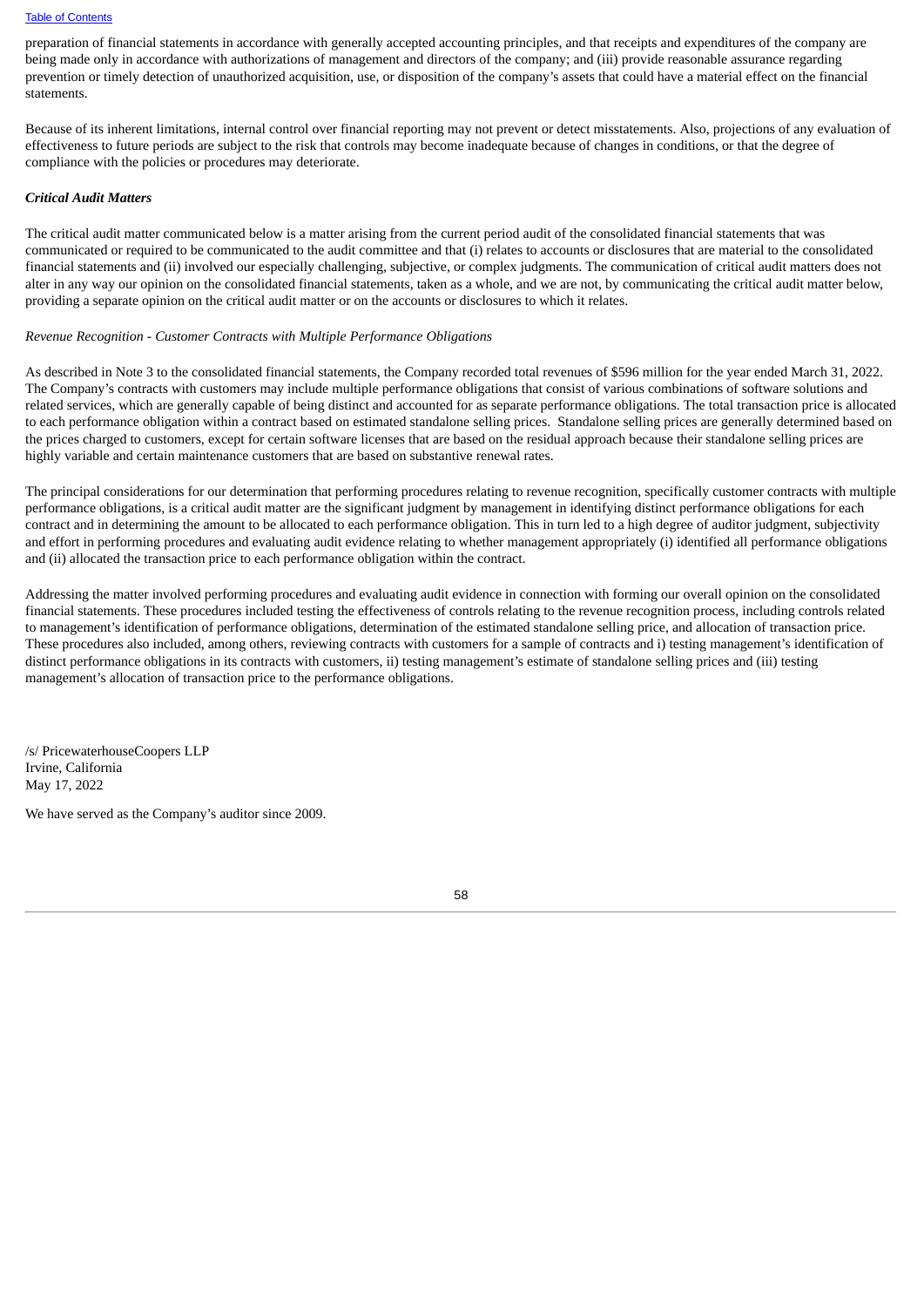# **NEXTGEN HEALTHCARE, INC. CONSOLIDATED BALANCE SHEETS**

(In thousands, except per share data)

<span id="page-58-0"></span>

|                                                                                                                                                                            | March 31, 2022 |           | March 31, 2021 |         |
|----------------------------------------------------------------------------------------------------------------------------------------------------------------------------|----------------|-----------|----------------|---------|
| <b>ASSETS</b>                                                                                                                                                              |                |           |                |         |
| Current assets:                                                                                                                                                            |                |           |                |         |
| Cash and cash equivalents                                                                                                                                                  | $\mathfrak{L}$ | 59,829    | \$             | 73,295  |
| Restricted cash and cash equivalents                                                                                                                                       |                | 6,918     |                | 5,280   |
| Accounts receivable, net                                                                                                                                                   |                | 76,057    |                | 77,541  |
| Contract assets                                                                                                                                                            |                | 25,157    |                | 19,481  |
| Income taxes receivable                                                                                                                                                    |                | 6,507     |                | 765     |
| Prepaid expenses and other current assets                                                                                                                                  |                | 37,102    |                | 31,282  |
| <b>Total current assets</b>                                                                                                                                                |                | 211.570   |                | 207.644 |
| Equipment and improvements, net                                                                                                                                            |                | 9,120     |                | 14,539  |
| Capitalized software costs, net                                                                                                                                            |                | 43,958    |                | 41,474  |
| Operating lease assets                                                                                                                                                     |                | 11,316    |                | 18,446  |
| Deferred income taxes, net                                                                                                                                                 |                | 19,259    |                | 19,474  |
| Contract assets, net of current                                                                                                                                            |                | 1,910     |                | 1,976   |
| Intangibles, net                                                                                                                                                           |                | 24,303    |                | 36,700  |
| Goodwill                                                                                                                                                                   |                | 267,212   |                | 267,212 |
| Other assets                                                                                                                                                               |                | 39,026    |                | 37,021  |
| <b>Total assets</b>                                                                                                                                                        | \$             | 627,674   | \$             | 644,486 |
| LIABILITIES AND SHAREHOLDERS' EQUITY                                                                                                                                       |                |           |                |         |
| <b>Current liabilities:</b>                                                                                                                                                |                |           |                |         |
| Accounts payable                                                                                                                                                           | \$             | 9,125     | \$             | 11,378  |
| <b>Contract liabilities</b>                                                                                                                                                |                | 61,280    |                | 52,863  |
| Accrued compensation and related benefits                                                                                                                                  |                | 48,736    |                | 50,374  |
| Income taxes payable                                                                                                                                                       |                | 99        |                | 584     |
| Operating lease liabilities                                                                                                                                                |                | 8,089     |                | 12.735  |
| Other current liabilities                                                                                                                                                  |                | 53,533    |                | 52,699  |
| <b>Total current liabilities</b>                                                                                                                                           |                | 180,862   |                | 180,633 |
| Deferred compensation                                                                                                                                                      |                | 7,230     |                | 6,620   |
| Operating lease liabilities, net of current                                                                                                                                |                | 11,934    |                | 18,453  |
| Other noncurrent liabilities                                                                                                                                               |                | 4,570     |                | 7,136   |
| <b>Total liabilities</b>                                                                                                                                                   |                | 204,596   |                | 212,842 |
| Commitments and contingencies (Note 15)                                                                                                                                    |                |           |                |         |
| Shareholders' equity:                                                                                                                                                      |                |           |                |         |
| Common stock, \$0.01 par value; authorized 100,000 shares; 69,245 and 67,069 shares<br>issued at March 31, 2022 and March 31, 2021, respectively; 67,075 and 67,069 shares |                |           |                |         |
| outstanding at March 31, 2022 and March 31, 2021, respectively                                                                                                             |                | 692       |                | 671     |
| Treasury stock, at cost, 2,170 shares at March 31, 2022                                                                                                                    |                | (35, 874) |                |         |
| Additional paid-in capital                                                                                                                                                 |                | 329,917   |                | 304.263 |
| Accumulated other comprehensive loss                                                                                                                                       |                | (1,909)   |                | (1,924) |
| Retained earnings                                                                                                                                                          |                | 130,252   |                | 128,634 |
| Total shareholders' equity                                                                                                                                                 |                | 423,078   |                | 431.644 |
| Total liabilities and shareholders' equity                                                                                                                                 | \$             | 627,674   | \$             | 644,486 |

The accompanying notes are an integral part of these consolidated financial statements.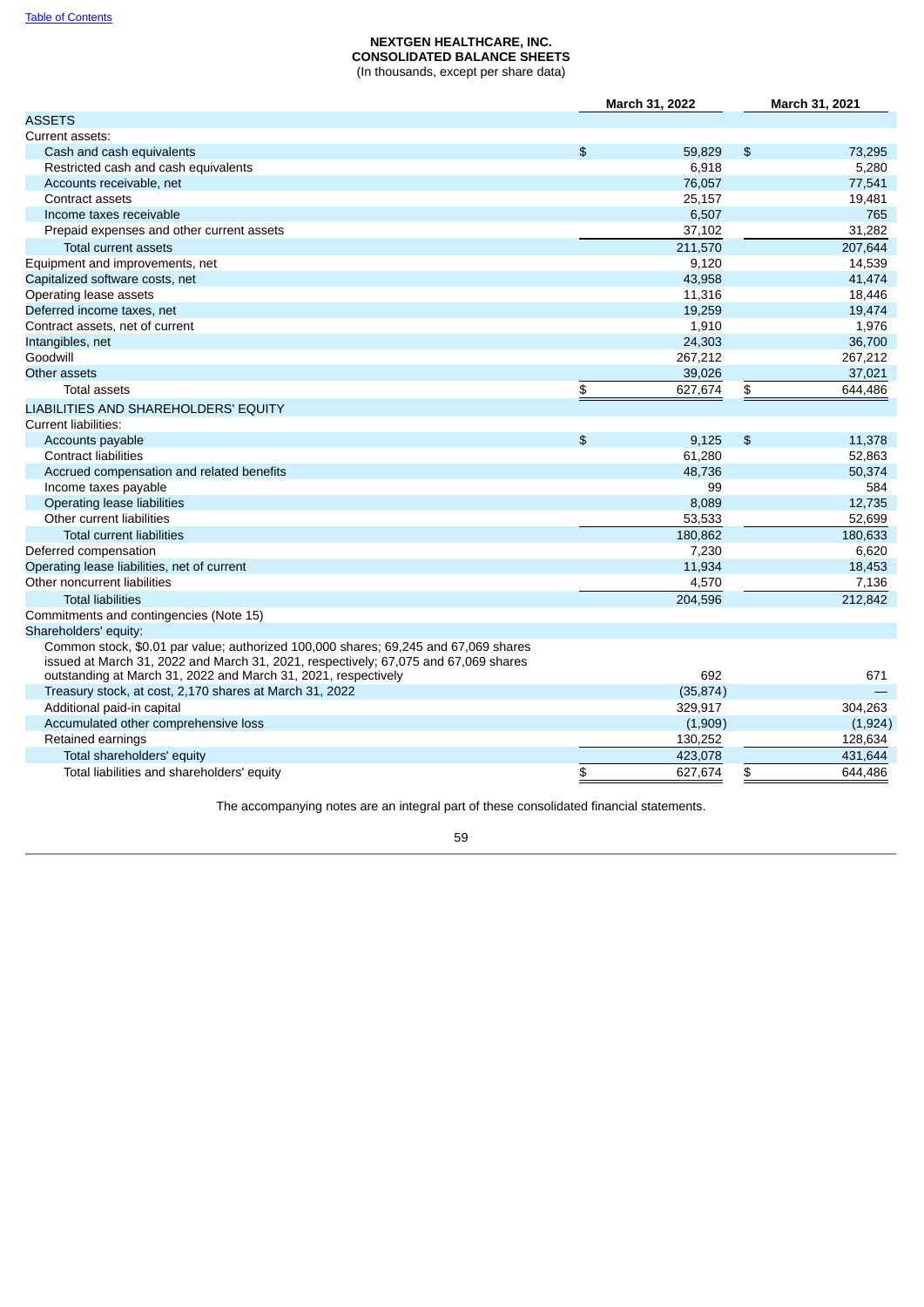## **NEXTGEN HEALTHCARE, INC. CONSOLIDATED STATEMENTS OF NET INCOME AND COMPREHENSIVE INCOME** (In thousands, except per share data)

<span id="page-59-0"></span>

|                                                                              | Fiscal Year Ended March 31, |          |               |         |    |          |
|------------------------------------------------------------------------------|-----------------------------|----------|---------------|---------|----|----------|
|                                                                              |                             | 2022     |               | 2021    |    | 2020     |
| Revenues:                                                                    |                             |          |               |         |    |          |
| Recurring                                                                    | \$                          | 539,713  | \$            | 502,819 | \$ | 489,313  |
| Software, hardware, and other non-recurring                                  |                             | 56,637   |               | 54,002  |    | 50,926   |
| Total revenues                                                               |                             | 596,350  |               | 556,821 |    | 540,239  |
| Cost of revenue:                                                             |                             |          |               |         |    |          |
| Recurring                                                                    |                             | 232,481  |               | 212,199 |    | 205,057  |
| Software, hardware, and other non-recurring                                  |                             | 31,034   |               | 26,457  |    | 26,904   |
| Amortization of capitalized software costs and acquired<br>intangible assets |                             | 31,889   |               | 36,768  |    | 35,478   |
| Total cost of revenue                                                        |                             | 295,404  |               | 275,424 |    | 267,439  |
| Gross profit                                                                 |                             | 300,946  |               | 281,397 |    | 272,800  |
| Operating expenses:                                                          |                             |          |               |         |    |          |
| Selling, general and administrative                                          |                             | 209,661  |               | 180,529 |    | 165,174  |
| Research and development costs, net                                          |                             | 76,657   |               | 75,501  |    | 83,295   |
| Amortization of acquired intangible assets                                   |                             | 3,525    |               | 4,449   |    | 4,143    |
| Impairment of assets                                                         |                             | 3,906    |               | 5,539   |    | 12,571   |
| Restructuring costs                                                          |                             | 539      |               | 2,562   |    | 2,505    |
| Total operating expenses                                                     |                             | 294,288  |               | 268,580 |    | 267,688  |
| Income from operations                                                       |                             | 6,658    |               | 12,817  |    | 5,112    |
| Interest income                                                              |                             | 101      |               | 38      |    | 256      |
| Interest expense                                                             |                             | (1, 499) |               | (3,516) |    | (1,955)  |
| Other income (expense), net                                                  |                             | (64)     |               | (64)    |    | 846      |
| Income before provision for (benefit of) income taxes                        |                             | 5,196    |               | 9,275   |    | 4,259    |
| Provision for (benefit of) income taxes                                      |                             | 3,578    |               | (240)   |    | (3, 239) |
| Net income                                                                   | \$                          | 1,618    | \$            | 9,515   | \$ | 7,498    |
| Other comprehensive income:                                                  |                             |          |               |         |    |          |
| Foreign currency translation, net of tax                                     |                             | 15       |               | 219     |    | (912)    |
| Comprehensive income                                                         | \$                          | 1,633    | $\frac{2}{3}$ | 9,734   | \$ | 6,586    |
| Net income per share:                                                        |                             |          |               |         |    |          |
| <b>Basic</b>                                                                 | \$                          | 0.02     | \$            | 0.14    | \$ | 0.11     |
| <b>Diluted</b>                                                               | \$                          | 0.02     | \$            | 0.14    | \$ | 0.11     |
| Weighted-average shares outstanding:                                         |                             |          |               |         |    |          |
| <b>Basic</b>                                                                 |                             | 67,370   |               | 66,739  |    | 65,474   |
| <b>Diluted</b>                                                               |                             | 67,788   |               | 66,885  |    | 65,612   |
|                                                                              |                             |          |               |         |    |          |

The accompanying notes are an integral part of these consolidated financial statements.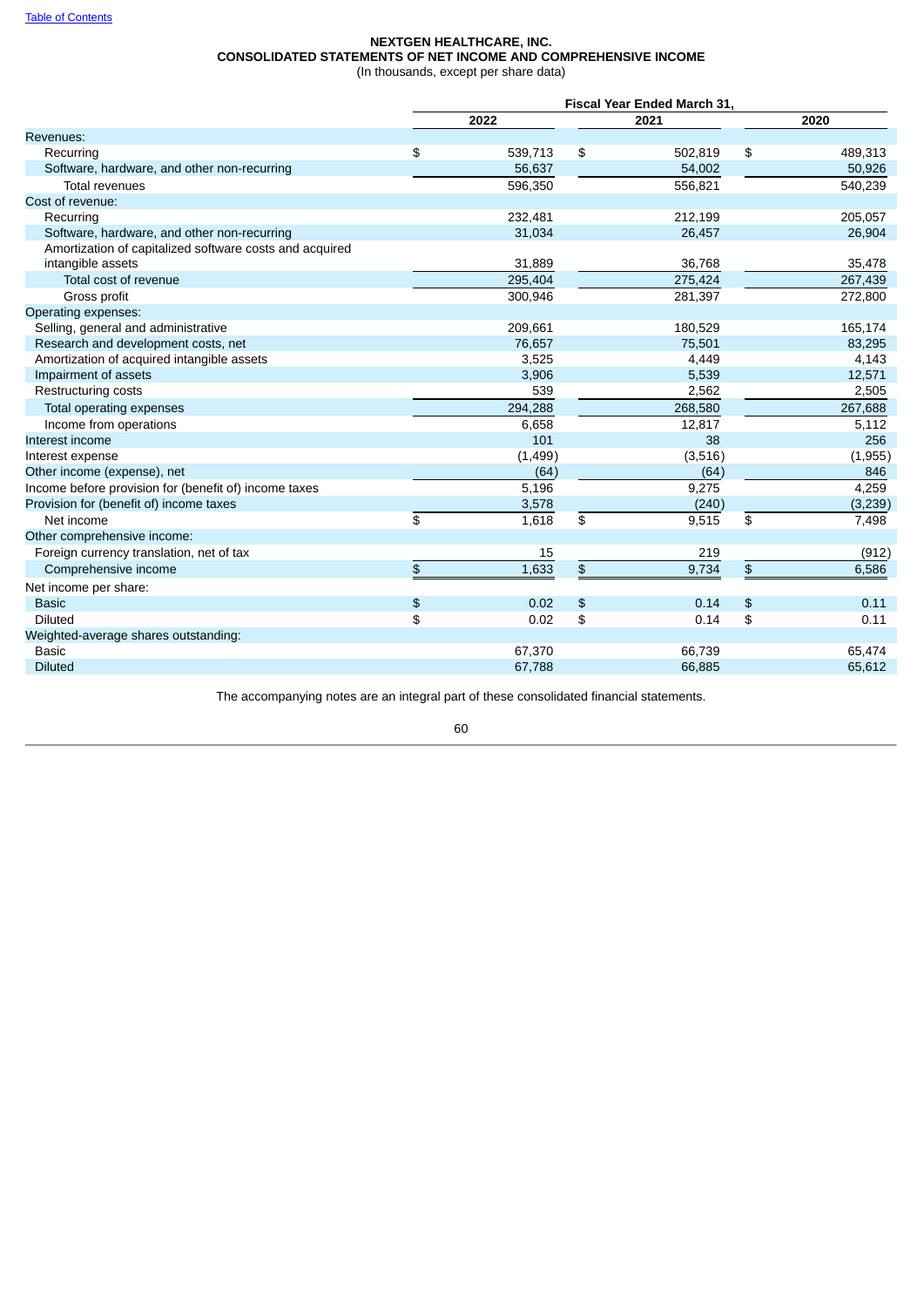## **NEXTGEN HEALTHCARE, INC. CONSOLIDATED STATEMENTS OF SHAREHOLDERS' EQUITY** (In thousands)

<span id="page-60-0"></span>

|                                                                            |               |                       |                                 |                              |               | <b>Accumulated</b>     |                               |  |
|----------------------------------------------------------------------------|---------------|-----------------------|---------------------------------|------------------------------|---------------|------------------------|-------------------------------|--|
|                                                                            |               | <b>Common Stock</b>   |                                 | <b>Additional</b><br>Paid-in | Retained      | Other<br>Comprehensive | <b>Total</b><br>Shareholders' |  |
|                                                                            | <b>Shares</b> | Amount                | <b>Treasury</b><br><b>Stock</b> | Capital                      | Earnings      | Loss                   | <b>Equity</b>                 |  |
| Balance, March 31, 2019                                                    | 64,838        | $\mathfrak{S}$<br>648 | \$<br>$\sim$                    | \$<br>264,908                | 111,621<br>\$ | (1,231)<br>\$          | 375,946<br>$\frac{2}{3}$      |  |
| Common stock issued under stock plans, net of                              |               |                       |                                 |                              |               |                        |                               |  |
| shares withheld for taxes                                                  | 1,296         | 13                    |                                 | (1,745)                      |               |                        | (1,732)                       |  |
| Stock-based compensation                                                   |               |                       | —                               | 19,694                       |               |                        | 19,694                        |  |
| Components of other comprehensive income:                                  |               |                       |                                 |                              |               |                        |                               |  |
| Translation adjustments                                                    |               |                       |                                 |                              |               | (912)                  | (912)                         |  |
| Net income                                                                 |               |                       |                                 |                              | 7,498         |                        | 7,498                         |  |
| Balance, March 31, 2020                                                    | 66,134        | 661                   |                                 | 282,857                      | 119,119       | (2, 143)               | 400,494                       |  |
| Common stock issued under stock plans, net of<br>shares withheld for taxes | 935           | 10                    |                                 | (1,304)                      |               |                        | (1,294)                       |  |
| Stock-based compensation                                                   |               |                       |                                 | 22,710                       |               |                        | 22,710                        |  |
| Components of other comprehensive income:                                  |               |                       |                                 |                              |               |                        |                               |  |
| <b>Translation adjustments</b>                                             |               |                       |                                 |                              |               | 219                    | 219                           |  |
| Net income                                                                 |               |                       |                                 |                              | 9,515         |                        | 9,515                         |  |
| Balance, March 31, 2021                                                    | 67,069        | 671                   |                                 | 304,263                      | 128,634       | (1,924)                | 431,644                       |  |
| Common stock issued under stock plans, net of<br>shares withheld for taxes | 2,176         | 21                    |                                 | (898)                        |               |                        | (877)                         |  |
| Stock-based compensation                                                   |               |                       | —                               | 26,552                       |               |                        | 26,552                        |  |
| Repurchase of common stock (1)                                             | (2, 170)      |                       | (35, 874)                       |                              |               |                        | (35, 874)                     |  |
| Components of other comprehensive income:                                  |               |                       |                                 |                              |               |                        |                               |  |
| Translation adjustments                                                    |               |                       |                                 |                              |               | 15                     | 15                            |  |
| Net income                                                                 |               |                       |                                 |                              | 1,618         |                        | 1,618                         |  |
| Balance. March 31, 2022                                                    | 67,075        | 692<br>£.             | (35, 874)<br>\$.                | 329,917<br>\$                | 130,252       | (1,909)                | 423,078<br>\$.                |  |

(1)Weighted-average repurchase price (dollars per share) for the year ended March 31, 2022 was \$16.53.

The accompanying notes are an integral part of these consolidated financial statements.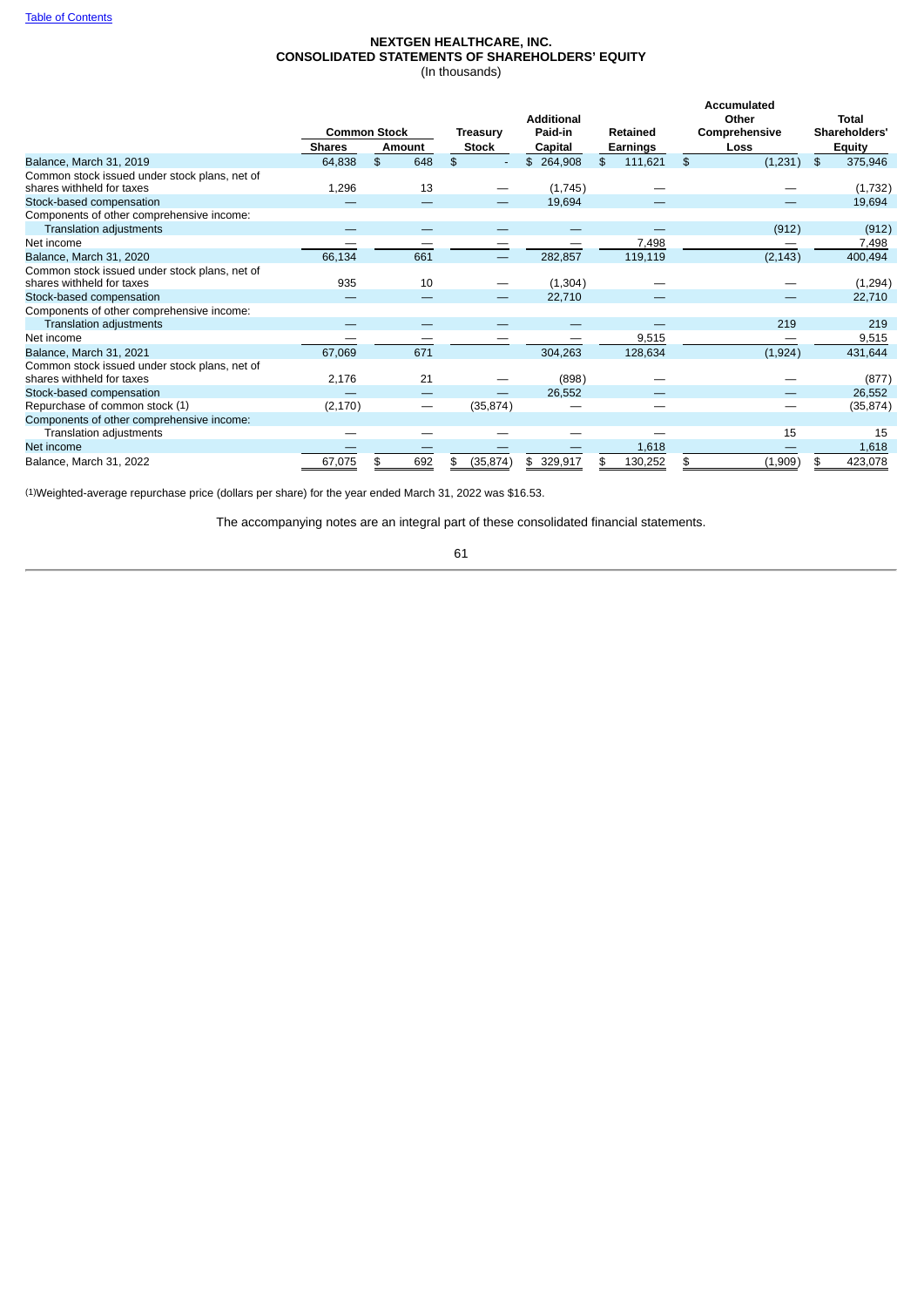## **NEXTGEN HEALTHCARE, INC. CONSOLIDATED STATEMENTS OF CASH FLOWS** (In thousands)

<span id="page-61-0"></span>

|                                                                                   | Fiscal Year Ended March 31, |    |            |    |           |
|-----------------------------------------------------------------------------------|-----------------------------|----|------------|----|-----------|
|                                                                                   | 2022                        |    | 2021       |    | 2020      |
| Cash flows from operating activities:                                             |                             |    |            |    |           |
| Net income                                                                        | \$<br>1,618                 | \$ | 9,515      | \$ | 7,498     |
| Adjustments to reconcile net income to net cash provided by operating activities: |                             |    |            |    |           |
| Amortization of capitalized software costs                                        | 23,016                      |    | 20,108     |    | 17,085    |
| Amortization and write-off of debt issuance costs                                 | 508                         |    | 1,026      |    | 710       |
| Amortization of other intangibles                                                 | 12,397                      |    | 21,109     |    | 22,536    |
| Change in fair value of contingent consideration                                  | 7                           |    | (1, 367)   |    | (950)     |
| Deferred income taxes                                                             | 215                         |    | (8, 854)   |    | (5, 379)  |
| Depreciation                                                                      | 6,902                       |    | 7,997      |    | 8,172     |
| Excess tax deficiency (benefit) from share-based compensation                     | 643                         |    | 798        |    | (53)      |
| Impairment of assets                                                              | 3,906                       |    | 5,539      |    | 12,571    |
| Loss on disposal of equipment and improvements                                    | 97                          |    | 12         |    | 41        |
| Non-cash operating lease costs                                                    | 5,732                       |    | 6,786      |    | 8,108     |
| Provision for bad debts                                                           | 1,915                       |    | 2,834      |    | 3,367     |
| Share-based compensation                                                          | 26,552                      |    | 22,710     |    | 19,694    |
| Changes in assets and liabilities, net of amounts acquired:                       |                             |    |            |    |           |
| Accounts receivable                                                               | (431)                       |    | (369)      |    | 4,937     |
| Contract assets                                                                   | (5,610)                     |    | (5,921)    |    | 1,458     |
| Accounts payable                                                                  | (2,329)                     |    | 615        |    | 3,330     |
| <b>Contract liabilities</b>                                                       | 8,417                       |    | (3,923)    |    | (133)     |
| Accrued compensation and related benefits                                         | (1,638)                     |    | 26,582     |    | (2, 419)  |
| Income taxes                                                                      | (5,650)                     |    | 1,615      |    | 2,454     |
| Deferred compensation                                                             | 610                         |    | 1,320      |    | (605)     |
| Operating lease liabilities                                                       | (12, 734)                   |    | (16, 736)  |    | (9,684)   |
| Other assets and liabilities                                                      | (10, 598)                   |    | 7,122      |    | (7, 137)  |
| Net cash provided by operating activities                                         | 53,545                      |    | 98,518     |    | 85,601    |
| Cash flows from investing activities:                                             |                             |    |            |    |           |
| Additions to capitalized software costs                                           | (25,500)                    |    | (24, 578)  |    | (19, 432) |
| Additions to equipment and improvements                                           | (2,582)                     |    | (3,761)    |    | (7, 449)  |
| Acquisition related working capital adjustment payments                           |                             |    | (206)      |    |           |
| Payments for acquisitions, net of cash acquired                                   |                             |    |            |    | (71, 691) |
| Proceeds from over-funded corporate-owned life insurance policies                 |                             |    |            |    | 2,500     |
| Net cash used in investing activities                                             | (28,082)                    |    | (28, 545)  |    | (96, 072) |
| Cash flows from financing activities:                                             |                             |    |            |    |           |
| Proceeds from line of credit                                                      |                             |    | 50,000     |    | 137,000   |
| Repayments on line of credit                                                      |                             |    | (179,000)  |    | (19,000)  |
| Payment of debt issuance costs                                                    |                             |    | (1, 423)   |    |           |
| Proceeds from issuance of shares under employee plans                             | 5,014                       |    | 3,479      |    | 2,409     |
| Repurchase of common stock                                                        | (35, 874)                   |    |            |    |           |
| Payment of contingent consideration related to acquisitions                       | (540)                       |    |            |    |           |
|                                                                                   |                             |    |            |    | (4, 141)  |
| Payments for taxes related to net share settlement of equity awards               | (5,891)                     |    | (4, 773)   |    |           |
| Net cash provided by (used in) financing activities                               | (37, 291)                   |    | (131, 717) |    | 116,268   |
| Net increase (decrease) in cash, cash equivalents, and restricted cash            | (11, 828)                   |    | (61, 744)  |    | 105,797   |
| Cash, cash equivalents, and restricted cash at beginning of period                | 78,575                      |    | 140,319    |    | 34,522    |
| Cash, cash equivalents, and restricted cash at end of period                      | \$<br>66,747                | \$ | 78,575     | \$ | 140,319   |
| Supplemental disclosures of cash flow information:                                |                             |    |            |    |           |
| Cash paid for income taxes                                                        | \$<br>8,774                 | \$ | 6,206      | \$ | 2,599     |
| Cash refunds from income taxes                                                    | 125                         |    | 155        |    | 2,728     |
| Cash paid for interest                                                            | 573                         |    | 2,708      |    | 1,266     |
|                                                                                   |                             |    |            |    |           |
| Non-cash investing and financing activities:                                      |                             |    |            |    |           |
| Cash paid for amounts included in the measurement of operating lease liabilities  | 13,766                      |    | 18,651     |    | 11,527    |
| Operating lease assets obtained in exchange for operating lease liabilities       | 1,610                       |    | 3,107      |    | 8,494     |
| Accrued purchases of equipment and improvements                                   | 76                          |    | 242        |    | 173       |

The accompanying notes are an integral part of these consolidated statements.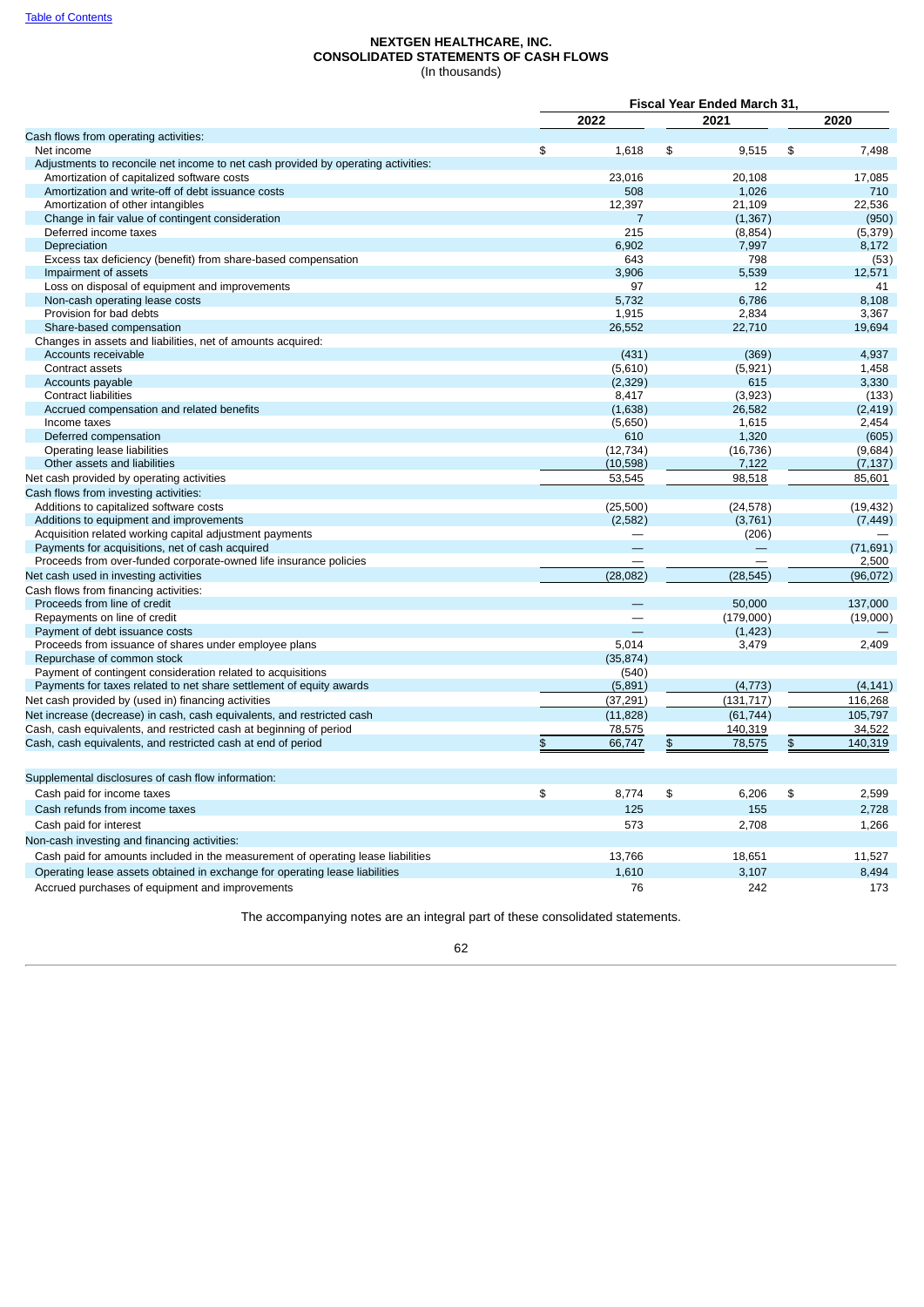## **NEXTGEN HEALTHCARE, INC. NOTES TO CONSOLIDATED FINANCIAL STATEMENTS**

# **NOTES INDEX**

| 64<br>Note 1<br><b>Organization of Business</b><br><b>Summary of Significant Accounting Policies</b><br>64<br>Note 2<br><b>Revenue from Contracts with Customers</b><br>68<br>Note 3<br>Note 4<br>71<br><b>Accounts Receivable</b><br>Note 5<br>71<br><b>Fair Value Measurements</b><br>73<br>Note 6<br>Leases |
|----------------------------------------------------------------------------------------------------------------------------------------------------------------------------------------------------------------------------------------------------------------------------------------------------------------|
|                                                                                                                                                                                                                                                                                                                |
|                                                                                                                                                                                                                                                                                                                |
|                                                                                                                                                                                                                                                                                                                |
|                                                                                                                                                                                                                                                                                                                |
|                                                                                                                                                                                                                                                                                                                |
|                                                                                                                                                                                                                                                                                                                |
| 74<br>Note 7<br>Goodwill                                                                                                                                                                                                                                                                                       |
| 74<br>Note 8<br><b>Intangible Assets</b>                                                                                                                                                                                                                                                                       |
| 75<br><b>Capitalized Software Costs</b><br>Note 9                                                                                                                                                                                                                                                              |
| 75<br>Note 10<br><b>Line of Credit</b>                                                                                                                                                                                                                                                                         |
| <b>Composition of Certain Financial Statement Captions</b><br>76<br>Note 11                                                                                                                                                                                                                                    |
| 77<br>Note 12<br><b>Income Taxes</b>                                                                                                                                                                                                                                                                           |
| 79<br>Note 13<br><b>Employee Benefit Plans</b>                                                                                                                                                                                                                                                                 |
| 80<br>Note 14<br><b>Share-Based Awards</b>                                                                                                                                                                                                                                                                     |
| 85<br><b>Commitments, Guarantees and Contingencies</b><br>Note 15                                                                                                                                                                                                                                              |
| 86<br>Note 16<br><b>Restructuring Plan</b>                                                                                                                                                                                                                                                                     |
| 86<br><b>Subsequent Event</b><br>Note 17                                                                                                                                                                                                                                                                       |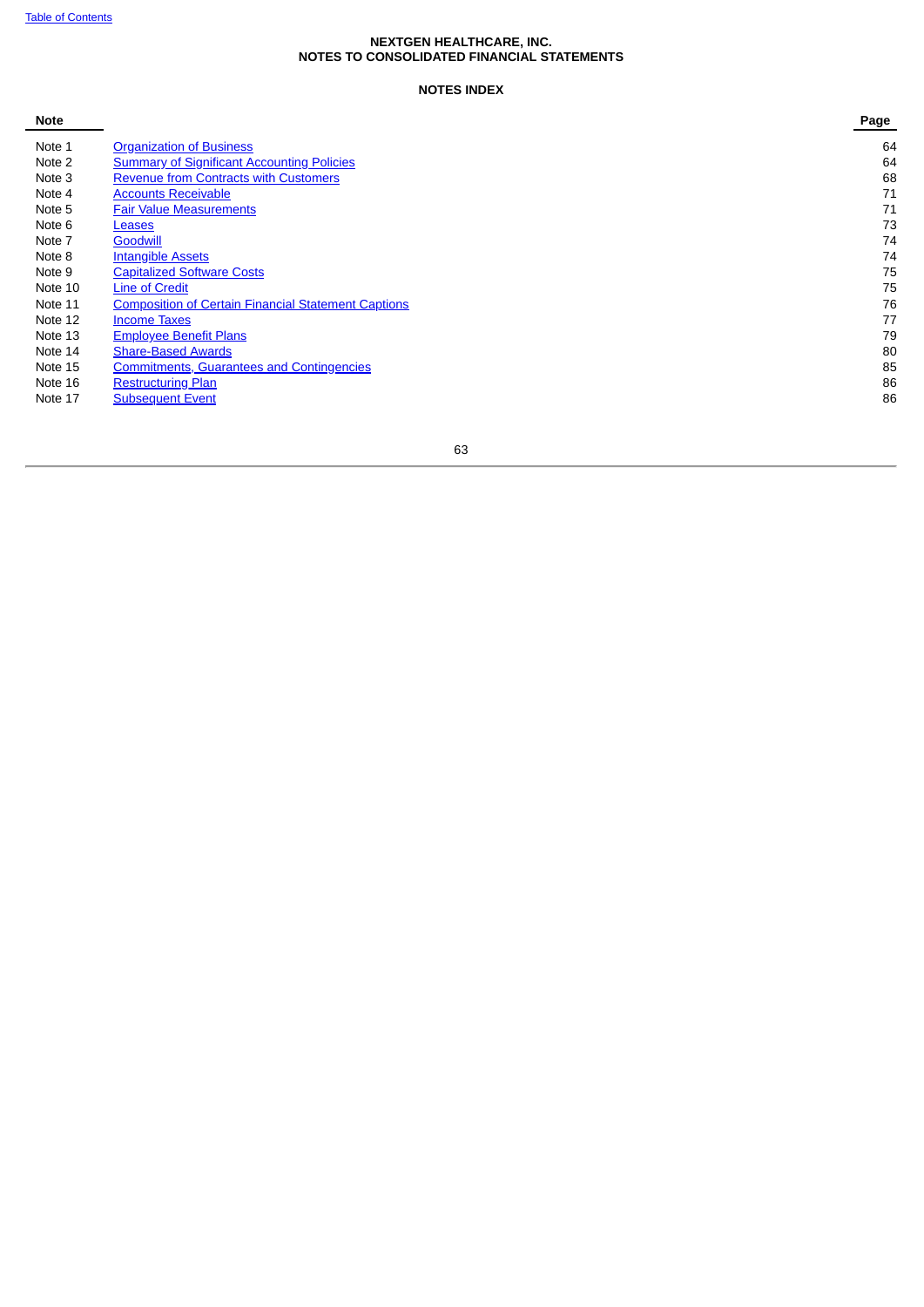#### **NEXTGEN HEALTHCARE, INC. NOTES TO CONSOLIDATED FINANCIAL STATEMENTS** (In thousands, except shares and per share data)

### <span id="page-63-1"></span><span id="page-63-0"></span>**1. Organization of Business**

#### *Description of Business*

NextGen Healthcare is a leading provider of innovative, cloud-based, healthcare technology solutions that empower healthcare practices to manage the risk and complexity of delivering care in the United States healthcare system. Our combination of technological breadth, depth, and domain expertise makes us a preferred solution provider and trusted advisor for our clients. In addition to highly configurable core clinical and financial capabilities, our portfolio includes tightly integrated solutions that deliver on ambulatory healthcare imperatives, including consumerism, digitization, risk allocation, regulatory influence, and integrated care and health equity.

We serve clients across all 50 states. Over 100,000 providers use NextGen Healthcare solutions to deliver care in nearly every medical specialty in a wide variety of practice models including accountable care organizations ("ACOs"), independent physician associations ("IPAs"), managed service organizations ("MSOs"), Veterans service organizations ("VSOs"), and dental service organizations ("DSOs"). Our clients range from some of the largest and most progressive multi-specialty groups in the country to sole practitioners with a wide variety of business models. With the addition of behavioral health to our medical and oral health capabilities, we continue to extend our share not only in federally qualified health centers ("FQHCs") but also in the growing integrated care market.

Our company was incorporated in California in 1974. Previously named Quality Systems, Inc., we changed our corporate name to NextGen Healthcare, Inc. in September 2018, and in 2021, we changed our state of incorporation to Delaware. Our principal executive offices are located at 3525 Piedmont Rd., NE, Building 6, Suite 700, Atlanta, Georgia. Our principal website is www.nextgen.com. We operate on a fiscal year ending on March 31.

## <span id="page-63-2"></span>**2. Summary of Significant Accounting Policies**

**Principles of Consolidation.** The consolidated financial statements include the accounts of NextGen Healthcare, Inc. and its wholly-owned subsidiaries (collectively, the "Company"). Each of the terms "NextGen Healthcare," "NextGen," "we," "us," or "our" as used herein refers collectively to the Company, unless otherwise stated. All intercompany accounts and transactions have been eliminated.

*Business Segments.* We operated as one segment for the years ended March 31, 2022 and 2021. The measures evaluated by our chief operating decision maker ("CODM"), consisting of our Chief Executive Officer, to assess company performance and make decisions about the allocation of resources include consolidated revenue and consolidated operating results.

**Basis of Presentation.** References to amounts in the consolidated financial statement sections are in thousands, except shares and per share data, unless otherwise specified.

*Use of Estimates.* The accompanying consolidated financial statements have been prepared in accordance with accounting principles generally accepted in the United States of America ("GAAP"), which requires us to make estimates and assumptions that affect the amounts reported and disclosed in the consolidated financial statements and the accompanying notes. Actual results could differ materially from these estimates. We evaluate our estimates on an ongoing basis. We base our estimates on historical experience and on various other assumptions that are believed to be reasonable under the circumstances, the results of which form the basis for making judgments about the carrying values of assets and liabilities and recording revenue and expenses during the period. Our estimates and assumptions consider the potential economic implications of COVID-19 on our critical and significant accounting estimates.

*Revenue Recognition***.** Refer to Note 3, "Revenue from Contracts with Customers" for additional information regarding our revenue recognition policies.

*Cash and Cash Equivalents.* Cash and cash equivalents consist primarily of cash and money market funds with original maturities of less than 90 days. At March 31, 2022 and March 31, 2021, we had cash and cash equivalents of \$59,829 and \$73,295, respectively. We also had cash deposits held at United States banks and financial institutions at March 31, 2022 of which \$73,284 was in excess of the Federal Deposit Insurance Corporation insurance limit of \$250 per owner. Our cash deposits are exposed to credit loss for amounts in excess of insured limits in the event of nonperformance by the institutions; however, we do not anticipate nonperformance by these institutions.

Money market funds in which we hold a portion of our excess cash are invested in very high grade commercial and governmental instruments, and therefore bear low market risk.

*Restricted Cash and Cash Equivalents.* Restricted cash and cash equivalents consist of cash that is being held by the Company acting as an agent for the disbursement of certain state social and care services programs. We record an offsetting liability when we initially receive such cash from the programs. We relieve both restricted cash and cash equivalents and the related liability when amounts are disbursed. We earn an administrative fee based on a percentage of the funds disbursed on behalf of the government social and care service programs.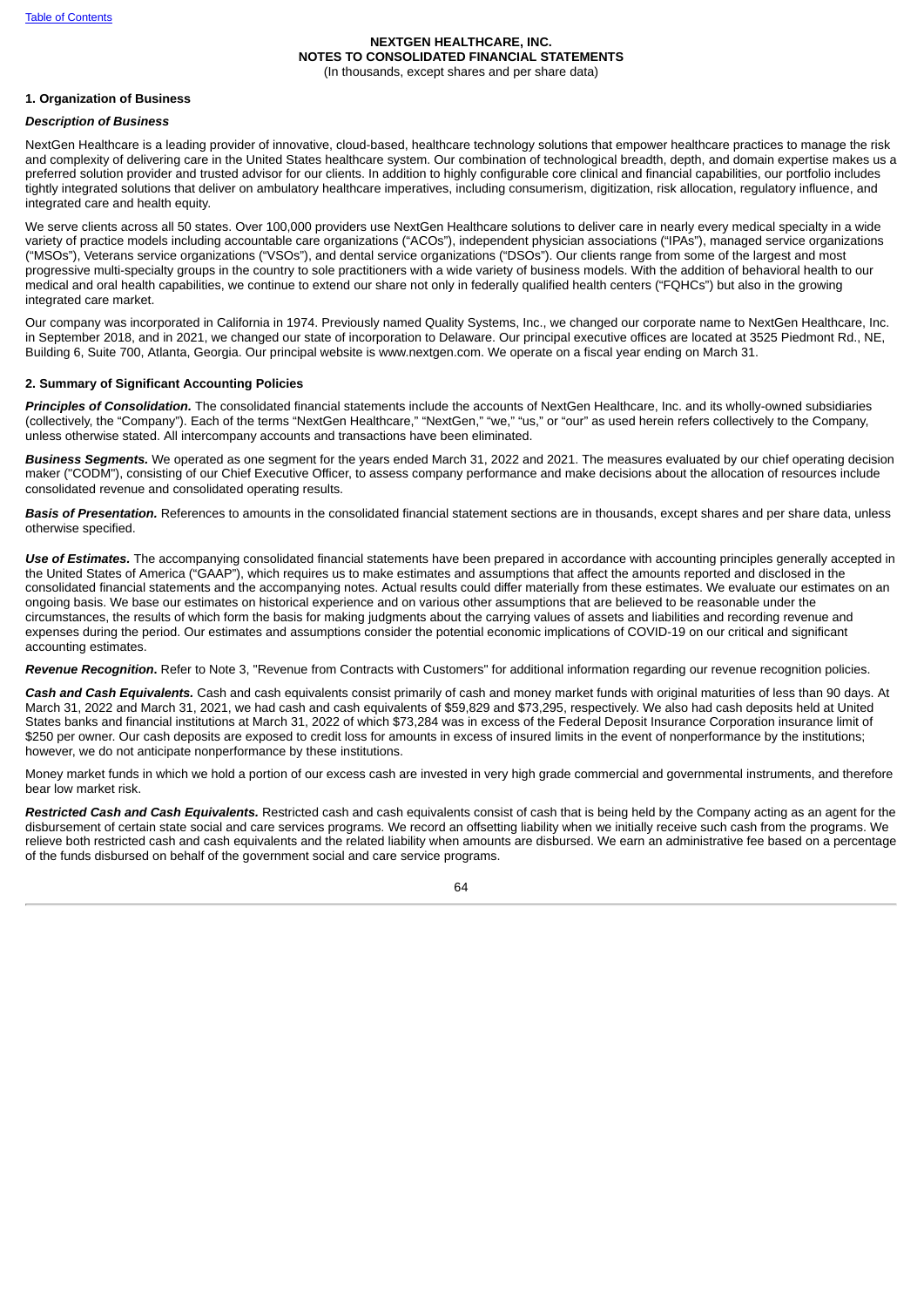*Reserves on Accounts Receivable.* We maintain reserves for estimated potential sales returns and allowances for credit losses on our accounts receivable. Accounts receivable are reported net of an allowance for credit losses on our consolidated balance sheets.

Our standard contracts generally do not contain provisions for clients to return products or services. However, we historically have accepted sales returns under limited circumstances. We estimate expected sales returns and other forms of variable consideration considering our customary business practice and contract-specific facts and circumstances, and we consider such estimated potential returns as variable consideration when allocating the transaction price to the extent it is probable that there will not be a significant reversal of cumulative revenue recognized.

We adopted ASU 2016-13, *Financial Instruments—Credit Losses (Topic 326): Measurement of Credit Losses on Financial Instruments*, on April 1, 2020 using the modified retrospective transition approach, which required the recognition of expected credit losses for our accounts receivable and our contract assets, consisting of unbilled receivables. The adoption of the new guidance did not have a material impact on our consolidated financial statements as the expected credit loss model was not significantly different from our prior policy and methodology for determining the allowance for doubtful accounts.

Allowance for credit losses are reserves related to estimated losses resulting from our clients' inability to make required payments are established based on our assessment of the collectability of client accounts, including review of our historical experience of bad debt expense and the aging of our accounts receivable balances, net of specifically reserved accounts and amounts billed prior to revenue recognition. Specific reserves are based on our estimate of the probability of collection for certain accounts. As part of our assessment of the adequacy of the allowance for credit losses, we consider a number of factors including, but not limited to, historical credit loss experience and adjustments for certain asset-specific risk characteristics, such as bankruptcy filings, internal assessments of client credit quality, age of the client receivable balances, review of major third-party credit-rating agencies, and evaluation of external factors such as economic conditions, including the potential impacts of the COVID-19 pandemic, that may affect a client's ability to pay, or other client-specific factors. Accounts are written off as uncollectible only after we have expended extensive collection efforts. Refer to Note 4, "Accounts Receivable" for additional information.

*Leases.* We adopted ASU 2016-02, *Leases (Topic 842)*, and its subsequent amendments (together "ASC 842") using the cumulative-effect adjustment transition method, which is the additional transition method described within ASU 2018-11, *Leases (Topic 842): Targeted Improvements*, issued by the FASB in July 2018, which allowed us to apply the new lease standard as of April 1, 2019. Our leasing arrangements are reflected on the balance sheet as right-ofuse assets and liabilities pertaining to the rights and obligations created by the leased assets. We determine whether an arrangement is a lease at inception and classify it as finance or operating. All of our existing material leases are classified as operating leases. Our leases do not contain any residual value guarantees.

Right-of-use lease assets and corresponding lease liabilities are recognized at commencement date based on the present value of lease payments over the expected lease term. Since the interest rate implicit in our lease arrangements is not readily determinable, we determine an incremental borrowing rate for each lease based on the approximate interest rate on a collateralized basis with similar remaining terms and payments as of the lease commencement date to determine the present value of future lease payments. Our lease terms may include options to extend or terminate the lease. Currently, it is not reasonably certain that we will exercise those options and therefore, we utilize the initial, noncancelable, lease term to calculate the lease assets and corresponding liabilities for all our leases. We have certain insignificant short-term leases with an initial term of twelve months or less that are not recorded in our consolidated balance sheets. Operating right-of-use lease assets are classified as operating lease assets on our consolidated balance sheets.

Our lease agreements generally contain lease and non-lease components. Non-lease components primarily include payments for maintenance and utilities. We have applied the practical expedient to combine fixed payments for non-lease components with our lease payments for all of our leases and account for them together as a single lease component, which increases the amount of our lease assets and corresponding liabilities. Payments under our lease arrangements are primarily fixed, however, certain lease agreements contain variable payments, which are expensed as incurred and not included in the operating lease assets and liabilities.

Operating lease costs are recognized on a straight-line basis over the lease term and included as a selling, general and administrative expense in the consolidated statements of net income and comprehensive income.

Refer to Note 6, "Leases" for additional information.

*Equipment and Improvements.* Equipment and improvements are stated at cost less accumulated depreciation and amortization. Repair and maintenance costs that do not improve service potential or extend economic life are expensed as incurred. Depreciation and amortization of equipment and improvements are recorded over the estimated useful lives of the assets, or the related lease terms if shorter, by the straight-line method. Useful lives generally have the following ranges:

- Computer equipment and software 3 to 5 years
- Furniture and fixtures 3 to 7 years
- Leasehold improvements lesser of lease term or estimated useful life of asset

Depreciation expense related to our equipment and improvements was \$6,902, \$7,997, and \$8,172 for the years ended March 31, 2022, 2021, and 2020, respectively.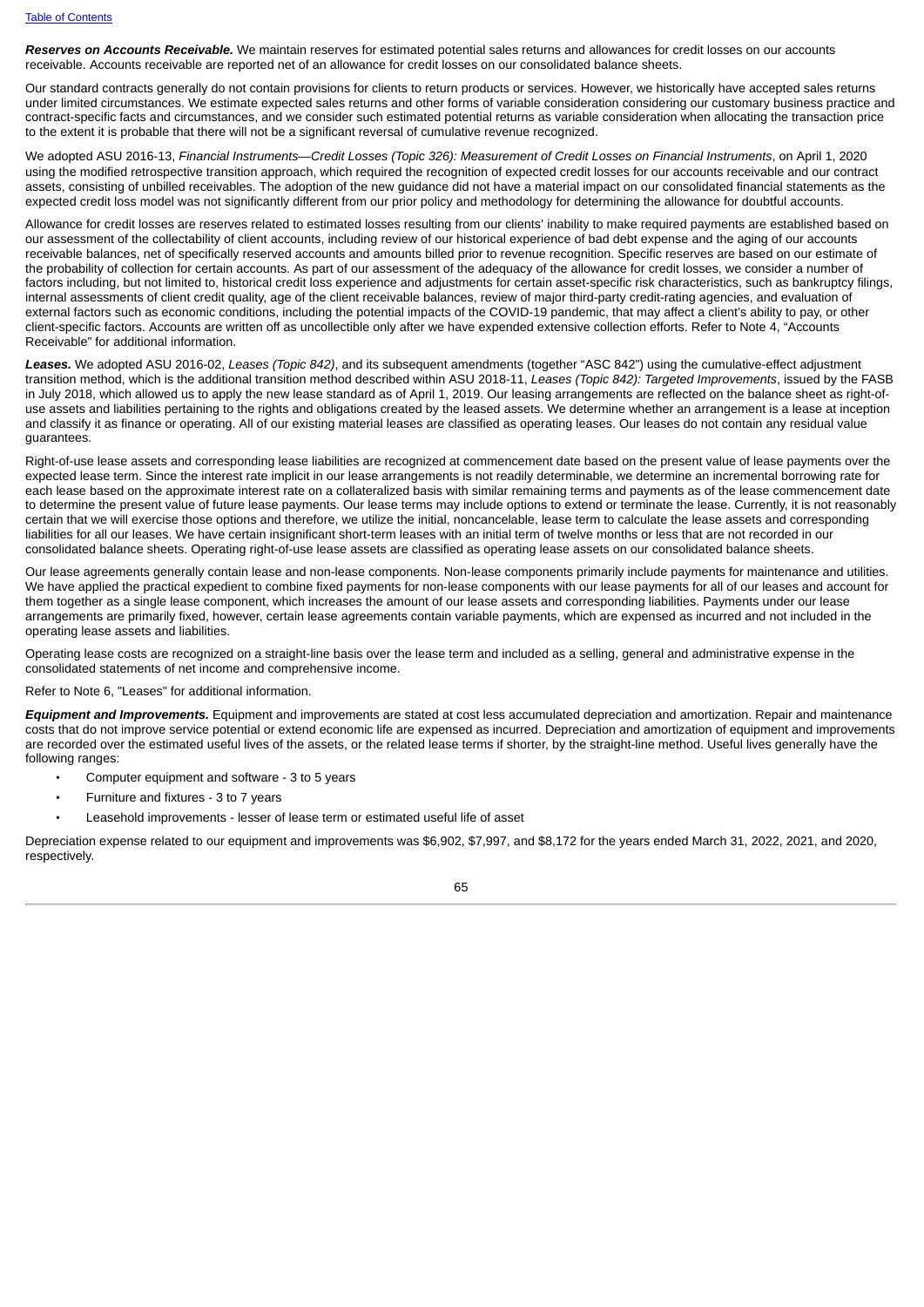*Capitalized Software Costs.* Software development costs, consisting primarily of employee salaries and benefits and certain third party costs, incurred in the development of new software solutions and enhancements to existing software solutions for external sale are expensed as incurred, and reported as net research and development costs in the consolidated statements of net income and comprehensive income, until technological feasibility has been established. After technological feasibility is established, the incremental software development costs are capitalized until general release occurs. Amortization of capitalized software begins upon general release and is recorded on a straight-line basis over the estimated economic life of the related product, which is typically three years. The total of capitalized software costs incurred in the development of products for external sale are reported as capitalized software costs within our consolidated balance sheets.

We also incur costs related to the development of software applications for our internal-use and for the development of software-as-a-service ("SaaS") based solutions sold to our clients. The development costs of our SaaS-based solutions are considered internal-use for accounting purposes. Our internal-use capitalized development costs are stated at cost and amortized on a straight-line basis over the estimated useful lives of the assets, which is typically three years. Application development stage costs generally include costs associated with internal-use software configuration, coding, installation and testing. Costs related to the preliminary project stage and post-implementation activities are expensed as incurred. Costs of significant upgrades and enhancements that result in additional functionality are also capitalized, whereas costs incurred for maintenance and minor upgrades and enhancements are expensed as incurred. Capitalized software costs for the development of SaaS-based solutions are reported as capitalized software costs within our consolidated balance sheets and capitalized software costs for the development of our internal-use software applications are reported as equipment and improvements within our consolidated balance sheets.

We periodically reassess the estimated economic life and the recoverability of our capitalized software costs. If we determine that capitalized amounts are not recoverable based on the expected net cash flows to be generated from sales of the applicable software solutions, the amount by which the unamortized capitalized costs exceed the net realizable value is written off as a charge to earnings. The net realizable value is estimated as the expected future gross revenues from that product reduced by the estimated future costs of completing and disposing of that product, including the costs of performing maintenance and client support required to satisfy our responsibility at the time of sale. In addition to the assessment of net realizable value, we review and adjust the remaining estimated lives of our capitalized software costs, if necessary. We also perform a periodic review of our software solutions and dispose of fully amortized capitalized software costs after such products are determined to no longer be used by our clients.

*Business Combinations.* In accordance with the accounting for business combinations, we allocate the purchase price of the acquired business to the tangible and intangible assets acquired and liabilities assumed based on their estimated fair values as of the acquisition date. The fair values of acquired assets and liabilities assumed represent our best estimate of fair value. The estimated fair value of the acquired tangible and intangible assets and liabilities assumed were determined using multiple valuation approaches depending on the type and nature of tangible or intangible asset acquired, including but not limited to the income approach, the excess earnings method and the relief from royalty method approach. The purchase price allocation methodology contains uncertainties as it requires us make assumptions and to apply judgment to estimate the fair value of acquired assets and liabilities, including, but not limited to, intangible assets, goodwill, deferred revenue, and contingent consideration liabilities. We estimate the fair value of the contingent consideration liabilities based on our projection of expected results, as needed. Unanticipated events or circumstances may occur which could affect the accuracy of our fair value estimates, including assumptions regarding industry economic factors and business strategies. We expect to finalize the purchase price allocation as soon as practicable within the measurement period, but not later than one year following the acquisition date. Any adjustments to fair value subsequent to the measurement period are reflected in the consolidated statements of net income and comprehensive income.

Goodwill. Goodwill acquired in a business combination is measured as the excess of the purchase price, or consideration transferred, over the net acquisition date fair values of the assets acquired and the liabilities assumed. Goodwill is not amortized as it has been determined to have an indefinite useful life.

We test goodwill for impairment annually during our first fiscal quarter, referred to as the annual test date. We will also test for impairment between annual test dates if an event occurs or circumstances change that would indicate the carrying amount may be impaired. Impairment testing for goodwill is performed at a reporting-unit level, which is defined as an operating segment or one level below an operating segment (referred to as a component). We operate as one segment and have a single reporting unit. The measures evaluated by our chief operating decision maker ("CODM"), consisting of our Chief Executive Officer, to assess company performance and make decisions about the allocation of resources include consolidated revenue and consolidated operating results.

As part of our annual goodwill impairment test, we may elect to first assess qualitative factors to determine whether it is more likely than not that the fair value of our single reporting unit is less than its carrying amount. We assess events or changes in circumstances in totality, including macroeconomic and industry conditions, market and competitive environment, changes in customers or customer mix, cost factors, loss of key personnel, significant changes in legislative environment or other legal factors, changes in the use of our acquired assets, changes in our strategic direction, significant changes in projected future results of operations, changes in the composition or carrying amount of our net assets, and changes in our stock price. Based on our assessment, if we conclude that it is more likely than not that the fair value of the reporting unit is less than its carrying amount, then additional impairment testing is not required. Otherwise, if we determine that a quantitative impairment test should be performed, we then evaluate goodwill for impairment by comparing the estimated fair value of the reporting unit with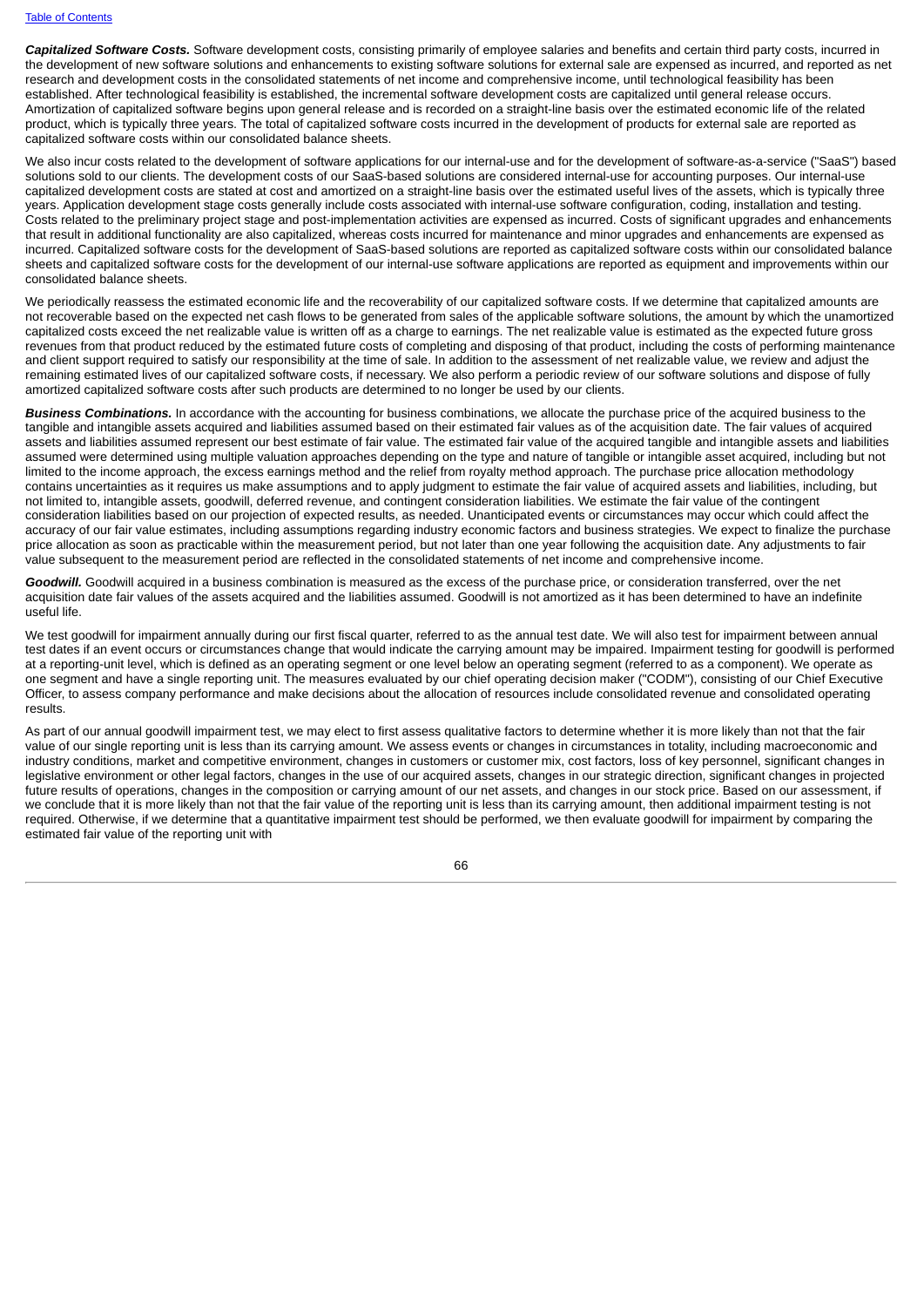its book value, including goodwill. If the estimated fair value exceeds book value, goodwill is considered not to be impaired and no additional steps are necessary. If, however, the fair value of the reporting unit is less than book value, then an impairment charge is recorded for the difference between the reporting unit's fair value and carrying amount, not to exceed the carrying amount of the goodwill.

*Intangible Assets.* Intangible assets consist of trade names, customer relationships, and software technology, all of which are associated with our prior acquisitions.

The intangible assets are recorded at fair value and are reported net of accumulated amortization. We currently amortize the intangible assets over periods ranging from 5 to 10 years using a method that reflects the pattern in which the economic benefits of the intangible asset are consumed. We assess the recoverability of intangible assets at least annually or whenever adverse events or changes in circumstances indicate that impairment may have occurred. Impairment is deemed to have occurred if the future undiscounted cash flows expected to result from the use of the related assets are less than the carrying value of such assets, and a loss is recognized to reduce the carrying value of the intangible assets to fair value, which is determined by discounting estimated future cash flows. In addition to the impairment assessment, we routinely review the remaining estimated lives of our intangible assets and record adjustments, if deemed necessary.

*Long-Lived Assets.* We assess our long-lived assets for potential impairment periodically or whenever adverse events or changes in circumstances indicate that impairment may have occurred. If necessary, recoverability of the assets is evaluated based on the future undiscounted cash flows expected to result from the use of the related assets compared to the carrying value of such assets. If impairment is deemed to have occurred, a loss is recognized to reduce the carrying value of the long-lived assets to fair value, which is determined by discounting the estimated future cash flows. In addition to the impairment assessment, we routinely review the remaining estimated lives of our long-lived assets and record adjustments, if deemed necessary.

*Income Taxes.* Income taxes are estimated based on current taxable income and the future tax consequences of temporary differences between the basis of assets and liabilities for financial and tax reporting. The deferred income tax assets and liabilities represent the future state and federal tax return consequences of those differences, which will either be taxable or deductible when the assets and liabilities are recovered or settled. Deferred income taxes are also recognized for operating losses that are available to offset future taxable income and tax credits that are available to offset future income taxes. At each reporting period, we assess the realizable value of deferred tax assets based on, among other things, estimates of future taxable income and adjust the related valuation allowance as necessary. We make a number of assumptions and estimates in determining the appropriate amount of expense to record for income taxes. The assumptions and estimates consider the taxing jurisdiction in which we operate as well as current tax regulations. We also evaluate our uncertain tax positions and only recognize the tax benefit from an uncertain tax position if it is more likely than not that the tax position will be sustained on examination by the taxing authorities, based on the technical merits of the position. The tax benefits recognized in the financial statements from such positions are measured based on the largest benefit that has a greater than 50 percentage likelihood of being realized upon settlement. We record a liability for unrecognized tax benefits resulting from uncertain tax positions taken or expected to be taken in a tax return. Any change in judgment related to the expected ultimate resolution of uncertain tax positions is recognized in earnings in the period in which such change occurs.

*Advertising Costs.* Advertising costs are expensed as incurred. We do not have any direct-response advertising. Advertising costs, which include trade shows and conventions, were approximately \$6,780, \$3,902, and \$6,044 for the years ended March 31, 2022, 2021, and 2020, respectively, and were included in selling, general and administrative expenses in the accompanying consolidated statements of net income and comprehensive income.

*Earnings per Share.* We provide a dual presentation of "basic" and "diluted" earnings per share ("EPS"). Shares below are in thousands.

|                                               | <b>Fiscal Year Ended March 31.</b> |        |    |        |    |        |
|-----------------------------------------------|------------------------------------|--------|----|--------|----|--------|
|                                               |                                    | 2022   |    | 2021   |    | 2020   |
| Earnings per share - Basic:                   |                                    |        |    |        |    |        |
| Net income                                    | \$                                 | 1,618  | \$ | 9.515  | \$ | 7,498  |
| Weighted-average shares outstanding — Basic   |                                    | 67,370 |    | 66,739 |    | 65,474 |
| Net income per common share - Basic           |                                    | 0.02   |    | 0.14   | \$ | 0.11   |
|                                               |                                    |        |    |        |    |        |
| Earnings per share - Diluted:                 |                                    |        |    |        |    |        |
| Net income                                    | \$                                 | 1.618  | \$ | 9.515  | \$ | 7,498  |
| Weighted-average shares outstanding           |                                    | 67.370 |    | 66.739 |    | 65.474 |
| Effect of potentially dilutive securities     |                                    | 418    |    | 146    |    | 138    |
| Weighted-average shares outstanding - Diluted |                                    | 67,788 |    | 66,885 |    | 65,612 |
| Net income per common share - Diluted         |                                    | 0.02   |    | 0.14   | ፍ  | 0.11   |

The computation of diluted net income per share does not include 194, 1,949 and 1,807 options for the years ended March 31, 2022, 2021, and 2020, respectively, because their inclusion would have an anti-dilutive effect on net income per share.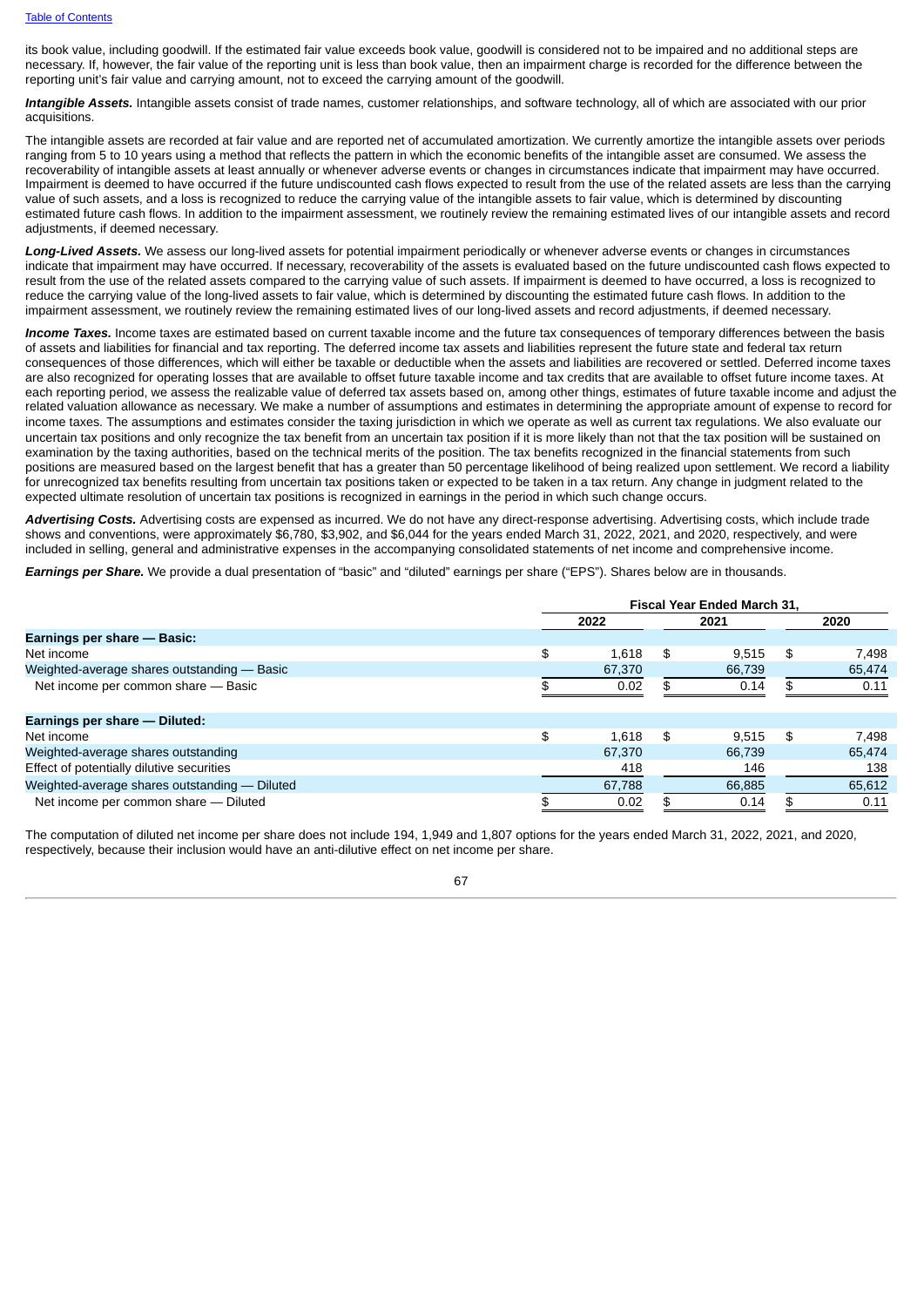*Recently Adopted Accounting Pronouncements.* Recently adopted accounting pronouncements are discussed below or in the notes, where applicable.

In December 2019, the Financial Accounting Standards Board ("FASB") issued ASU 2019-12, Income Taxes (Topic 740): Simplifying the Accounting for Income Taxes ("ASU 2019-12"), which is intended to simplify various aspects related to accounting for income taxes. ASU 2019-12 removes certain exceptions to the general principles in Topic 740 and also clarifies and amends existing guidance to improve consistent application. ASU 2019-12 is effective for fiscal years, and interim periods within those fiscal years, beginning after December 15, 2020. Early adoption is permitted, including adoption in an interim period. The adoption of ASU 2019-12 on April 1, 2021 did not have a material impact on our consolidated financial statements.

*Recent Accounting Standards Not Yet Adopted.* Recent accounting pronouncements requiring implementation in current or future periods are discussed below or in the notes, where applicable.

In March 2020, the FASB issued ASU 2020-04, *Reference Rate Reform (Topic 848): Facilitation of the Effects of Reference Rate Reform on Financial Reporting* ("ASU 2020-04"). ASU 2020-04 provides optional expedients and exceptions for applying GAAP to contracts, hedging relationships, and other transactions affected by reference rate reform if certain criteria are met. The amendments in ASU 2020-04 apply only to contracts, hedging relationships, and other transactions that reference the London Interbank Offered Rate ("LIBOR") or another reference rate expected to be discontinued because of reference rate reform. In January 2021, the FASB issued ASU 2021-01, *Reference Rate Reform (Topic 848): Scope* ("ASU 2021-01"), which clarifies the application of certain optional expedients and exceptions. *Topic 848* may be applied prospectively through December 31, 2022. We are currently evaluating the effect that ASU 2020-04 may have on our contracts that reference LIBOR, such as our amended and restated revolving credit agreement (see Note 10). We have not elected to apply any of the provisions of *Topic 848*, and we are currently in the process of evaluating the potential impact of adoption of this updated authoritative guidance on our consolidated financial statements.

In October 2021, the FASB issued ASU 2021-08*, Business Combinations (Topic 805) - Accounting for Contract Assets and Contract Liabilities from Contracts with Customers ("ASU 2021-08")*. Under current GAAP, an acquirer generally recognizes assets acquired and liabilities assumed in a business combination, including contract assets and contract liabilities arising from revenue contracts with customers and other similar contracts that are accounted for in accordance with ASU 2016-10, *Revenue from Contracts with Customers (Topic 606)*, at fair value on the acquisition date. ASU 2021-08 requires acquiring entities to apply Topic 606 to recognize and measure contract assets and contract liabilities in a business combination. ASU 2021-08 is effective for fiscal years beginning after December 15, 2022, including interim periods within those fiscal years. The amendments in ASU 2021-08 should be applied prospectively to business combinations occurring on or after the effective date of the amendments. Early adoption is permitted, including adoption in an interim period. ASU 2021-08 is effective for us in the first quarter of fiscal 2024. We are currently in the process of evaluating the potential impact of adoption of this updated authoritative guidance on our consolidated financial statements, which will also depend on the magnitude of any potential future business combinations.

We do not believe that any other recently issued, but not yet effective accounting standards, if adopted, would have a material impact on our consolidated financial statements.

## <span id="page-67-0"></span>**3. Revenue from Contracts with Customers**

#### *Revenue Recognition and Performance Obligations*

We generate revenue from sales of licensing rights and subscriptions to our software solutions, hardware and third-party software products, support and maintenance, managed services, EDI and data services, and other non-recurring services, including implementation, training, and consulting services. Our contracts with customers may include multiple performance obligations that consist of various combinations of our software solutions and related services, which are generally capable of being distinct and accounted for as separate performance obligations.

The total transaction price is allocated to each performance obligation within a contract based on estimated standalone selling prices. We generally determine standalone selling prices based on the prices charged to customers, except for certain software licenses that are based on the residual approach because their standalone selling prices are highly variable and certain maintenance customers that are based on substantive renewal rates. In instances where standalone selling price is not sufficiently observable, such as RCM services and software licenses included in our RCM arrangements, we estimate standalone selling price utilizing an expected cost plus a margin approach. When standalone selling prices are not observable, significant judgment is required in estimating the standalone selling price for each performance obligation.

Revenue is recognized when control of the promised goods or services is transferred to our customers in an amount that reflects the consideration that we expect to be entitled to in exchange for those goods or services.

We exclude sales tax from the measurement of the transaction price and record revenue net of taxes collected from customers and subsequently remitted to governmental authorities.

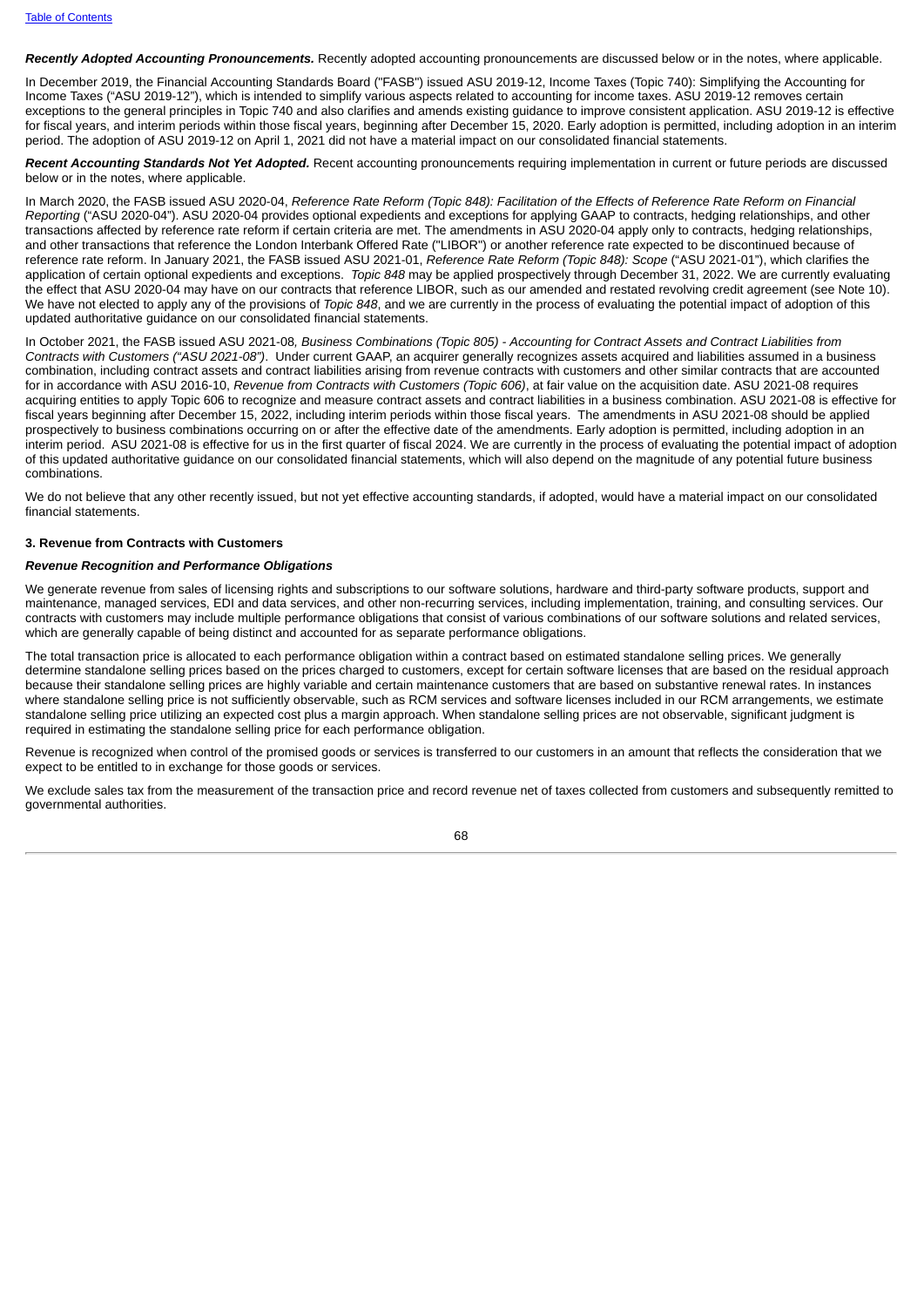The following table presents our revenues disaggregated by our major revenue categories and by occurrence:

|                                                           | Fiscal Year Ended March 31, |      |         |    |         |  |
|-----------------------------------------------------------|-----------------------------|------|---------|----|---------|--|
|                                                           | 2022                        | 2021 |         |    | 2020    |  |
| Recurring revenues:                                       |                             |      |         |    |         |  |
| Subscription services                                     | \$<br>162,636               | \$   | 148,403 | \$ | 127,602 |  |
| Support and maintenance                                   | 155,623                     |      | 152.956 |    | 158,619 |  |
| Managed services                                          | 116.722                     |      | 103.138 |    | 104.549 |  |
| Electronic data interchange and data services             | 104,732                     |      | 98,322  |    | 98,543  |  |
| Total recurring revenues                                  | 539.713                     |      | 502,819 |    | 489,313 |  |
|                                                           |                             |      |         |    |         |  |
| Software, hardware, and other non-recurring revenues:     |                             |      |         |    |         |  |
| Software license and hardware                             | 31.347                      |      | 28.825  |    | 27,270  |  |
| Other non-recurring services                              | 25,290                      |      | 25,177  |    | 23,656  |  |
| Total software, hardware and other non-recurring revenues | 56,637                      |      | 54.002  |    | 50.926  |  |
|                                                           |                             |      |         |    |         |  |
| <b>Total revenues</b>                                     | 596.350                     | æ.   | 556.821 | \$ | 540.239 |  |

Recurring revenues consists of subscription services, support and maintenance, managed services, and EDI and data services. Software, hardware, and other non-recurring revenues consists of revenue from sales of software license and hardware and certain non-recurring services, such as implementation, training, and consulting performed for clients who use our products.

We generally recognize revenue for our most significant performance obligations as follows:

*Subscription services.* Performance obligations involving subscription services, which include annual libraries, are satisfied over time as the customer simultaneously receives and consumes the benefits of the services throughout the contract period. Our subscription services primarily include our softwareas-a-service ("SaaS") based offerings, such as our electronic health records and practice management, mobile, patient portal, and population health management solutions. Our SaaS-based offerings may include multiple goods and services, such as providing access to our technology-based solutions together with our managed cloud hosting services. These offerings are concurrently delivered with the same pattern of transfer to our customers and are accounted for as a single performance obligation because the technology-based solutions and other goods and services included within our overall SaaSbased offerings are each individually not capable of being distinct as the customer receives benefits based on the combined offering. Our annual libraries primarily consist of providing stand-ready access to certain content, knowledgebase, databases, and SaaS-based educational tools, which are frequently updated to meet the most current standards and requirements, to be utilized in conjunction with our core solutions. We recognize revenue related to these subscription services, including annual libraries, ratably over the respective noncancelable contract term.

*Support and maintenance.* Performance obligations involving support and maintenance are satisfied over time as the customer simultaneously receives and consumes the benefits of the maintenance services provided. Our support and maintenance services may consist of separate performance obligations, such as unspecified upgrades or enhancements and technical support, which are considered stand-ready in nature and can be offered at various points during the service period. Since the efforts associated with the combined support and maintenance services are rendered concurrently and provided evenly throughout the service period, we consider the series of support and maintenance services to be a single performance obligation. Therefore, we recognize revenue related to these services ratably over the respective noncancelable contract term.

*Managed services.* Managed services consist primarily of RCM and related services, but also includes our hosting services, which we refer to as managed cloud services, transcription services, patient pay services, and certain other recurring services. Performance obligations associated with RCM services are satisfied over time as the customer simultaneously receives and consumes the benefits of the services executed throughout the contract period. The majority of service fees under our RCM arrangements are variable consideration contingent upon collections by our clients. We estimate the variable consideration which we expect to be entitled to over the noncancelable contract term associated with our RCM service arrangements. The estimate of variable consideration included in the transaction price typically involves estimating the amounts we will ultimately collect on behalf of our clients and the relative fee we charge that is generally calculated as a percentage of those collections. Inputs to these estimates include, but are not limited to, historical service fees and collections amounts, timing of historical collections relative to the timing of when claims are submitted by our clients to their respective payers, macroeconomic trends, and anticipated changes in the number of providers. Significant judgement is required when estimating the total transaction price based on the variable consideration. We may apply certain constraints when appropriate whereby we include in the transaction price estimated variable consideration only to the extent that it is probable that a significant reversal in the amount of cumulative revenue recognized will not occur when the uncertainty associated with the variable consideration is subsequently resolved. Such estimates are assessed at the contract level. RCM and related services may not be rendered evenly over the contract period as the timing of services are based on customer collections, which may vary throughout the service period. We recognize revenue for RCM based on the amount of collections received throughout the contract term as it most closely depicts our efforts to transfer our service obligations to the customer. Our managed cloud services represent a single performance obligation to provide cloud hosting services to our customers and related revenue is recognized ratably

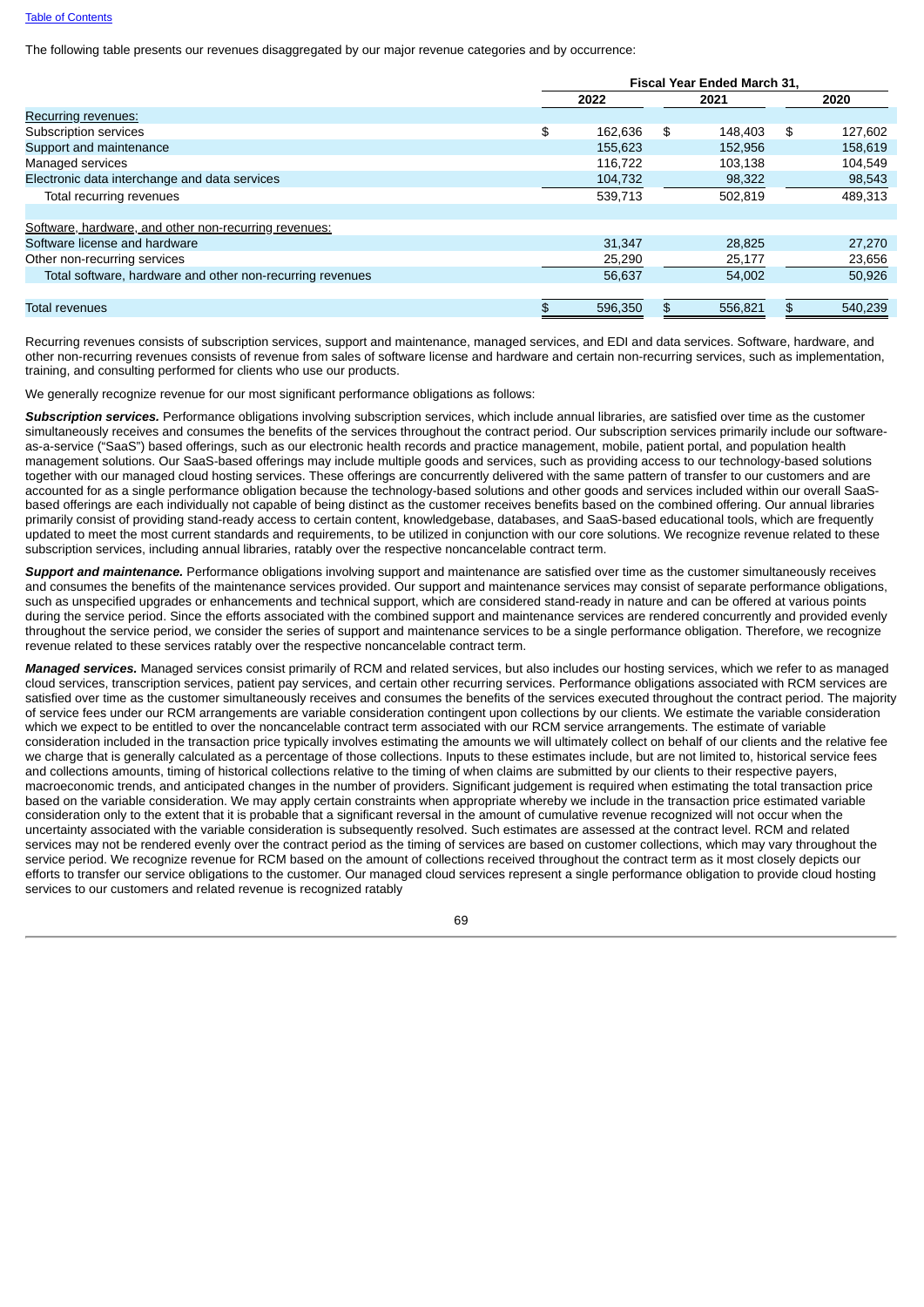over the respective noncancelable contract term. Performance obligations related to the transcription services, patient pay services, and other recurring services are satisfied as the corresponding services are provided and revenue is recognized as such services are rendered.

*Electronic data interchange and data services.* Performance obligations related to EDI and data services and other transaction processing services are satisfied at the point in time the services are rendered or delivered. The transfer of control occurs when the data services and transaction processing services are delivered and the customer receives the benefits from the services provided.

*Software license and hardware.* Software license and hardware are considered point-in-time performance obligations as control is transferred to customers upon the delivery of the software license and hardware. Our software licenses are considered functional licenses, and revenue recognition generally occurs on the date of contract execution as the customer is provided with immediate access to the license. We generally determine the amount of consideration allocated to the software license performance obligation using the residual approach, except for certain RCM arrangements where the amount allocated to the software license performance obligation is determined based on estimated relative standalone selling prices. For hardware, we recognize revenue upon transfer of such hardware or devices to the customer.

*Other non-recurring services.* Performance obligations related to other non-recurring services, including implementation, training, and consulting services, are generally satisfied as the corresponding services are provided. Once the services have been provided to the customer, the transfer of control has occurred. Therefore, we recognize revenue as such services are rendered.

#### *Transaction Price Allocated to Remaining Performance Obligations*

As of March 31, 2022, the aggregate amount of transaction price related to remaining unsatisfied or partially unsatisfied performance obligations over the respective noncancelable contract term was approximately \$608,400 of which we expect to recognize approximately 10% as services are rendered or goods are delivered, 51% over the next 12 months, and the remainder thereafter.

As of March 31, 2021, the aggregate amount of transaction price related to remaining unsatisfied or partially unsatisfied performance obligations over the respective noncancelable contract term was approximately \$548,800, of which we expect to recognize approximately 9% as services are rendered or goods are delivered, 53% over the next 12 months, and the remainder thereafter.

## *Contract Balances*

Contract balances result from the timing differences between our revenue recognition, invoicing, and cash collections. Such contract balances include accounts receivables, contract assets and liabilities, and other customer deposits and liabilities balances. Accounts receivables include invoiced amounts where the right to receive payment is unconditional and only subject to the passage of time. Contract assets, consisting of unbilled receivables, include amounts where revenue recognized exceeds the amount invoiced to the customer and the right to payment is not solely subject to the passage of time. Contract assets are generally associated with our sales of software licenses, but may also be associated with other performance obligations such as subscription services, support and maintenance, annual libraries, and professional services, where control has been transferred to our customers but the associated payments are based on future customer collections (in the case of our RCM service arrangements) or based on future milestone payment due dates. In such instances, the revenue recognized may exceed the amount invoiced to the customer and such balances are included in contract assets since our right to receive payment is not unconditional, but rather is conditional upon customer collections or the continued functionality of the software and our ongoing support and maintenance obligations. Contract liabilities consist mainly of fees invoiced or paid by our clients for which the associated services have not been performed and revenues have not been recognized. Contract assets and contract liabilities are reported in a net position on an individual contract basis at the end of each reporting period. Contract assets are classified as current or long-term on our consolidated balance sheets based on the timing of when we expect to complete the related performance obligations and invoice the customer. Contract liabilities are classified as current on our consolidated balance sheets since the revenue recognition associated with the related customer payments and invoicing is expected to occur within the next twelve months. During the years ended March 31, 2022 and 2021, we recognized \$69,062 and \$74,097, respectively, of revenues that were included in the contract liability balance or invoiced to customers since the beginning of the corresponding periods.

Our contracts with customers do not include any major financing components.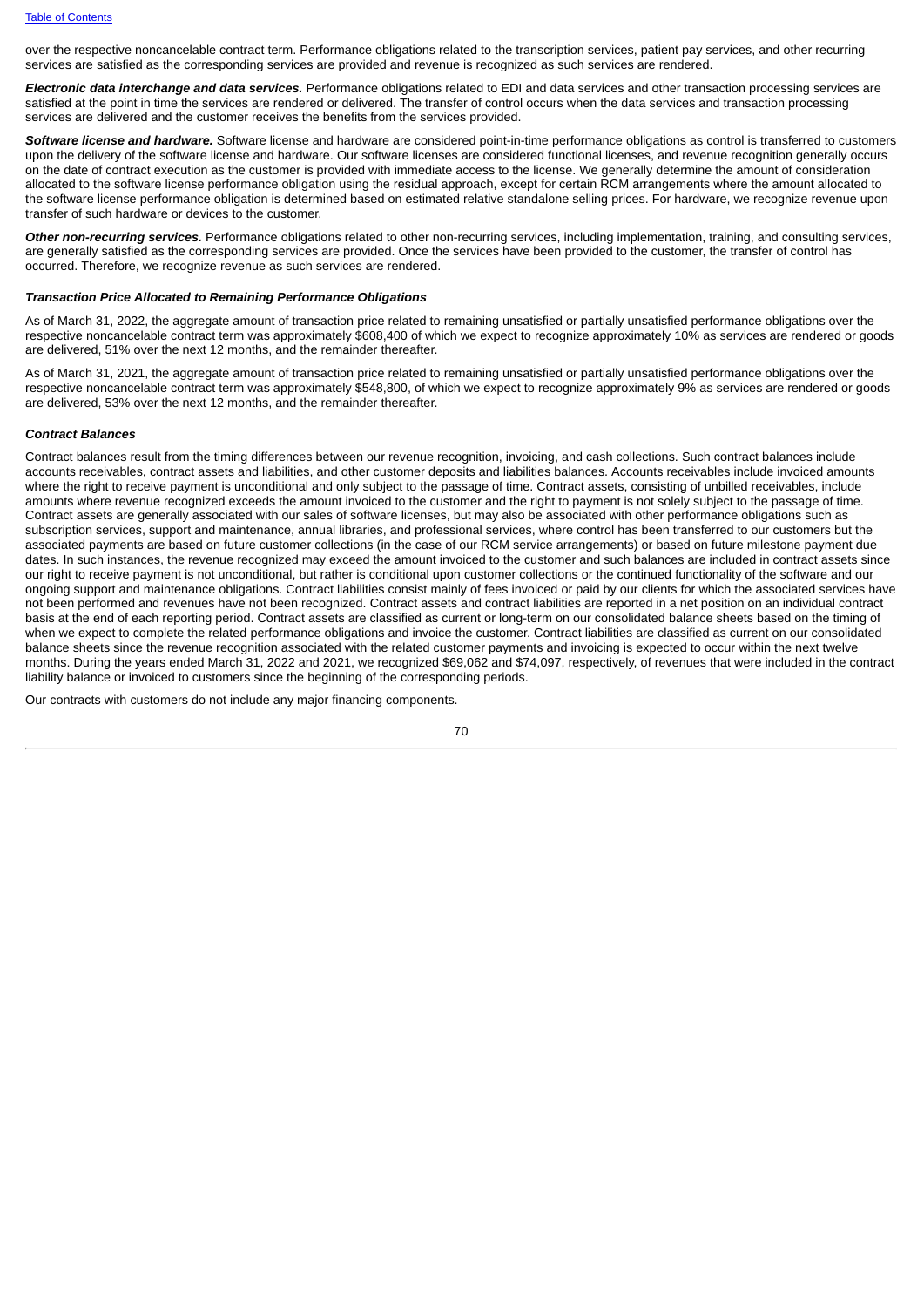# *Costs to Obtain or Fulfill a Contract*

We capitalize all incremental costs of obtaining a contract with a customer to the extent that such costs are directly related to a contract and expected to be recoverable. Our sales commissions and related sales incentives are considered incremental costs requiring capitalization. Capitalized contract costs are amortized to expense utilizing a method that is consistent with the transfer of the related goods or services to the customer. The amortization period ranges from less than one year up to five years, based on the period over which the related goods and services are transferred, including consideration of the expected customer renewals and the related useful lives of the products.

Capitalized commissions costs were \$33,352 as of March 31, 2022, of which \$11,698 is classified as current and included as prepaid expenses and other current assets and \$21,654 is classified as long-term and included within other assets on our consolidated balance sheets, based on the expected timing of expense recognition. Capitalized commissions costs were \$28,503 as of March 31, 2021, of which \$9,399 was classified as current and \$19,104 was classified as long-term.

During the years ended March 31, 2022, 2021, and 2020, we recognized \$12,044, \$11,236, and \$8,006, respectively, of commissions expense. Commissions expense primarily relates to the amortization of capitalized commissions costs, which is included as a selling, general and administrative expense in the consolidated statements of net income and comprehensive income.

### <span id="page-70-0"></span>**4. Accounts Receivable**

Accounts receivable includes invoiced amounts where the right to receive payment is unconditional and only subject to the passage of time. Allowance for credit losses are reported as a component of accounts receivable as summarized below:

|                             |   | <b>March 31, 2022</b> | <b>March 31, 2021</b> |  |  |
|-----------------------------|---|-----------------------|-----------------------|--|--|
| Accounts receivable, gross  | Ф | 79.945                | 81,746                |  |  |
| Allowance for credit losses |   | (3,888)               | (4,205)               |  |  |
| Accounts receivable, net    |   | 76.057                | 77.541                |  |  |

The following table represents the changes in the allowance for credit losses, as of and for the twelve months ended March 31, 2022 and 2021:

| Balance as of March 31, 2020            | £. | (3,549)  |
|-----------------------------------------|----|----------|
| Additions charged to costs and expenses |    | (2,834)  |
| Deductions                              |    | 2,178    |
| Balance as of March 31, 2021            |    | (4,205)  |
| Additions charged to costs and expenses |    | (1, 915) |
| Deductions                              |    | 2,232    |
| Balance as of March 31, 2022            |    | (3,888)  |
|                                         |    |          |

## <span id="page-70-1"></span>**5. Fair Value Measurements**

The following tables set forth by level within the fair value hierarchy our financial assets and liabilities that were accounted for at fair value on a recurring basis at March 31, 2022 and March 31, 2021:

|                                      | <b>Balance At</b><br>March 31, 2022 |     | <b>Ouoted Prices</b><br>in Active<br><b>Markets for</b><br><b>Identical Assets</b><br>(Level 1) | <b>Significant Other</b><br><b>Observable Inputs</b><br>(Level 2) | <b>Unobservable</b><br>Inputs<br>(Level 3) |
|--------------------------------------|-------------------------------------|-----|-------------------------------------------------------------------------------------------------|-------------------------------------------------------------------|--------------------------------------------|
| <b>ASSETS</b>                        |                                     |     |                                                                                                 |                                                                   |                                            |
| Cash and cash equivalents (1)        | \$<br>59,829                        | -\$ | 59,829                                                                                          | \$                                                                |                                            |
| Restricted cash and cash equivalents | 6,918                               |     | 6,918                                                                                           |                                                                   |                                            |
|                                      | 66,747                              |     | 66,747                                                                                          |                                                                   |                                            |
|                                      | 71                                  |     |                                                                                                 |                                                                   |                                            |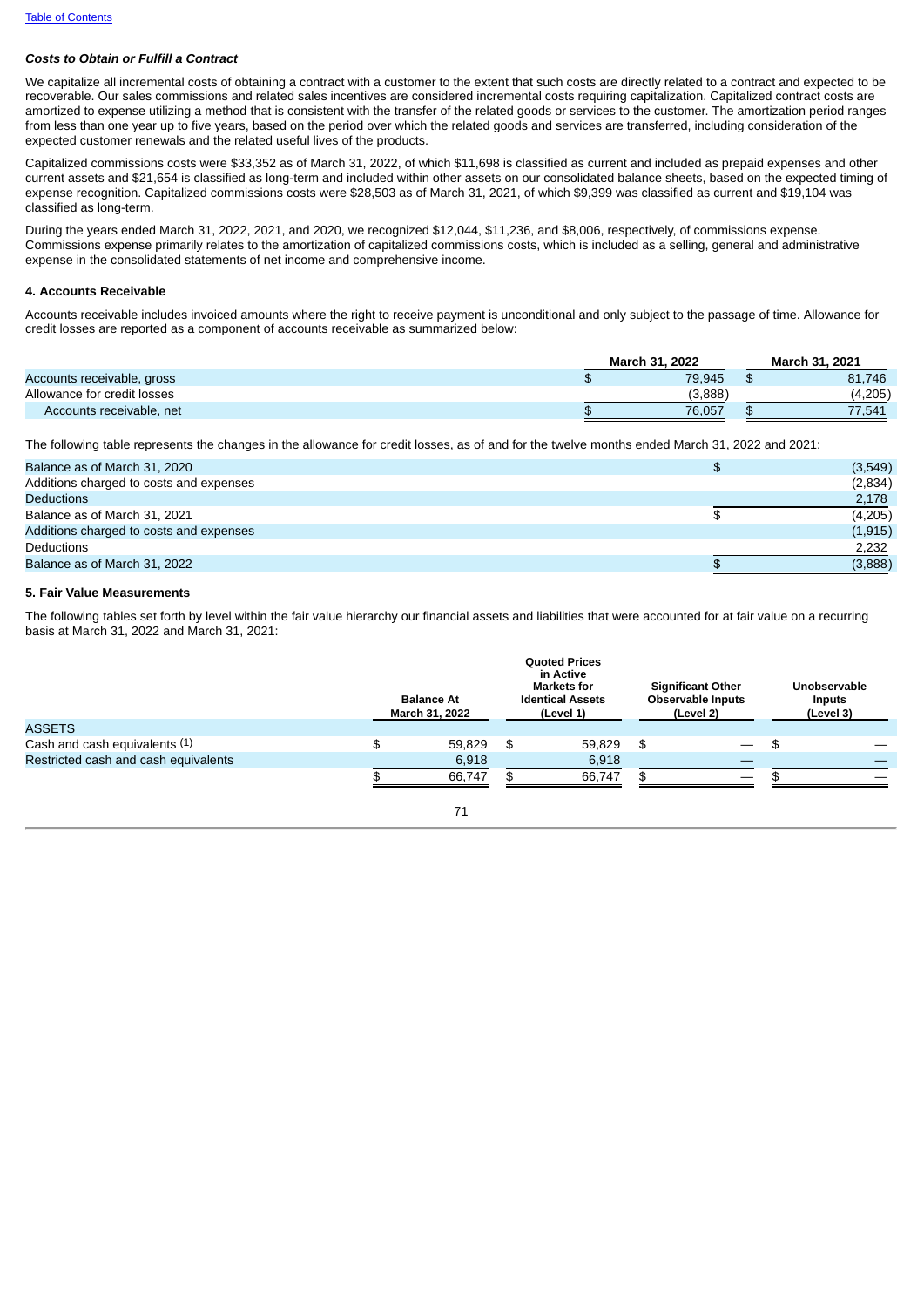|                                                  |     | <b>Ouoted Prices</b><br>in Active<br><b>Markets for</b><br><b>Identical Assets</b><br><b>Balance At</b><br>March 31, 2021<br>(Level 1) |      |        | <b>Significant Other</b><br><b>Observable Inputs</b><br>(Level 2) |     | <b>Unobservable</b><br><b>Inputs</b><br>(Level 3) |  |
|--------------------------------------------------|-----|----------------------------------------------------------------------------------------------------------------------------------------|------|--------|-------------------------------------------------------------------|-----|---------------------------------------------------|--|
| <b>ASSETS</b>                                    |     |                                                                                                                                        |      |        |                                                                   |     |                                                   |  |
| Cash and cash equivalents (1)                    | \$. | 73,295                                                                                                                                 | - \$ | 73,295 | - \$                                                              |     |                                                   |  |
| Restricted cash and cash equivalents             |     | 5,280                                                                                                                                  |      | 5,280  |                                                                   |     |                                                   |  |
|                                                  |     | 78,575                                                                                                                                 |      | 78,575 |                                                                   |     |                                                   |  |
| <b>LIABILITIES</b>                               |     |                                                                                                                                        |      |        |                                                                   |     |                                                   |  |
| Contingent consideration related to acquisitions |     | 533                                                                                                                                    | - \$ |        |                                                                   | 533 | \$                                                |  |
|                                                  |     | 533                                                                                                                                    |      |        |                                                                   | 533 |                                                   |  |
|                                                  |     |                                                                                                                                        |      |        |                                                                   |     |                                                   |  |

 $(1)$  Cash equivalents consist primarily of money market funds.

During the year ended March 31, 2021, we recorded a net benefit of \$1,367 from fair value adjustments, which was related to the contingent consideration liability from the acquisition of Topaz Information Systems, LLC ("Topaz"). As of March 31, 2021, the fair value of the contingent consideration liability was \$533, calculated based on actual earnout achievement through the end of the performance period and was reflected under a Level 2 valuation hierarchy because the fair value was determined based on other significant observable inputs.

The following table presents activity in our financial assets and liabilities measured at fair value using significant unobservable inputs (Level 3), as of and for the year ended March 31, 2021.

| Balance at March 31, 2020                             | 1.900   |
|-------------------------------------------------------|---------|
| Fair value adjustments                                | (1,367) |
| Transfer of Topaz contingent consideration to Level 2 | (533)   |
| Balance at March 31, 2021                             |         |

During the year ended March 31, 2022, we recorded a fair value adjustment of \$7 for the contingent consideration liability related to the acquisition of Topaz based on actual earnout achievement. The contingent consideration liability of \$540 was fully settled as of March 31, 2022.

The following table presents activity in our financial assets and liabilities measured at fair value using significant other observable inputs (Level 2) as of and for the year ended March 31, 2022:

| Balance at March 31, 2021                 | 533   |
|-------------------------------------------|-------|
| Fair value adjustments                    |       |
| Payment of Topaz contingent consideration | (540) |
| Balance at March 31, 2022                 |       |

The categorization of the framework used to measure fair value of the contingent consideration liabilities were considered to be within the Level 3 valuation hierarchy due to the subjective nature of the unobservable inputs used. We had assessed the fair value of the contingent consideration liability on a recurring basis and any adjustments to fair value subsequent to the measurement period were reflected in the consolidated statements of net income and comprehensive income. Key assumptions included probability-adjusted achievement estimates of applicable bookings targets that were not observable in the market. The fair value adjustments to contingent consideration liabilities are included as a component of selling, general and administrative expense in the consolidated statements of net income and comprehensive income.

We believe that the fair value of our other financial assets and liabilities, including accounts receivable, accounts payable, and line of credit, approximate their respective carrying values due to their nominal credit risk.

## *Non-Recurring Fair Value Measurements*

We have certain assets, including goodwill and other intangible assets, which are measured at fair value on a non-recurring basis and are adjusted to fair value only if an impairment charge is recognized. The categorization of the framework used to measure fair value of the assets is considered to be within the Level 3 valuation hierarchy due to the subjective nature of the unobservable inputs used.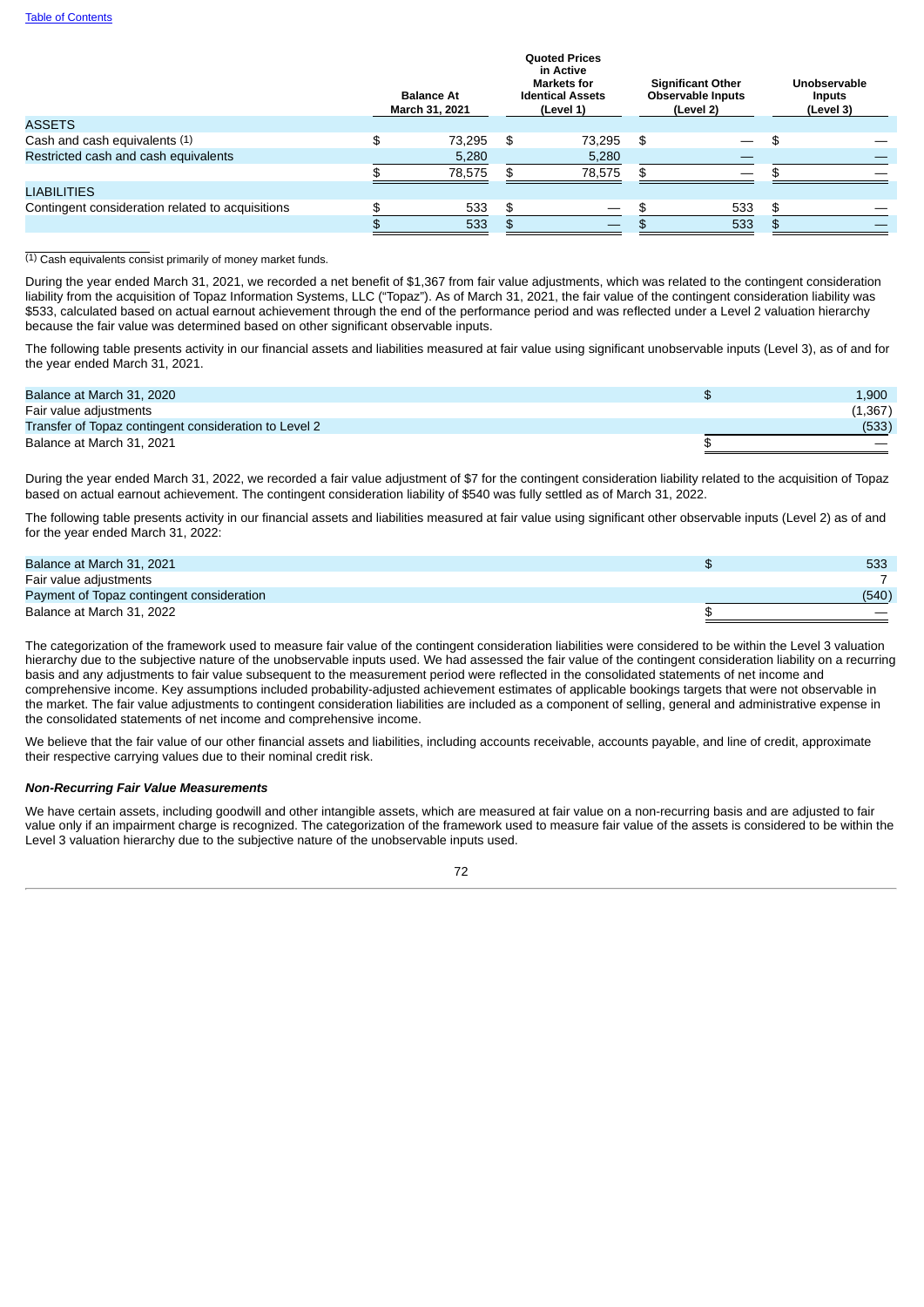## **6. Leases**

We have operating lease agreements for our offices in the United States and India with lease periods expiring between 2022 and 2026.

Total operating lease costs were \$6,549, \$9,190, and \$10,309 for the years ended March 31, 2022, 2021, and 2020, respectively. Components of operating lease costs are summarized as follows:

|                             | <b>Twelve Months Ended March 31,</b> |      |       |  |  |  |
|-----------------------------|--------------------------------------|------|-------|--|--|--|
| Operating lease costs       | 2022                                 | 2021 |       |  |  |  |
|                             | 6,328                                |      | 8,235 |  |  |  |
| Short-term lease costs      |                                      |      | 25    |  |  |  |
| Variable lease costs        | 774                                  |      | 1,444 |  |  |  |
| Less: Sublease income       | (561)                                |      | (514) |  |  |  |
| Total operating lease costs | 6,549                                |      | 9,190 |  |  |  |

Supplemental cash flow information related to operating leases is summarized as follows:

|                                                                                  | <b>Twelve Months Ended March 31.</b> |  |        |  |  |  |
|----------------------------------------------------------------------------------|--------------------------------------|--|--------|--|--|--|
|                                                                                  | 2022                                 |  | 2021   |  |  |  |
| Cash paid for amounts included in the measurement of operating lease liabilities | 13.766                               |  | 18.651 |  |  |  |
| Operating lease assets obtained in exchange for operating lease liabilities      | 1.610                                |  | 3.107  |  |  |  |

As of March 31, 2022, our operating leases had a weighted average remaining lease term of 2.7 years and a weighted average discount rate of 3.7%. Future minimum aggregate lease payments under operating leases as of March 31, 2022 are summarized as follows:

| For the year ended March 31, |          |
|------------------------------|----------|
| 2023                         | 8,815    |
| 2024                         | 6,886    |
| 2025                         | 4,388    |
| 2026                         | 1,257    |
| Total future lease payments  | 21,346   |
| Less interest                | (1, 323) |
| Total lease liabilities      | 20,023   |

During the year ended March 31, 2022, we vacated portions of certain leased locations and recorded impairments of \$3,906 to our right-of-use assets and certain related fixed assets associated with the vacated locations, or portions thereof, in Irvine, Horsham, Atlanta, Fairport, Hunt Valley, Bangalore, and St. Louis based on projected sublease rental income and estimated sublease commencement dates. The impairment analyses were performed at the asset group level and the impairment charges were estimated by comparing the fair value of each asset group based on the expected cash flows to its respective book value. We determined the discount rate for each asset group based on the approximate interest rate on a collateralized basis with similar remaining terms and payments as of the impairment date. Significant judgment was required to estimate the fair value of each asset group and actual results could vary from the estimates, resulting in potential future adjustments to amounts previously recorded.

During the year ended March 31, 2021, as part of our response to the COVID-19 pandemic and ongoing cost reduction efforts, we vacated our Cary office, portions of our Irvine and Horsham offices, and the remainder of our San Diego office. We recorded impairments of \$5,539 to our operating right-of-use assets and certain related fixed assets associated with the vacated locations based on projected sublease rental income and estimated sublease commencement dates and the remeasurement of our operating lease liabilities associated with the modification of certain lease expiration dates.

During the year ended March 31, 2020, we recorded impairments of \$9,373 to our operating right-of-use assets and certain related fixed assets associated with the vacated locations, or portions thereof, in North Canton, San Diego, Horsham, St. Louis, Irvine, Atlanta, Brentwood, and Phoenix, based on projected sublease rental income and estimated sublease commencement dates.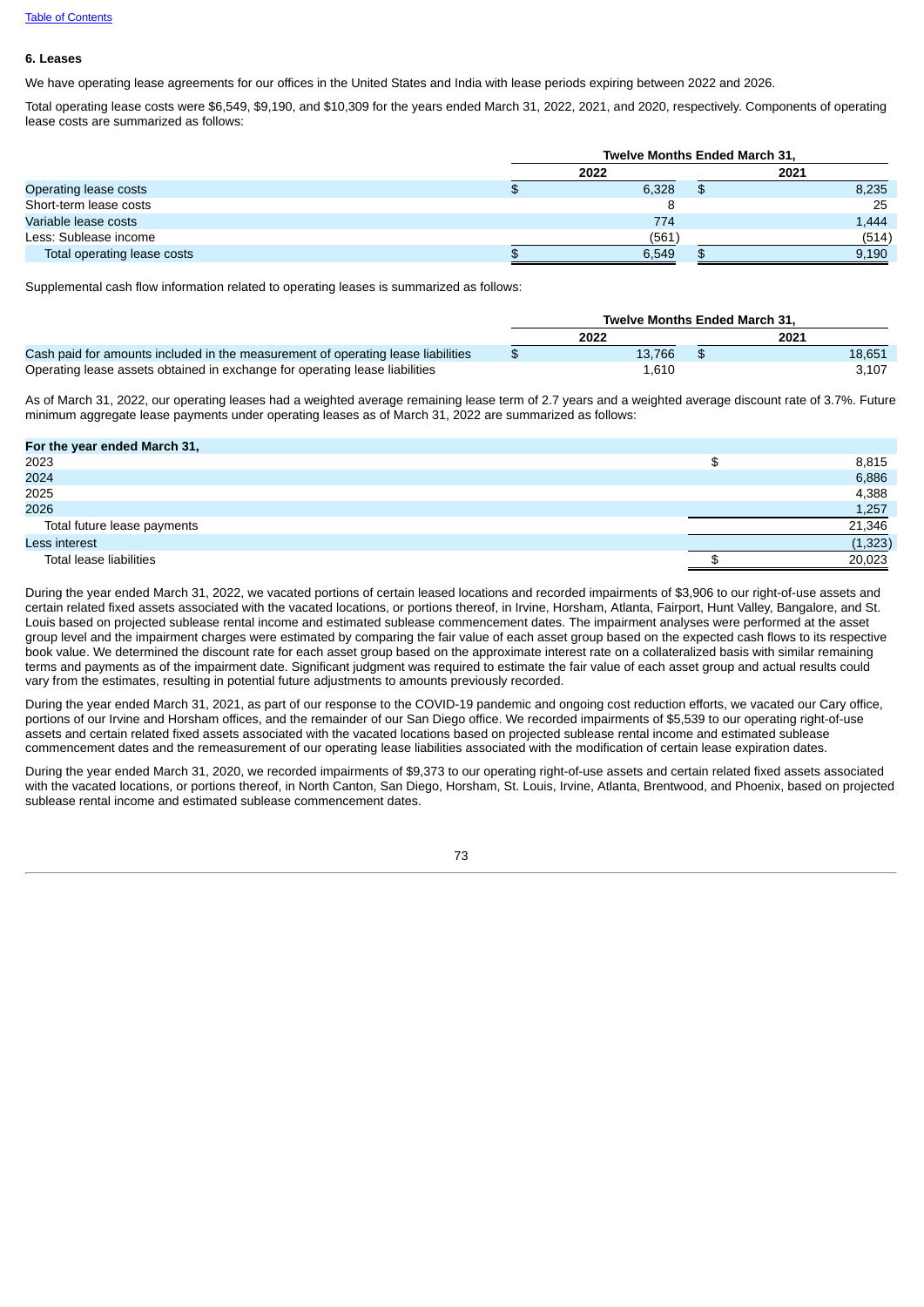# **7. Goodwill**

During the quarter ended June 30, 2021, we performed a qualitative assessment, which indicated that it was more likely than not that the fair value of goodwill exceeded its net carrying value and, therefore, additional impairment testing was not deemed necessary. We also did not identify any events or circumstances that would require an interim goodwill impairment test.

The carrying amount of goodwill as of March 31, 2022 and 2021 were both \$267,212.

## **8. Intangible Assets**

Our definite-lived intangible assets, other than capitalized software development costs, are summarized as follows:

|                          | <b>March 31, 2022</b>                   |           |                                              |       |  |           |              |           |  |
|--------------------------|-----------------------------------------|-----------|----------------------------------------------|-------|--|-----------|--------------|-----------|--|
|                          | <b>Customer</b><br><b>Relationships</b> |           | Software<br><b>Trade Names</b><br>Technology |       |  |           | <b>Total</b> |           |  |
| Gross carrying amount    | Ф                                       | 39,200    | \$                                           | 250   |  | 49,000    |              | 88,450    |  |
| Accumulated amortization |                                         | (29, 824) |                                              | (116) |  | (34, 207) |              | (64, 147) |  |
| Net intangible assets    |                                         | 9,376     |                                              | 134   |  | 14.793    |              | 24,303    |  |

|                          |   | <b>March 31, 2021</b>                                         |    |                        |  |           |              |           |
|--------------------------|---|---------------------------------------------------------------|----|------------------------|--|-----------|--------------|-----------|
|                          |   | <b>Customer</b><br><b>Relationships</b><br><b>Trade Names</b> |    | Software<br>Technology |  |           | <b>Total</b> |           |
| Gross carrying amount    | Ф | 39,200                                                        |    | 250                    |  | 91.500    |              | 130,950   |
| Accumulated amortization |   | (26, 349)                                                     |    | (67)                   |  | (67, 834) |              | (94, 250) |
| Net intangible assets    |   | 12,851                                                        | \$ | 183                    |  | 23,666    |              | 36,700    |

Amortization expense related to customer relationships and trade names recorded as operating expenses in the consolidated statements of net income and comprehensive income was \$3,525, \$4,449, and \$4,143 for the years ended March 31, 2022, 2021 and 2020, respectively. Amortization expense related to software technology recorded as cost of revenue was \$8,872, \$16,660, and \$18,393 for the years ended March 31, 2022, 2021, and 2020, respectively.

The following table summarizes the remaining estimated amortization of definite-lived intangible assets as of March 31, 2022:

|                              | <b>Estimated Remaining Amortization Expense</b>   |       |      |            |              |        |  |
|------------------------------|---------------------------------------------------|-------|------|------------|--------------|--------|--|
|                              | Cost of<br>Operating<br>Revenue<br><b>Expense</b> |       |      |            | <b>Total</b> |        |  |
| For the year ended March 31, |                                                   |       |      |            |              |        |  |
| 2023                         | \$                                                | 2,820 | - \$ | $5,154$ \$ |              | 7,974  |  |
| 2024                         |                                                   | 2,279 |      | 3,573      |              | 5,852  |  |
| 2025                         |                                                   | 1,846 |      | 3,573      |              | 5,419  |  |
| 2026                         |                                                   | 1,377 |      | 2,251      |              | 3,628  |  |
| 2027                         |                                                   | 631   |      | 242        |              | 873    |  |
| 2028 and beyond              |                                                   | 557   |      |            |              | 557    |  |
| Total                        |                                                   | 9,510 | £.   | 14,793     | \$.          | 24,303 |  |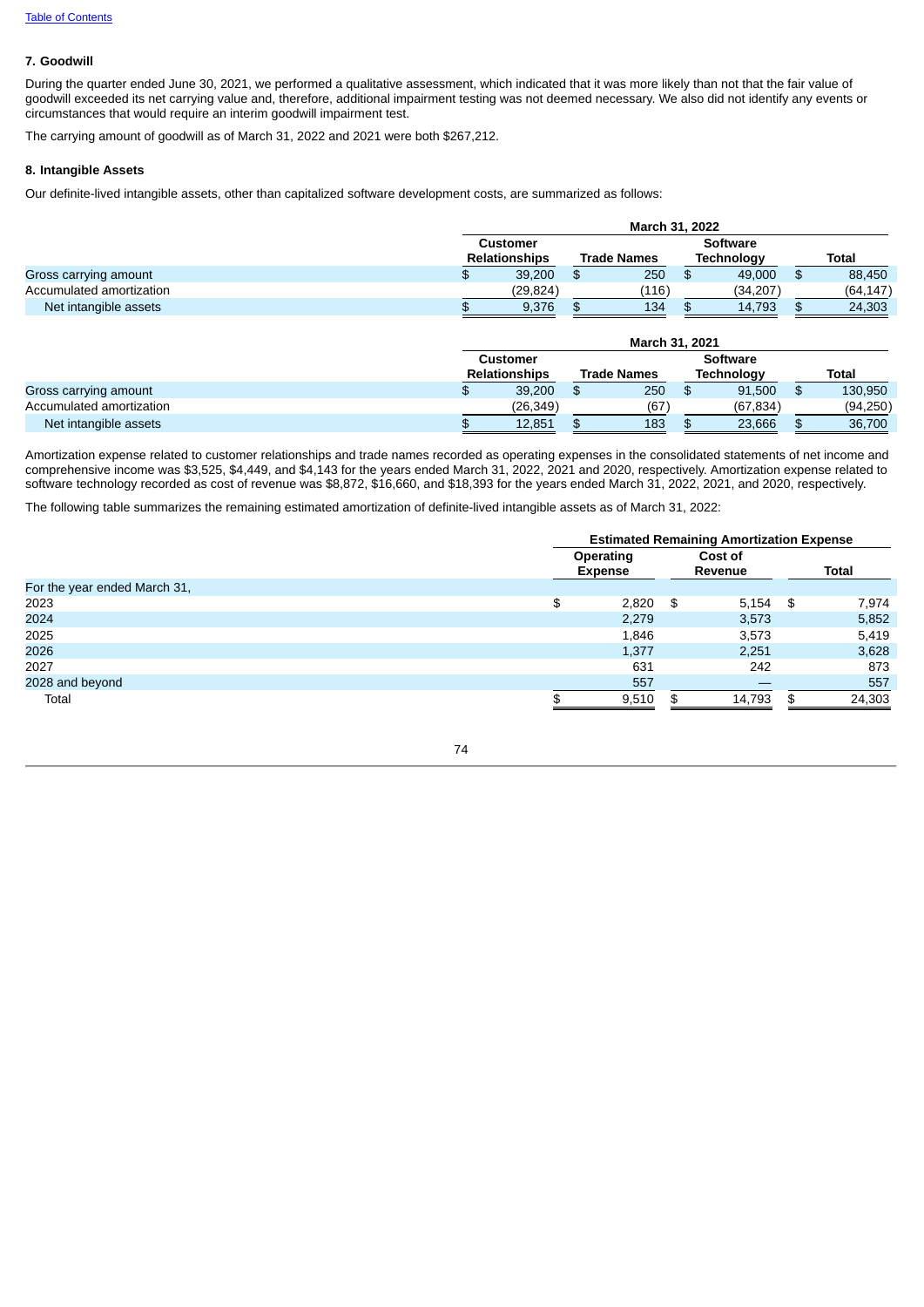# **9. Capitalized Software Costs**

Our capitalized software costs are summarized as follows:

|                                | <b>March 31, 2022</b> | <b>March 31, 2021</b> |          |  |
|--------------------------------|-----------------------|-----------------------|----------|--|
| Gross carrying amount          | 110.155               |                       | 96.908   |  |
| Accumulated amortization       | (66, 197)             |                       | (55,434) |  |
| Net capitalized software costs | 43.958                |                       | 41.474   |  |

During the year ended March 31, 2020, we recorded \$3,198 of impairments related to the write down of previously capitalized software development costs for certain technology that will no longer be utilized in any future software solutions. Amortization expense related to capitalized software costs was \$23,016, \$20,108, and \$17,085 for the years ended March 31, 2022, 2021, and 2020, respectively, and is recorded as cost of revenue in the consolidated statements of net income and comprehensive income.

The following table presents the remaining estimated amortization of capitalized software costs as of March 31, 2022. The estimated amortization is comprised of (i) amortization of released products and (ii) the expected amortization for products that are not yet available for sale based on their estimated economic lives and projected general release dates.

## **For the year ended March 31,**

| ۰D | 24,000 |
|----|--------|
|    | 12,300 |
|    | 5,600  |
|    | 2,058  |
|    | 43,958 |
|    |        |

### **10. Line of Credit**

On March 12, 2021, we entered into a \$300,000 second amended and restated revolving credit agreement (the "Credit Agreement") with JPMorgan Chase Bank, N.A., as administrative agent (in such capacity, the "Administrative Agent"), U.S. Bank National Association and Bank of the West, as co-syndication agents, and certain other agents and lenders. The Credit Agreement replaces our prior \$300,000 amended and restated revolving credit agreement, originally entered into on January 4, 2016 and amended on March 29, 2018 ("Original Credit Agreement"). The Credit Agreement provides a subfacility of up to \$10,000 for letters of credit and a subfacility of up to \$10,000 for swing-line loans. The Credit Agreement also provides us with the ability to obtain up to \$150,000 in the aggregate of additional revolving credit commitments and/or term loans thereunder (i.e., in excess of \$300,000) upon satisfaction of certain conditions, including receipt of commitments from new or existing lenders to provide such additional revolving credit commitments and/or term loans.

The Credit Agreement matures on March 12, 2026 and the full balance of the revolving loans and all other obligations under the Credit Agreement must be paid at that time. In addition, we are required to prepay the revolving loan balance if at any time the aggregate principal amount outstanding under the Credit Agreement exceeds the aggregate commitments thereunder.

The revolving loans under the Credit Agreement bear interest at either, at our option, (a) for base rate loans, a base rate based on the highest of (i) 1%, (ii) the "prime rate" quoted in the Wall Street Journal for the United States of America, (iii) the overnight bank funding rate (not to be less than zero) as determined by the Federal Reserve Bank of New York plus 0.50% or (iv) the LIBOR-based rate for one month Eurodollar deposits plus 1%, and (b) for Eurodollar loans, the LIBOR-based rate for one, two, three or six months (as selected by us) Eurodollar deposits plus, in each case, an applicable margin based on our net leverage ratio from time to time, ranging from 0.50% to 1.75% for base rate loans, and from 1.50% to 2.75% for Eurodollar loans. The Credit Agreement contains provisions to accommodate the replacement of the existing LIBOR-based rate with a successor Secured Overnight Financing Rate ("SOFR") based rate upon a triggering event. We will also pay a commitment fee of between 0.25% and 0.45%, payable quarterly in arrears, on the average daily unused amount of the revolving facility based on our net leverage ratio from time to time.

The revolving loans are subject to customary representations, warranties and ongoing affirmative and negative covenants and agreements. The negative covenants include, among other things, limitations on indebtedness, liens, asset sales, mergers and acquisitions, investments, transactions with affiliates, dividends and other restricted payments, payment of subordinated indebtedness and convertible debt and amendments to subordinated indebtedness documents and sale and leaseback transactions of ours or any of our subsidiaries. The Credit Agreement also requires us to maintain (1) a maximum net leverage ratio of 3.75 to 1.00 and (2) a minimum interest coverage ratio of 3.50 to 1.00 at the end of each fiscal quarter through the term of the loan. The revolving loans under the Credit Agreement will be available for letters of credit, permitted acquisitions, working capital and general corporate purposes. We were in compliance with all financial and non-financial covenants under the Credit Agreement as of March 31, 2022.

As of March 31, 2022 and 2021, we had no outstanding loans and \$300,000 of unused credit under the Credit Agreement.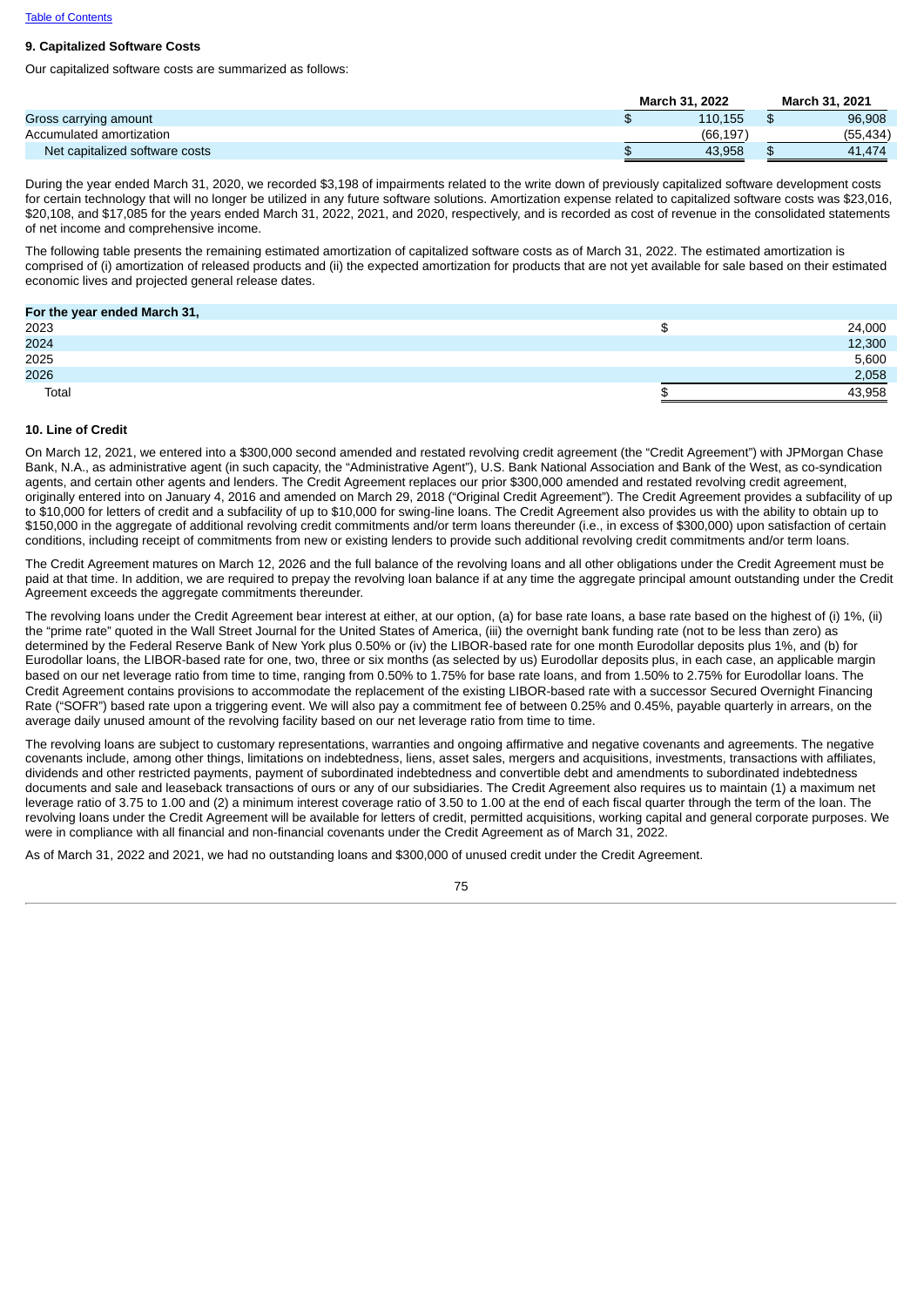During the years ended March 31, 2022, 2021, and 2020, we recorded \$791, \$2,541, and \$1,274 of interest expense (excluding amortization of deferred debt issuance costs), respectively. The weighted average interest rates were approximately 0.0%, 2.2%, and 2.4% for the years ended March 31, 2022, 2021, and 2020, respectively. We had no borrowings outstanding at any time during the year ended March 31, 2022.

Costs incurred in connection with securing the Credit Agreement, including fees paid to legal advisors and third parties, are deferred and amortized to interest expense over the term of the Credit Agreement. Deferred debt issuance costs are reported as a component of other assets on the consolidated balance sheets. As of March 31, 2022, total unamortized debt issuance costs were \$2,006. As of March 31, 2021, total unamortized debt issuance costs were \$2,521, which includes \$1,423 of additional costs related to the Credit Agreement, and net of \$326 unamortized debt issuance costs that were written off in connection with amending the Original Credit Agreement. During the years ended March 31, 2022, 2021, and 2020, we recorded \$508, \$1,026, and \$710, respectively, in amortization of deferred debt issuance costs, including amounts written off for the year ended March 31, 2021.

### **11. Composition of Certain Financial Statement Captions**

Cash, cash equivalents, and restricted cash are summarized as follows:

|                                             | March 31, 2022 |        |  | <b>March 31, 2021</b> |  |  |
|---------------------------------------------|----------------|--------|--|-----------------------|--|--|
| Cash and cash equivalents                   |                | 59.829 |  | 73.295                |  |  |
| Restricted cash and cash equivalents        |                | 6.918  |  | 5.280                 |  |  |
| Cash, cash equivalents, and restricted cash |                | 66.747 |  | 78.575                |  |  |

Prepaid expenses and other current assets are summarized as follows:

|                                           | <b>March 31, 2022</b> |  |        | <b>March 31, 2021</b> |        |  |  |
|-------------------------------------------|-----------------------|--|--------|-----------------------|--------|--|--|
| Prepaid expenses                          |                       |  | 24.229 |                       | 20.679 |  |  |
| Capitalized commissions costs             |                       |  | 11.698 |                       | 9.399  |  |  |
| Other current assets                      |                       |  | 1.175  |                       | 1.204  |  |  |
| Prepaid expenses and other current assets |                       |  | 37.102 |                       | 31.282 |  |  |

Equipment and improvements are summarized as follows:

|                                           |   | <b>March 31, 2022</b> |           | <b>March 31, 2021</b> |
|-------------------------------------------|---|-----------------------|-----------|-----------------------|
| Computer equipment                        | Ф | 36,293                | <b>\$</b> | 35,244                |
| Internal-use software                     |   | 19.001                |           | 18.174                |
| Leasehold improvements                    |   | 13,227                |           | 14,418                |
| Furniture and fixtures                    |   | 9,579                 |           | 11,555                |
| Equipment and improvements, gross         |   | 78.100                |           | 79.391                |
| Accumulated depreciation and amortization |   | (68,980)              |           | (64, 852)             |
| Equipment and improvements, net           |   | 9,120                 |           | 14,539                |

Other assets are summarized as follows:

|                              | <b>March 31, 2022</b> | <b>March 31, 2021</b> |        |  |
|------------------------------|-----------------------|-----------------------|--------|--|
| Capitalized commission costs |                       | 21.654                | 19,104 |  |
| Deposits                     |                       | 5.793                 | 5,505  |  |
| Debt issuance costs          |                       | 2,006                 | 2,521  |  |
| Other noncurrent assets      |                       | 9.573                 | 9.891  |  |
| Other assets                 |                       | 39,026                | 37,021 |  |

Accrued compensation and related benefits are summarized as follows:

|                                           | March 31, 2022 |        |  | <b>March 31, 2021</b> |
|-------------------------------------------|----------------|--------|--|-----------------------|
| <b>Accrued bonus</b>                      |                | 27,311 |  | 29,382                |
| Accrued vacation                          |                | 11,785 |  | 12,038                |
| <b>Accrued commissions</b>                |                | 5,353  |  | 4,628                 |
| Deferred payroll taxes                    |                | 3.817  |  | 3,817                 |
| Accrued payroll and other                 |                | 470    |  | 509                   |
| Accrued compensation and related benefits |                | 48,736 |  | 50,374                |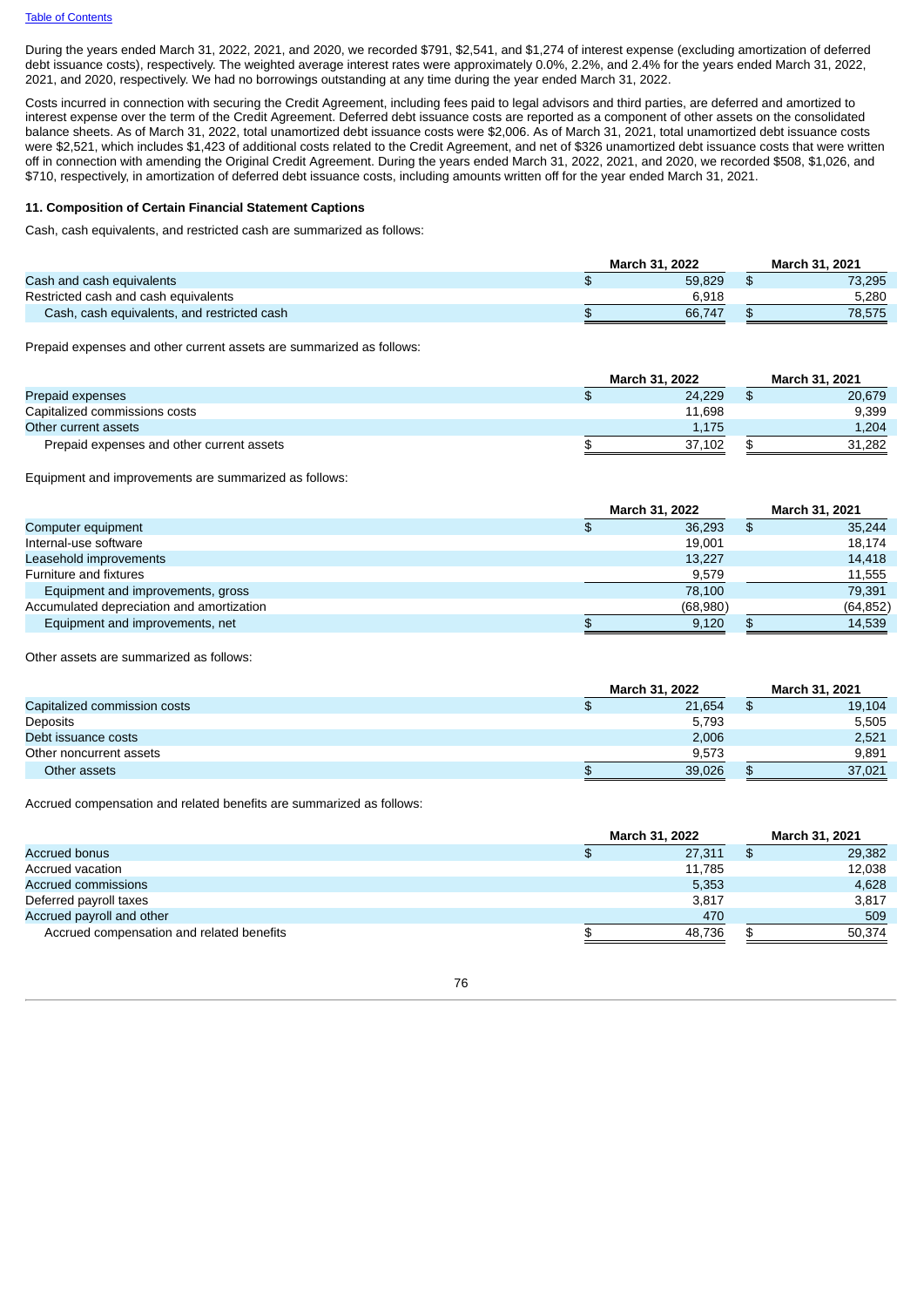## Table of [Contents](#page-1-0)

Other current and noncurrent liabilities are summarized as follows:

|                                                       | March 31, 2022 |                | March 31, 2021 |
|-------------------------------------------------------|----------------|----------------|----------------|
| Accrued hosting costs                                 | \$<br>12,510   | $\mathfrak{L}$ | 6,158          |
| Care services liabilities                             | 6,918          |                | 5,280          |
| Sales returns reserves and other customer liabilities | 5,725          |                | 9,449          |
| Accrued consulting and outside services               | 4,799          |                | 3,002          |
| Customer credit balances and deposits                 | 4,622          |                | 4,638          |
| Accrued royalties                                     | 3,557          |                | 3,125          |
| Accrued employee benefits and withholdings            | 3,535          |                | 4,649          |
| Accrued outsourcing costs                             | 2,264          |                | 2,266          |
| Accrued self insurance expense                        | 2,208          |                | 1,737          |
| Accrued EDI expense                                   | 2,168          |                | 2,020          |
| Accrued legal expense                                 | 1,439          |                | 6,302          |
| Accrued taxes payable                                 | 540            |                | 586            |
| Contingent consideration related to acquisitions      |                |                | 533            |
| Other accrued expenses                                | 3,248          |                | 2,954          |
| Other current liabilities                             | 53,533         |                | 52,699         |
|                                                       |                |                |                |
| Uncertain tax positions                               | 4,196          |                | 3,175          |
| Other liabilities                                     | 374            |                | 144            |
| Deferred payroll taxes                                |                |                | 3,817          |
| Other noncurrent liabilities                          | \$<br>4,570    | \$             | 7,136          |

# **12. Income Taxes**

The provision for (benefit of) income taxes consists of the following components:

|                                         | Fiscal Year Ended March 31, |       |    |         |      |          |
|-----------------------------------------|-----------------------------|-------|----|---------|------|----------|
|                                         |                             | 2022  |    | 2021    |      | 2020     |
| Current:                                |                             |       |    |         |      |          |
| Federal taxes                           | \$                          | 1,090 | \$ | 6,562   | \$   | 408      |
| State taxes                             |                             | 1,081 |    | 1,226   |      | 858      |
| Foreign taxes                           |                             | 1,192 |    | 826     |      | 874      |
| Total current taxes                     |                             | 3,363 |    | 8,614   |      | 2,140    |
| Deferred:                               |                             |       |    |         |      |          |
| <b>Federal taxes</b>                    | \$                          | 43    | \$ | (6,053) | - \$ | (3,578)  |
| State taxes                             |                             | (379) |    | (2,068) |      | (1,682)  |
| Foreign taxes                           |                             | 551   |    | (733)   |      | (119)    |
| Total deferred taxes                    |                             | 215   |    | (8,854) |      | (5, 379) |
| Provision for (benefit of) income taxes |                             | 3,578 |    | (240)   |      | (3, 239) |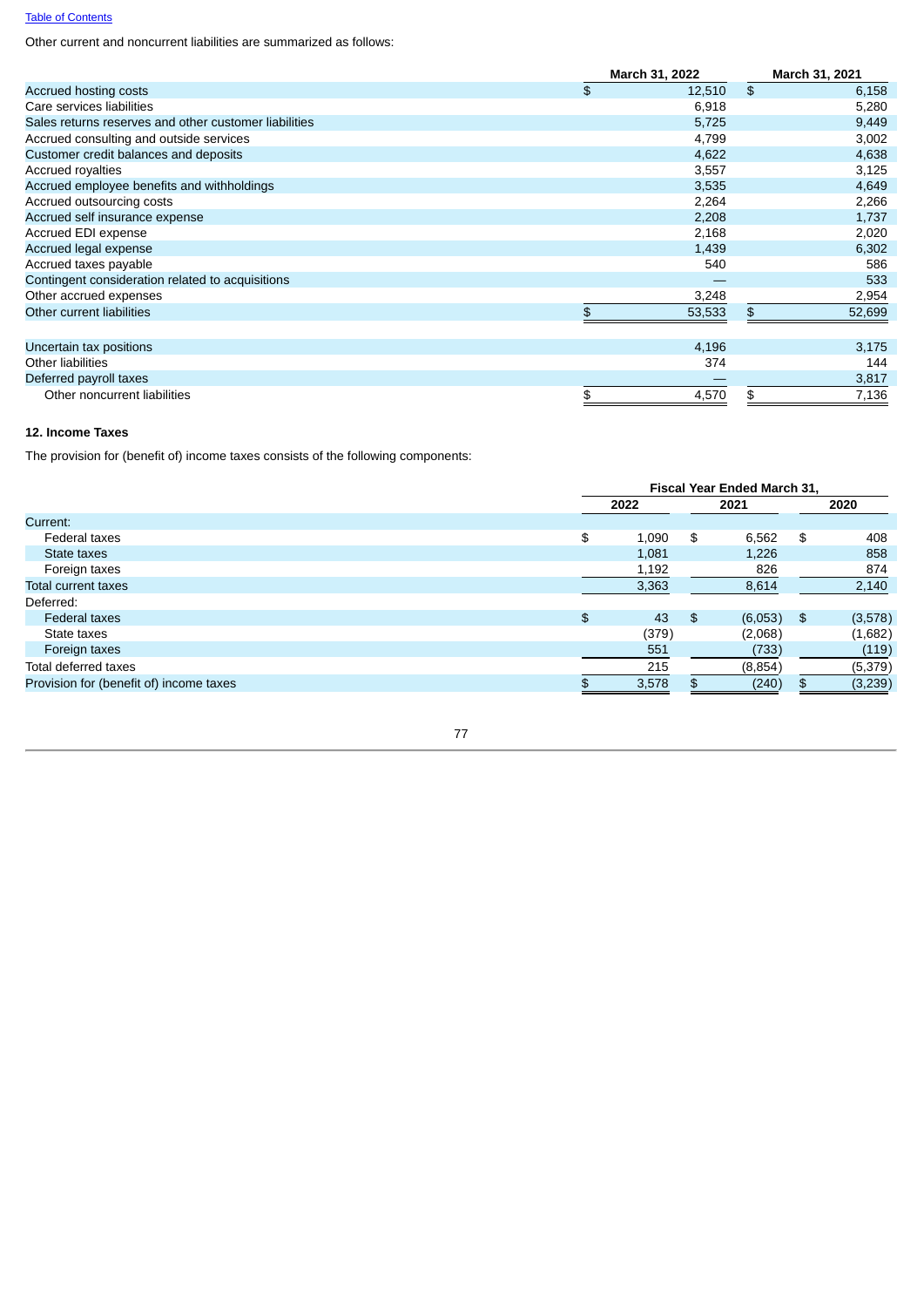### Table of [Contents](#page-1-0)

The provision for (benefit of) income taxes differs from the amount computed at the federal statutory rate as follows:

|                                                         | Fiscal Year Ended March 31, |         |                       |    |         |  |  |
|---------------------------------------------------------|-----------------------------|---------|-----------------------|----|---------|--|--|
|                                                         |                             | 2022    | 2021                  |    | 2020    |  |  |
| Tax expense at United States federal statutory rate (1) | \$.                         | 1,091   | $\mathbf{f}$<br>1,948 | \$ | 895     |  |  |
| Items affecting federal income tax rate:                |                             |         |                       |    |         |  |  |
| Executive compensation limitation                       |                             | 2,068   | 775                   |    | 260     |  |  |
| Impact of uncertain tax positions                       |                             | 1,620   | 278                   |    | 1,062   |  |  |
| Share-based compensation                                |                             | 1,059   | 865                   |    | 125     |  |  |
| State income taxes                                      |                             | 950     | 572                   |    | 687     |  |  |
| Impact of foreign operations                            |                             | 356     | (1,203)               |    | (683)   |  |  |
| Impact of amended returns                               |                             | 163     | (9)                   |    | 67      |  |  |
| Impact of deferred adjustments                          |                             | 88      | (251)                 |    | 159     |  |  |
| Impact of audit settlements                             |                             |         | (56)                  |    | (61)    |  |  |
| Acquisition expenses                                    |                             |         |                       |    | 229     |  |  |
| Non-deductible expenses                                 |                             | (27)    | (258)                 |    | 643     |  |  |
| Return to provision true-ups                            |                             | (152)   | (15)                  |    | (1,868) |  |  |
| Impact of valuation allowance                           |                             | (882)   | 563                   |    | (49)    |  |  |
| Research and development tax credits                    |                             | (2,756) | (3, 449)              |    | (4,705) |  |  |
| Provision for (benefit of) income taxes                 |                             | 3,578   | (240)                 | \$ | (3,239) |  |  |

(1) Federal statutory rate was 21.0% for March 31, 2022, 2021 and 2020.

The net deferred tax assets and liabilities in the accompanying consolidated balance sheets consist of the following:

|                                 | March 31, 2022  | March 31, 2021 |           |  |
|---------------------------------|-----------------|----------------|-----------|--|
| Deferred tax assets:            |                 |                |           |  |
| Compensation and benefits       | \$<br>17,494    | \$             | 19,541    |  |
| Deferred revenue                | 9,245           |                | 8,325     |  |
| Research and development credit | 7,165           |                | 7,706     |  |
| Net operating losses            | 6,018           |                | 7,652     |  |
| Operating lease liabilities     | 3,774           |                | 6,204     |  |
| Foreign deferred taxes          | 1,755           |                | 2,306     |  |
| Allowance for credit losses     | 1,658           |                | 1,819     |  |
| Accounts receivable             | 511             |                |           |  |
| Accrued legal settlement        |                 |                | 905       |  |
| Total deferred tax assets       | 47,620          |                | 54,458    |  |
| Deferred tax liabilities:       |                 |                |           |  |
| Prepaid expense                 | \$<br>(10, 895) | \$             | (9,396)   |  |
| Intangibles assets              | (8,703)         |                | (9, 451)  |  |
| Operating right-of-use assets   | (1,713)         |                | (3,003)   |  |
| Capitalized software            | (647)           |                | (4,659)   |  |
| Accelerated depreciation        | (640)           |                | (1, 339)  |  |
| Other                           | (630)           |                | (611)     |  |
| Accounts receivable             |                 |                | (510)     |  |
| Total deferred tax liabilities  | (23, 228)       |                | (28, 969) |  |
| <b>Valuation allowance</b>      | (5, 133)        |                | (6,015)   |  |
| Deferred tax assets, net        | \$<br>19,259    | \$             | 19,474    |  |

The deferred tax assets and liabilities have been shown net in the accompanying consolidated balance sheets as noncurrent.

As of March 31, 2022 and 2021, we had federal net operating loss ("NOL") carryforwards of \$10,801 and \$18,748, respectively. The federal NOL carryforwards were inherited in connection with our acquisitions of HealthFusion in January 2016, Gennius in March 2015, Entrada in April 2017, EagleDream in August 2017, and Medfusion in December 2019. The NOL carryforwards expire in various amounts starting in fiscal 2030 for both federal and state tax purposes. As of March 31, 2022, we had state NOL carryforwards of approximately \$3,750 (tax effected), related to the HealthFusion, Entrada, EagleDream, and Medfusion acquisitions. The utilization of the federal NOL carryforwards is subject to limitations under the rules regarding changes in stock ownership as determined by the Internal Revenue Code.

As of March 31, 2022 and 2021, the research and development tax credit carryforward available to offset future federal and state taxes was \$8,155 and \$8,574, respectively. The federal credits include credits inherited in connection with our acquisition of Medfusion in December 2019. The credits expire in various amounts starting in fiscal 2034.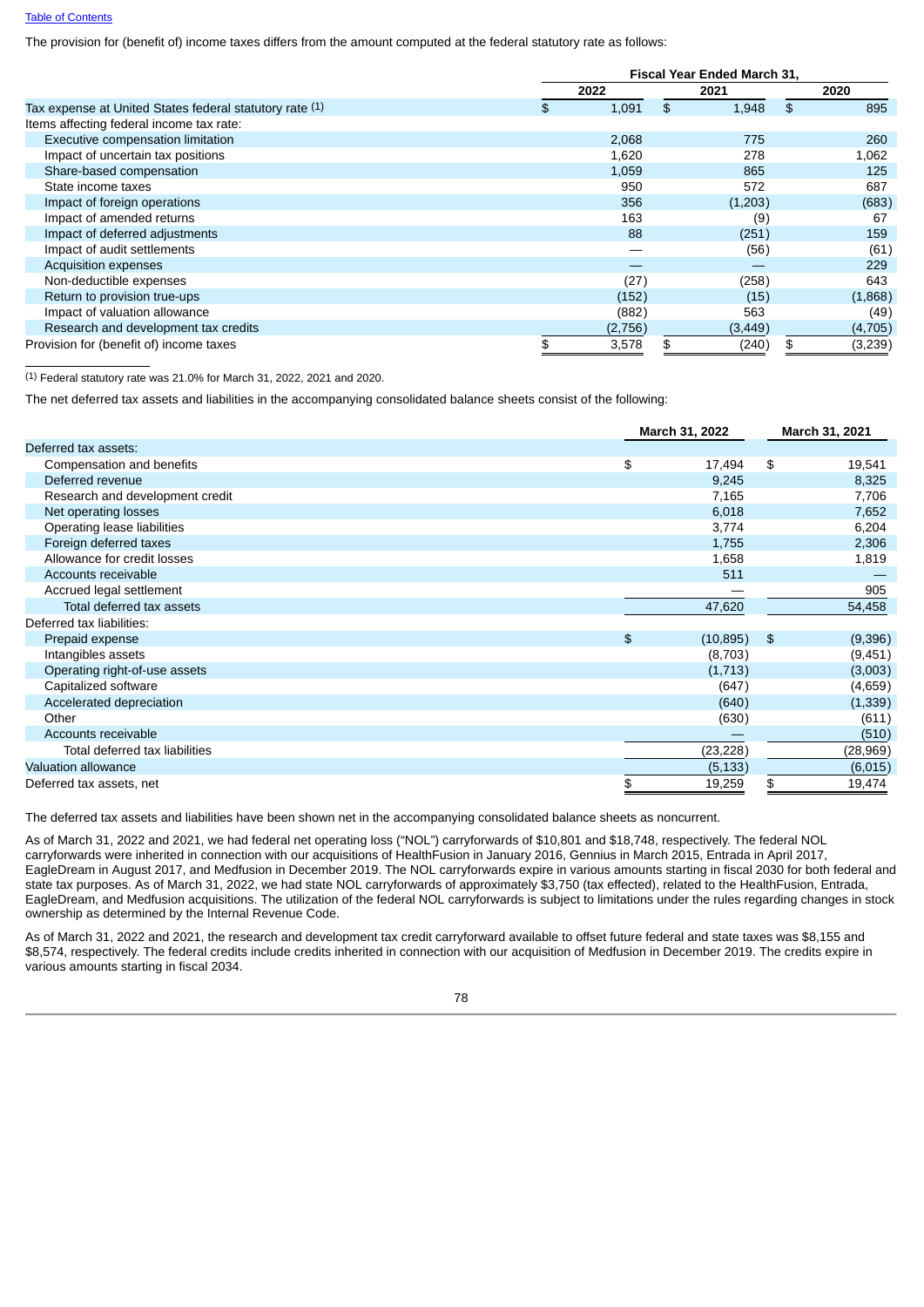We expect to receive the full benefit of the deferred tax assets recorded with the exception of certain foreign and state credits and state NOL carryforwards for which we have recorded a valuation allowance.

Notwithstanding the U.S. taxation of the deemed repatriated foreign earnings as a result of the one-time Transition Tax, we intend to continue investing these earnings indefinitely outside of the U.S. If we determine that all or a portion of our foreign earnings are no longer to be indefinitely reinvested, we may be subject to additional foreign withholding taxes and state income taxes in the U.S. beyond the Tax Reform's one-time Transition Tax. In the event that we distribute the foreign earnings to the U.S., we will incur and record foreign withholding related taxes and U.S. state taxes of approximately \$4,217 and \$714. respectively.

The Taxation Laws (Amendment) Act, 2019 was enacted on December 12, 2019 to lower corporate tax rates in India. We opted not to elect for the reduced tax rate for various factors for the year ended March 31, 2022 and 2021.

#### *Uncertain tax positions*

A reconciliation of the beginning and ending amount of unrecognized tax benefits, which is recorded within other noncurrent liabilities and deferred income taxes, net in our consolidated balance sheet, is as follows:

| Balance as of March 31, 2020             | 4.192 |
|------------------------------------------|-------|
| Additions for prior year tax positions   | 220   |
| Additions for current year tax positions | 635   |
| Reductions for prior year tax positions  | (621) |
| Balance as of March 31, 2021             | 4.426 |
| Additions for prior year tax positions   | 1,184 |
| Additions for current year tax positions | 763   |
| Reductions for prior year tax positions  | (261) |
| Balance as of March 31, 2022             | 6.112 |
|                                          |       |

During the year ended March 31, 2022, we recorded additional net liabilities of \$1,686 related to various federal, foreign, and state tax planning benefits recorded in the current year for current and prior year tax positions. If recognized, the total amount of unrecognized tax benefit that would decrease the income tax provision is \$6,112.

Our practice is to recognize interest related to income tax matters as interest expense in the consolidated statements of net income and comprehensive income. We had approximately \$286 and \$88 of accrued interest related to income tax matters as of March 31, 2022 and 2021, respectively. We recognized interest expense of \$199, interest income of \$85, and interest income of \$35 in the years ended March 31, 2022, 2021 and 2020, respectively, related to income tax matters in the consolidated statements of net income and comprehensive income. No penalties related to income tax matters were accrued or recognized in our consolidated financial statements for all periods presented.

We are subject to taxation in federal, various state, Indian, and United Kingdom jurisdictions. We are no longer subject to U.S. federal income tax examinations or other foreign tax authorities for tax years before fiscal year ended 2018. With a few exceptions, we are no longer subject to state or local income tax examinations for tax years before fiscal year ended 2017. We do not anticipate that total unrecognized tax benefits will significantly change due to the settlement of audits or the expiration of statute of limitations within the next twelve months.

### **13. Employee Benefit Plans**

We provide a 401(k) plan to substantially all of our employees. Participating employees may defer up to the Internal Revenue Service limit per year based on the Internal Revenue Code. The annual contribution is determined by a formula set by our Board of Directors ("Board") and may include matching and/or discretionary contributions. The amount of the Company match is discretionary and subject to change. The retirement plans may be amended or discontinued at the discretion of the Board. Net contributions of \$6,922, \$4,625 and \$4,658 were made by the Company to the 401(k) plan for the years ended March 31, 2022, 2021, and 2020, respectively. Net contributions for the year ended March 31, 2022 reflect an additional discretionary Company contribution made to eligible employees.

We have a deferred compensation plan (the "Deferral Plan") for the benefit of those employees who qualify. Participating employees may defer up to 75% of their salary and 100% of their annual bonus for a Deferral Plan year. In addition, we may, but are not required to, make contributions into the Deferral Plan on behalf of participating employees, and the amount of the Company match is discretionary and subject to change. Each employee's deferrals together with earnings thereon are accrued as part of our long-term liabilities. Investment decisions are made by each participating employee from a family of mutual funds. The deferred compensation liability was \$7,230 and \$6,620 at March 31, 2022 and 2021, respectively. To offset this liability, we have purchased life insurance policies on some of the participants. The Company is the owner and beneficiary of the policies and the cash values are intended to produce cash needed to help make the benefit payments to employees when they retire or otherwise leave the Company. We intend to hold the life insurance policy until the death of the plan participant. The cash surrender value of the life insurance policies for deferred compensation was \$8,098 and \$8,126 at March 31, 2022 and 2021, respectively. The values of the life insurance policies and our related obligations are included on the accompanying

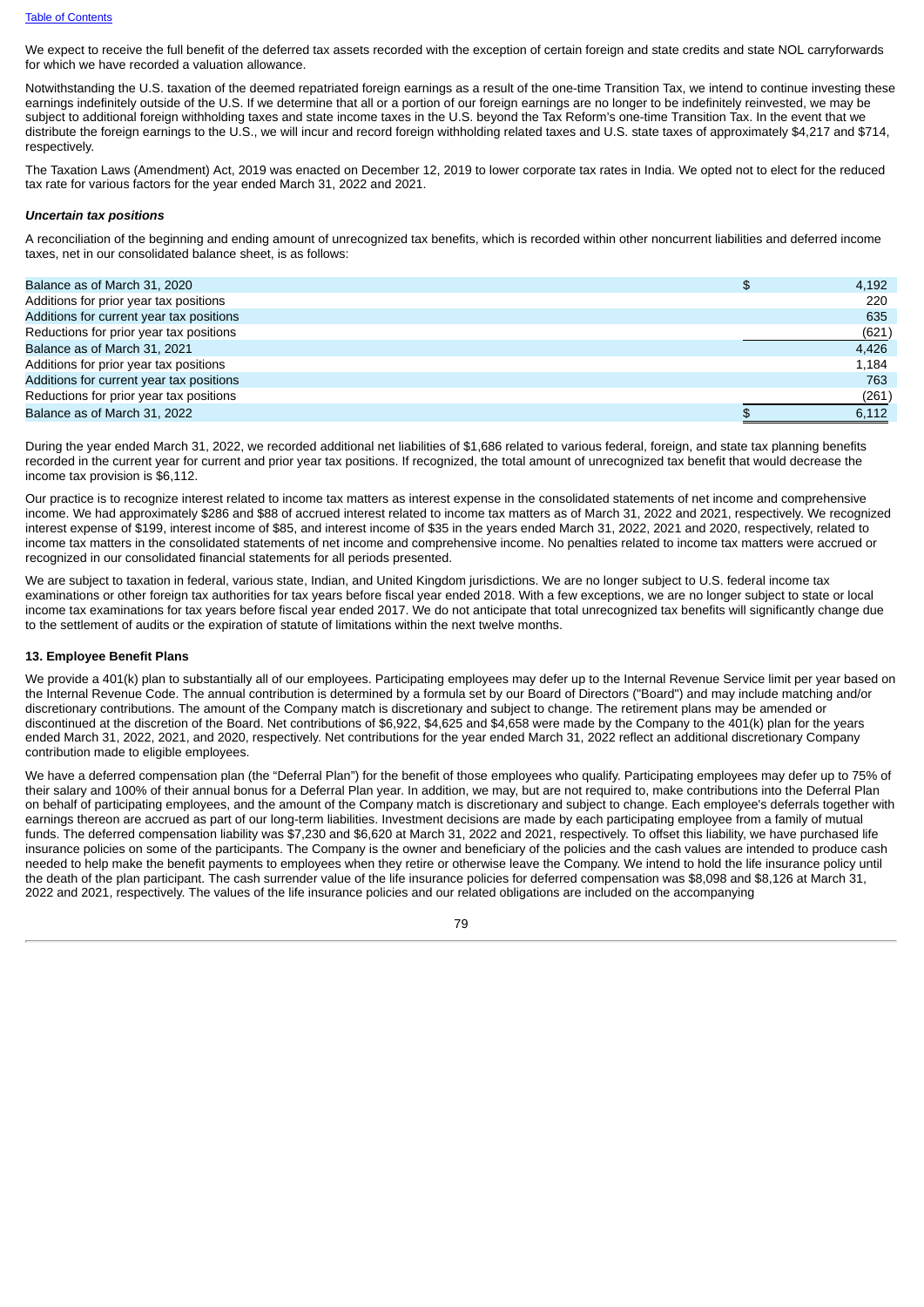consolidated balance sheets in long-term other assets and long-term deferred compensation, respectively. We made contributions of \$116, \$79 and \$74 to the Deferral Plan for the years ended March 31, 2022, 2021, and 2020, respectively.

#### **14. Stockholders' Equity**

#### *Equity Incentive Plans*

In October 2005, our shareholders approved a stock option and incentive plan (the "2005 Plan") under which 4,800,000 shares of common stock were reserved for the issuance of awards, including incentive stock options and non-qualified stock options, stock appreciation rights, restricted stock, unrestricted stock, restricted stock units, performance shares, performance units (including performance options) and other share-based awards. The 2005 Plan provides that our employees and directors may, at the discretion of the Board of Directors ("Board") or a duly designated compensation committee, be granted certain share-based awards. In the case of option awards granted under the 2005 Plan, the exercise price of each option is determined based on the date of grant and expire no later than 10 years from the date of grant. Awards granted pursuant to the 2005 Plan are subject to the vesting schedule or performance metrics set forth in the agreements pursuant to which they are granted. Upon a change of control of our Company, as such term is defined in the 2005 Plan, awards under the 2005 Plan will fully vest under certain circumstances. The 2005 Plan expired on May 25, 2015. As of March 31, 2022, there were 44,200 outstanding options under the 2005 Plan.

In August 2015, our shareholders approved a stock option and incentive plan (the "2015 Plan") under which 11,500,000 shares of common stock were reserved for the issuance of awards, including incentive stock options and non-qualified stock options, stock appreciation rights, restricted stock awards and restricted stock unit awards, performance stock awards and other share-based awards. In August 2017, our shareholders approved an amendment to the 2015 Plan, to, among other items, increase the number of shares of common stock reserved for issuance thereunder by 6,000,000 shares, which was further amended in August 2019 as approved by our shareholders, to, among other items, increase the number of shares of common stock reserved for issuance thereunder by an additional 3,575,000 shares. In October 2021, our shareholders approved an amendment and restatement of the Company's 2015 Equity Incentive Plan (the "Amended 2015 Plan"), to, among other items, increase the number of common stock reserved for issuance thereunder by an additional 1,850,000 shares. The Amended 2015 Plan provides that our employees and directors may, at the discretion of the Board or a duly designated compensation committee, be granted certain share-based awards. In the case of option awards granted under the Amended 2015 Plan, the exercise price of each option is determined based on the date of grant and expire no later than 10 years from the date of grant. Awards granted pursuant to the Amended 2015 Plan are subject to the vesting schedule or performance metrics set forth in the agreements pursuant to which they are granted. Upon a change of control of our Company, as such term is defined in the Amended 2015 Plan, awards under the Amended 2015 Plan will fully vest under certain circumstances. As of March 31, 2022, there were 1,409,539 outstanding options, 2,205,149 outstanding shares of restricted stock awards, certain outstanding performance stock unit awards as described further below, and 2,399,848 shares available for future grant under the Amended 2015 Plan.

In September 2021, the Board adopted the 2021 Employment Inducement Equity Incentive Plan (the "Inducement Plan") and initially reserved 1,500,000 shares of common stock for issuance under the Inducement Plan. The Inducement Plan was adopted by the Board without stockholder approval pursuant to Rule 5635(c)(4) of the Nasdaq Listing Rules. In accordance with Rule 5635(c)(4) of the Nasdaq Listing Rules, awards under the Inducement Plan may only be made to an employee who has not previously been an employee or member of the Board or the Board of Directors or any parent or subsidiary, or following a bona fide period of non-employment by the Company or a parent or subsidiary, if he or she is granted such award in connection with his or her commencement of employment with the Company or a subsidiary and such grant is an inducement material to his or her entering into employment with the Company or such subsidiary. The terms of the Inducement Plan are substantially similar to the terms of our Amended 2015 Plan, with the exception that incentive stock options may not be granted under the Inducement Plan. As of March 31, 2022, there were 1,037,614 outstanding shares of restricted stock awards, 450,000 outstanding performance stock unit awards, and 12,386 shares available for future grant under the Inducement Plan.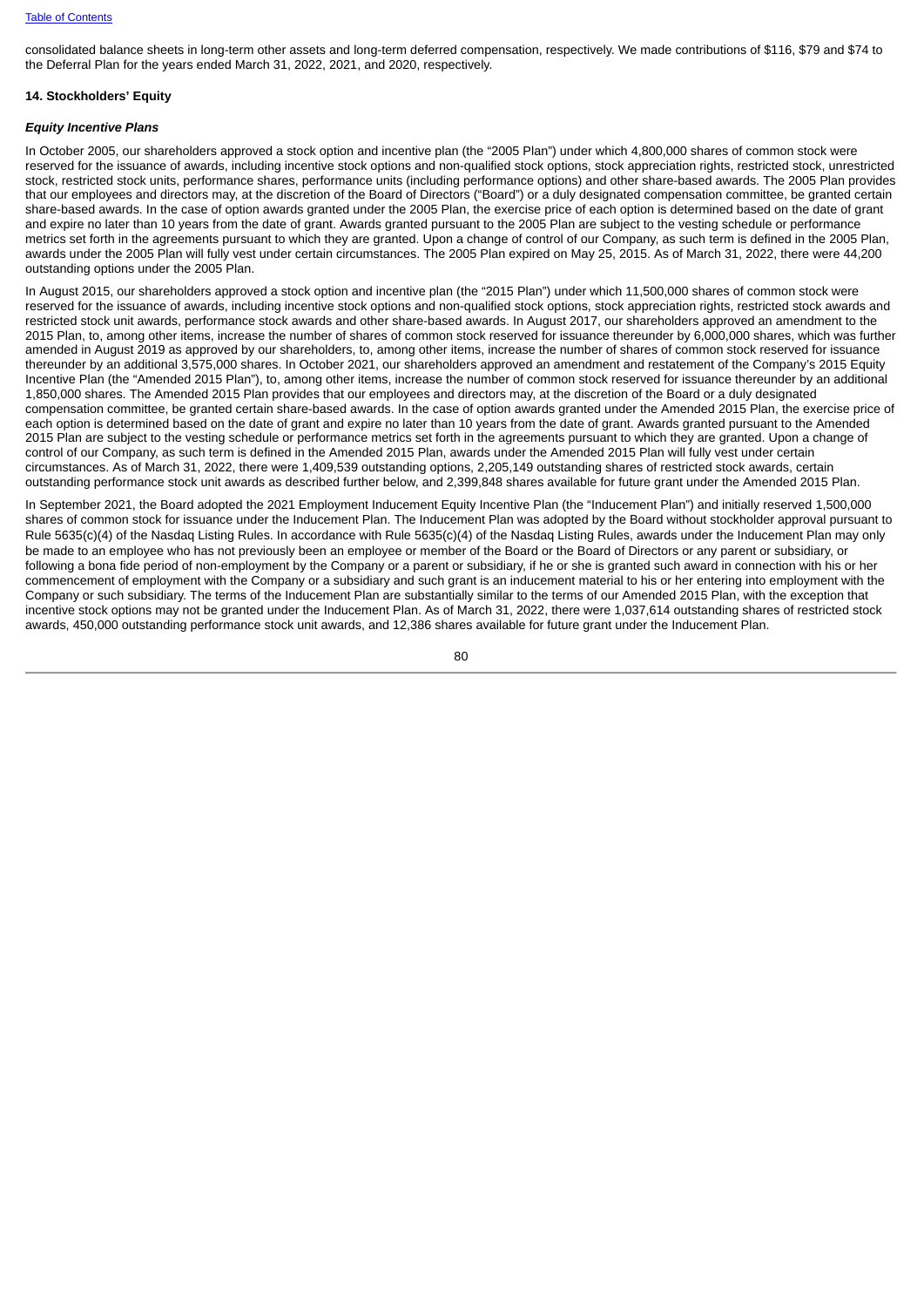# *Stock-Based Compensation*

The following table summarizes total share-based compensation expense included in the consolidated statements of net income and comprehensive income for the fiscal years ended March 31, 2022, 2021 and 2020:

|                                     | Fiscal Year Ended March 31, |          |      |          |     |          |  |  |  |
|-------------------------------------|-----------------------------|----------|------|----------|-----|----------|--|--|--|
|                                     | 2022                        |          | 2021 |          |     | 2020     |  |  |  |
| Costs and expenses:                 |                             |          |      |          |     |          |  |  |  |
| Cost of revenue                     | \$                          | 2,183    | \$   | 1.991    | -\$ | 2.051    |  |  |  |
| Research and development costs      |                             | 4.508    |      | 4.036    |     | 3.875    |  |  |  |
| Selling, general and administrative |                             | 19,861   |      | 16,683   |     | 13,768   |  |  |  |
| Total share-based compensation      |                             | 26,552   |      | 22,710   |     | 19,694   |  |  |  |
| Income tax benefit                  |                             | (6, 221) |      | (5, 415) |     | (4, 726) |  |  |  |
| Decrease in net income              |                             | 20,331   |      | 17,295   |     | 14,968   |  |  |  |

Share-based compensation expense under our equity incentive plans is based on the number awards that ultimately vest and forfeitures are accounted for as they occur.

# *Stock Options*

The following table summarizes the stock option transactions during the years ended March 31, 2022, 2021, and 2020:

|                                             | Number of<br><b>Shares</b> | Weighted-<br>Average<br>Exercise<br>Price<br>per Share | Weighted-<br>Average<br>Remaining<br>Contractual<br>Life (years) | Aggregate<br><b>Intrinsic</b><br>Value<br>(in thousands) |
|---------------------------------------------|----------------------------|--------------------------------------------------------|------------------------------------------------------------------|----------------------------------------------------------|
| Outstanding, March 31, 2019                 | 3,166,525                  | 15.36                                                  | 5.5                                                              | \$<br>7,040                                              |
| Exercised                                   | (55, 325)                  | 15.87                                                  | 4.3                                                              | \$<br>138                                                |
| Forfeited/Canceled                          | (75, 450)                  | 23.38                                                  | 1.5                                                              |                                                          |
| Expired                                     | (34, 400)                  | 43.04                                                  |                                                                  |                                                          |
| Outstanding, March 31, 2020                 | 3,001,350                  | \$<br>14.83                                            | 4.7                                                              | \$                                                       |
| Exercised                                   | (116, 916)                 | 16.21                                                  | 3.3                                                              | \$<br>303                                                |
| Forfeited/Canceled                          | (47, 350)                  | 18.58                                                  | 3.7                                                              |                                                          |
| Expired                                     | (46,000)                   | 29.17                                                  |                                                                  |                                                          |
| Outstanding, March 31, 2021                 | 2,791,084                  | \$<br>14.47                                            | 3.7                                                              | \$<br>10,303                                             |
| Exercised                                   | (1,248,525)                | 13.76                                                  | 2.7                                                              | 2,638                                                    |
| Forfeited/Canceled                          | (32, 320)                  | 19.51                                                  | 3.0                                                              |                                                          |
| Expired                                     | (56, 500)                  | 18.85                                                  |                                                                  |                                                          |
| Outstanding, March 31, 2022                 | 1,453,739                  | \$<br>14.80                                            | 2.9                                                              | \$<br>8,886                                              |
| Vested and expected to vest, March 31, 2022 | 1,445,622                  | \$<br>14.79                                            | 2.9                                                              | \$<br>8,854                                              |
| Exercisable, March 31, 2022                 | 1,403,357                  | \$<br>14.72                                            | 2.8                                                              | \$<br>8,690                                              |

Share-based compensation expense related to stock options was \$1,251, \$2,536, and \$3,826 for the years ended March 31, 2022, 2021, and 2020, respectively.

There were no stock options granted during the years ended March 31, 2022, 2021 and 2020.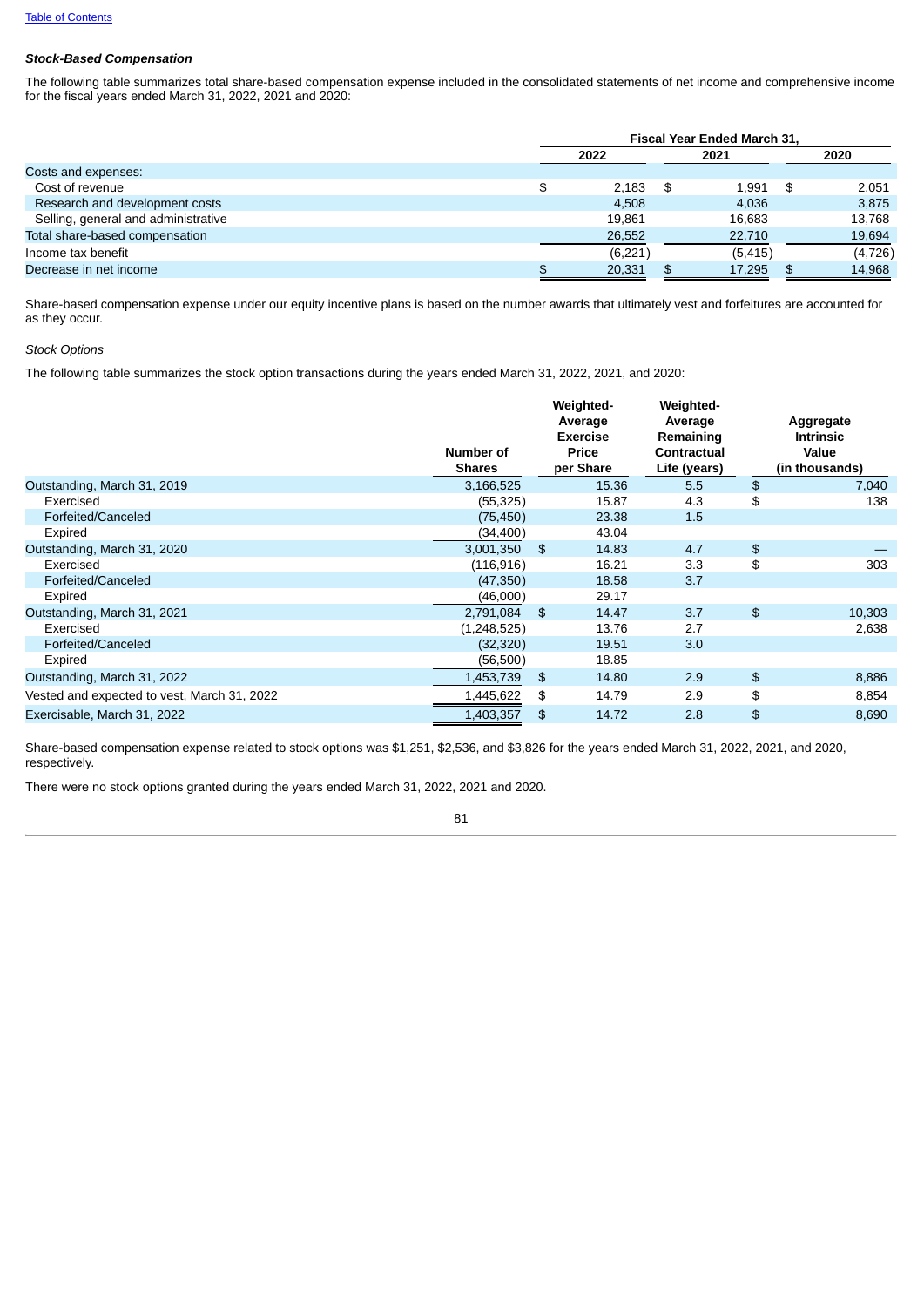Non-vested stock option award activity during the years ended March 31, 2022, 2021, and 2020 is summarized as follows:

| Number of<br><b>Shares</b> | Weighted-<br>Average<br><b>Grant-Date</b><br><b>Fair Value</b><br>per Share |
|----------------------------|-----------------------------------------------------------------------------|
| 1,845,855                  | \$<br>5.52                                                                  |
| (745, 033)                 | 5.29                                                                        |
| (9,150)                    | 6.42                                                                        |
| 1,091,672                  | \$<br>5.67                                                                  |
| (605, 433)                 | 5.40                                                                        |
| (26,900)                   | 6.80                                                                        |
| 459,339                    | \$<br>5.96                                                                  |
| (391, 457)                 | 5.74                                                                        |
| (17,500)                   | 7.96                                                                        |
| 50,382                     | \$<br>6.98                                                                  |
|                            |                                                                             |

As of March 31, 2022, \$83 of total unrecognized compensation costs related to stock options is expected to be recognized over a weighted-average period of 0.2 years. This amount does not include the cost of new options that may be granted in future periods. The total fair value of options vested during the years ended March 31, 2022, 2021, and 2020 was \$2,248, \$3,272, and \$3,940, respectively.

## *Restricted Stock Awards*

Restricted stock awards activity during the years ended March 31, 2022, 2021, and 2020 is summarized as follows:

|                             | Number of<br><b>Shares</b> |               | Weighted-<br>Average<br><b>Grant-Date</b><br><b>Fair Value</b><br>per Share |
|-----------------------------|----------------------------|---------------|-----------------------------------------------------------------------------|
| Outstanding, March 31, 2019 | 1,715,958                  | \$            | 16.29                                                                       |
| Granted                     | 1,529,831                  |               | 16.93                                                                       |
| Vested                      | (764, 290)                 |               | 16.05                                                                       |
| Canceled                    | (168, 719)                 |               | 17.06                                                                       |
| Outstanding, March 31, 2020 | 2,312,780                  | \$            | 16.74                                                                       |
| Granted                     | 1,222,863                  |               | 12.04                                                                       |
| Vested                      | (1,053,792)                |               | 16.22                                                                       |
| Canceled                    | (218, 282)                 |               | 15.30                                                                       |
| Outstanding, March 31, 2021 | 2,263,569                  | $\frac{3}{2}$ | 14.58                                                                       |
| Granted                     | 2,391,578                  |               | 15.87                                                                       |
| Vested                      | (1,109,520)                |               | 15.17                                                                       |
| Canceled                    | (302, 864)                 |               | 14.94                                                                       |
| Outstanding, March 31, 2022 | 3,242,763                  | $\frac{3}{2}$ | 15.30                                                                       |

Share-based compensation expense related to restricted stock awards was \$20,821, \$16,371, and \$14,706 for the years ended March 31, 2022, 2021, and 2020, respectively.

The weighted-average grant date fair value for the restricted stock awards was estimated using the market price of the common stock on the date of grant. The fair value of the restricted stock awards is amortized on a straight-line basis over the vesting period, which is generally between one to three years.

As of March 31, 2022, \$35,894 of total unrecognized compensation costs related to restricted stock awards is expected to be recognized over a weightedaverage period of 2.0 years. This amount does not include the cost of new restricted stock awards that may be granted in future periods.

The total fair value of restricted stock awards vested as of the vesting dates were \$18,156, \$14,138 and \$12,962 for the years ended March 31, 2022, 2021, and 2020.

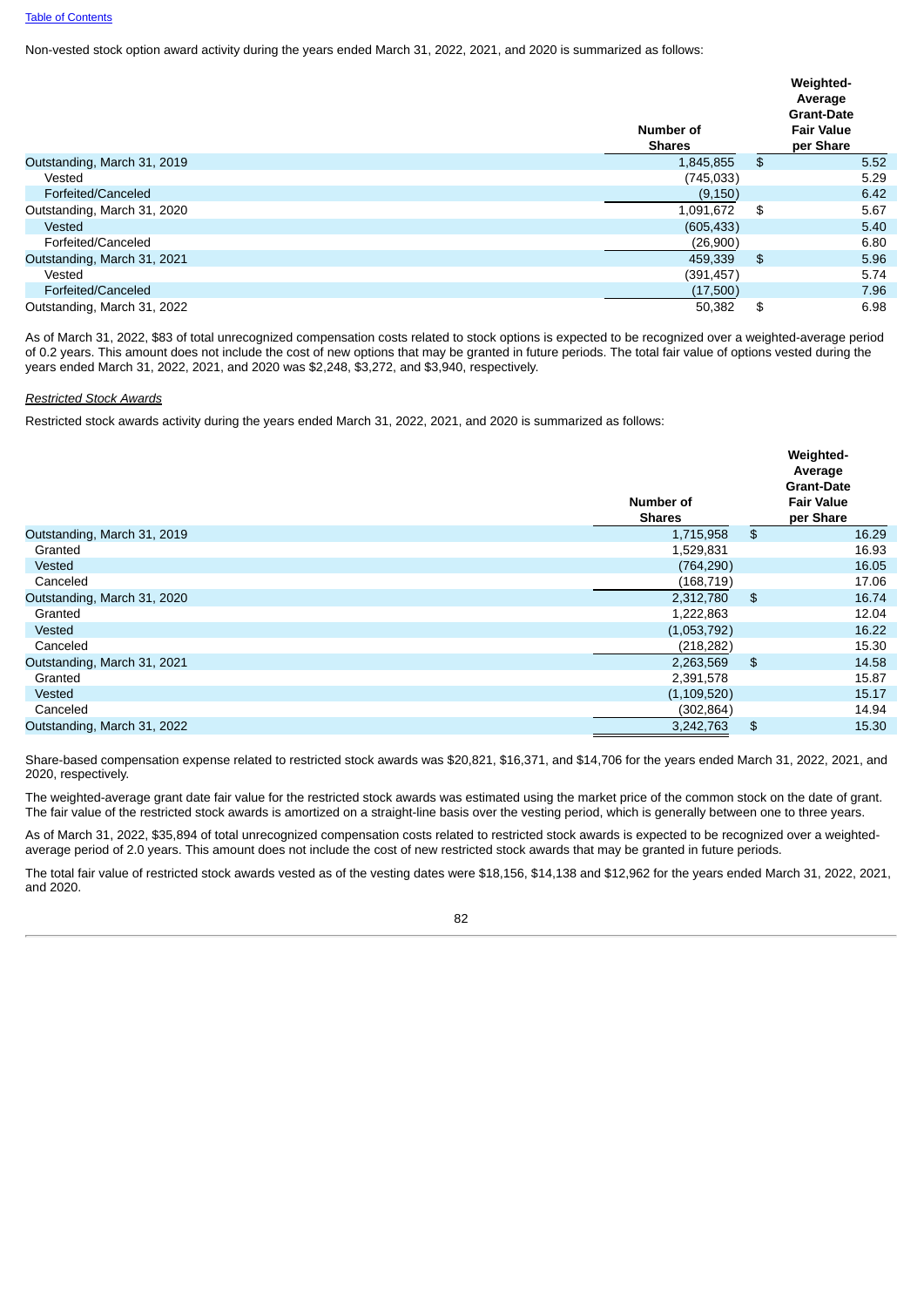# *Net Share Settlements*

Restricted stock awards are generally net share-settled upon vesting to cover the required withholding taxes, and the remaining share amount is transferred to the employee. The majority of restricted stock awards that vested during the years ended March 31, 2022, 2021 and 2020 were net-share settled such that we withheld shares with value equivalent to the employees' applicable income tax obligations for the applicable income and other employment taxes and remitted the equivalent amount of cash to the appropriate taxing authorities. Total payments for the employees' applicable income tax obligations are reflected as a financing activity within the accompanying consolidated statements of cash flows. The total shares withheld during the years ended March 31, 2022, 2021 and 2020 were 356,490, 349,895 and 241,571, respectively, and were based on the value of the restricted stock awards on their vesting date as determined by our closing stock price. These net-share settlements had the effect of share repurchases by us as they reduced the number of shares that would have otherwise been issued at the vesting date.

### *Performance Stock Units and Awards*

On December 29, 2016, the Compensation Committee of the Board granted 123,082 performance stock awards to certain executive officers, of which no shares are currently outstanding and 102,813 shares were ultimately earned and issued during the performance period. The performance stock awards vested in four equal increments on each of the first four anniversaries of the grant date, subject in each case to the executive officer's continued service and achievement of certain Company performance goals, including strong stock price performance. Share-based compensation expense related to the performance stock awards was \$184 and \$246 for the years ended March 31, 2021 and 2020. The total fair value of performance stock awards vested as of the vesting dates were \$422 and \$368 for the years ended March 31, 2021, and 2020.

On October 23, 2018, the Compensation Committee of the Board approved 248,140 performance stock unit awards to be granted to certain executives and non-executive members of the executive leadership team, of which no shares are currently outstanding and no shares were ultimately earned or issued during the performance period. Approximately 34% of the performance stock units were tied to our cumulative 3-year total shareholder return, 33% were tied to our fiscal year 2021 revenue, and 33% were tied to our fiscal year 2021 adjusted earnings per share goals, each as specifically defined in the equity award agreements. The number of shares to be issued was to vary between 50% and 200% of the number of performance stock units depending on performance, and no such shares were to be issued if threshold performance was not achieved. The weighted-average grant date fair value of the awards was \$17.84 per share, which was estimated using a Monte Carlo-based valuation model for the awards based on total shareholder return and using a probability-adjusted achievement rate combined with the market price of the common stock on the date of grant for the awards based on revenue and earnings per share targets. Share-based compensation expense related to the performance stock unit awards tied to revenue and adjusted earnings per share goals was not significant. Share-based compensation expense related to the performance stock unit awards tied to total shareholder return was \$458 for each of the years ended March 31, 2021 and 2020, respectively. Share-based compensation expense related to the performance stock unit awards tied to total shareholder return was a benefit of \$359 for the year ended March 31, 2022 primarily due to cancellation of awards associated with the departure of our former Chief Executive Officer.

On December 26, 2019 and January 27, 2020, the Compensation Committee of the Board approved a total of 279,587 performance stock unit awards to be granted to certain executives and non-executive members of the executive leadership team, which vest only in the event certain performance goals are achieved and with continuous service through the date the goals are certified. Approximately 80% of the performance stock units are tied to the Company's fiscal year 2021 revenue goal and 20% are tied to the Company's fiscal year 2022 revenue goal. Performance stock unit awards funded for fiscal year 2021 and fiscal year 2022 revenue performance will be modified for cumulative 3-year total shareholder return ("TSR") on the three-year grant anniversary, which is also the cliff vest date. The number of shares to be issued may vary between 42.5% and 172.5% of the number of performance stock units depending on performance, and no such shares will be issued if threshold performance is not achieved. The weighted-average grant date fair value of the awards was \$16.02 per share, which was estimated using a Monte Carlo-based valuation model for the awards based on total shareholder return and using a probabilityadjusted achievement rate combined with the market price of the common stock on the date of grant for the awards based on revenue targets. Share-based compensation expense related to the performance stock unit awards was \$1,455 and \$309 for the years ended March 31, 2021 and 2020, respectively. Share-based compensation expense related to the performance stock unit awards was \$82 for the year ended March 31, 2022, which includes the impact of the cancellation of awards associated with the resignation of our former Chief Executive Officer and the retirement of one our executives.

On October 26, 2020, the Compensation Committee of the Board approved 408,861 performance stock unit awards to be granted to certain executives and non-executive members of the executive leadership team, which vest only in the event certain performance goals are achieved and with continuous service through the date the goals are certified. Approximately 80% of the performance stock units are tied to the Company's fiscal year 2022 revenue goal and 20% are tied to the Company's fiscal year 2023 revenue goal. Performance stock unit awards funded for fiscal year 2022 and fiscal year 2023 revenue performance will be modified for cumulative 3-year TSR on the three-year grant date anniversary, which is also the cliff vest date. The number of shares to be issued may vary between 8.5% and 199.5% of the number of target performance stock units depending on performance, and no such shares will be issued if threshold performance is not achieved. The weighted-average grant date fair value of the awards was \$16.25 per share, which was estimated using a Monte Carlo-based valuation model for the awards based on total shareholder return and using a probability adjusted achievement rate combined with the market price of the common stock on the date of grant for the awards based on revenue targets. Share-based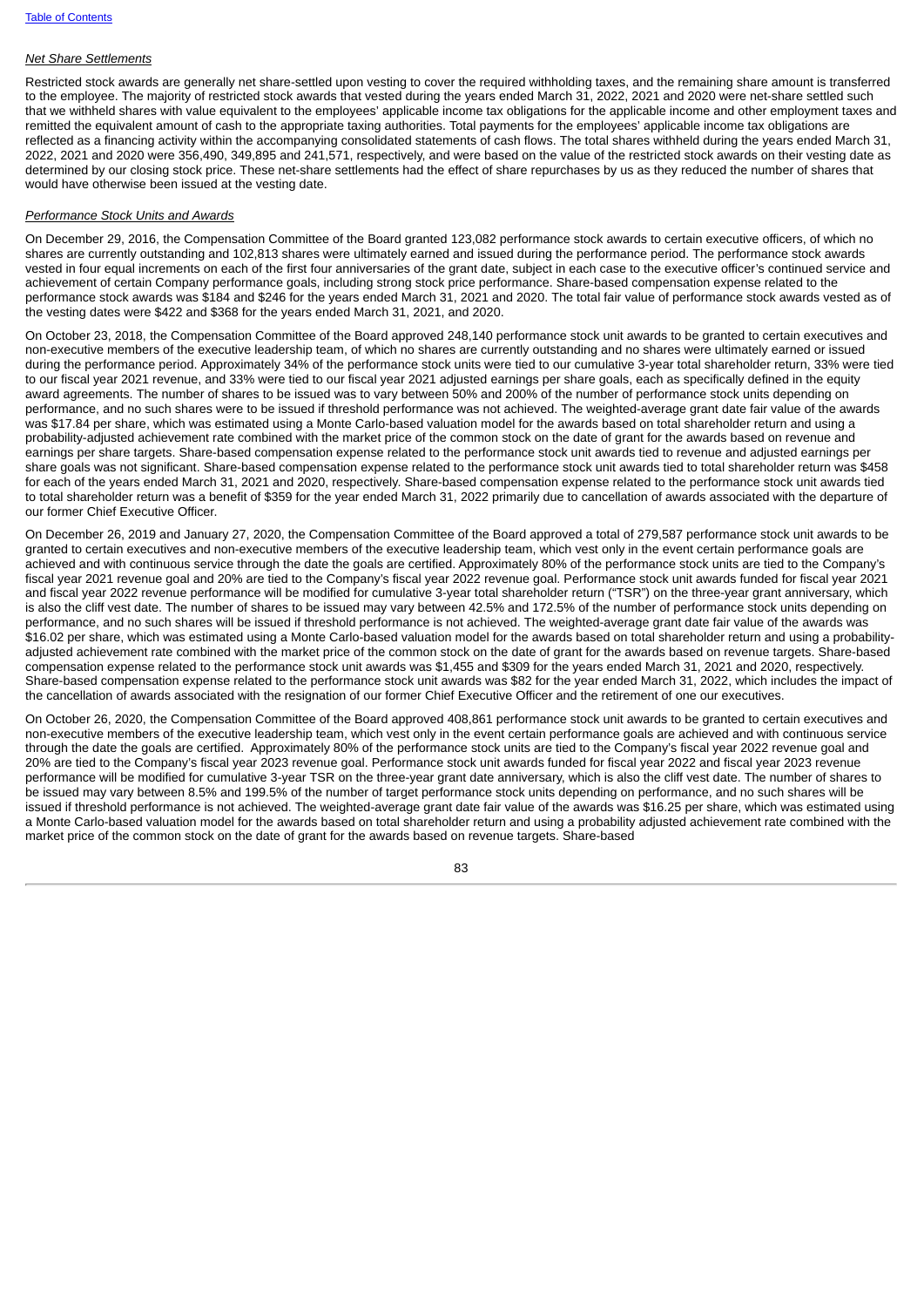compensation expense related to the performance stock unit awards was \$1,418 and \$1,187 for the years ended March 31, 2022 and 2021, respectively.

On September 20, 2021, the Compensation Committee of the Board approved an award of 450,000 performance stock units to be granted to our Chief Executive Officer under the Inducement Plan. The award has a grant date of September 22, 2021 and portions of the award vest upon both the attainment of five separate pre-determined stock price milestones during a five-year performance period and continued service over a period of three years following the grant date. The fair value and derived service period for each share-price milestone tranche was estimated separately using a Monte-Carlo based valuation model. The expense for each share-price milestone tranche is amortized over the longer of the derived service period or the explicit service period. The weighted-average grant date fair value of the award was \$10.52 per share. Share-based compensation expense related to the performance stock unit award was \$1,210 for the year ended March 31, 2022.

On October 26, 2021, the Compensation Committee of the Board approved 476,713 performance stock units to be granted to certain members of the executive leadership team. The awards have a grant date of November 2, 2021 and portions of the award vest upon both the attainment of four separate pre-determined stock price milestones through September 22, 2026 and continued service over a period of three years following the grant date. The fair value and derived service period for each share-price milestone tranche was estimated separately using a Monte-Carlo based valuation model. The expense for each share-price milestone tranche is amortized over the longer of the derived service period or the explicit service period. The weighted-average grant date fair value of the award was \$13.02 per share. Share-based compensation expense related to the performance stock unit award was \$1,476 for the year ended March 31, 2022.

As of March 31, 2022, \$12,069 of total estimated unrecognized compensation costs related to performance stock units and awards is expected to be recognized over a weighted-average period of 2.2 years. This amount does not include the cost of new performance stock units and awards that may be granted in future periods.

### *Employee Share Purchase Plan*

On August 11, 2014, our shareholders approved an Employee Share Purchase Plan (the "Purchase Plan") under which 4,000,000 shares of common stock were reserved for future grant. The Purchase Plan allows eligible employees to purchase shares through payroll deductions of up to 15% of total base salary at a price equal to 90% of the lower of the fair market values of the shares as of the beginning or the end of the corresponding offering period. Any shares purchased under the Purchase Plan are subject to a six-month holding period. Employees are limited to purchasing no more than 1,500 shares on any single purchase date and no more than \$25 in total fair market value of shares during any one calendar year. As of March 31, 2022, we have issued 888,961 shares under the Purchase Plan and 3,111,039 shares are available for future issuance.

Share-based compensation expense recorded for the employee share purchase plan was \$553, \$519, and \$484 for the years ended March 31, 2022, 2021, and 2020, respectively.

#### *Share Repurchase Program*

In October 2021, the Board authorized a share repurchase program under which we may repurchase up to \$60,000 of our outstanding shares of common stock through March 2023. The timing and amount of any share repurchases under the share repurchase program will be determined by our management at its discretion based on ongoing assessments of the capital needs of the business, the market price of our common stock and general market conditions. Share repurchases under the program may be made through a variety of methods, which may include open market purchases, in block trades, accelerated share repurchase transactions, exchange transactions, or any combination of such methods. Repurchases may also be made under Rule 10b5-1 plans, which permit shares of common stock to be repurchased through pre-determined criteria. The program does not obligate the Company to acquire any particular amount of our common stock, and the share repurchase program may be suspended or discontinued at any time at our discretion.

During the year ended March 31, 2022, we repurchased 2,169,896 shares of common stock for a total of \$35,874 at a weighted-average share repurchase price of approximately \$16.53. As of March 31, 2022, \$24,126 remained available for share repurchases pursuant to the Company's share repurchase program.

Of the total shares repurchased, 2,000,000 shares were purchased from a shareholder who previously owned 7.4% of our total shares of common stock for an aggregate purchase price of approximately \$33,100. The shares repurchased represented approximately 3.0% of our total shares of common stock outstanding at March 31, 2022.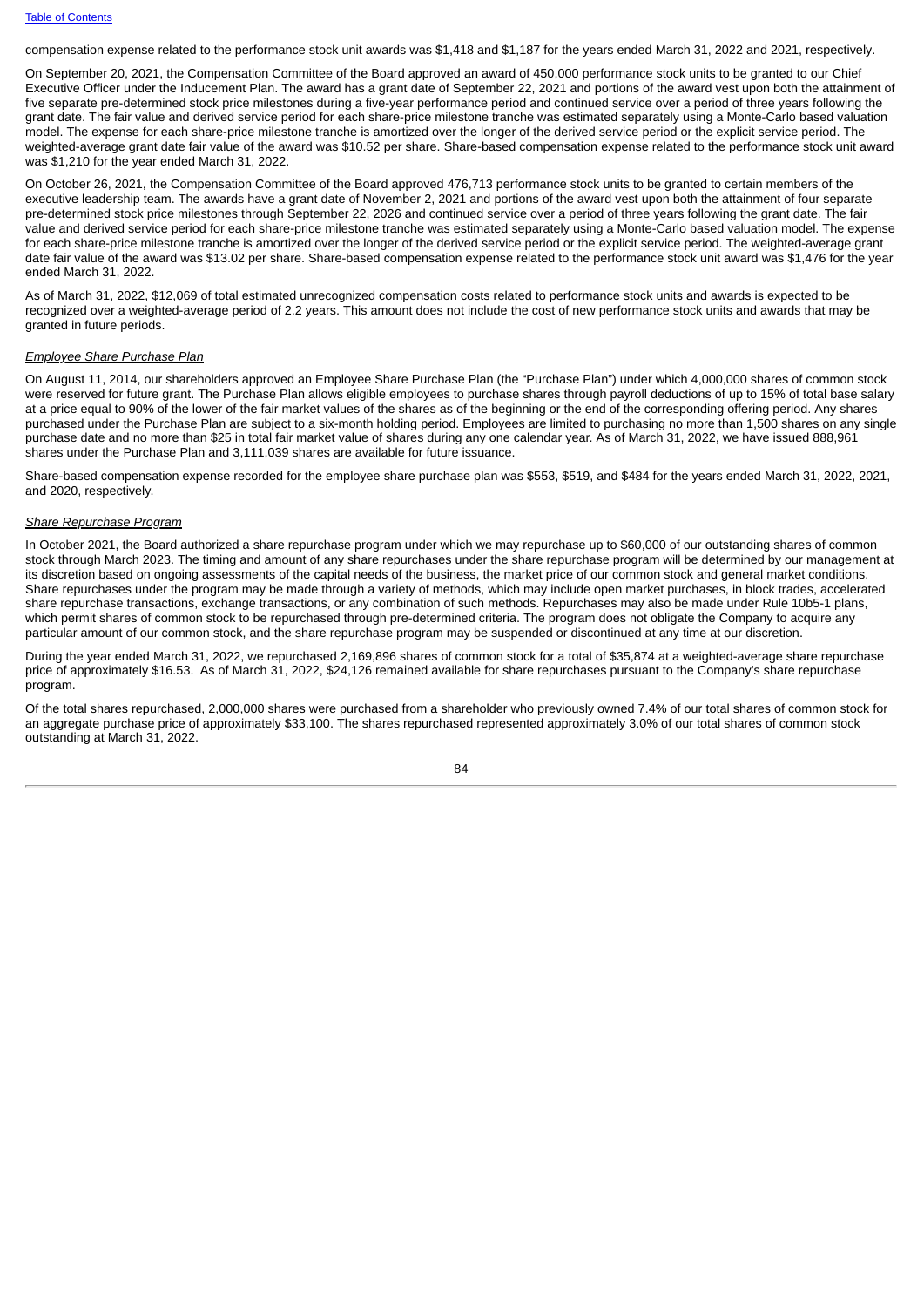# **15. Commitments, Guarantees and Contingencies**

# *Commitments and Guarantees*

Our software license agreements include a performance guarantee that our software products will substantially operate as described in the applicable program documentation for a period of 365 days after delivery. To date, we have not incurred any significant costs associated with our performance guarantee or other related warranties and do not expect to incur significant warranty costs in the future. Therefore, no accrual has been made for potential costs associated with these warranties. Certain arrangements also include performance guarantees related to response time, availability for operational use, and other performance-related guarantees. Certain arrangements also include penalties in the form of maintenance credits should the performance of the software fail to meet the performance guarantees. To date, we have not incurred any significant costs associated with these warranties and do not expect to incur significant warranty costs in the future. Therefore, no accrual has been made for potential costs associated with these warranties.

We historically have accepted sales returns under limited circumstances. We estimate expected sales returns and other forms of variable consideration considering our customary business practice and contract-specific facts and circumstances, and we consider such estimated potential returns as variable consideration when allocating the transaction price to the extent it is probable that there will not be a significant reversal of cumulative revenue recognized.

Our standard sales agreements contain an indemnification provision pursuant to which we shall indemnify, hold harmless, and reimburse the indemnified party for losses suffered or incurred by the indemnified party in connection with any United States patent, any copyright or other intellectual property infringement claim by any third-party with respect to our software. As we have not incurred any significant costs to defend lawsuits or settle claims related to these indemnification agreements, we believe that our estimated exposure on these agreements is currently minimal. Accordingly, we have no liabilities recorded for these indemnification obligations.

We have experienced legal claims by clients regarding product and contract disputes, by other third parties asserting that we have infringed their intellectual property rights, by current and former employees regarding certain employment matters and by certain shareholders. We believe that these claims are without merit and intend to defend against them vigorously; however, we could incur substantial costs and diversion of management resources defending any such claim, even if we are ultimately successful in the defense of such matter. Litigation is inherently uncertain and always difficult to predict.

Additionally, we are subject to the regulation and oversight of various federal and state governmental agencies that enforce fraud and abuse programs related to the submission of fraudulent claims for reimbursement from governmental payers. We have received, and from time to time may receive, inquiries or subpoenas from federal and state agencies. Under the False Claims Act ("FCA"), private parties have the right to bring qui tam, or "whistleblower," suits against entities that submit, or cause to be submitted, fraudulent claims for reimbursement. Qui tam or whistleblower actions initiated under the FCA may be pending but placed under seal by the court to comply with the FCA's requirements for filing such suits. As a result, they could lead to proceedings without our knowledge. We refer you to the discussion of regulatory and litigation risks within "Item 1A. Risk Factors" of our notes to consolidated financial statements included elsewhere in this Report and below for a discussion of current legal proceedings.

### *Hussein Litigation*

On October 7, 2013, a complaint was filed against our Company and certain of our officers and directors in the Superior Court of the State of California for the County of Orange, captioned Ahmed D. Hussein v. Sheldon Razin, Steven Plochocki, Quality Systems, Inc. and Does 1-10, inclusive, No. 30-2013- 00679600-CU-NP-CJC, by Ahmed Hussein, a former director and significant shareholder of our Company. After the court sustained our demurrer to the initial complaint, Hussein filed an amended complaint on April 25, 2014. The amended complaint generally alleges fraud and deceit, constructive fraud, negligent misrepresentation and breach of fiduciary duty in connection with statements made to our shareholders regarding our financial condition and projected future performance. The amended complaint seeks actual damages, exemplary and punitive damages and costs. Hussein's breach of fiduciary duty claims were dismissed on demurrer, and we filed an answer and cross-complaint against Hussein, alleging that he breached fiduciary duties owed to the Company. On September 16, 2015, the Court granted summary judgment with respect to Hussein's remaining claims, dismissing all claims against us. The cross-complaint against Hussein went to trial, but the Court granted judgment in favor of Hussein on our cross-complaint. Final judgment over Hussein's claims and our cross-claims was entered on January 9, 2018. Hussein appealed the order granting summary judgment over his claims, and we appealed the court's decision granting Hussein's motion for judgment on our cross-complaint. On October 8, 2019, the California State Court of Appeal for the Fourth Appellate District, Division Three, reversed the Superior Court's grant of summary judgment on Hussein's affirmative claims and affirmed the trial court's judgement on the Company's breach of fiduciary duty claims against Hussein. As a result, the case has returned to the trial court for resolution of Hussein's claims against us. Trial commenced on July 6, 2021. On July 29, 2021, the jury rendered a verdict in favor of the Company and the individual defendants on all counts. Hussein filed a Motion for New Trial, which the Court denied.

Separately, Hussein has issued an arbitration demand seeking indemnification for the fees he incurred defending against our cross-complaint. Following briefing and a hearing at the liability phase of the arbitration, the arbitrator held that Hussein is entitled to indemnification for "expenses" (as that term is defined in Hussein's indemnification agreement with NextGen) incurred in defense of NextGen's cross-complaint against him. The arbitrator reserved all other claims related to costs and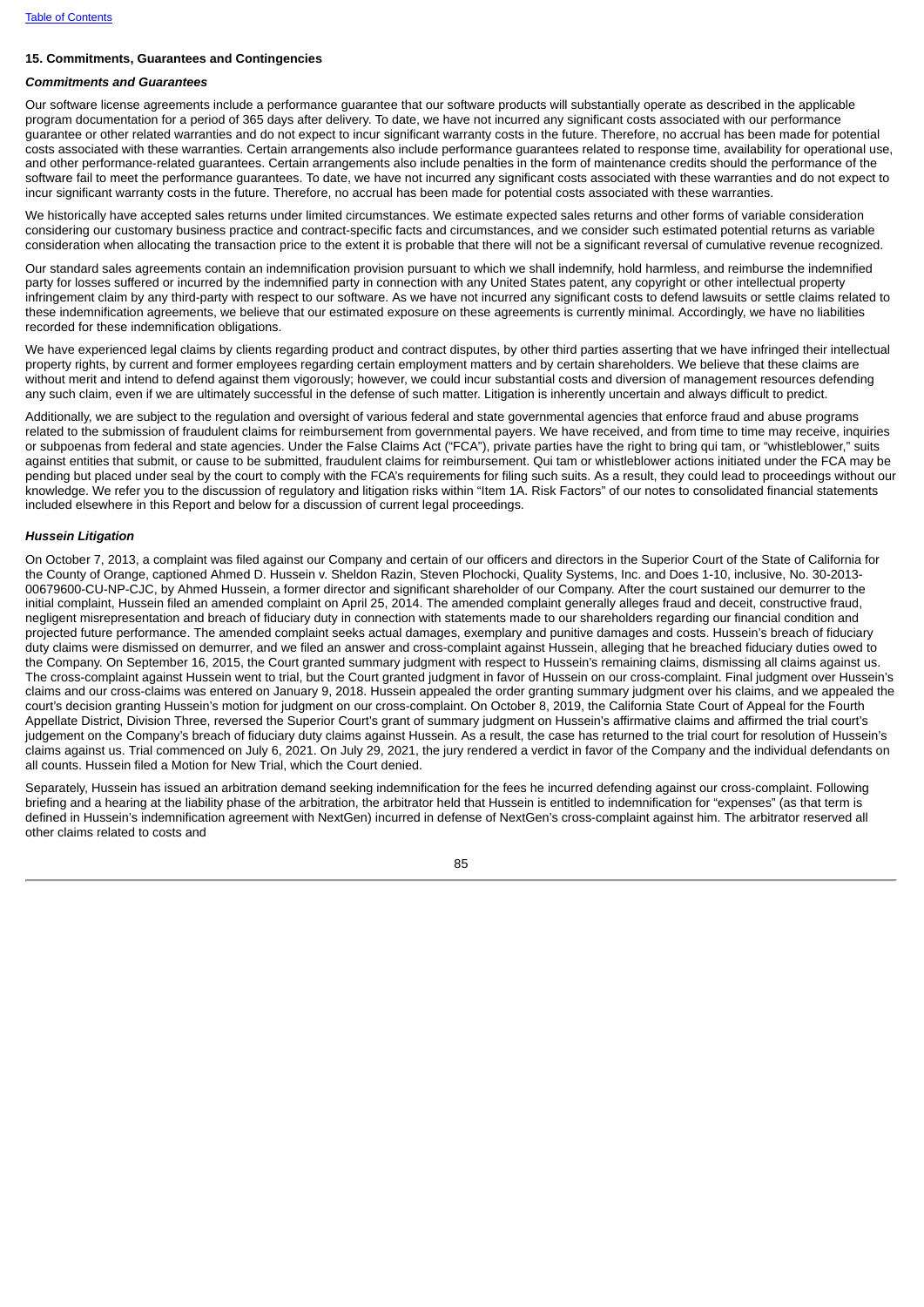damages for a second phase of the arbitration. On June 10, 2021, the arbitrator heard arguments on the quantum of indemnifiable expenses. On September 2, 2021, the arbitrator awarded Hussein indemnification for fees and costs incurred defending the cross-complaint. After trebling the fees incurred pursuant to Hussein's supplemental agreement with his attorneys, and adding in interest and costs, the arbitrator calculated that the Company owes Mr. Hussein \$11,370 in indemnification, which we subsequently paid on September 30, 2021.

### *Other Regulatory Matters*

Commencing in April 2017, we have received requests for documents and information from the United States Attorney's Office for the District of Vermont and other government agencies in connection with an investigation concerning the certification we obtained for our software under the United States Department of Health and Human Services' Electronic Health Record (EHR) Incentive Program. The requests for information relate to, among other things: (a) data used to determine objectives and measures under the Meaningful Use (MU) and the Physician Quality Reporting System (PQRS) programs, (b) our EHR product and its performance, including defects that relate to patient safety or meaningful use certifications, (c) the software code used in certifying our EHR software and information, and (d) marketing programs and payments provided for the referral of EHR business. We continue to respond to the government's request. Requests and investigations of this nature may lead to future requests for information and ultimately the assertion of claims or the commencement of legal proceedings against us, which themselves may lead to material fines, penalties or other liabilities. In addition, our responses to these and any future requests require time and effort, which can result in additional cost to us. At this time, we are unable to estimate the probability of the outcome of this matter or the range of reasonably possible loss, if any. However, the unfavorable resolution of this matter could have a material adverse effect on our business, results of operations, financial condition or cash flow.

Given the highly-regulated nature of our industry, we may, from time to time, be subject to subpoenas, requests for information, or investigations from various government agencies. It is our practice to respond to such matters in a cooperative, thorough and timely manner.

#### **16. Restructuring Plan**

During the year ended March 31, 2022, we recorded restructuring costs of \$539, consisting of payroll-related costs, such as severance, outplacement costs, and continuing healthcare coverage, associated with the involuntary separation of employees pursuant to a one-time benefit arrangement, within operating expenses in our consolidated statements of net income and comprehensive income. The payroll-related costs were substantially paid as of March 31, 2022.

During the year ended March, 31, 2021, we recorded \$2,562 of restructuring costs, consisting of payroll-related costs, such as severance, outplacement costs, and continuing healthcare coverage, associated with the involuntary separation of employees pursuant to a one-time benefit arrangement within operating expenses in our consolidated statements of net income and comprehensive income, which was related to our decision to execute a reduction in our workforce of less than 3% and other temporary cost reductions in response to the COVID-19 pandemic that we announced in May 2020. These amounts were accrued when it was probable that the benefits would be paid, and the amounts were reasonably estimable. The payroll-related costs were substantially paid as of March 31, 2021.

During the year ended March 31, 2020, we recorded \$2,505 of restructuring costs, consisting of primarily of payroll-related costs, such as severance, outplacement costs, and continuing healthcare coverage, associated with the involuntary separation of employees pursuant to a one-time benefit arrangement within operating expenses in our consolidated statements of comprehensive income, which was related to a business restructuring plan we implemented in June 2019 as part of our continued efforts to preserve and grow the value of the Company through client-focused innovations while reducing our cost structure. As part of the restructuring, we reduced our total workforce by approximately 4% primarily within the research and development function and intend to expand on our research and development resources in India. These amounts were accrued when it was probable that the benefits would be paid, and the amounts were reasonably estimable. The payroll-related costs were substantially paid as of March 31, 2020.

## **17. Subsequent Event**

On May 17, 2022, we entered into an amendment to the Credit Agreement, which, among other changes, provides more favorable terms and flexibility with regards to our ability to obtain additional revolving credit commitments and/or term loans thereunder, including amendments to the net leverage ratio and definition of restricted payments.

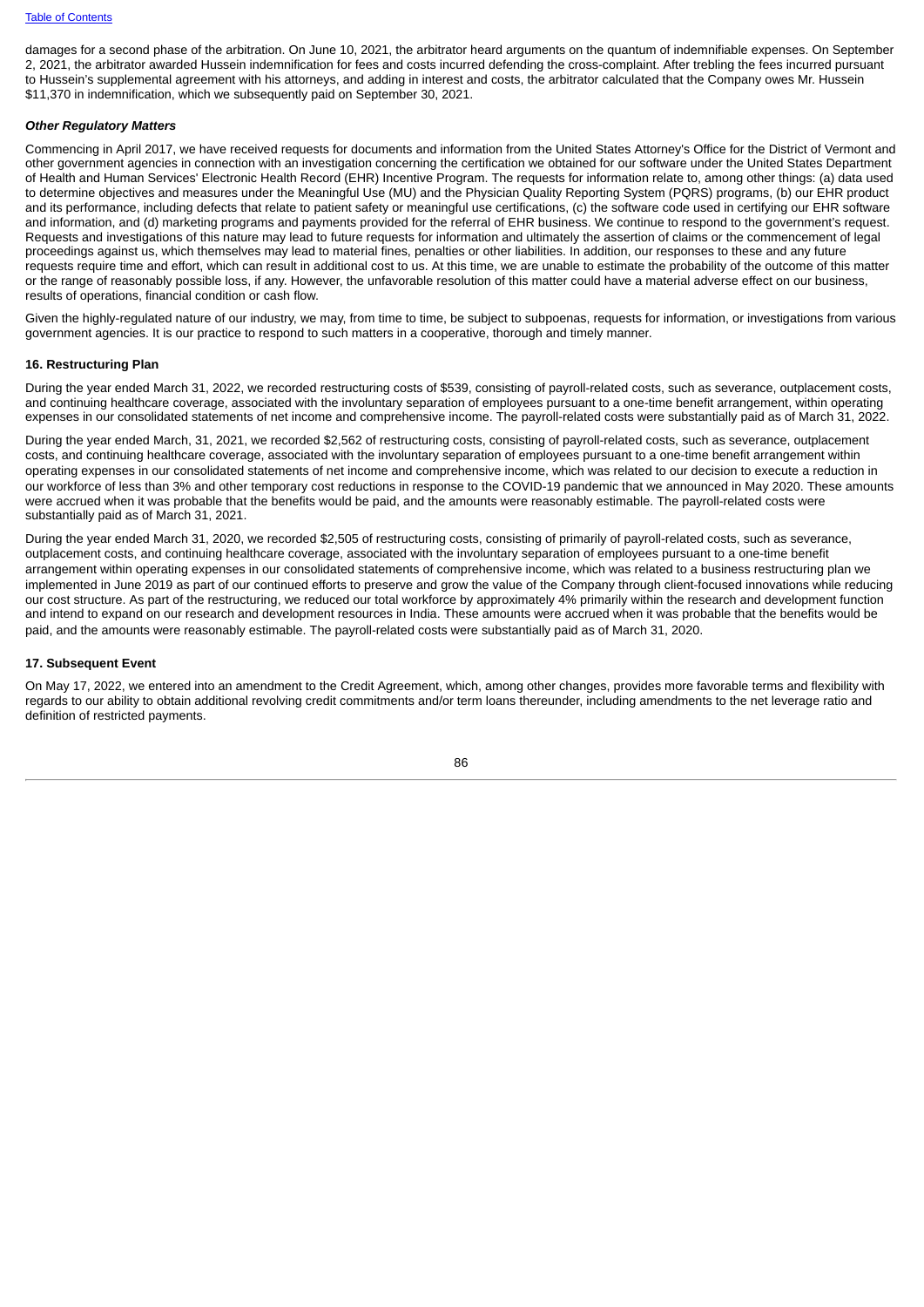# **SCHEDULE II — VALUATION AND QUALIFYING ACCOUNTS**

|                                      |    | <b>Sales Return Reserve</b>                      |    |                                                          |      |                   |    |                                         |  |  |  |
|--------------------------------------|----|--------------------------------------------------|----|----------------------------------------------------------|------|-------------------|----|-----------------------------------------|--|--|--|
| (in thousands)<br>For the year ended |    | <b>Balance at</b><br><b>Beginning</b><br>of Year |    | <b>Additions</b><br>Charged<br><b>Against</b><br>Revenue |      | <b>Deductions</b> |    | <b>Balance</b> at<br><b>End of Year</b> |  |  |  |
| March 31, 2022                       | \$ | 3,593                                            | \$ | 5,381                                                    | -\$  | (5,596)           | \$ | 3,378                                   |  |  |  |
| March 31, 2021                       | \$ | 4,191                                            | \$ | 6.595                                                    | \$   | $(7, 193)$ \$     |    | 3,593                                   |  |  |  |
| March 31, 2020                       | \$ | 4,759                                            | \$ | 7,094                                                    | - \$ | $(7,662)$ \$      |    | 4,191                                   |  |  |  |
|                                      |    |                                                  |    | <b>Allowance for Credit Losses</b>                       |      |                   |    |                                         |  |  |  |

|                    | Allowance for Orean Ecsses |    |                   |    |                   |                    |                   |
|--------------------|----------------------------|----|-------------------|----|-------------------|--------------------|-------------------|
|                    | <b>Additions</b>           |    |                   |    |                   |                    |                   |
|                    | <b>Balance at</b>          |    | <b>Charged to</b> |    |                   |                    |                   |
| (in thousands)     | <b>Beginning</b>           |    | Costs and         |    |                   |                    | <b>Balance</b> at |
| For the year ended | of Year                    |    | <b>Expenses</b>   |    | <b>Deductions</b> | <b>End of Year</b> |                   |
| March 31, 2022     | \$<br>4.205                | \$ | 1,915             |    | (2,232)           | \$                 | 3,888             |
| March 31, 2021     | \$<br>3.549                | \$ | 2.834             | \$ | (2, 178)          | \$                 | 4,205             |
| March 31, 2020     | \$<br>6.054                |    | 3,367             |    | (5,872)           |                    | 3,549             |

|                                      | <b>Valuation Allowance for Deferred Taxes</b>    |       |                                                                       |     |                                                          |                   |                   |       |                                         |       |
|--------------------------------------|--------------------------------------------------|-------|-----------------------------------------------------------------------|-----|----------------------------------------------------------|-------------------|-------------------|-------|-----------------------------------------|-------|
| (in thousands)<br>For the year ended | <b>Balance</b> at<br><b>Beginning</b><br>of Year |       | <b>Additions</b><br><b>Charged to</b><br>Costs and<br><b>Expenses</b> |     | <b>Acquisition</b><br><b>Related</b><br><b>Additions</b> |                   | <b>Deductions</b> |       | <b>Balance</b> at<br><b>End of Year</b> |       |
| March 31, 2022                       | \$                                               | 6.015 | - \$                                                                  |     |                                                          |                   | $\mathsf{S}$      | (889) | \$                                      | 5,133 |
| March 31, 2021                       | \$                                               | 5.452 | \$                                                                    | 877 |                                                          | $\hspace{0.05cm}$ | \$                | (314) | - \$                                    | 6,015 |
| March 31, 2020                       | \$                                               | 3,563 | $\mathfrak{F}$                                                        | 327 |                                                          | 1,590             | \$                | (28)  | -\$                                     | 5,452 |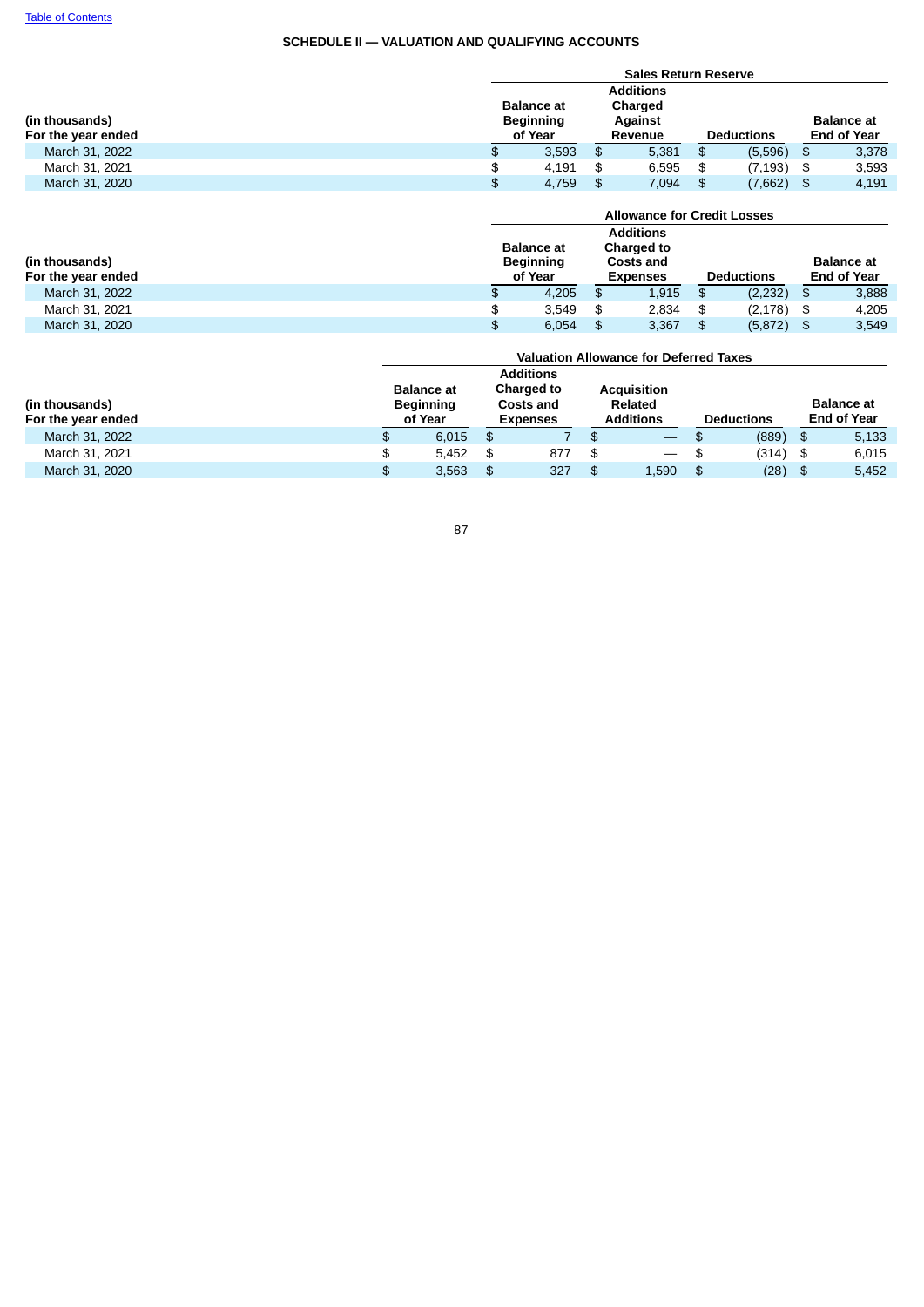# **Description of Capital Stock**

The following is a brief description of the capital stock of NextGen Healthcare, Inc., a Delaware corporation (the "Company," "we," "us," or "our") and is subject to and qualified in its entirety by reference to our Amended and Restated Certificate of Incorporation (our "charter") and our Amended and Restated Bylaws (our "bylaws"), each of which is incorporated by reference as an exhibit to the Annual Report on Form 10-K of which this exhibit is a part. It also summarizes some relevant provisions of the Delaware General Business Corporation Law, which we refer to as "Delaware law" or "DGCL" and is subject to and qualified in its entirety by reference to the DGCL. Since the terms of our certificate of incorporation, bylaws and Delaware law are more detailed than the general information provided below, you should only rely on the actual provisions of those documents and Delaware law.

## **General**

The Company is authorized to issue two classes of stock to be designated, respectively, "common stock" and "preferred stock." The total number of shares of capital stock which the Company shall have authority to issue is 110,000,000. The total number of shares of common stock that the Company is authorized to issue is 100,000,000, having a par value of \$0.01 per share, and the total number of shares of preferred stock that the Company is authorized to issue is 10,000,000, having a par value of \$0.01 per share.

## **Common Stock**

The voting, dividend, liquidation, and other rights and powers of the common stock are subject to and qualified by the rights, powers and preferences of any series of preferred stock as may be designated by the board of directors of the Company (the "board of directors") and outstanding from time to time.

Holders of shares of our common stock are entitled to one vote per share held of record on all matters on which stockholders are entitled to vote generally, including the election or removal of directors. Except as otherwise required by law, holders of our common stock shall not be entitled to vote on any amendment to our charter that relates solely to the rights, powers, preferences (or the qualifications, limitations or restrictions thereof) or other terms of one or more outstanding series of preferred stock if the holders of such affected series are entitled, either separately or together with the holders of one or more other such series, to vote thereon pursuant to our charter or pursuant to the DGCL. The holders of our common stock do not have cumulative voting rights in the election of directors.

Subject to the rights of any holders of any outstanding series of preferred stock, the number of authorized shares of common stock may be increased or decreased (but not below the number of shares thereof then outstanding) by the affirmative vote of the holders of a majority of the stock of the Company entitled to vote, irrespective of the provisions of Section 242(b)(2) of the DGCL.

Holders of shares of our common stock are entitled to receive dividends when and if declared by our board of directors out of funds legally available therefor, subject to limitations under Delaware law and the preferential rights of the holders of any outstanding shares of preferred stock.

Upon any voluntary or involuntary liquidation, dissolution or winding up of our affairs and after payment in full of all amounts required to be paid to creditors and to the holders of our preferred stock having liquidation preferences, if any, the holders of shares of our common stock will be entitled to receive pro rata our remaining assets available for distribution.

All shares of our common stock that are outstanding are fully paid and non-assessable.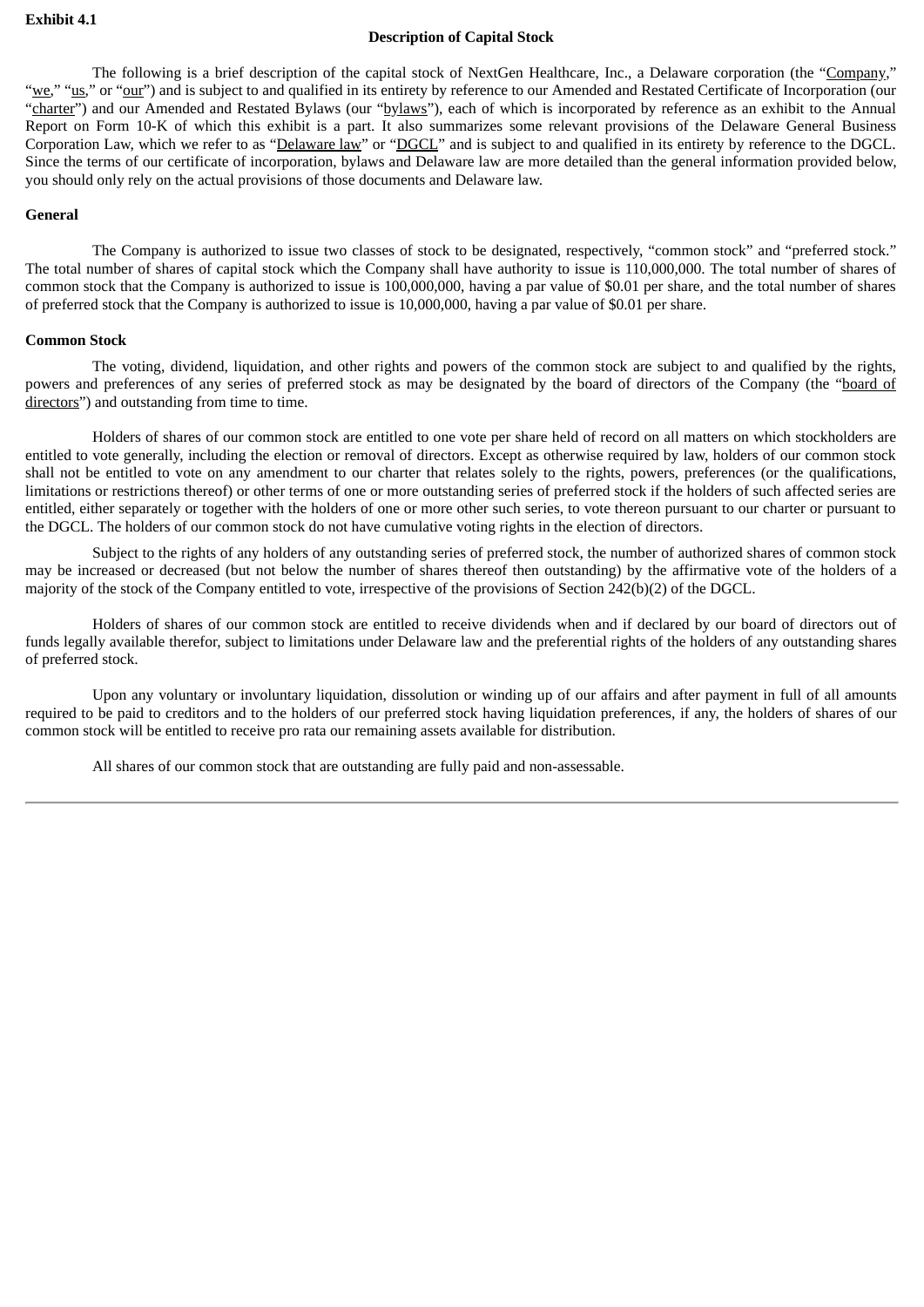# **Preferred Stock**

Shares of preferred stock may be issued from time to time in one or more series, each of such series to have such terms as stated or expressed in our charter and in the resolution or resolutions providing for the creation and issuance of such series adopted by the board of directors. Our board of directors may determine and fix the number of shares of such series and such voting powers, full or limited, or no voting powers, and such designations, preferences and relative participating, optional or other special rights, and qualifications, limitations or restrictions thereof, including without limitation thereof, dividend rights, conversion rights, redemption privileges and liquidation preferences, and to increase or decrease (but not below the number of shares of such series then outstanding) the number of shares of any series as shall be stated and expressed in such resolutions, all to the fullest extent now or hereafter permitted by the DGCL. The resolution or resolutions providing for the creation and issuance of any series of preferred stock may provide that such series shall be superior or rank equally or be junior to any other series of preferred stock to the extent permitted by law and our charter. Except as otherwise required by law, holders of any series of preferred stock shall be entitled only to such voting rights, if any, as shall expressly be granted by our charter.

The number of authorized shares of preferred stock may be increased or decreased (but not below the number of shares thereof then outstanding) by the affirmative vote of the holders of a majority of the stock of the Company entitled to vote, irrespective of the provisions of Section 242(b)(2) of the DGCL.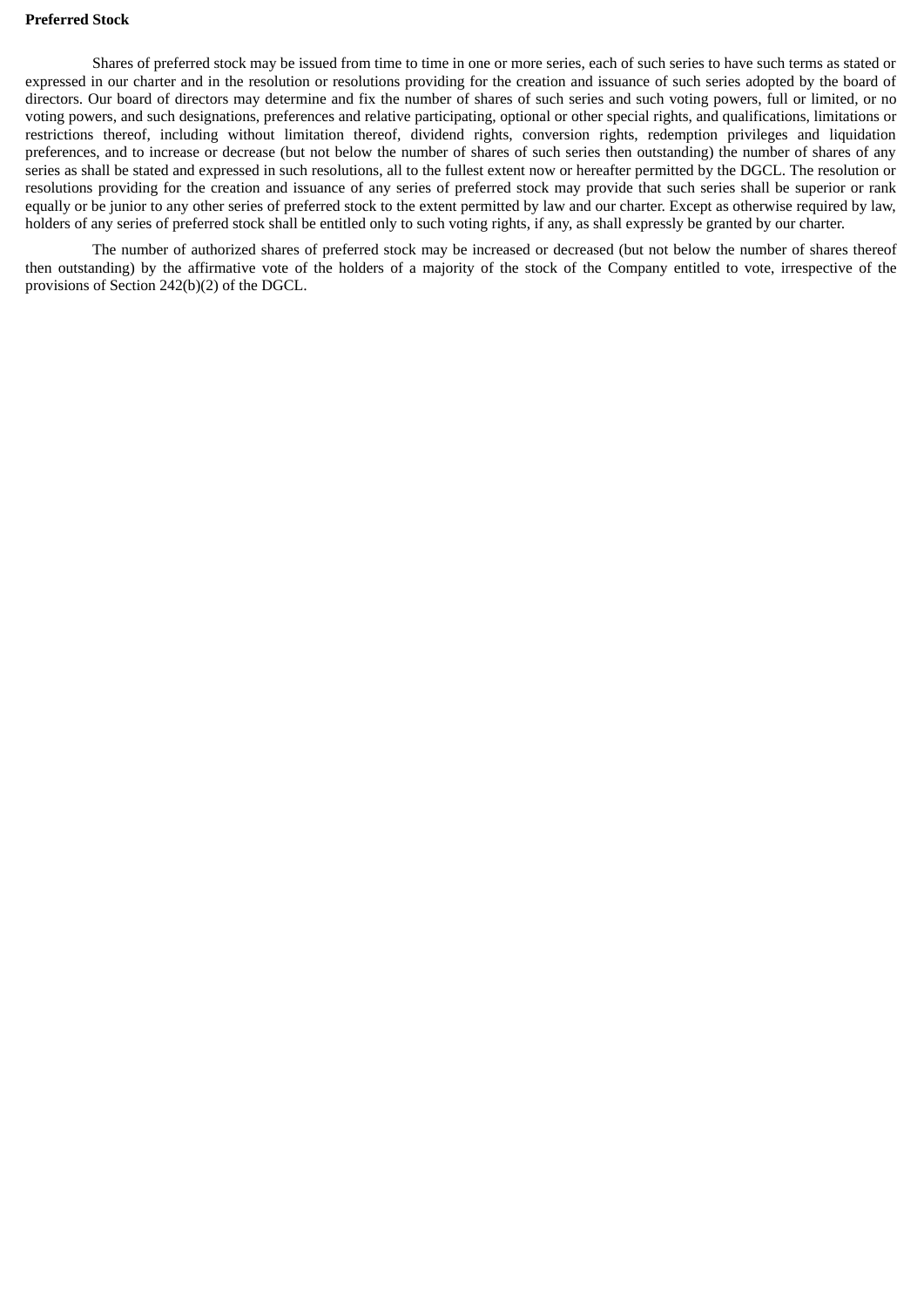## NEXTGEN HEALTHCARE, INC. LIST OF SUBSIDIARIES

NextGen Healthcare Information Systems, LLC<br>NXGN Management LLC (f/k/a QSI Management LLC) California NXGN Management LLC (f/k/a QSI Management LLC) California<br>
NextGen Cares Foundation, Inc. California NextGen Cares Foundation, Inc. California<br>
NextGen RCM Services, LLC<br>
Missouri NextGen RCM Services, LLC<br>
NextGen Healthcare India Pvt. Ltd.<br>
India NextGen Healthcare India Pvt. Ltd.<br>
NextGen Interoperability Solutions Limited (f/k/a Mirth Ltd) United Kingdom NextGen Interoperability Solutions Limited (f/k/a Mirth Ltd)

Name of Subsidiary<br>NextGen Healthcare Information Systems, LLC<br>
NextGen Healthcare Information Systems, LLC<br>
California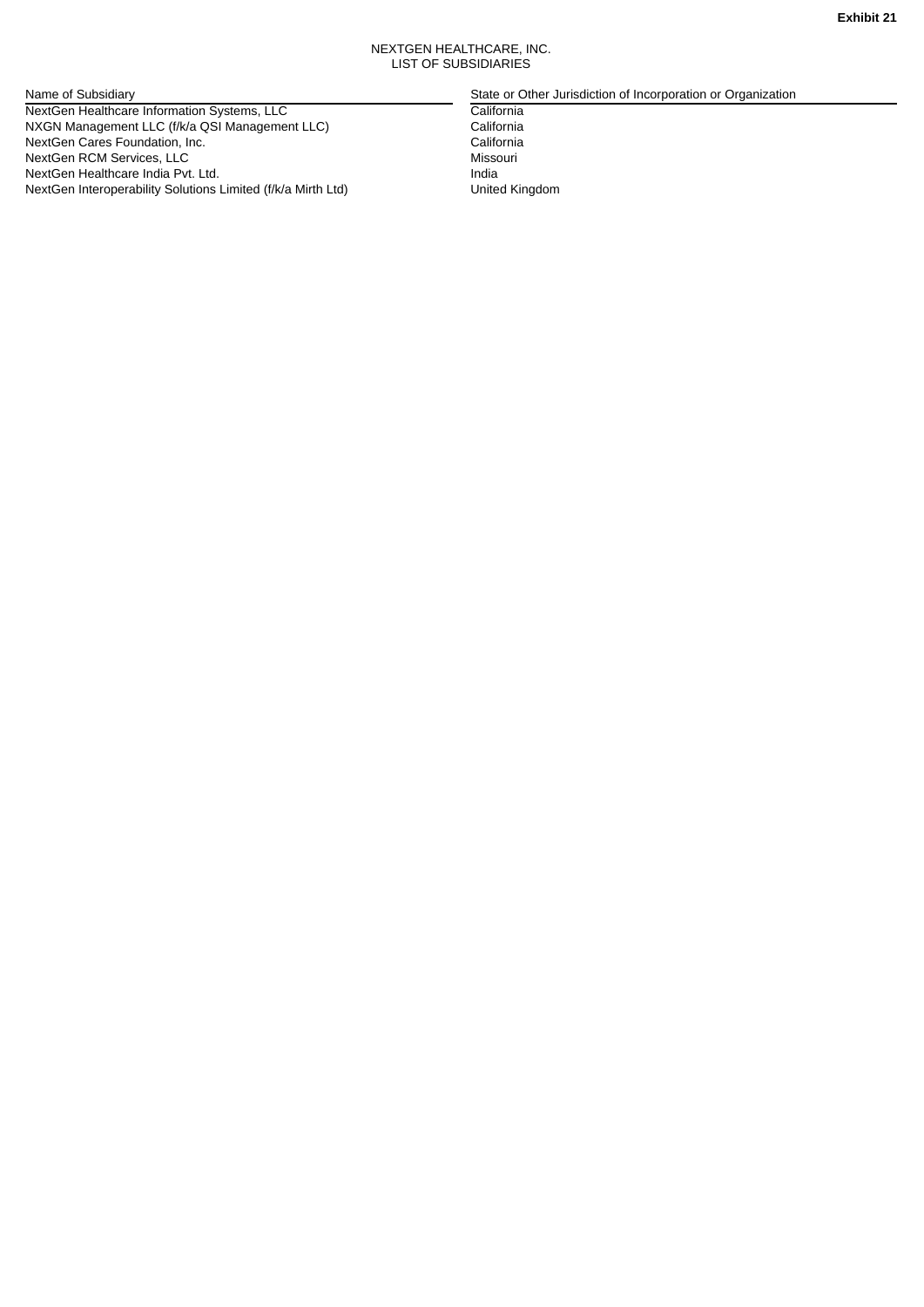# CONSENT OF INDEPENDENT REGISTERED PUBLIC ACCOUNTING FIRM

We hereby consent to the incorporation by reference in the Registration Statements on Form S-8 (Nos. 333-63131, 333-67115, 333-129752, 333-198181, 333-206419, 333-221145, 333-234308, 333-259675 and 333-260581) of NextGen Healthcare, Inc. of our report dated May 17, 2022 relating to the financial statements and financial statement schedule and the effectiveness of internal control over financial reporting, which appears in this Form 10-K.

/s/ PricewaterhouseCoopers LLP Irvine, California May 17, 2022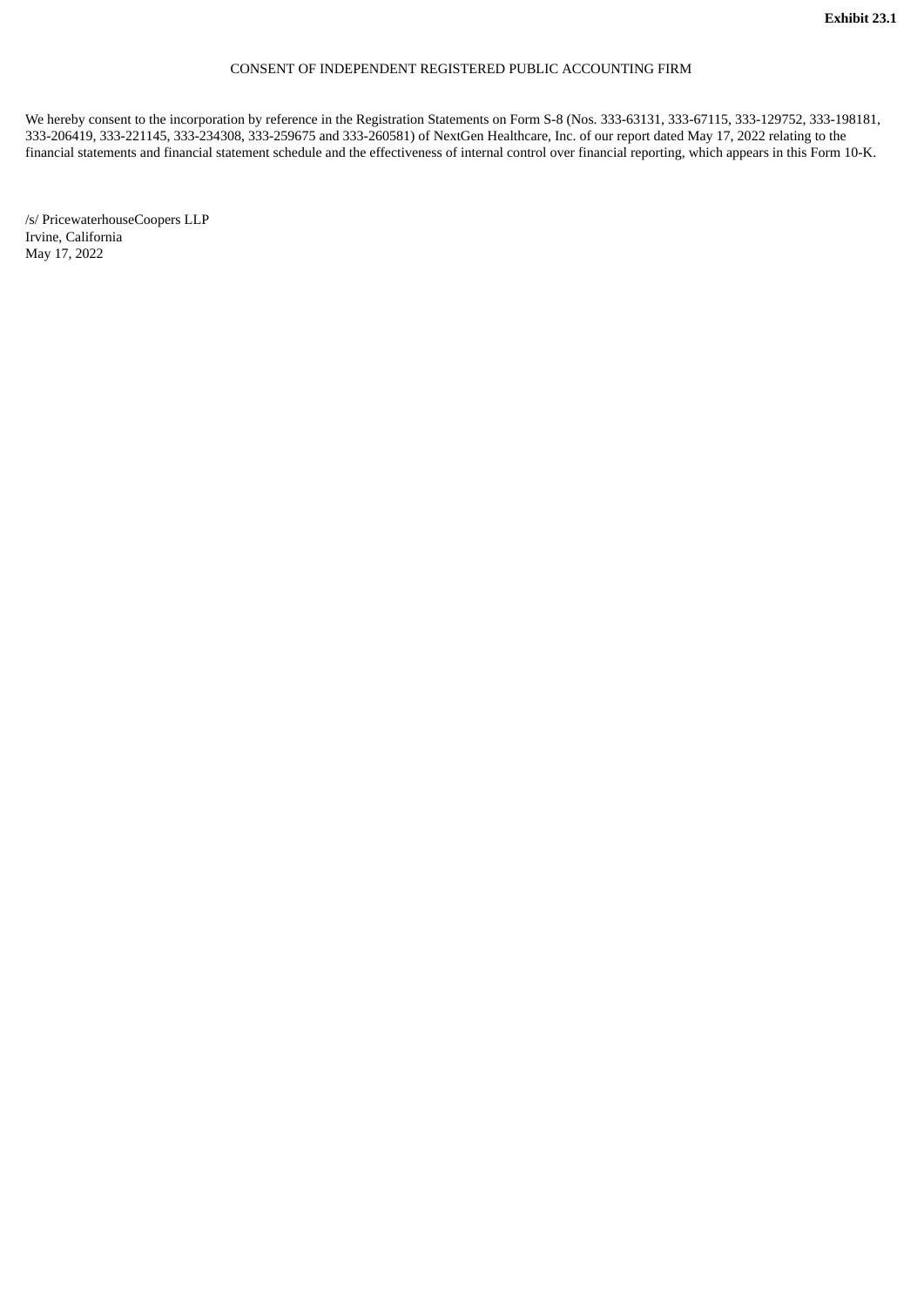### **Certification of Principal Executive Officer Required by Rule 13a-14(a) of the Securities Exchange Act of 1934, as amended, as Adopted Pursuant to Section 302 of the Sarbanes-Oxley Act of 2002**

I, David Sides, certify that:

- 1. I have reviewed this Annual Report on Form 10-K of NextGen Healthcare, Inc.;
- 2. Based on my knowledge, this report does not contain any untrue statement of a material fact or omit to state a material fact necessary to make the statements made, in light of the circumstances under which such statements were made, not misleading with respect to the period covered by this report;
- 3. Based on my knowledge, the financial statements, and other financial information included in this report, fairly present in all material respects the financial condition, results of operations and cash flows of the registrant as of, and for, the periods presented in this report;
- 4. The registrant's other certifying officer(s) and I are responsible for establishing and maintaining disclosure controls and procedures (as defined in Exchange Act Rules 13a-15(e) and 15d-15(e)) and internal control over financial reporting (as defined in Exchange Act Rules 13a-15(f) and 15d-15(f)) for the registrant and have:
	- (a) Designed such disclosure controls and procedures, or caused such disclosure controls and procedures to be designed under our supervision, to ensure that material information relating to the registrant, including its consolidated subsidiaries, is made known to us by others within those entities, particularly during the period in which this report is being prepared;
	- (b) Designed such internal control over financial reporting, or caused such internal control over financial reporting to be designed under our supervision, to provide reasonable assurance regarding the reliability of financial reporting and the preparation of financial statements for external purposes in accordance with generally accepted accounting principles;
	- (c) Evaluated the effectiveness of the registrant's disclosure controls and procedures and presented in this report our conclusions about the effectiveness of the disclosure controls and procedures, as of the end of the period covered by this report based on such evaluation; and
	- (d) Disclosed in this report any change in the registrant's internal control over financial reporting that occurred during the registrant's most recent fiscal quarter (the registrant's fourth fiscal quarter in the case of an annual report) that has materially affected, or is reasonably likely to materially affect, the registrant's internal control over financial reporting; and
- 5. The registrant's other certifying officer(s) and I have disclosed, based on our most recent evaluation of internal control over financial reporting, to the registrant's auditors and the audit committee of the registrant's board of directors (or persons performing the equivalent functions):
	- (a) All significant deficiencies and material weaknesses in the design or operation of internal control over financial reporting which are reasonably likely to adversely affect the registrant's ability to record, process, summarize and report financial information; and
	- (b) Any fraud, whether or not material, that involves management or other employees who have a significant role in the registrant's internal control over financial reporting.

Date: May 17, 2022 By: /s/ David Sides

David Sides Chief Executive Officer (Principal Executive Officer)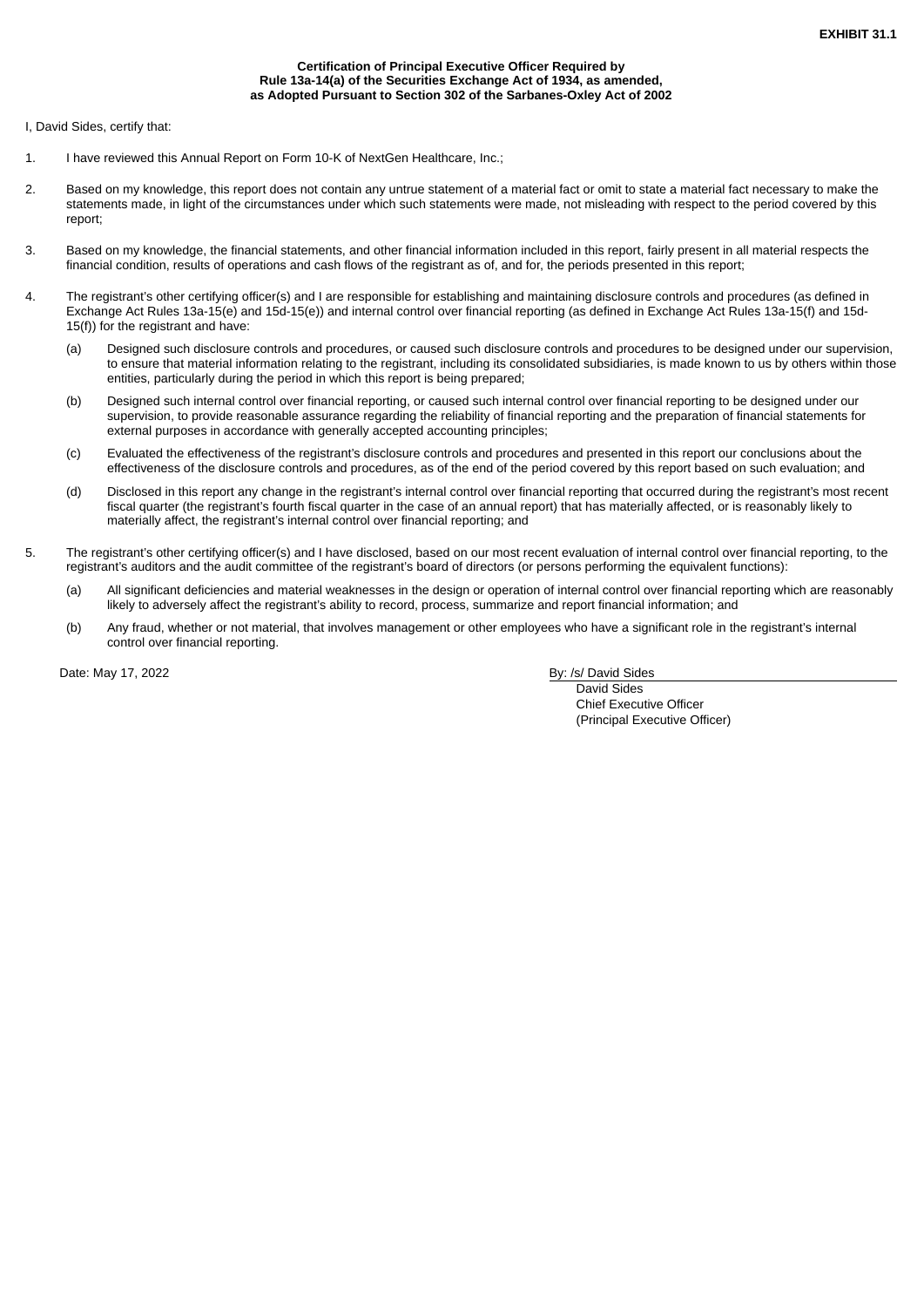### **Certification of Principal Financial Officer Required by Rule 13a-14(a) of the Securities Exchange Act of 1934, as amended, as Adopted Pursuant to Section 302 of the Sarbanes-Oxley Act of 2002**

I, James R. Arnold, Jr., certify that:

- 1. I have reviewed this Annual Report on Form 10-K of NextGen Healthcare, Inc.;
- 2. Based on my knowledge, this report does not contain any untrue statement of a material fact or omit to state a material fact necessary to make the statements made, in light of the circumstances under which such statements were made, not misleading with respect to the period covered by this report;
- 3. Based on my knowledge, the financial statements, and other financial information included in this report, fairly present in all material respects the financial condition, results of operations and cash flows of the registrant as of, and for, the periods presented in this report;
- 4. The registrant's other certifying officer(s) and I are responsible for establishing and maintaining disclosure controls and procedures (as defined in Exchange Act Rules 13a-15(e) and 15d-15(e)) and internal control over financial reporting (as defined in Exchange Act Rules 13a-15(f) and 15d-15(f)) for the registrant and have:
	- (a) Designed such disclosure controls and procedures, or caused such disclosure controls and procedures to be designed under our supervision, to ensure that material information relating to the registrant, including its consolidated subsidiaries, is made known to us by others within those entities, particularly during the period in which this report is being prepared;
	- (b) Designed such internal control over financial reporting, or caused such internal control over financial reporting to be designed under our supervision, to provide reasonable assurance regarding the reliability of financial reporting and the preparation of financial statements for external purposes in accordance with generally accepted accounting principles;
	- (c) Evaluated the effectiveness of the registrant's disclosure controls and procedures and presented in this report our conclusions about the effectiveness of the disclosure controls and procedures, as of the end of the period covered by this report based on such evaluation; and
	- (d) Disclosed in this report any change in the registrant's internal control over financial reporting that occurred during the registrant's most recent fiscal quarter (the registrant's fourth fiscal quarter in the case of an annual report) that has materially affected, or is reasonably likely to materially affect, the registrant's internal control over financial reporting; and
- 5. The registrant's other certifying officer(s) and I have disclosed, based on our most recent evaluation of internal control over financial reporting, to the registrant's auditors and the audit committee of the registrant's board of directors (or persons performing the equivalent functions):
	- (a) All significant deficiencies and material weaknesses in the design or operation of internal control over financial reporting which are reasonably likely to adversely affect the registrant's ability to record, process, summarize and report financial information; and
	- (b) Any fraud, whether or not material, that involves management or other employees who have a significant role in the registrant's internal control over financial reporting.

Date: May 17, 2022 **By: /s/ James R. Arnold, Jr. By: /s/ James R. Arnold, Jr.** James R. Arnold, Jr.

Chief Financial Officer (Principal Financial Officer)